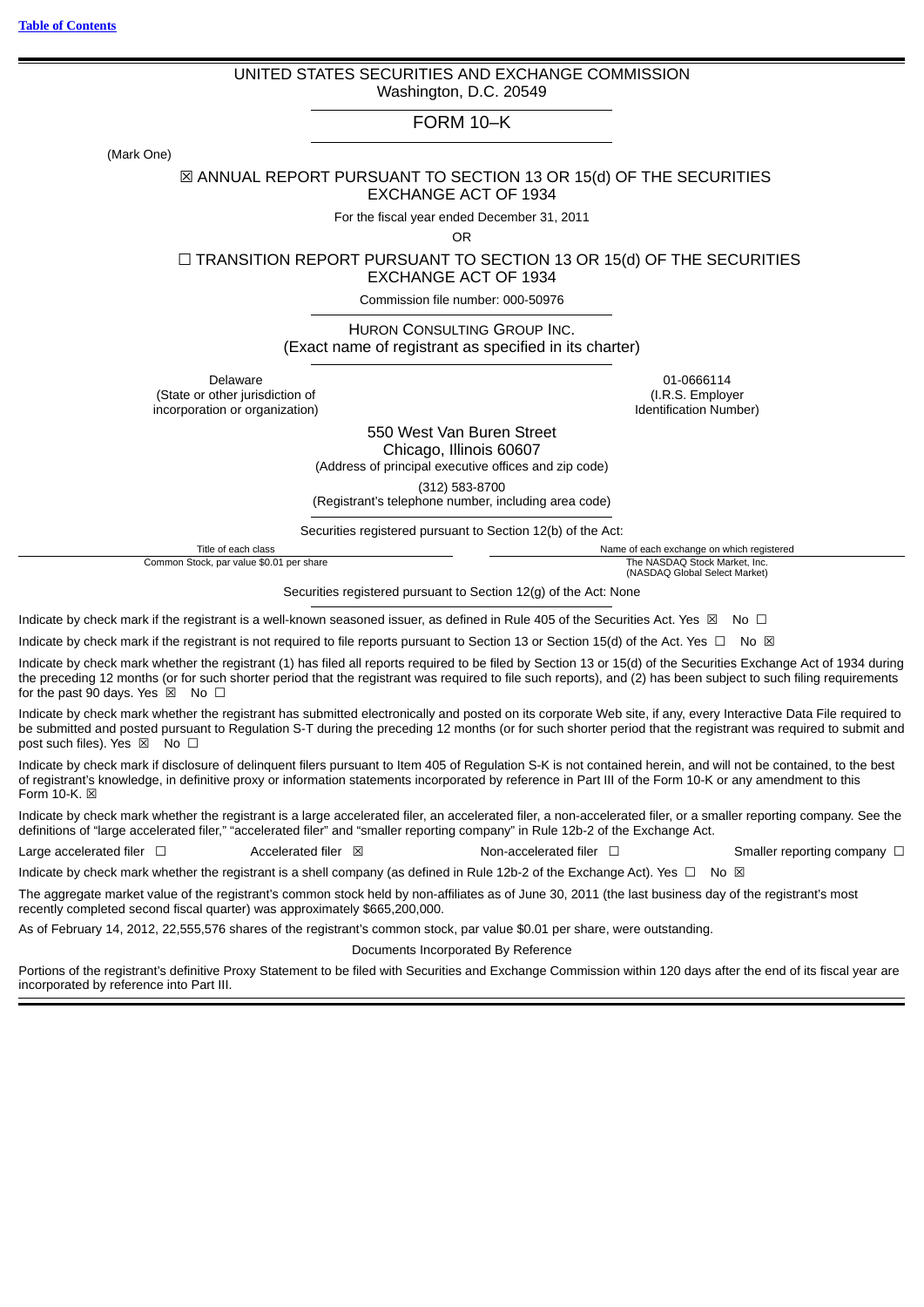# HURON CONSULTING GROUP INC.

# ANNUAL REPORT ON FORM 10-K FOR FISCAL YEAR ENDED DECEMBER 31, 2011

# TABLE OF CONTENTS

na di pagenda di pagenda di pagenda di pagenda di pagenda di pagenda di pagenda di pagenda di pagenda di pagen<br>Pagenda di pagenda di pagenda di pagenda di pagenda di pagenda di pagenda di pagenda di pagenda di pagenda di

<span id="page-1-0"></span>

| PART I<br>Item 1.<br>Item 1A.<br>Item 1B.<br>Item 2.<br>Item 3.<br>ltem 4.                         | <b>Business</b><br><b>Risk Factors</b><br><b>Unresolved Staff Comments</b><br><b>Properties</b><br><b>Legal Proceedings</b><br><b>Mine Safety Disclosures</b>                                                                                                                                                                                                                                                                                                                                                            | 1<br>$6\phantom{1}6$<br>16<br>16<br>16<br>18 |
|----------------------------------------------------------------------------------------------------|--------------------------------------------------------------------------------------------------------------------------------------------------------------------------------------------------------------------------------------------------------------------------------------------------------------------------------------------------------------------------------------------------------------------------------------------------------------------------------------------------------------------------|----------------------------------------------|
| PART II<br>Item 5.<br>Item 6.<br>Item 7.<br>Item 7A.<br>Item 8.<br>Item 9.<br>Item 9A.<br>Item 9B. | Market for Registrant's Common Equity, Related Stockholder Matters and Issuer Purchases of Equity Securities<br><b>Selected Financial Data</b><br>Management's Discussion and Analysis of Financial Condition and Results of Operations<br><b>Ouantitative and Oualitative Disclosures About Market Risk</b><br><b>Financial Statements and Supplementary Data</b><br>Changes in and Disagreements with Accountants on Accounting and Financial Disclosure<br><b>Controls and Procedures</b><br><b>Other Information</b> | 19<br>21<br>22<br>46<br>46<br>46<br>46<br>47 |
| PART III<br>Item 10.<br>Item 11.<br>Item 12.<br>Item 13.<br>ltem 14.                               | <b>Directors, Executive Officers and Corporate Governance</b><br><b>Executive Compensation</b><br>Security Ownership of Certain Beneficial Owners and Management and Related Stockholder Matters<br>Certain Relationships and Related Transactions, and Director Independence<br><b>Principal Accounting Fees and Services</b>                                                                                                                                                                                           | 48<br>48<br>49<br>49<br>49                   |
| PART IV<br>Item 15.<br><b>SIGNATURES</b>                                                           | <b>Exhibits and Financial Statement Schedules</b>                                                                                                                                                                                                                                                                                                                                                                                                                                                                        | 50<br>54                                     |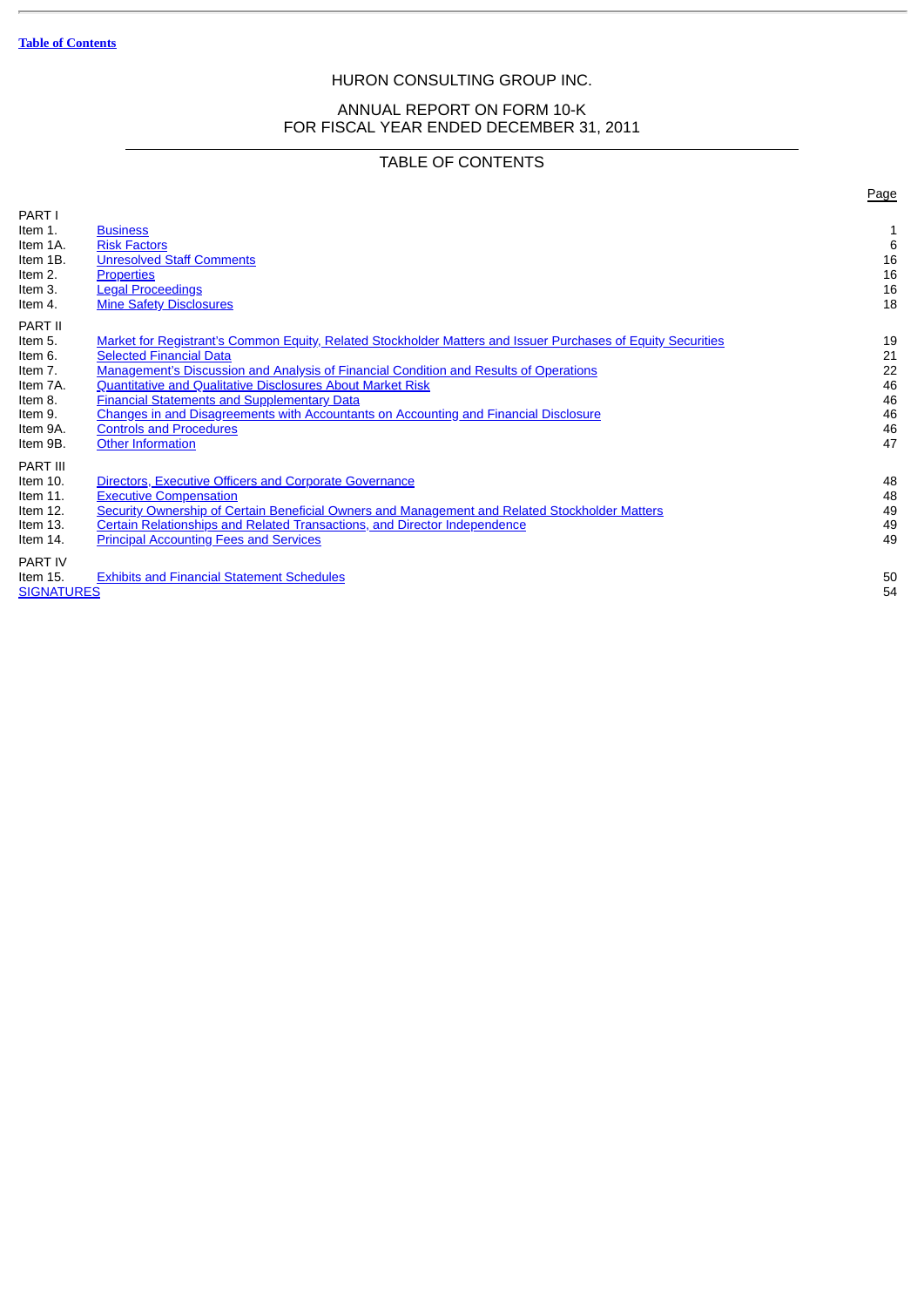### **FORWARD-LOOKING STATEMENTS**

In this Annual Report on Form 10-K, unless the context otherwise requires, the terms "Huron," "company," "we," "us" and "our" refer to Huron Consulting Group Inc. and its subsidiaries.

Statements in this Annual Report on Form 10-K, including the information incorporated by reference herein, that are not historical in nature, including those concerning the Company's current expectations about its future requirements and needs, are "forward-looking" statements as defined in Section 21E of the Securities Exchange Act of 1934, as amended (the "Exchange Act") and the Private Securities Litigation Reform Act of 1995. Forward-looking statements are identified by words such as "may," "should," "expects," "provides," "anticipates," "assumes," "can," "meets," "could," "intends," "might," "predicts," "seeks," "would," "believes," "estimates" or "continues." Risks, uncertainties and assumptions that could impact the Company's forward-looking statements relate, among other things, to (i) the restatement, (ii) the Securities and Exchange Commission investigation with respect to the restatement and the related purported derivative lawsuit, and (iii) the request by the United States Attorney's Office for the Northern District of Illinois for certain documents. In addition, these forward-looking statements reflect our current expectation about our future requirements and needs, results, levels of activity, performance, or achievements, including, without limitation, that our business continues to grow at the current expectations with respect to, among other factors, utilization rates, billing rates, and the number of revenue-generating professionals; that we are able to expand our service offerings; that we successfully integrate the businesses we acquire; and that existing market conditions continue to trend upward. These statements involve known and unknown risks, uncertainties and other factors, including, among others, those described under "Item 1A. Risk Factors," that may cause actual results, levels of activity, performance or achievements to be materially different from any anticipated results, levels of activity, performance or achievements expressed or implied by these forwardlooking statements.

PART I

#### <span id="page-2-0"></span>**ITEM 1. BUSINESS.**

### **OVERVIEW**

We are a leading provider of operational and financial consulting services. We help clients in diverse industries improve performance, comply with complex regulations, reduce costs, recover from distress, leverage technology, process and review large amounts of complex data, and stimulate growth. We team with our clients to deliver sustainable and measurable results. Our professionals employ their expertise in healthcare administration, finance and operations to provide our clients with specialized analyses and customized advice and solutions that are tailored to address each client's particular challenges and opportunities. We provide consulting services to a wide variety of both financially sound and distressed organizations, including healthcare organizations, leading academic institutions, governmental entities, Fortune 500 companies, medium-sized businesses, and the law firms that represent these various organizations.

Huron was formed in March 2002 and commenced operations in May 2002. We were founded by a core group of experienced financial and operational consultants. In October 2004, we completed our initial public offering and became a publicly traded company. We have grown significantly since we commenced operations, increasing the number of our full-time employees from 249 as of May 31, 2002 to 1,992 as of December 31, 2011, through hiring and acquisitions of complementary businesses. Our significant acquisitions have included Stockamp & Associates, Inc. ("Stockamp") in July 2008; Wellspring Partners, LLC in January 2007; and Glass & Associates, Inc. in January 2007.

We have hired experienced professionals from a variety of organizations, including the four largest public accounting firms, referred to as the Big Four, other consulting firms, and experienced professionals who are subject matter experts across the Health and, Education, Legal and Financial industries. As of December 31, 2011, we had 114 managing directors who have revenue-generating responsibilities. These individuals have an average of 26 years of business experience. In addition to our full-time employees, we have a roster of consultants, contract reviewers, and other independent contractors who supplement our full-time revenue-generating employees on an as-needed basis.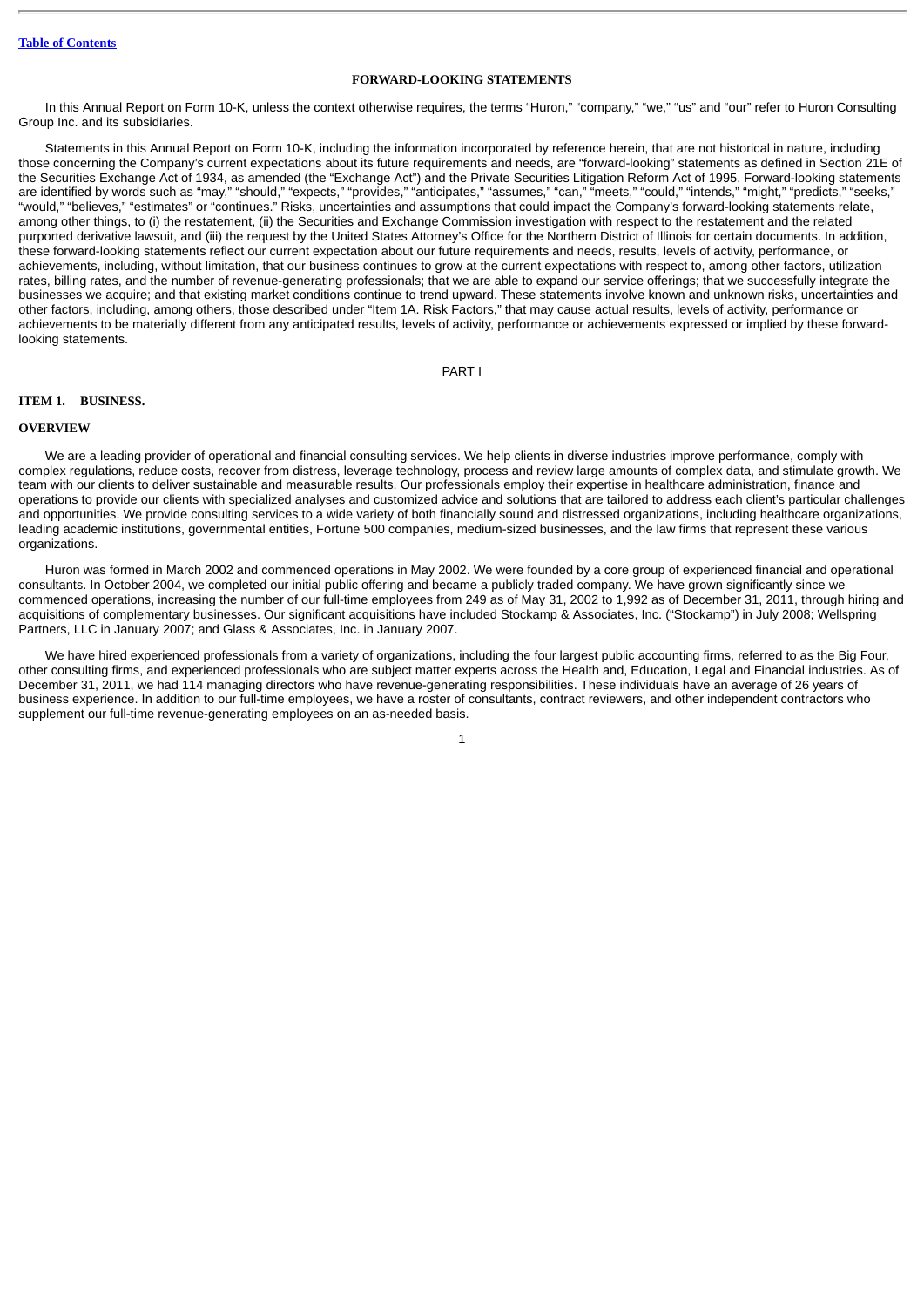Our headquarters are located in Chicago, Illinois, and we have other domestic and international offices, including those located in the following major metropolitan cities: Atlanta, Georgia; Boston, Massachusetts; Houston, Texas; London, United Kingdom; New York, New York; Portland, Oregon; San Diego, California; and Washington, D.C. We also have nine document review centers located in Chicago, Illinois; Gurgaon, India; Houston, Texas; London, United Kingdom; Miramar, Florida; Morrisville, North Carolina; New York, New York; Charlotte, North Carolina; and Washington, D.C., totaling approximately 1,100 workstations.

### **OUR SERVICES**

We are a leading provider of operational and financial consulting services. We help clients in diverse industries improve performance, comply with complex regulations, reduce costs, recover from distress, leverage technology, and stimulate growth. We team with our clients to deliver sustainable and measurable results.

We provide our services through three operating segments: Health and Education Consulting, Legal Consulting and Financial Consulting. For the year ended December 31, 2011, we derived 66.9%, 28.4% and 4.7% of our revenues from Health and Education Consulting, Legal Consulting and Financial Consulting, respectively.

For further financial information on our segment results, see "Part II—Item 7. Management's Discussion and Analysis of Financial Condition and Results of Operations" and Note 19 "Segment Information" under "Part II—Item 8. Financial Statements and Supplementary Data."

#### **Health and Education Consulting**

Our Health and Education Consulting segment provides consulting services to hospitals, health systems, physicians, managed care organizations, academic medical centers, colleges, universities, and pharmaceutical and medical device manufacturers. This segment's professionals develop and implement solutions to help clients address challenges relating to financial management, strategy, operational and organizational effectiveness, research administration, and regulatory compliance. This segment also provides consulting services related to hospital or healthcare organization performance improvement, revenue cycle improvement, turnarounds, merger or affiliation strategies, labor productivity, non-labor cost management, information technology, patient flow improvement, physician practice management, interim management, clinical quality and medical management, and governance and board development.

This segment's practices include:

- Healthcare. Our healthcare practice provides integrated performance solutions for hospitals, health systems and academic medical centers. We partner with clients to deliver improvements to the bottom line by increasing revenues and the effectiveness of operations, including: (i) improving patient flow, utilization of technology, quality of care and patient satisfaction; (ii) reducing labor and non-labor costs and systemic inefficiencies; (iii) enhancing leadership and governance to promote transparency and employee satisfaction; and (iv) ensuring compliance with legislation and regulations in a rapidly-evolving healthcare environment.
- Higher Education. Our higher education professionals have extensive industry knowledge and experience working with institutions on mission-critical business issues relating to the financial, operational, and regulatory aspects of higher education to develop and implement the most effective solutions. We provide comprehensive and customized service offerings in every aspect of higher education and healthcare administration to improve business performance across the entire organization. We serve research universities, academic medical centers, colleges and universities, research institutions, and international organizations. Our primary service areas include financial management and strategy, resource optimization, strategic sourcing and procurement transformation, performance improvement, interim staffing support, information technology planning and integration, risk management and regulatory compliance, research administration and technology supporting research administration, and global health and education.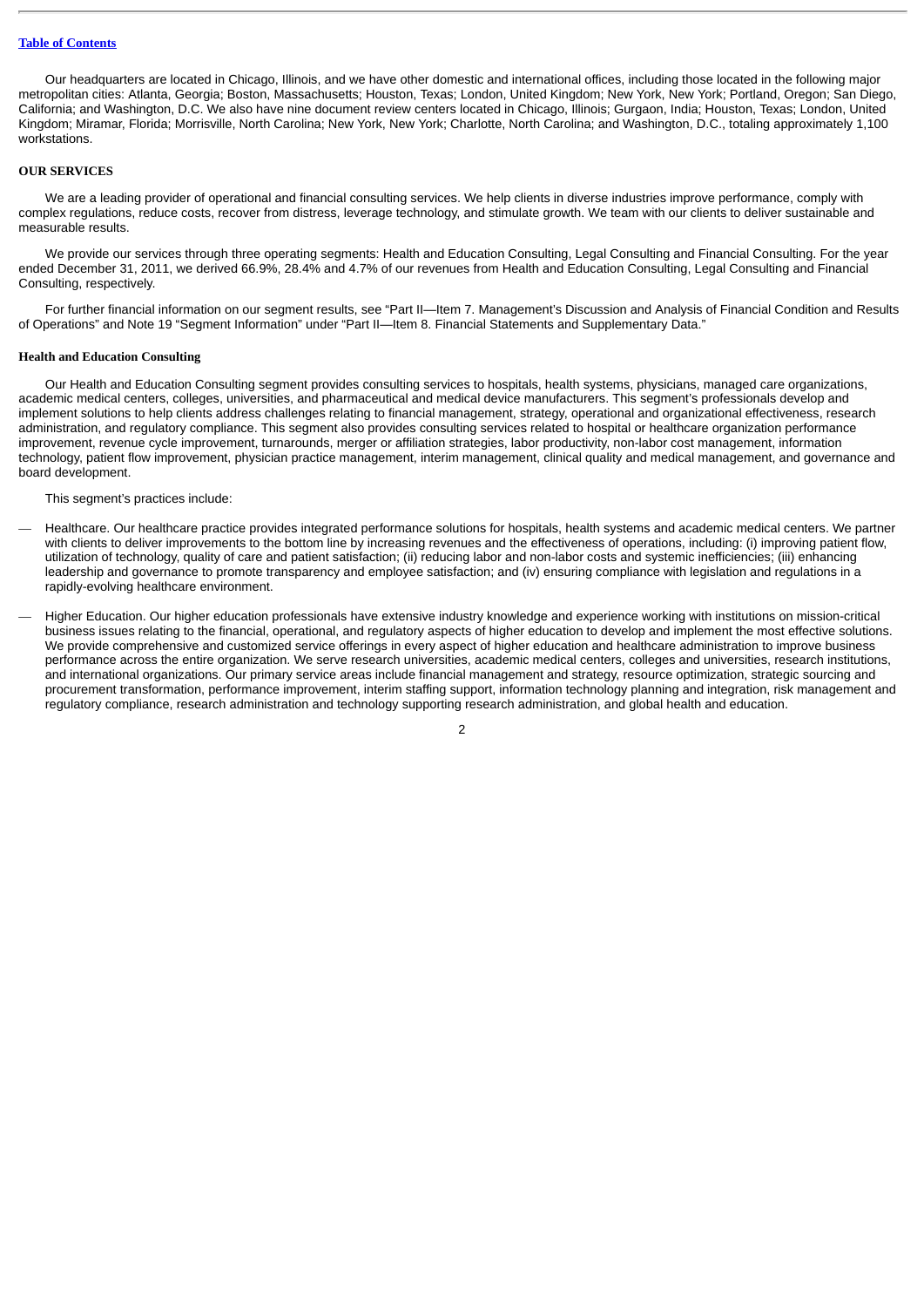— Life Sciences. Our life sciences practice works with organizations to optimize performance, improve operations, mitigate risk, manage compliance, and support counsel in regulatory investigations. Our services to pharmaceutical and medical device companies include government price reporting and commercial contracting, corporate integrity agreements, medical affairs and clinical activities, regulatory and compliance services, off-label communication, sales and marketing compliance, and aggregate spend reporting. In addition, this practice helps clients assess and enhance their compliance and quality programs by conducting investigations and compliance effectiveness assessments, and providing expert testimony, compliance infrastructure redesign, and billing and coding compliance assessments. This practice also specializes in clinical research operational assessments, including clinical research billing and human research protections compliance, conflicts of interest, and other related research services.

#### **Legal Consulting**

Our Legal Consulting segment provides advisory and business services to assist law departments of major corporations and law firms with their strategy, organizational design and development, operational efficiency, and cost effectiveness. These results-driven services add value to organizations by helping reduce the amounts they spend on legal services and enhance client service. Our expertise focuses on strategic and management consulting, cost management, and technology and information management including matter management, records management, document review and discovery services. Included in this segment's offerings is our V3locity® solution, which delivers a streamlined e-discovery process resulting in more affordable and predictable discovery costs.

This segment's services include:

- Legal advisory business. Our legal advisory practice helps both in-house legal departments and outside counsel enhance the quality of legal services while reducing costs by more efficiently aligning strategy, people, processes, and technology. We provide strategic advice to help legal departments and law firms improve their organizational design and business processes, and to help management in their use of outside counsel. We also have extensive experience in selecting, customizing, and successfully rolling out matter management systems and electronic billing systems that help legal departments track and manage lawsuits and other legal matters. These systems are powerful tools for managing budgets, spending, and resources. We provide similar services for contract management systems, document management systems and systems for managing patent applications.
- Discovery and records management. We work with corporations and law firms to provide solutions to enhance their discovery process management and electronic discovery needs. One area of emphasis is helping clients choose and implement technology solutions that improve legal department operations, including litigation preparedness and litigation holds. We provide a full array of digital evidence, discovery, and records management services that include discovery process execution, electronic discovery services, computer forensics, data management, document processing, document review, records program development, records improvement planning and process, and program management, all aimed at reducing costs, coordinating matters and people, streamlining processes and reducing risks. With our V3locity® offering, we provide comprehensive e-discovery services, including processing, hosting, review and production, for legal matters using a per unit fixed price model. With our state-of-the-art facilities, we blend technology and an integrated process to ensure a work product that outperforms more traditional methods.

#### **Financial Consulting**

Our Financial Consulting segment provides financial advisory, interim management and operational consulting services to companies including companies in transition, creditor constituencies, and other stakeholders in connection with out-of-court restructurings and bankruptcy proceedings. For companies in financial distress, we work with management to assess the viability of their business, to develop and implement a turnaround plan to improve cash flow, and to implement a debt-restructuring plan to improve the balance sheet. In some instances, we serve in interim management roles. When out-ofcourt solutions are not achievable, we assist clients in preparing for Chapter 11 bankruptcy filings and with all aspects of the bankruptcy process by gathering, analyzing, and presenting financial and business information needed to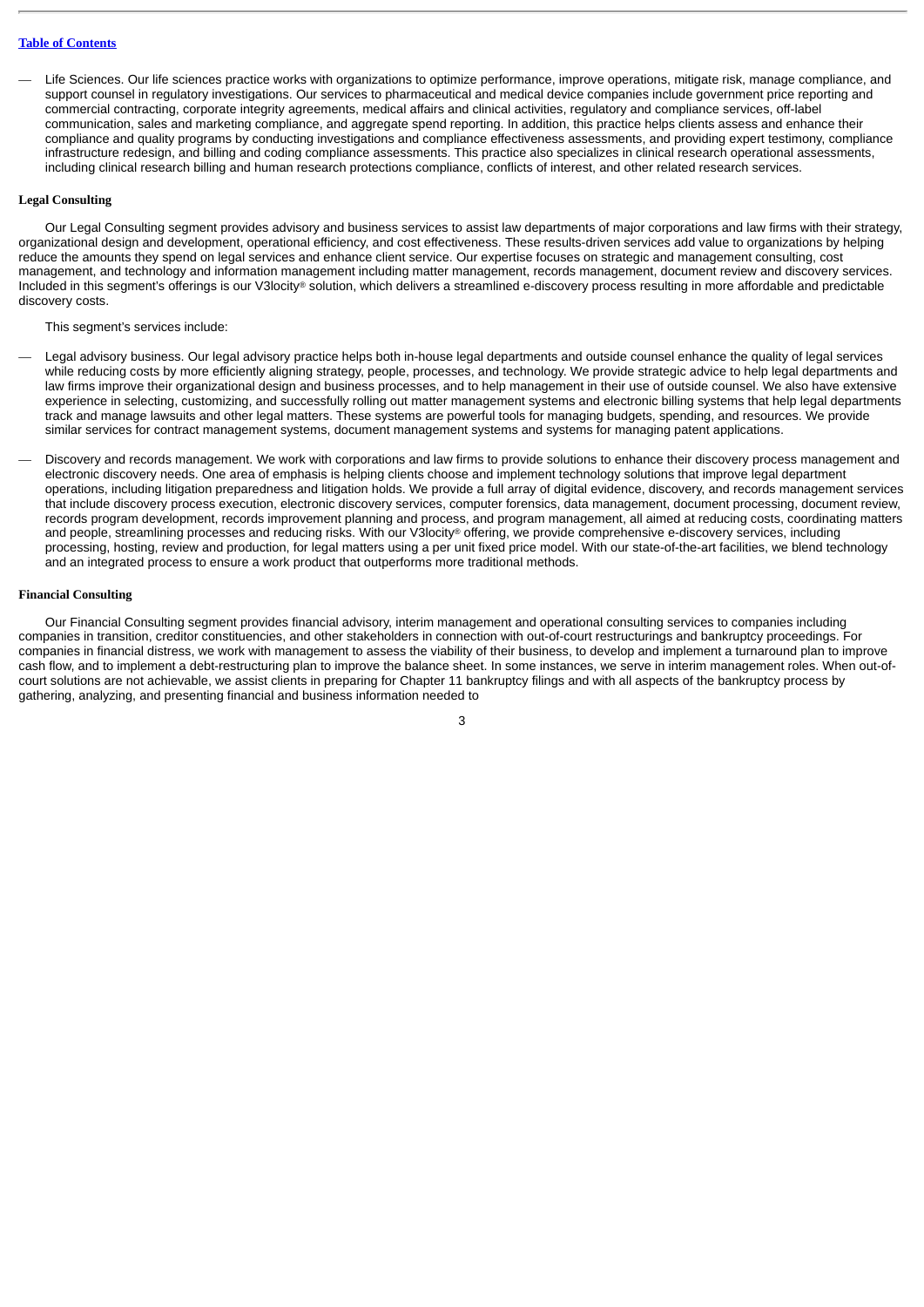achieve successful reorganizations. We also provide claims management services to help companies process and analyze complex and voluminous claims filed in bankruptcies and related litigation matters. We have an array of services that are flexible and responsive to event- and transaction-based needs across industries. Our professionals consist of certified public accountants, certified insolvency and restructuring advisors, certified turnaround professionals, MBAs, JDs and chartered financial analysts as well as former chief restructuring officers, chief executive officers, chief financial officers and board of directors members.

#### **OUR CLIENTS AND INDUSTRIES**

We provide consulting services to a wide variety of both financially sound and distressed organizations, including healthcare organizations, leading academic institutions, governmental entities, Fortune 500 companies, medium-sized businesses, and the law firms that represent these various organizations. In 2011, we served 813 clients, including 196 new clients. Our top ten clients represented approximately 33.9%, 32.1%, and 30.7% of our revenues in the years ended December 31, 2011, 2010 and 2009, respectively. No single client accounted for more than 10% of our revenues in 2011, 2010 or 2009.

Our clients are in a broad array of industries, including healthcare, education, professional services, pharmaceutical, technology, transportation services, telecommunications, financial services, electronics, consumer products, governmental, energy and utilities and industrial manufacturing. We believe organizations will continue to face complex challenges in the current economic environment. Moreover, greater competition and regulation, particularly as a result of healthcare reform, will present significant operational and financial challenges for organizations in a variety of industries. Many organizations are finding themselves in financial distress and are responding to these challenges by restructuring and reorganizing their businesses and capital structures, while financially healthy organizations are striving to maintain their market positions and capitalize on opportunities by improving operations, reducing costs, and enhancing revenues. Many organizations have limited dedicated resources to respond effectively to the challenges and opportunities that exist today. Consequently, we believe these organizations will increasingly seek to augment their internal resources with experienced independent consultants such as us.

# **EMPLOYEES**

Our ability to bring the right expertise together to address client issues requires a willingness to work and think outside the bounds of a single practice or specialty. Our success depends on our ability to attract and retain highly talented professionals by creating a work environment where both individuals and teams thrive and individuals are rewarded not only for their own contributions but also for the success of our organization as a whole. To accomplish those goals and recognize superior performance, we have adopted a comprehensive rewards program incorporating compensation incentives, training and development opportunities and interactive performance management.

As of December 31, 2011, we had 1,992 full-time employees, including 114 revenue-generating managing directors and 15 non-revenue-generating managing directors and corporate vice presidents, as well as directors, managers, associates, analysts and assistants. Our revenue-generating managing directors serve clients as advisors and engagement team leaders and originate revenue by developing new and existing client relationships, and work to strengthen our intellectual capital, develop our people and enhance our reputation. Our revenue-generating directors and managers manage day-to-day client relationships and oversee the delivery and overall quality of our work product. Our revenue-generating associates and analysts gather and organize data, conduct detailed analyses and prepare presentations that synthesize and distill information to support recommendations we deliver to clients. Our nonrevenue-generating employees include our senior management team and the professionals who work in our facilities, finance, human resources, information technology, legal and marketing departments.

In addition to our full-time employees, we have project consultants, contract reviewers and other independent contractors who supplement our full-time revenue-generating employees on an as-needed basis. These individuals, many of whom have legal or financial credentials along with prior corporate experience, work variable schedules and are readily available to meet our clients' needs. Utilizing these independent contractors and project consultants allows us to maintain a pool of talent with a variable cost structure and enables us to adapt quickly to market demand.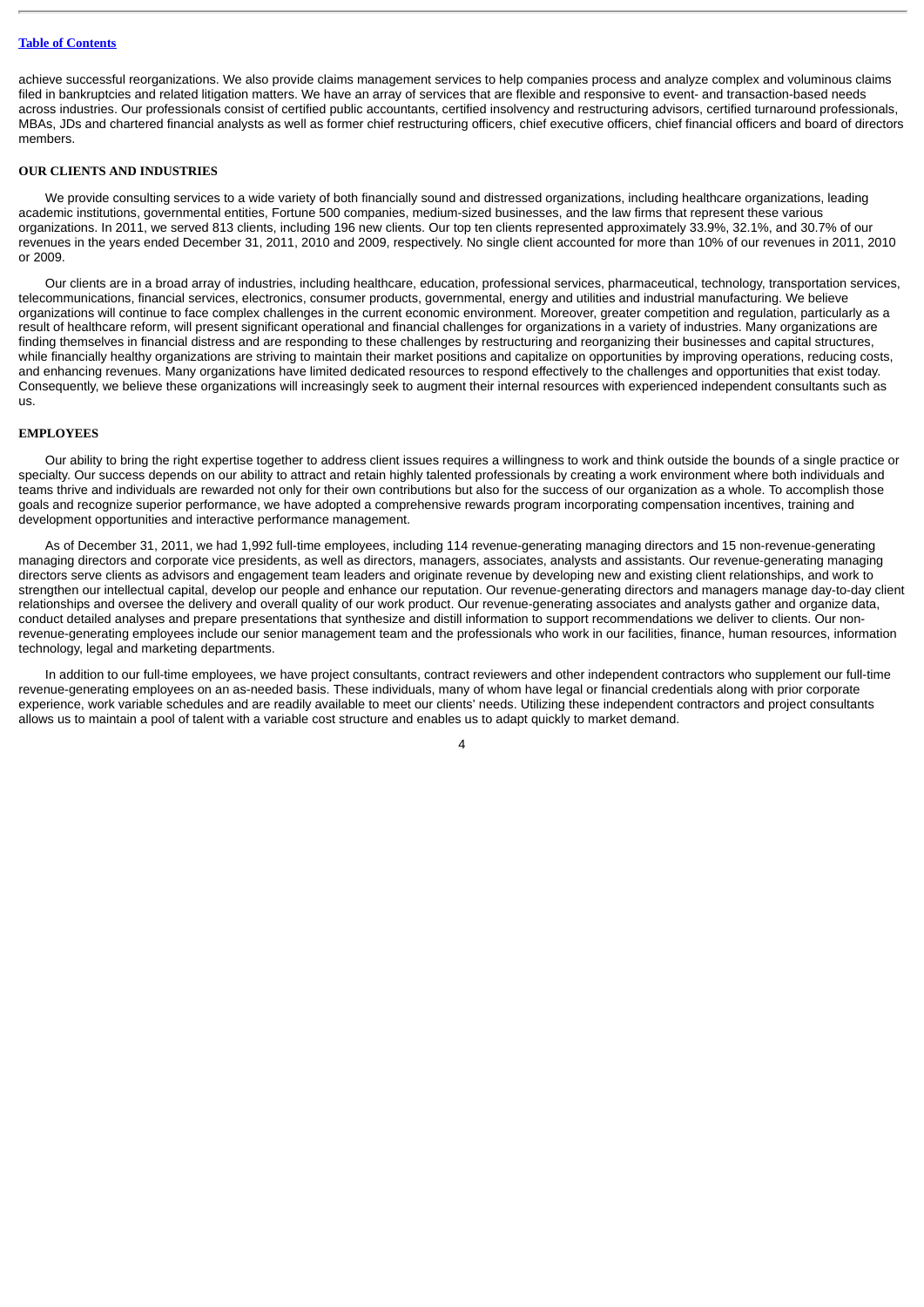We support our employees' career progression through established training and development programs. We have structured orientation and training programs for new analysts and "milestone" programs to help recently promoted employees quickly to become effective in new roles of higher responsibility. In addition to "milestone" programs, we now offer a variety of leadership development programs for those we deem capable of taking on higher levels of responsibility. We provide a variety of continuing education opportunities to our employees, including formal classroom environments, on-line courses, or a combination of both, in order for our employees to develop their technical knowledge and their ability to work cooperatively and coach and mentor others. We encourage our employees to enhance their professional skills through outside courses that certify their technical skills and to pursue certain advanced degrees. Employees are assigned internal performance coaches to help them establish personal development goals, including identifying opportunities for professional development, formal training, and technical skill certifications.

Our compensation plan includes competitive base salary, performance incentives and benefits. Under our performance management plan, directors, managers, associates and analysts set goals each year with a performance coach. These goals are aligned with our corporate business goals as well as individual interests and development needs. Managing directors set goals with their executive performance coach using a "balanced scorecard." The incentive compensation plan balances our value of teamwork with recognition of individual performance. Our incentive compensation is tied to both team and individual performance. Incentives for managing directors are based on their individual performance and contribution to their teams, their practice and our business as a whole. Funding of the incentive pool is based on our achievement of annual corporate financial goals and the relevant practice's achievement of its financial goals. In 2010 we implemented a new managing director compensation plan to attract and retain senior practitioners. It incorporates targeted compensation levels based on performance with equity as a core component of compensation for every managing director in order to encourage retention, align the interests of our managing directors with shareholders and help managing directors build wealth over time. The managing director compensation plan is integrated with our performance management process and continues to rely on a balanced scorecard approach to set performance expectations and accountabilities.

#### **BUSINESS DEVELOPMENT AND MARKETING**

Our business development activities are aimed at developing relationships and building a strong brand reputation with key sources of business and referrals, especially hospital administrators, top-tier law firms and the offices of the chief executive officer, chief financial officer, and general counsel of organizations. We believe that excellent service delivery to clients is critical to building and maintaining relationships and our brand reputation, and we emphasize the importance of client service to all of our employees.

We generate most of our new business opportunities through relationships that our managing directors have with individuals working in healthcare organizations, academic institutions, corporations and top-tier law firms. We also view cross-selling as a key component in building our business. Often, the client relationship of a managing director in one area leads to opportunities in another area. All of our managing directors understand their role in ongoing relationship and business development, which is reinforced through our compensation and incentive programs. We actively seek to identify new business opportunities, and frequently receive referrals and repeat business from past and current clients and from the law firms with which we have worked. In addition, to complement the business development efforts of our managing directors, we have experienced business developers who are focused exclusively on developing client relationships and generating new business through their extensive network of contacts.

We also host, participate in and sponsor conferences that facilitate client development opportunities, promote brand recognition, and showcase our expertise in the industry. For example, during 2011, we hosted such events as the 2011 CEO Forum—Guiding the Healthcare Enterprise Through Unprecedented Change, multiple webinars on Clinical Research Management, Cost Savings in E-Discovery roundtables produced through The Huron Legal Institute, as well as numerous other industry webinars and client events. Additionally, we participated in or sponsored numerous conferences for organizations such as National Council of University Research Administrators (NCURA), Association of Corporate Counsel (ACC), Turnaround Management Association (TMA), Health Care Compliance Association (HCCA), Center for Business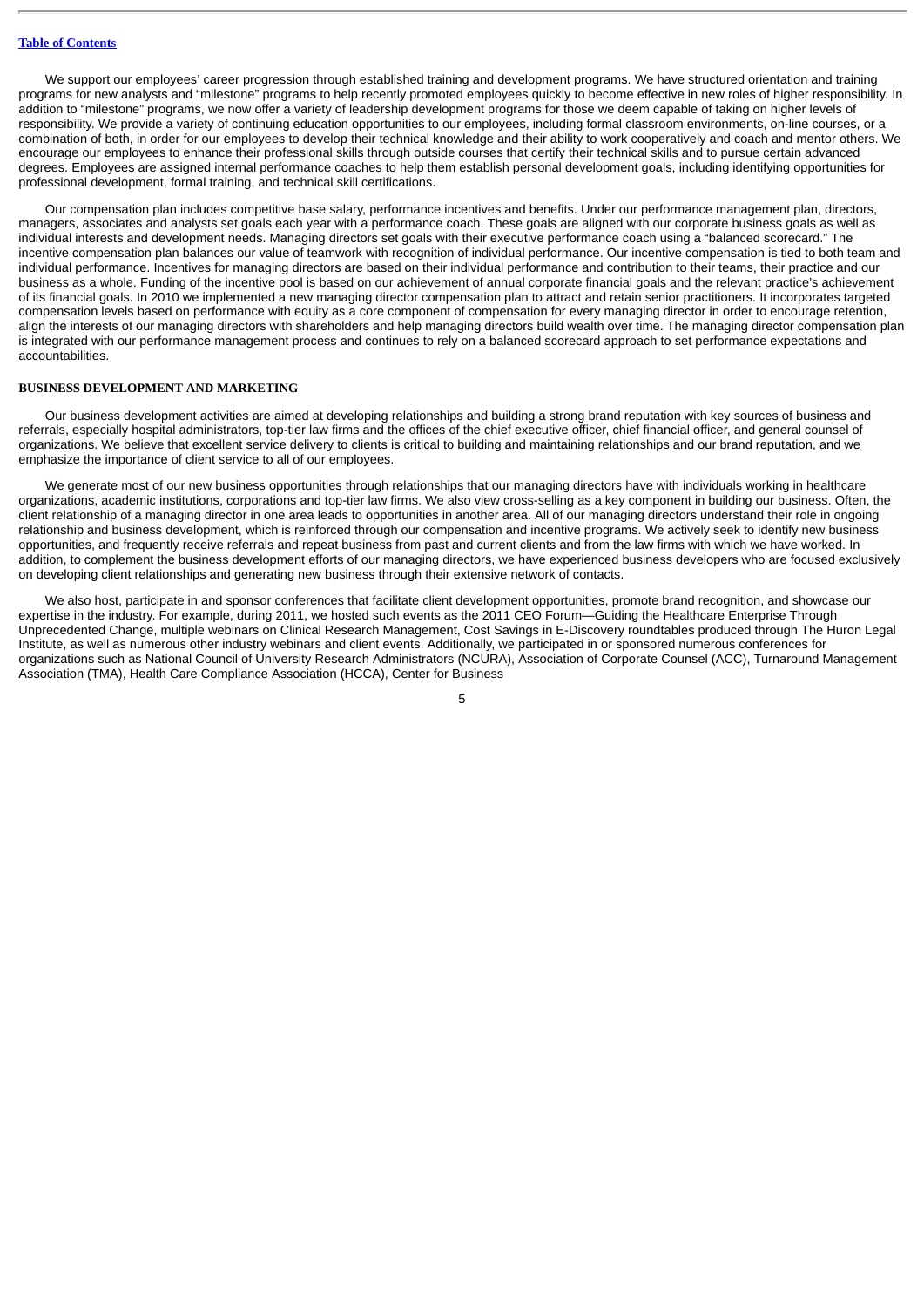Intelligence (CBI), The Health Management Academy, and the Healthcare Financial Management Association (HFMA). These events provide a forum to build and strengthen client relationships, as well as to stay abreast of industry trends and developments.

We have a centralized marketing department with marketing professionals assigned to each of our practices. These professionals coordinate traditional marketing programs, such as participation in industry events, sponsorship of conferences, management of advertising campaigns, development of case studies, and publication of articles in industry publications to actively promote our name and capabilities. The marketing department also manages the content delivery on Huron's website, develops collateral materials, performs research and provides database management to support sales efforts.

### **COMPETITION**

The consulting services industry is extremely competitive, highly fragmented and subject to rapid change. The industry includes a large number of participants with a variety of skills and industry expertise, including other business operations and financial consulting firms, general management consulting firms, the consulting practices of major accounting firms, technical and economic advisory firms, regional and specialty consulting firms and the internal professional resources of organizations. We compete with a large number of service providers in all of our segments. Our competitors often vary depending on the particular practice area. In addition, we also expect to continue to face competition from new entrants because the barriers to entry into consulting services are relatively low.

We believe the principal competitive factors in our market include firm and consultant reputations, the ability to attract and retain top professionals, client and law firm referrals, the ability to manage engagements effectively and the ability to be responsive and provide high quality services. There is also competition on price, although to a lesser extent due to the critical nature of many of the issues that the types of services we offer address. Many of our competitors have a greater geographic footprint, including a broader international presence and name recognition, as well as have significantly greater personnel, financial, technical and marketing resources than we do. We believe that our experience, reputation, industry focus, and a broad range and balanced portfolio of service offerings enable us to compete favorably and effectively in the consulting marketplace.

## **AVAILABLE INFORMATION**

Our Annual Report on Form 10-K, Quarterly Reports on Form 10-Q, Current Reports on Form 8-K, and amendments to those reports filed or furnished pursuant to Section 13(a) or 15(d) of the Exchange Act are available free of charge on our website, www.huronconsultinggroup.com, as soon as reasonably practicable after we electronically file such material with, or furnish it to, the SEC. Any materials we file with the SEC may be read and copied at the SEC's Public Reference Room at 100 F Street, NE, Washington, DC, 20549. Information on the operation of the Public Reference Room may be obtained by calling the SEC at 1-800-SEC-0330. The SEC maintains an Internet site (http://www.sec.gov) that contains reports, proxy and information statements and other information regarding issuers that file electronically with the SEC.

#### <span id="page-7-0"></span>**ITEM 1A. RISK FACTORS.**

The following discussion of risk factors may be important to understanding the statements in this Annual Report on Form 10-K or elsewhere. The following information should be read in conjunction with "Part II—Item 7. Management's Discussion and Analysis of Financial Condition and Results of Operations" and the Consolidated Financial Statements and related notes in this Annual Report on Form 10-K. Discussions about the important operational risks that our business encounters can be found in "Part II—Item 7. Management's Discussion and Analysis of Financial Condition and Results of Operations."

On August 17, 2009, we restated our financial statements for the years ended 2006, 2007 and 2008 and the first quarter of 2009. Thereafter, the SEC commenced an investigation into the facts and circumstances of the restatement, the United States Attorney's Office for the Northern District of Illinois ("USAO") requested certain documents related to the restatement and private plaintiffs brought a purported shareholder class action litigation, which has now been settled, and derivative litigation with respect to the restatement (the "restatement matters"). The remaining restatement matters, together with the reputational issues raised by the restatement, could have a material adverse effect on our business, prospects, cash flow, overall liquidity, results of operations or financial condition.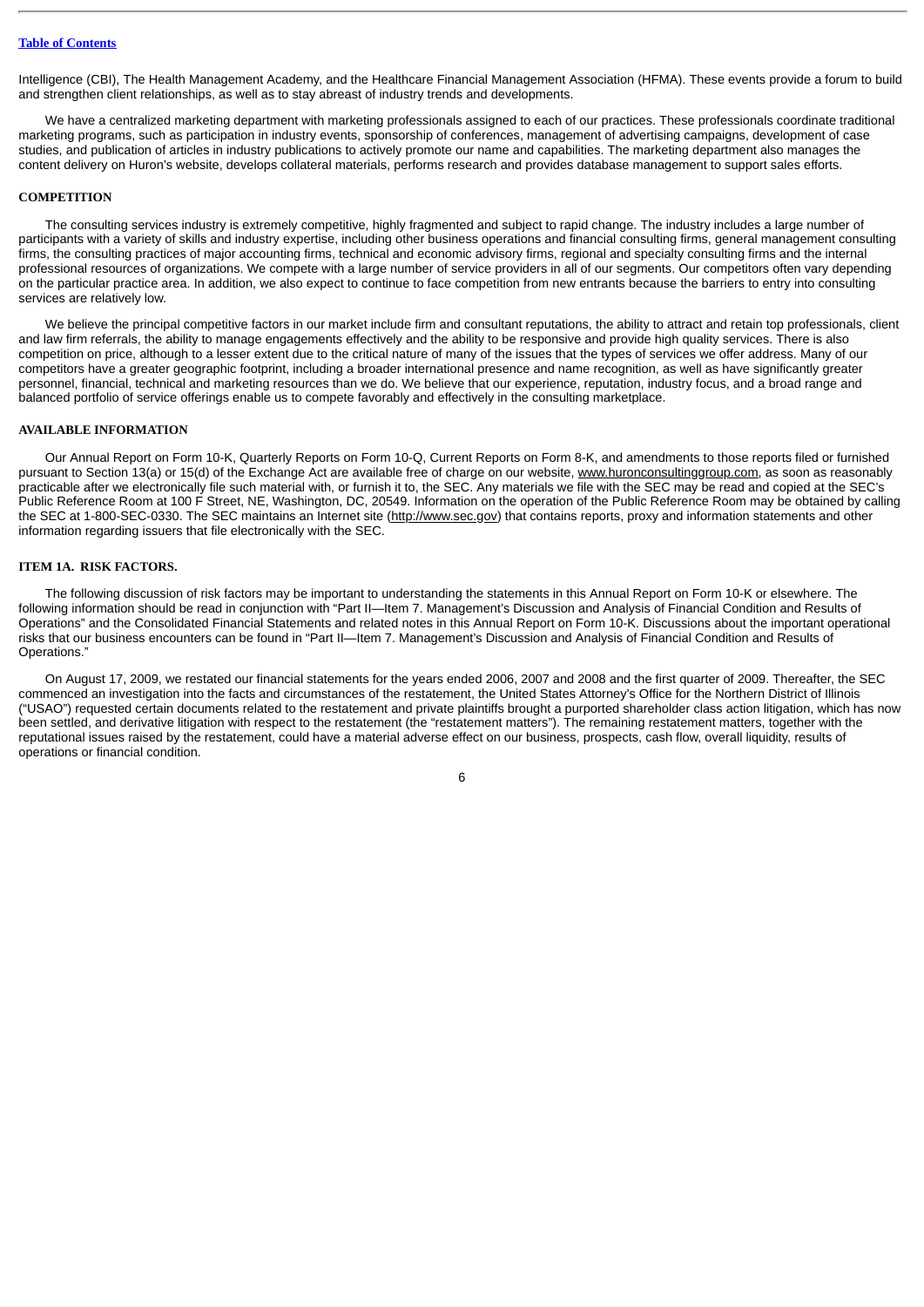We restated certain of our previously-issued financial statements to correct our accounting for certain acquisition-related payments received by the selling shareholders of specific businesses we acquired that were subsequently redistributed by the selling shareholders among themselves and to other select Company employees. The restatement and the restatement matters have raised reputational issues for our businesses and may adversely impact our ability to:

- retain our senior management team, our practice leaders and our other managing directors;
- hire and retain talented people in an industry where there is great competition for talent:
- maintain our existing business practices and revenues given our clients' ability to terminate their engagement agreements with little or no notice and without penalty;
- attract new business in the highly competitive consulting services industry; and
- continue our growth strategy by hiring individuals or groups of individuals and by acquiring complementary businesses.

The SEC is conducting an investigation with respect to the restatement. In addition, as often happens in these circumstances, shortly after the filing of our restated financial statements in 2009, the USAO contacted our counsel and made a telephonic request for copies of certain documents that we previously had provided to the SEC, which we then voluntarily provided to the USAO. We have been cooperating fully with the investigation and are currently engaged in discussions with the SEC about a potential settlement. In the fourth quarter of 2011, we recorded a charge of \$1.0 million with respect to this matter. While an agreement has not been reached with the SEC, the Company believes that any resolution would include monetary penalties and other relief within the SEC's authority. There can be no assurance that we will be able to reach a settlement with the SEC or that the amount of monetary penalties agreed in any settlement will not exceed the accrued amount, perhaps materially. We also cannot provide assurance with respect to the other terms and conditions of any potential settlement.

Certain of our former employees have received "Wells notices" from the SEC staff in connection with the matters underlying the restatement. Wells notices typically indicate that the staff is considering recommending that the SEC bring a civil enforcement action. Under the SEC's procedures, a recipient of a Wells notice has an opportunity to respond in the form of a written submission that seeks to persuade the SEC that such an action should not be brought. Each of the former employees has advised the Company that they intend to make such a submission. We are obligated to indemnify the former employees for their defense costs in connection with responding to the Wells notices and in connection with the defense of civil enforcement actions, if any, brought by the SEC against them, subject to certain limitations. We expect that our indemnity obligations to the recipients will be material in the first half of 2012 and may be material until resolution of the restatement matters.

Further, several purported private shareholder class action lawsuits and federal and state derivative lawsuits have been filed in respect of the restatement. The purported class action lawsuits have been settled and the federal derivative lawsuits have been dismissed with prejudice and can no longer be appealed. The state derivative lawsuits, which have been consolidated, were dismissed by the court with prejudice last year but the plaintiffs have filed a notice of appeal which remains outstanding.

The settlement of the purported class action received final approval from the court and the case was terminated on May 6, 2011. Pursuant to the settlement, plaintiffs received total consideration of approximately \$39.6 million, comprised of \$27.0 million in cash and the issuance by the Company of 474,547 shares of our common stock. The cash portion of the consideration was funded in its entirety by our insurance carriers. The total amount of insurance coverage under the related policy was \$35.0 million, and the insurers had previously paid out approximately \$8.0 million in claims prior to the final \$27.0 million payment in the settlement. As a result of the final payment by the insurance carriers, we will not receive any further contributions from our insurance carriers for the reimbursement of legal fees expended on the remaining restatement matters.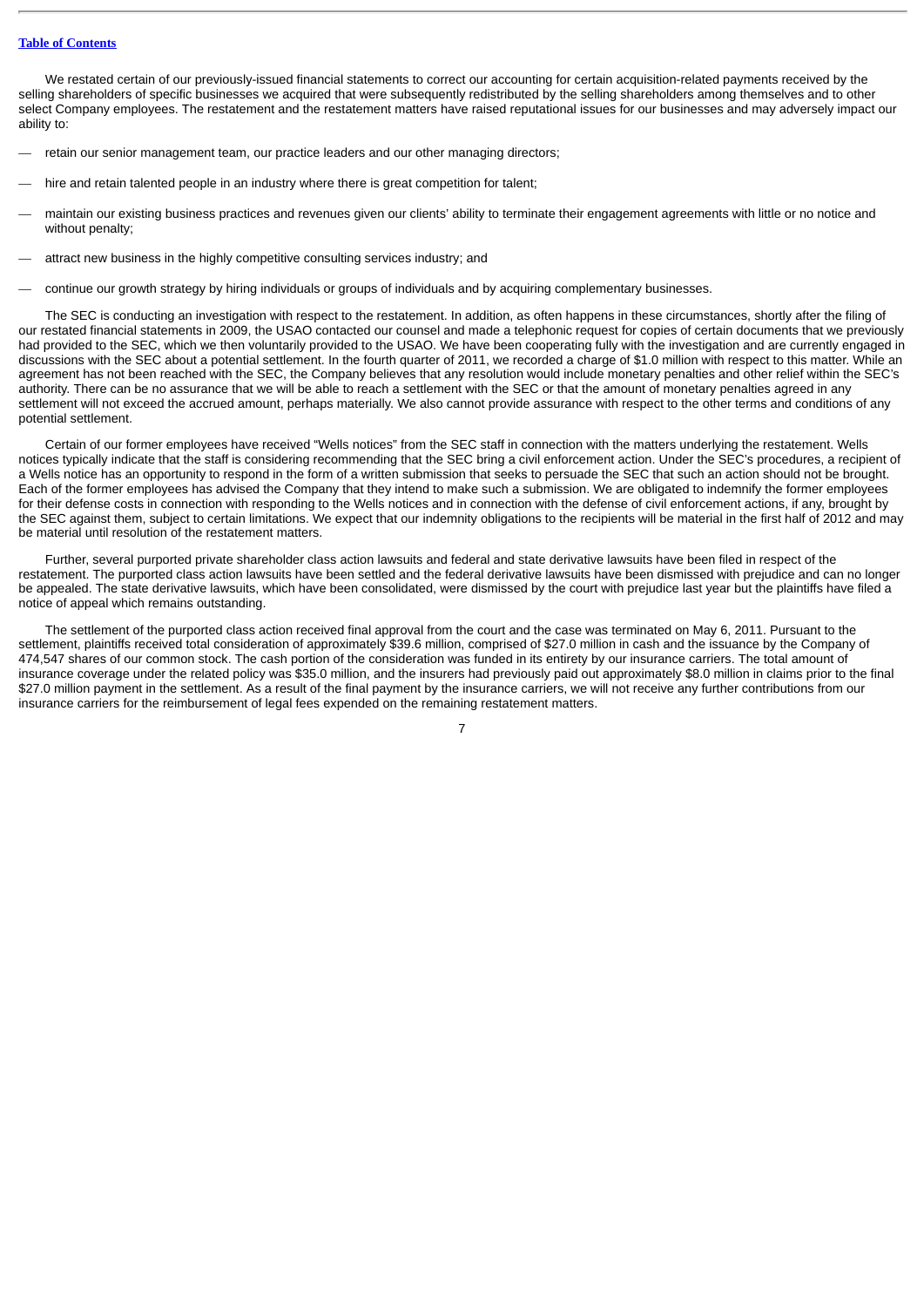While we are fully cooperating with the SEC in its investigation with respect to the restatement, have voluntarily provided to the USAO the requested documents, and intend to vigorously defend the remaining derivative lawsuit, these remaining restatement matters subject us to a number of additional risks, including:

- the diversion of management's time, attention and resources from managing and marketing our Company;
- increased costs and expenses to address the remaining restatement matters, including indemnity obligations to our former employees with respect to these matters and the imposition of fines, penalties, damages, administrative remedies and liabilities for additional amounts resulting from actions or findings by the SEC or the USAO or pursuant to rulings, orders or judgments by the courts with jurisdiction over the remaining derivative lawsuit, none of which will be covered by our insurance carriers; and
- additional damage to our reputation as these matters are concluded that may further heighten the risks described above.

Given the uncertain nature of the remaining restatement matters and the uncertainties related to the incurrence and amount of loss, including with respect to the imposition of fines, penalties, damages, administrative remedies and liabilities for additional amounts, with respect to the remaining restatement matters, we are unable to predict the ultimate outcome of the remaining restatement matters, determine whether any additional liability other than those described above has been incurred or make a reasonable estimate of the liability in excess of the accrual as of December 31, 2011 that could result from an unfavorable outcome in the remaining restatement matters. Any such additional liability could be material.

The failure to successfully address any one or more of these risks could have a material adverse effect on our business, prospects, cash flow, overall liquidity, results of operations and/or financial condition.

### **An inability to retain our senior management team and other managing directors would be detrimental to the success of our business.**

We rely heavily on our senior management team, our practice leaders, and other managing directors; our ability to retain them is particularly important to our future success. Given the highly specialized nature of our services, the senior management team must have a thorough understanding of our service offerings as well as the skills and experience necessary to manage an organization consisting of a diverse group of professionals. In addition, we rely on our senior management team and other managing directors to generate and market our business. Further, our senior management's and other managing directors' personal reputations and relationships with our clients are a critical element in obtaining and maintaining client engagements. Although we enter into non-solicitation agreements with our senior management team and other managing directors, we generally do not enter into non-competition agreements. Accordingly, members of our senior management team and our other managing directors are not contractually prohibited from leaving or joining one of our competitors, and some of our clients could choose to use the services of that competitor instead of our services. If one or more members of our senior management team or our other managing directors leave and we cannot replace them with a suitable candidate quickly, we could experience difficulty in securing and successfully completing engagements and managing our business properly, which could harm our business prospects and results of operations.

### **Our inability to hire and retain talented people in an industry where there is great competition for talent could have a serious negative effect on our prospects and results of operations.**

Our business involves the delivery of professional services and is highly labor-intensive. Our success depends largely on our general ability to attract, develop, motivate and retain highly skilled professionals. Further, we must successfully maintain the right mix of professionals with relevant experience and skill sets as we continue to grow, as we expand into new service offerings, and as the market evolves. The loss of a significant number of our professionals, the inability to attract, hire, develop, train and retain additional skilled personnel, or failure to maintain the right mix of professionals could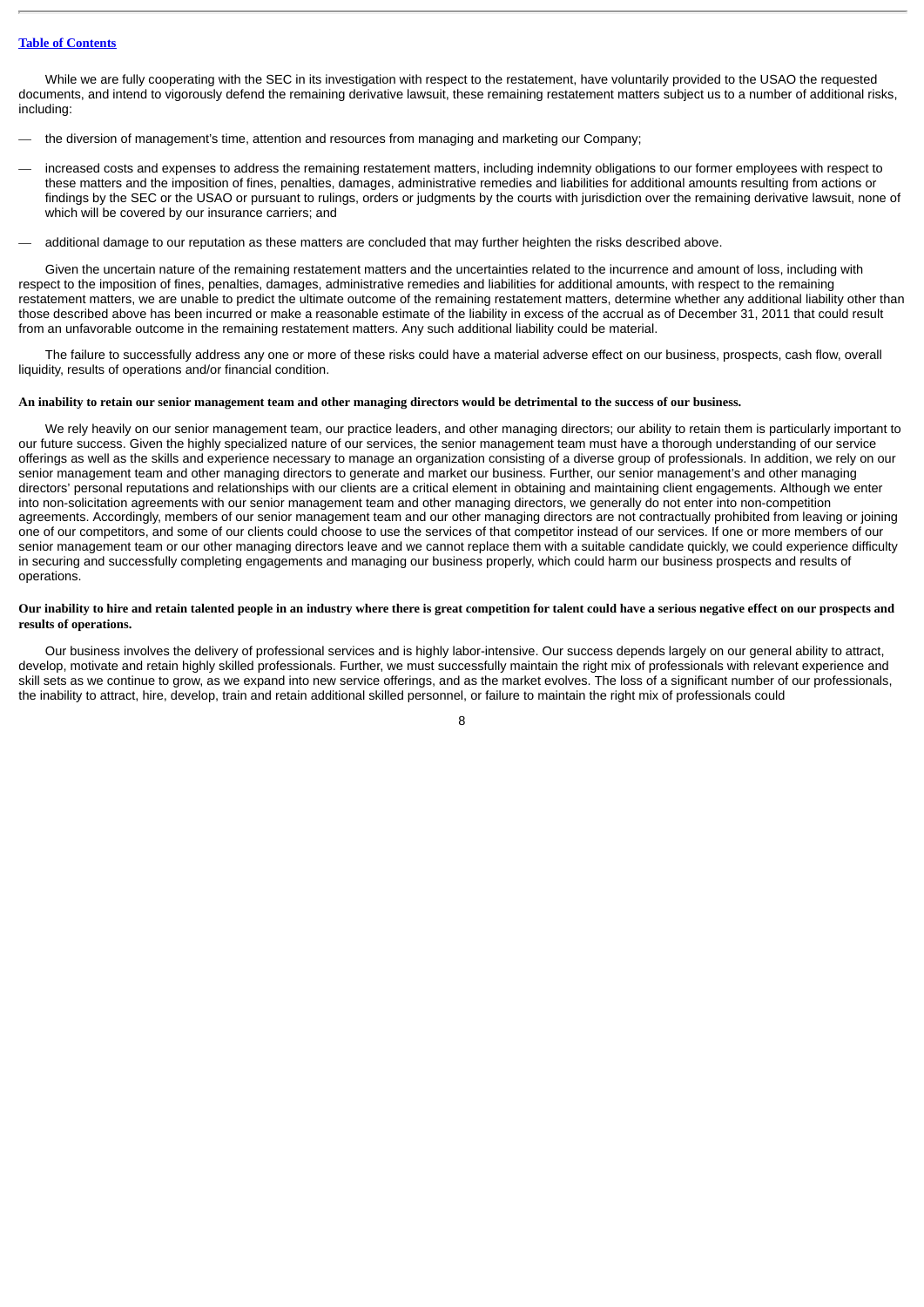have a serious negative effect on us, including our ability to manage, staff and successfully complete our existing engagements and obtain new engagements. Qualified professionals are in great demand, and we face significant competition for both senior and junior professionals with the requisite credentials and experience. Our principal competition for talent comes from other consulting firms, accounting firms and technical and economic advisory firms, as well as from organizations seeking to staff their internal professional positions. Many of these competitors may be able to offer significantly greater compensation and benefits or more attractive lifestyle choices, career paths or geographic locations than we do. Therefore, we may not be successful in attracting and retaining the skilled consultants we require to conduct and expand our operations successfully. Increasing competition for these revenuegenerating professionals may also significantly increase our labor costs, which could negatively affect our margins and results of operations.

## **Additional hiring, departures, business acquisitions and dispositions could disrupt our operations, increase our costs or otherwise harm our business.**

Our business strategy is dependent in part upon our ability to grow by hiring individuals or groups of individuals and by acquiring complementary businesses. However, we may be unable to identify, hire, acquire or successfully integrate new employees and acquired businesses without substantial expense, delay or other operational or financial obstacles. From time to time, we will evaluate the total mix of services we provide and we may conclude that businesses may not achieve the promise we previously expected. For example, effective December 31, 2009, we disposed of our strategy business, in the second quarter of 2010 we wound down our Japan operations, in the third quarter of 2010 we exited the Disputes and Investigations practice and Utilities Consulting practice, and in the fourth quarter of 2011 we disposed of our Accounting Advisory practice. Competition for future hiring and acquisition opportunities in our markets could increase the compensation we offer to potential employees or the prices we pay for businesses we wish to acquire. In addition, we may be unable to achieve the financial, operational and other benefits we anticipate from any hiring or acquisition, as well as any disposition, including those we have completed so far. New acquisitions could also negatively impact existing practices and cause current employees to depart. Hiring additional employees or acquiring businesses could also involve a number of additional risks, including:

- the diversion of management's time, attention and resources from managing and marketing our company;
- the failure to retain key acquired personnel or existing personnel who may view the acquisition unfavorably;
- the need to compensate new employees while they wait for their restrictive covenants with other institutions to expire:
- the potential need to raise significant amounts of capital to finance a transaction or the potential issuance of equity securities that could be dilutive to our existing stockholders;
- increased costs to improve, coordinate or integrate managerial, operational, financial and administrative systems;
- the usage of earn-outs based on the future performance of our business acquisitions may deter the acquired company from fully integrating into our existing business;
- a decision not to fully integrate an acquired business may lead to the perception of inequalities if different groups of employees are eligible for different benefits and incentives or are subject to different policies and programs;
- difficulties in integrating diverse backgrounds and experiences of consultants, including if we experience a transition period for newly hired consultants that results in a temporary drop in our utilization rates or margins; and
- the adverse short-term effects on reported operating results from the amortization or write-off of acquired goodwill and other intangible assets.

Moreover, selling practices and shutting down operations present similar challenges in a service business. Divestitures not only require management's time, but they can impair existing relationships with clients or otherwise affect client satisfaction, particularly in situations where the divestiture eliminates only part of the complement of consulting services provided to a client. If we fail to successfully address these risks, our ability to compete may be impaired.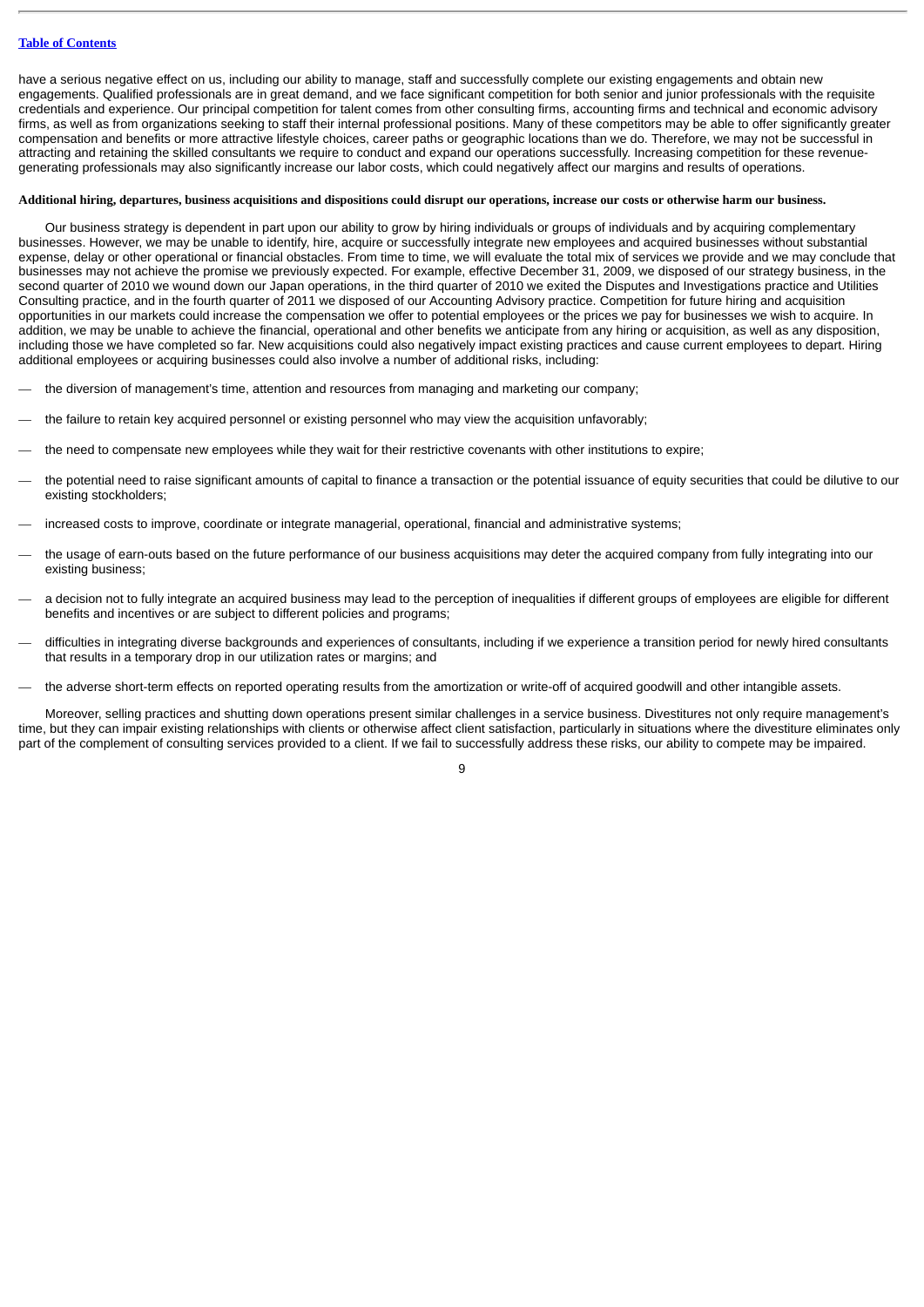### **If we are unable to manage fluctuations in our business successfully, we may not be able to sustain profitability.**

We have grown significantly since we commenced operations, increasing the number of our full-time professionals from 249 as of May 31, 2002 to 1,990 as of December 31, 2011. Additionally, our considerable growth and the circumstances of the restatement have placed demands on our management and our internal systems, procedures and controls and will continue to do so in the near future. To successfully manage growth and respond to the events described above, we must periodically adjust and strengthen our operating, financial, accounting and other systems, procedures and controls, which could increase our costs and may adversely affect our gross profits and our ability to sustain profitability if we do not generate increased revenues to offset the costs. As a public company, our information and control systems must enable us to prepare accurate and timely financial information and other required disclosures. If we discover deficiencies in our existing information and control systems that impede our ability to satisfy our reporting requirements, we must successfully implement improvements to those systems in an efficient and timely manner.

### **Our business is becoming increasingly dependent on information technology and will require additional investments in order to grow and implement redundancies necessary to prevent service interruption.**

We depend on the use of sophisticated technologies and systems. Some of our practices provide services that are increasingly dependent on the use of software applications and systems that we do not own and could become unavailable. Moreover, our technology platforms will require continuing investments by us in order to expand existing service offerings and develop complementary services. A portion of our business, in which we utilize third-party software technology, has grown over the last few years and now represents a substantial portion of our total revenues. One of our service lines has made and expects to continue to make investments in technology-driven businesses that complement its service offerings. Our future success depends on our ability to adapt our services and infrastructure while continuing to improve the performance, features and reliability of our services in response to the evolving demands of the marketplace.

Additionally, our organization is comprised of employees who work on matters throughout the United States and overseas. Our technology platform is a "virtual office" from which we all operate. We may be subject to disruption to our operating systems from technology events that are beyond our control, which may produce service interruptions that in turn result in loss or liability to us. The Company will need to continue to invest in technology in order to meet the developing demands of our clients and achieve redundancies necessary to prevent service interruptions.

### **Our reputation could be damaged and we could incur additional liabilities if we fail to protect client and employee data through our own accord or if our information systems are breached.**

We rely on information technology systems to process, transmit and store electronic information and to communicate among our locations around the world and with our clients, partners, and employees. The breadth and complexity of this infrastructure increases the potential risk of security breaches which could lead to potential unauthorized disclosure of confidential information.

In providing services to clients, we may manage, utilize and store sensitive or confidential client or employee data, including personal data. As a result, we are subject to numerous laws and regulations designed to protect this information, such as the U.S. federal and state laws governing the protection of health or other personally identifiable information and international laws such the European Union Directive on Data Protection.

These laws and regulations are increasing in complexity and number. If any person, including any of our employees, negligently disregards or intentionally breaches our established controls with respect to client or employee data, or otherwise mismanages or misappropriates that data, we could be subject to significant monetary damages, regulatory enforcement actions, fines, and/or criminal prosecution. In addition, unauthorized disclosure of sensitive or confidential client or employee data, whether through systems failure, employee negligence, fraud or misappropriation, could damage our reputation and cause us to lose clients and their related revenue in the future.

 $1<sub>0</sub>$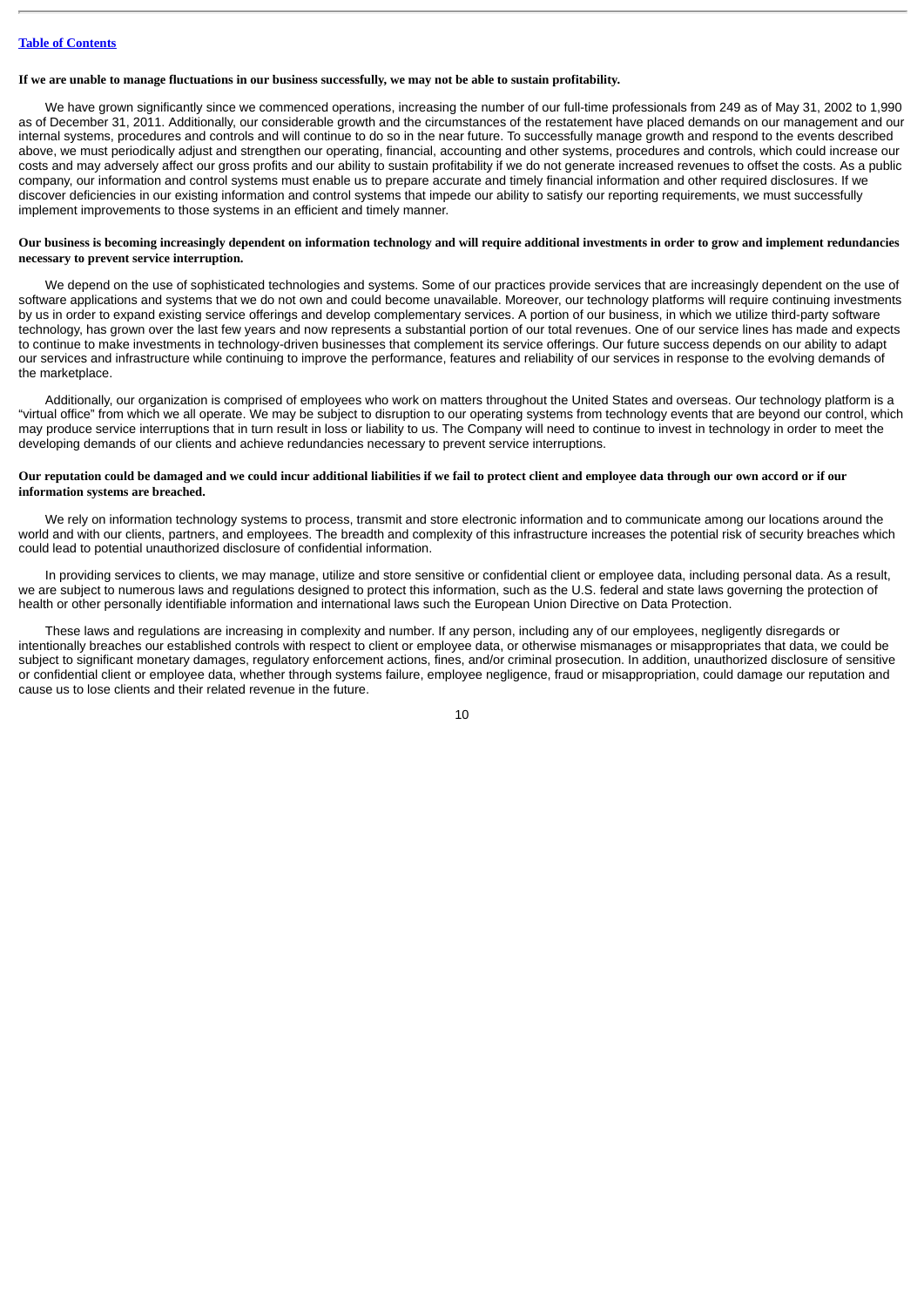### **Our international expansion could result in additional risks.**

We operate both domestically and internationally, including in the Middle East, Europe and Asia. Although historically our international operations have been limited, we intend to continue to expand internationally. Such expansion may result in additional risks that are not present domestically and which could adversely affect our business or our results of operations, including:

- compliance with additional U.S. regulations and those of other nations applicable to international operations;
- cultural and language differences;
- employment laws and rules and related social and cultural factors;
- losses related to start-up costs, lack of revenue, higher costs due to low utilization and delays in purchase decisions by prospective customers;
- currency fluctuations between the U.S. dollar and foreign currencies, which are harder to predict in the current adverse global economic climate;
- restrictions on the repatriation of earnings;
- potentially adverse tax consequences;
- different regulatory requirements and other barriers to conducting business;
- different or less stable political and economic environments;
- greater personal security risks for employees traveling to unstable locations; and
- civil disturbances or other catastrophic events.

Further, conducting business abroad subjects us to increased regulatory compliance and oversight, in particular with respect to operations in the Middle East. A failure to comply with applicable regulations could result in substantial penalties assessed against the Company and our employees. Political turmoil could affect the physical security of our employees working in a troubled country.

### **Our obligations under the Credit Agreement are secured by a pledge of certain of the equity interests in our subsidiaries and a lien on substantially all of our assets and those of our subsidiary grantors. If we default on these obligations, our lenders may foreclose on our assets, including our pledged equity interest in our subsidiaries.**

On April 14, 2011, we entered into a security agreement with Bank of America (the "Security Agreement") in connection with our entry into the Amended and Restated Credit Agreement, dated as of April 14, 2011 (the "2011 Credit Agreement"). Pursuant to the Security Agreement and to secure our obligations under the 2011 Credit Agreement, we granted our lenders a first-priority lien, subject to permitted liens, on substantially all of the personal property assets that we and the subsidiary grantors own. This first-priority lien is in addition to the existing pledge (the "Equity Pledge") that we previously granted to our lenders of 100% of the voting stock or other equity interests in our domestic subsidiaries and 65% of the voting stock or other equity interests in our foreign subsidiaries. If we default on our obligations under the 2011 Credit Agreement, our lenders could accelerate our indebtedness and may be able to exercise their liens on the equity interests subject to the Equity Pledge and on their liens on substantially all of our assets and the assets of our subsidiary grantors, which would have a material adverse effect on our business, operations, financial condition and liquidity.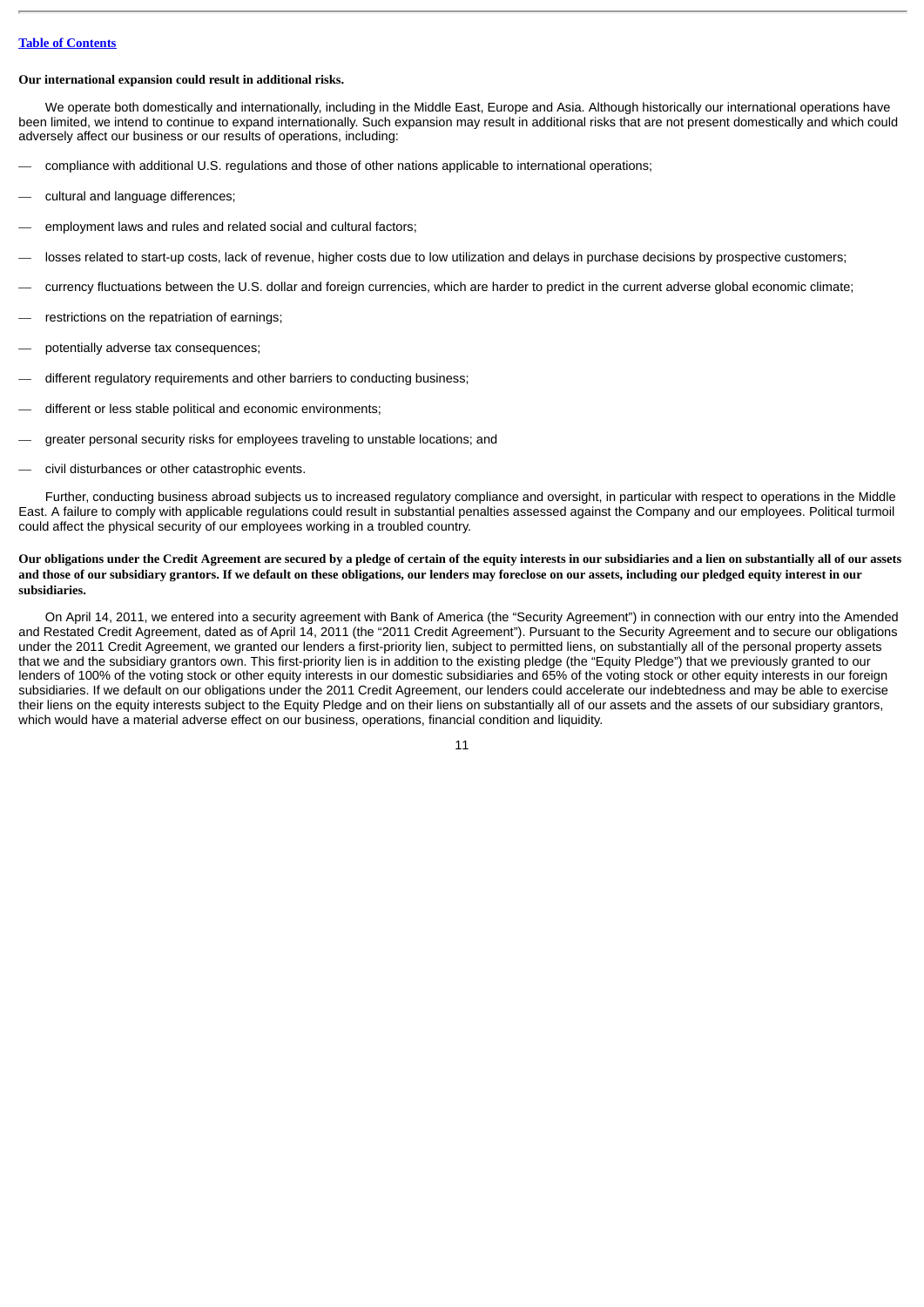**Our indebtedness could adversely affect our ability to raise additional capital to fund our operations and obligations, expose us to interest rate risk to the extent of our variable-rate debt, and could adversely affect our financial results.**

At December 31, 2011, we had outstanding borrowings totaling \$193.5 million compared to \$257.0 million at December 31, 2010. Our indebtedness could have meaningful consequences for us, including:

- exposing us to the risk of increased interest rates because our borrowings are at variable interest rates;
- requiring us to dedicate a larger portion of our cash from operations to service our indebtedness and thus reducing the level of cash for other purposes such as funding working capital, strategic acquisitions, capital expenditures, and other general corporate purposes; and
- limiting our ability to obtain additional financing.

### **Our intellectual property rights in our "Huron Consulting Group" name are important, and any inability to use that name could negatively impact our ability to build brand identity.**

We believe that establishing, maintaining and enhancing the "Huron Consulting Group" name is important to our business. We are, however, aware of a number of other companies that use names containing "Huron." There could be potential trade name or service mark infringement claims brought against us by the users of these similar names and marks and those users may have trade name or service mark rights that are senior to ours. If another company were to successfully challenge our right to use our name, or if we were unable to prevent a competitor from using a name that is similar to our name, our ability to build brand identity could be negatively impacted.

# **Our financial results could suffer if we are unable to achieve or maintain adequate utilization and suitable billing rates for our consultants.**

Our profitability depends to a large extent on the utilization and billing rates of our professionals. Utilization of our professionals is affected by a number of factors, including:

- the number and size of client engagements:
- the timing of the commencement, completion and termination of engagements, which in many cases is unpredictable;
- our ability to transition our consultants efficiently from completed engagements to new engagements;
- the hiring of additional consultants because there is generally a transition period for new consultants that results in a temporary drop in our utilization rate;
- unanticipated changes in the scope of client engagements;
- our ability to forecast demand for our services and thereby maintain an appropriate level of consultants; and
- conditions affecting the industries in which we practice as well as general economic conditions.

The billing rates of our consultants that we are able to charge are also affected by a number of factors, including:

- our clients' perception of our ability to add value through our services:
- the market demand for the services we provide;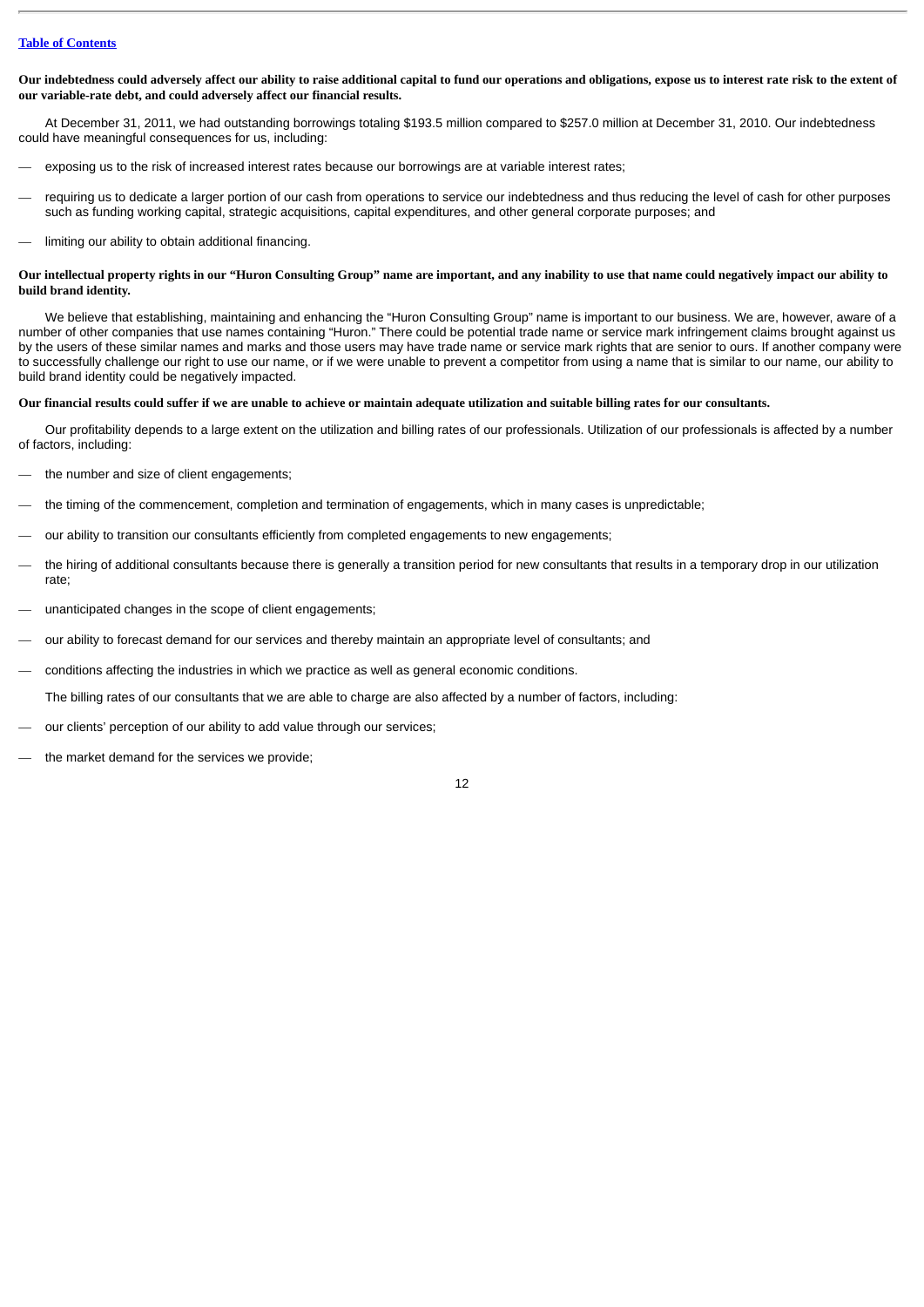- an increase in the number of clients in the government sector;
- introduction of new services by us or our competitors:
- our competition and the pricing policies of our competitors; and
- current economic conditions.

If we are unable to achieve and maintain adequate overall utilization as well as maintain or increase the billing rates for our consultants, our financial results could materially suffer.

# **Expanding our service offerings or number of offices may not be profitable.**

We may choose to develop new service offerings, open new offices or eliminate service offerings because of market opportunities or client demands. Developing new service offerings involves inherent risks, including:

- our inability to estimate demand for the new service offerings;
- competition from more established market participants;
- a lack of market understanding; and
- unanticipated expenses to recruit and hire qualified consultants and to market our new service offerings.

In addition, expanding into new geographic areas and expanding current service offerings is challenging and may require integrating new employees into our culture as well as assessing the demand in the applicable market. If we cannot manage the risks associated with new service offerings or new locations effectively, we are unlikely to be successful in these efforts, which could harm our ability to sustain profitability and our business prospects.

### **Our ability to maintain and attract new business depends upon our reputation, the professional reputation of our revenue-generating employees and the quality of our services.**

As a professional services firm, our ability to secure new engagements depends heavily upon our reputation and the individual reputations of our professionals. Any factor that diminishes our reputation or that of our employees, including not meeting client expectations or misconduct by our employees, could make it substantially more difficult for us to attract new engagements and clients. Similarly, because we obtain many of our new engagements from former or current clients or from referrals by those clients or by law firms that we have worked with in the past, any client that questions the quality of our work or that of our consultants could impair our ability to secure additional new engagements and clients.

#### **The profitability of our fixed-fee engagements with clients may not meet our expectations if we underestimate the cost of these engagements.**

When making proposals for fixed-fee engagements, we estimate the costs and timing for completing the engagements. These estimates reflect our best judgment regarding the efficiencies of our methodologies and consultants as we plan to deploy them on engagements. Any increased or unexpected costs or unanticipated delays in connection with the performance of fixed-fee engagements, including delays caused by factors outside our control, could make these contracts less profitable or unprofitable, which would have an adverse effect on our profit margin. For the years ended December 31, 2011, 2010, and 2009, fixed-fee engagements represented 35.4%, 40.3% and 39.4%, respectively, of our revenues.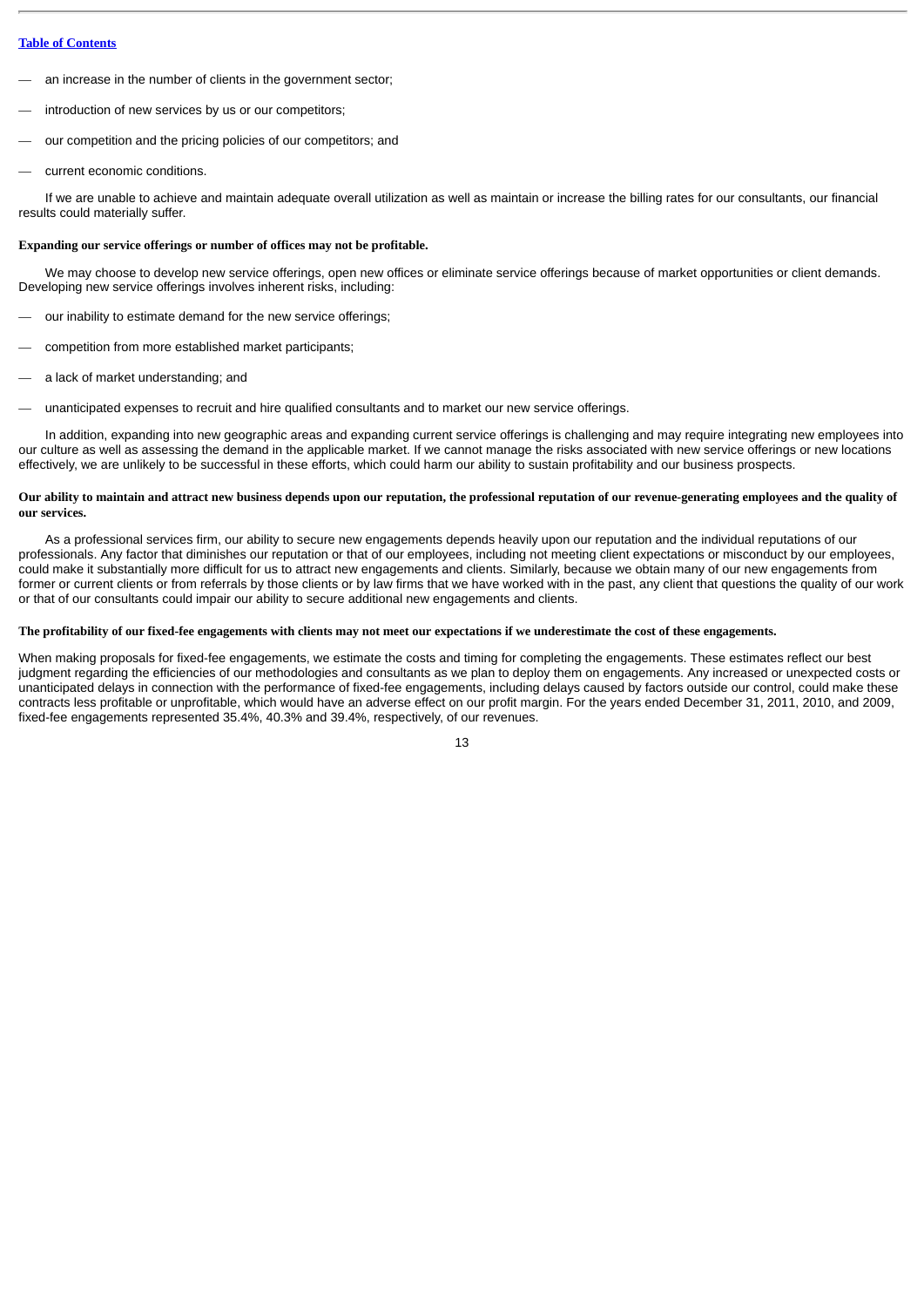### **Revenues from our performance-based engagements are difficult to predict, and the timing and extent of recovery of our costs is uncertain.**

We have engagement agreements under which our fees include a significant performance-based component. Performance-based fees are contingent on the achievement of specific measures, such as our clients meeting cost-saving or other contractually defined goals. The achievement of these contractuallydefined goals is subject to acknowledgement by the client and is often impacted by factors outside of our control, such as the actions of the client or other third parties. Because performance-based fees are contingent, revenues on such engagements, which are recognized when all revenue recognition criteria are met, are not certain and the timing of receipt is difficult to predict and may not occur evenly throughout the year. The percentage of our revenues derived from performance-based fees for the years ended December 31, 2011, 2010 and 2009 was 17.6%, 11.6% and 16.5%, respectively. A greater number of performance-based fee arrangements may result in increased volatility in our working capital requirements and greater variations in our quarter-to-quarter results, which could affect the price of our common stock. In addition, an increase in the proportion of performance-based fee arrangements may temporarily offset the positive effect on our operating results from an increase in our utilization rate until the related revenues are recognized.

#### **A significant portion of our revenues is derived from a limited number of clients, and our engagement agreements, including those related to our largest clients, can be terminated by our clients with little or no notice and without penalty, which may cause our operating results to be unpredictable.**

As a consulting firm, we have derived, and expect to continue to derive, a significant portion of our revenues from a limited number of clients. Our ten largest clients accounted for approximately 33.4%, 32.1% and 30.7% of our revenues for the years ended December 31, 2011, 2010 and 2009, respectively. No single client accounted for more than 10% of our revenues in 2011, 2010 or 2009. Our clients typically retain us on an engagement-by-engagement basis, rather than under fixed-term contracts; the volume of work performed for any particular client is likely to vary from year to year and a major client in one fiscal period may not require or decide not to use our services in any subsequent fiscal period. Moreover, a large portion of our new engagements comes from existing clients. Accordingly, the failure to obtain new large engagements or multiple engagements from existing or new clients could have a material adverse effect on the amount of revenues we generate.

In addition, almost all of our engagement agreements can be terminated by our clients with little or no notice and without penalty. For example, in engagements related to litigation, if the litigation were to be settled, our engagement for those services would no longer be necessary and, therefore, would be terminated. In client engagements that involve multiple engagements or stages, there is a risk that a client may choose not to retain us for additional stages of an engagement or that a client will cancel or delay additional planned engagements. For clients in bankruptcy, a bankruptcy court could elect not to retain our interim management consultants, terminate our retention, require us to reduce our fees for the duration of an engagement, or approve claims against fees earned by us prior to or after the bankruptcy filing. Terminations of engagements, cancellations of portions of the project plan, delays in the work schedule or reductions in fees could result from factors unrelated to our services. When engagements are terminated or reduced, we lose the associated future revenues, and we may not be able to recover associated costs or redeploy the affected employees in a timely manner to minimize the negative impact. In addition, our clients' ability to terminate engagements with little or no notice and without penalty makes it difficult to predict our operating results in any particular fiscal period.

#### **Our engagements could result in professional liability, which could be very costly and hurt our reputation.**

Our engagements typically involve complex analyses and the exercise of professional judgment. As a result, we are subject to the risk of professional liability. If a client questions the quality of our work, the client could threaten or bring a lawsuit to recover damages or contest its obligation to pay our fees. Litigation alleging that we performed negligently or breached any other obligations to a client could expose us to significant legal liabilities and, regardless of outcome, is often very costly, could distract our management and could damage our reputation. We are not always able to include provisions in our engagement agreements that are designed to limit our exposure to legal claims relating to our services. Even if these limiting provisions are included in an engagement agreement, they may not protect us or may not be enforceable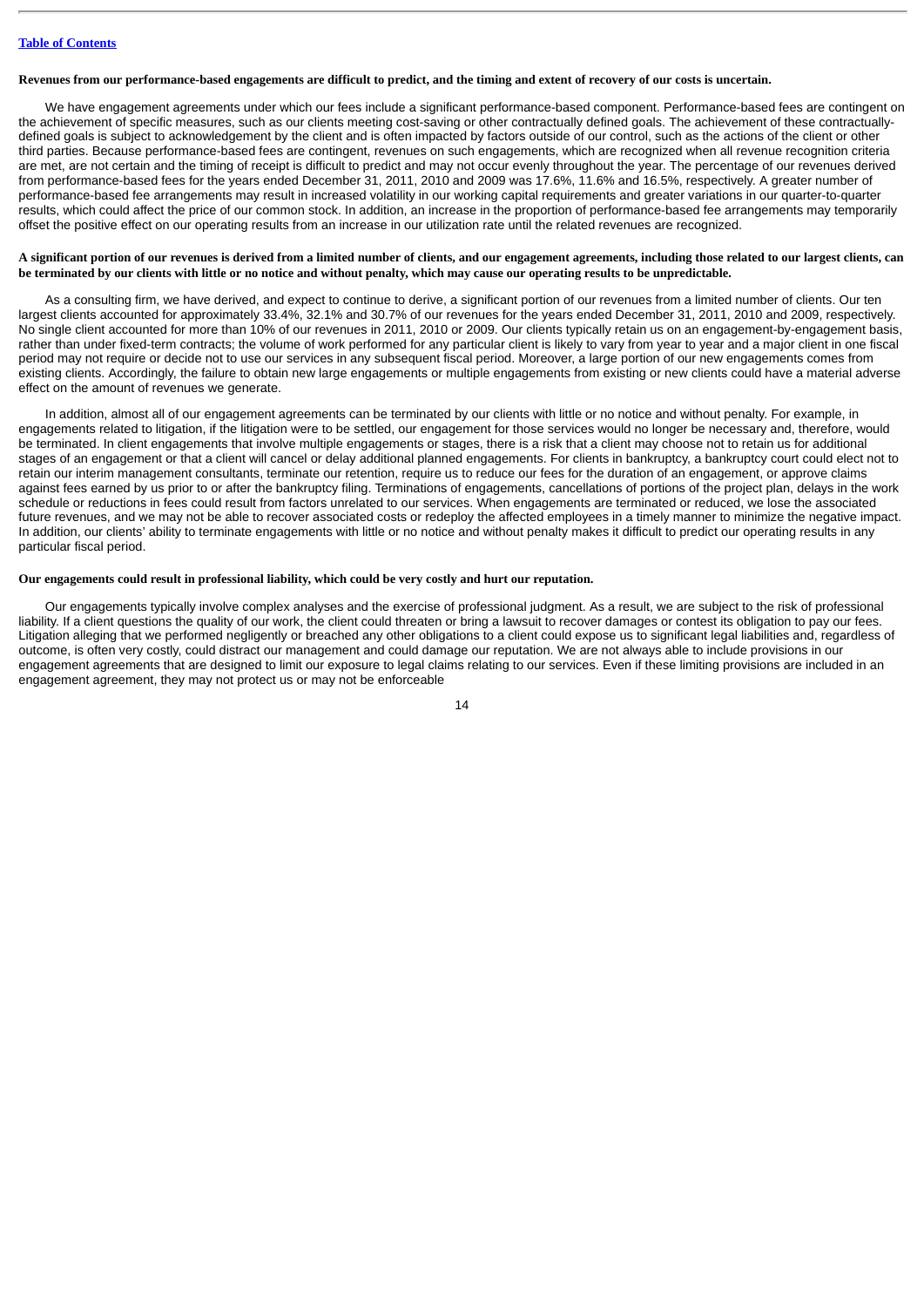under some circumstances. In addition, we carry professional liability insurance to cover many of these types of claims, but the policy limits and the breadth of coverage may be inadequate to cover any particular claim or all claims plus the cost of legal defense. For example, we provide services on engagements in which the impact on a client may substantially exceed the limits of our errors and omissions insurance coverage. If we are found to have professional liability with respect to work performed on such an engagement, we may not have sufficient insurance to cover the entire liability.

#### **The consulting services industry is highly competitive, and we may not be able to compete effectively.**

The consulting services industry in which we operate includes a large number of participants and is intensely competitive. We face competition from other business operations and financial consulting firms, general management consulting firms, the consulting practices of major accounting firms, technical and economic advisory firms, regional and specialty consulting firms and the internal professional resources of organizations. In addition, because there are relatively low barriers to entry, we expect to continue to face additional competition from new entrants into the business operations and financial consulting industries. Many of our competitors have a greater national and international presence, as well as have significantly greater personnel, financial, technical and marketing resources. In addition, these competitors may generate greater revenues and have greater name recognition than we do. Our ability to compete also depends in part on the ability of our competitors to hire, retain and motivate skilled professionals, the price at which others offer comparable services and our competitors' responsiveness to their clients. If we are unable to compete successfully with our existing competitors or with any new competitors, our financial results will be adversely affected.

#### **Conflicts of interest could preclude us from accepting engagements thereby causing decreased utilization and revenues.**

We provide services in connection with bankruptcy, litigation and other proceedings that usually involve sensitive client information and frequently are adversarial. In connection with bankruptcy proceedings, we are required by law to be "disinterested" and may not be able to provide multiple services to a particular client. In litigation we would generally be prohibited from performing services in the same litigation for the party adverse to our client. In addition, our engagement agreement with a client or other business reasons may preclude us from accepting engagements from time to time with our clients' competitors or adversaries. As we adjust the size of our operations and the complement of consulting services, the number of conflict situations may continue to increase. Moreover, in many industries in which we provide services, there has been a continuing trend toward business consolidations and strategic alliances. These consolidations and alliances reduce the number of companies that may seek our services and increase the chances that we will be unable to accept new engagements as a result of conflicts of interest. If we are unable to accept new engagements for any reason, our consultants may become underutilized, which would adversely affect our revenues and results of operations in future periods.

#### **The nature of our services and the current economic environment make evaluating our business difficult.**

Although we have consistently generated positive earnings since we became a public company, except for the year ended December 31, 2009 as a result of the non-cash goodwill impairment charge, we may not sustain profitability in the future. Additionally, the current instability in the global economy makes it even harder to predict our future operating results. To sustain profitability, we must:

- attract, integrate, retain and motivate highly qualified professionals;
- achieve and maintain adequate utilization and suitable billing rates for our revenue-generating professionals;
- expand our existing relationships with our clients and identify new clients in need of our services;
- successfully resell engagements and secure new engagements every year, which may prove to be difficult in light of the current adverse economic conditions;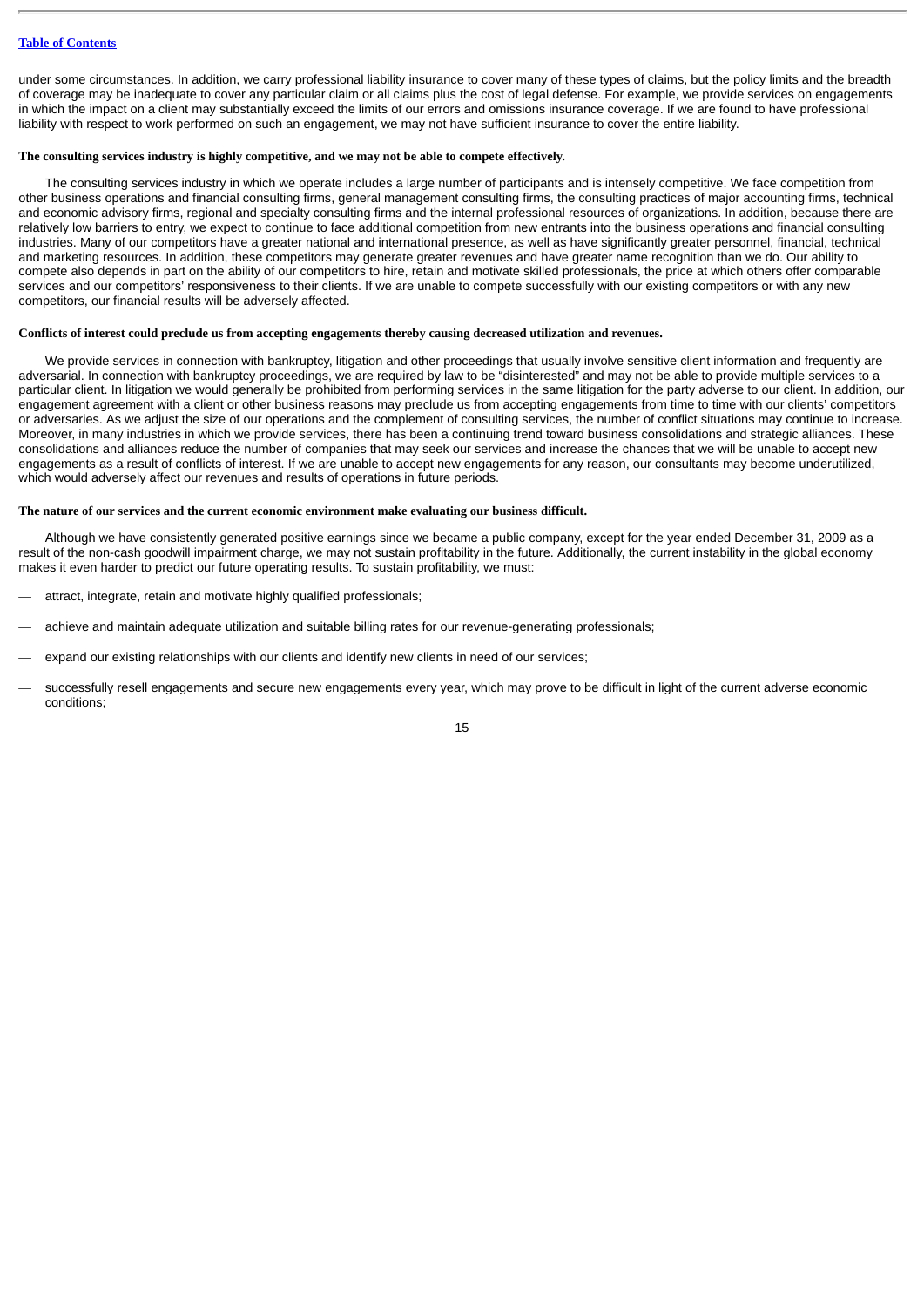- maintain and enhance our brand recognition; and
- adapt quickly to meet changes in our markets, our business mix, the economic environment, the credit markets, and competitive developments.

#### <span id="page-17-0"></span>**ITEM 1B. UNRESOLVED STAFF COMMENTS.**

None.

#### <span id="page-17-1"></span>**ITEM 2. PROPERTIES.**

As of December 31, 2011, our principal executive offices in Chicago, Illinois, consisted of approximately 117,000 square feet of office space, under leases expiring through September 2014. We have two five-year renewal options that will allow us to continue to occupy the majority of this office space until September 2024. This facility accommodates our executive team and corporate departments, as well as professionals in each of our practices. Additionally, we occupy leased facilities for our other domestic and international offices, including those located in the following major metropolitan cities: Atlanta, Georgia; Boston, Massachusetts; Houston, Texas; London, United Kingdom; New York City, New York; Portland, Oregon; San Diego, California; and Washington, D.C. We also occupy leased facilities for our nine document review centers located in Chicago, Illinois; Gurgaon, India; Houston, Texas; London, United Kingdom; Miramar, Florida; Morrisville, North Carolina; New York City, New York; Charlotte, North Carolina; and Washington, D.C., totaling approximately 1,100 workstations. We do not own any real property. We believe that our leased facilities are adequate to meet our current needs and that additional facilities are available for lease to meet future needs.

### <span id="page-17-2"></span>**ITEM 3. LEGAL PROCEEDINGS.**

Between August 4, 2009 and September 3, 2009, seven purported shareholder class action complaints were filed in connection with our restatement in the United States District Court for the Northern District of Illinois. One of those complaints was dismissed voluntarily in October 2009, and in November 2009, the remaining suits were consolidated. On December 6, 2010, we reached an agreement in principle to settle the litigation ("the Class Action Settlement"). The Class Action Settlement received final court approval and the case was terminated on May 6, 2011. Pursuant to the Class Action Settlement, plaintiffs received total consideration of approximately \$39.6 million, comprised of \$27.0 million in cash and the issuance by the Company of 474,547 shares of our common stock (the "Settlement Shares"). The settlement contained no admission of wrongdoing.

The Settlement Shares, which were issued on June 6, 2011, had an aggregate value of approximately \$12.6 million based on the closing market price of our common stock on December 31, 2010. As a result of the Class Action Settlement, we recorded a non-cash charge to earnings in the fourth quarter of 2010 of \$12.6 million representing the fair value of the Settlement Shares and a corresponding settlement liability. During the first six months of 2011, we recorded an additional \$1.1 million non-cash charge related to the Settlement Shares to reflect the fair value of the Settlement Shares as of June 6, 2011, the date of issuance, resulting in a cumulative non-cash charge of \$13.7 million. In accordance with the proposed settlement, in the fourth quarter of 2010 we also recorded a receivable for the cash portion of the consideration, which was funded into escrow in its entirety by our insurance carriers in the first quarter of 2011, and a corresponding settlement liability. There was no impact to our Consolidated Statement of Operations for the cash consideration as we concluded that a right of setoff existed in accordance with Accounting Standards Codification Topic 210-20-45, "Other Presentation Matters." The total amount of insurance coverage under the related policy was \$35.0 million and the insurers had previously paid out approximately \$8.0 million in claims prior to the final \$27.0 million payment discussed above.

The Company also has been named as a nominal defendant in two state derivative suits filed in connection with the Company's restatement: (1) a complaint in the matter of Curtis Peters, derivatively on behalf of Huron Consulting Group Inc. v. Gary E. Holdren, Gary L. Burge, Wayne Lipski, each of the members of the Board of Directors and PricewaterhouseCoopers LLP, filed on August 28, 2009; and (2) a complaint in the matter of Brian Hacias, derivatively on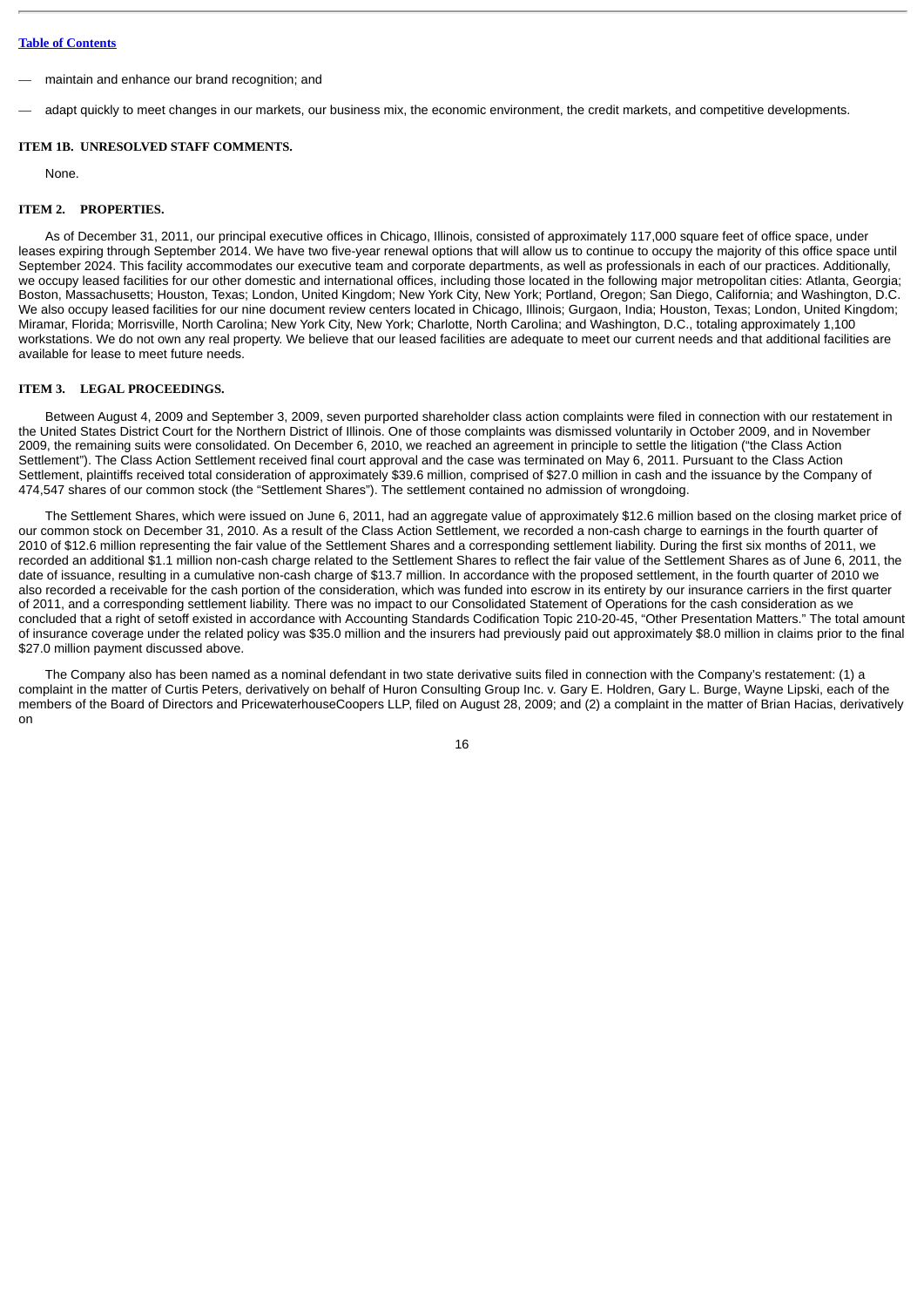behalf of Huron Consulting Group Inc. v. Gary E. Holdren, Gary L. Burge and Wayne Lipski, filed on August 28, 2009. The cases were consolidated in the Circuit Court of Cook County, Illinois, Chancery Division on September 21, 2009 under the caption "In Re Huron Consulting Group, Inc. Shareholder Derivative Litigation." On March 8, 2010, plaintiffs filed a consolidated complaint. The consolidated complaint asserts claims for breach of fiduciary duty, unjust enrichment, abuse of control, gross mismanagement and waste of corporate assets. The consolidated complaint also alleges claims for professional negligence and breach of contract against PricewaterhouseCoopers LLP, the Company's independent auditors. Plaintiffs seek to recoup for the Company unspecified damages allegedly sustained by the Company resulting from the restatement and related matters, disgorgement and reimbursement for fees and expenses incurred in connection with the suits, including attorneys' fees. Huron filed a motion to dismiss plaintiffs' consolidated complaint on April 22, 2010. On October 25, 2010, the Court granted Huron's motion to dismiss and dismissed plaintiffs' consolidated complaint with prejudice. On November 19, 2010, plaintiffs filed a notice of appeal of the dismissal to the Appellate Court of Illinois, and on September 12, 2011, plaintiffs filed a brief in support of their appeal. Huron and the other defendants filed briefs in opposition to plaintiffs' appeal on November 21, 2011, and plaintiffs replied on December 19, 2011. Oral argument is scheduled for March 6, 2012.

The Company was also named as a nominal defendant in three federal derivative suits filed in connection with the Company's restatement, which were consolidated in the United States District Court for the Northern District of Illinois on November 23, 2009 and dismissed with prejudice on March 22, 2011. Plaintiffs did not appeal the Court's dismissal.

The SEC is conducting an investigation with respect to the restatement. In addition, as often happens in these circumstances, shortly after the filing of our restated financial statements in 2009, the USAO contacted our counsel and made a telephonic request for copies of certain documents that we previously had provided to the SEC, which we then voluntarily provided to the USAO. We have been cooperating fully with the investigation and are currently engaged in discussions with the SEC about a potential settlement. In the fourth quarter of 2011, we recorded a charge of \$1.0 million with respect to this matter. While an agreement has not been reached with the SEC, the Company believes that any resolution would include monetary penalties and other relief within the SEC's authority. There can be no assurance that we will be able to reach a settlement with the SEC or that the amount of monetary penalties agreed in any settlement will not exceed the accrued amount, perhaps materially. We also cannot provide assurance with respect to the other terms and conditions of any potential settlement.

Certain of our former employees have received "Wells notices" from the SEC staff in connection with the matters underlying the restatement. Wells notices typically indicate that the staff is considering recommending that the SEC bring a civil enforcement action. Under the SEC's procedures, a recipient of a Wells notice has an opportunity to respond in the form of a written submission that seeks to persuade the SEC that such an action should not be brought. Each of the former employees has advised the Company that they intend to make such a submission. We are obligated to indemnify the former employees for their defense costs in connection with responding to the Wells notices and in connection with the defense of civil enforcement actions, if any, brought by the SEC against them, subject to certain limitations. We expect that our indemnity obligations to the recipients will be material in the first half of 2012 and may be material until resolution of the restatement matters.

As a result of the final payment by the insurance carriers in connection with the Class Action Settlement, we will not receive any further contributions from our insurance carriers for the reimbursement of any amounts (including any damages, settlement costs, legal fees or indemnity obligations) with respect to the SEC investigation into the restatement, the USAO's request for certain documents and the purported derivative lawsuit in respect of the restatement (collectively, the "restatement matters").

Given the uncertain nature of the restatement matters, and the uncertainties related to the incurrence and amount of loss, including with respect to the imposition of fines, penalties, damages, administrative remedies and liabilities for additional amounts, with respect to the restatement matters, we are unable to predict the ultimate outcome of the restatement matters, determine whether any additional liability other than those described above has been incurred or make a reasonable estimate of the liability in excess of the accrual as of December 31, 2011 that could result from an unfavorable outcome in the restatement matters. Any such liability could be material.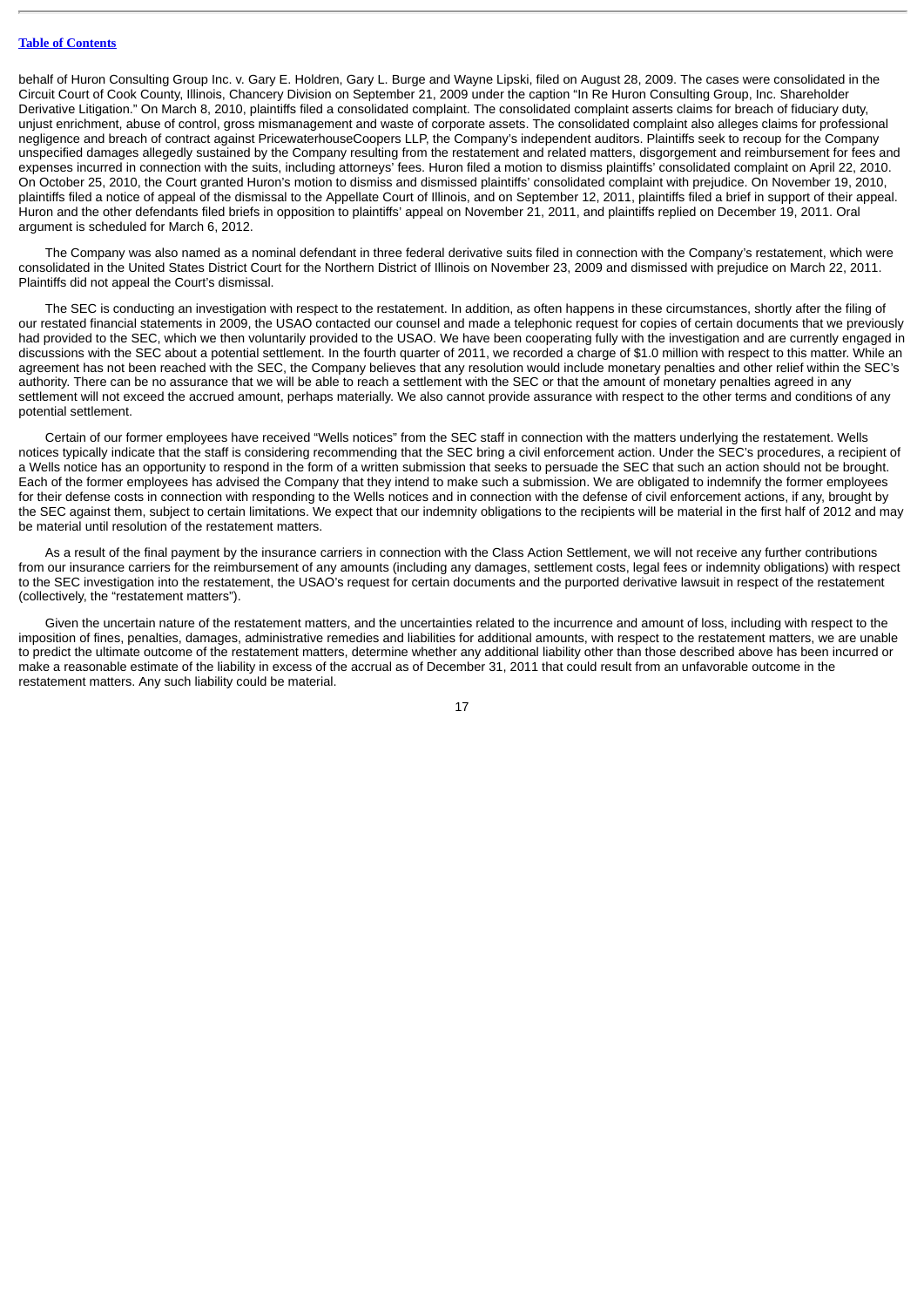In 2009, the SEC commenced an investigation into the allocation of time within a certain practice group. We conducted a separate inquiry, in response to the initial inquiry from the SEC, into the allocation of time within a certain practice group. This allocation of time matter had no impact on billings to our clients, but could have impacted the timing of when revenue was recognized. Based on our internal inquiry, which is complete, we have concluded that an adjustment to our historical financial statements is not required with respect to this matter. The SEC investigation with respect to this matter is ongoing. We are cooperating fully with the SEC in its investigation. We are unable to predict the ultimate outcome of the investigation or determine whether any liability has been incurred.

On December 9, 2009, plaintiff, Associates Against Outlier Fraud, filed a first amended *qui tam* complaint against Huron Consulting Group Inc., and others under the federal and New York state False Claims Act ("FCA") in the United States District Court for the Southern District of New York. The federal and state FCA authorize private individuals (known as "relators") to sue on behalf of the government (known as "*qui tam*" actions) alleging that false or fraudulent claims were knowingly submitted to the government. Once a *qui tam* action is filed, the government may elect to intervene in the action. If the government declines to intervene, the relator may proceed with the action. Under the federal and state FCA, the government may recover treble damages and civil penalties (civil penalties of up to \$11,000 per violation under the federal FCA and \$12,000 per violation under the state FCA). On January 6, 2010, the United States declined to intervene in the lawsuit. After the Court granted Huron's motion to dismiss without prejudice, on September 29, 2010, relator filed a second amended complaint alleging that Huron and others caused St. Vincent Catholic Medical Center to receive more than \$30 million in inflated outlier payments under the Medicare and Medicaid programs in violation of the federal and state FCA and seeking to recover an unspecified amount of civil penalties. On June 20, 2011, Huron filed a motion to dismiss under the FCA public disclosure jurisdictional bar, contending that relator's action is barred because it is based upon publicly disclosed information and relator cannot qualify as an original source. On February 16, 2012, the Court denied the motion. The suit is in the pretrial stage and no trial date has been set. We believe that the claims are without merit and intend to vigorously defend ourselves in this matter.

From time to time, we are involved in legal proceedings and litigation arising in the ordinary course of business. As of the date of this Annual Report on Form 10-K, we are not a party to or threatened with any other litigation or legal proceeding that, in the current opinion of management, could have a material adverse effect on our financial position or results of operations. However, due to the risks and uncertainties inherent in legal proceedings, actual results could differ from current expected results.

#### <span id="page-19-0"></span>**ITEM 4. MINE SAFETY DISCLOSURES**

Not applicable.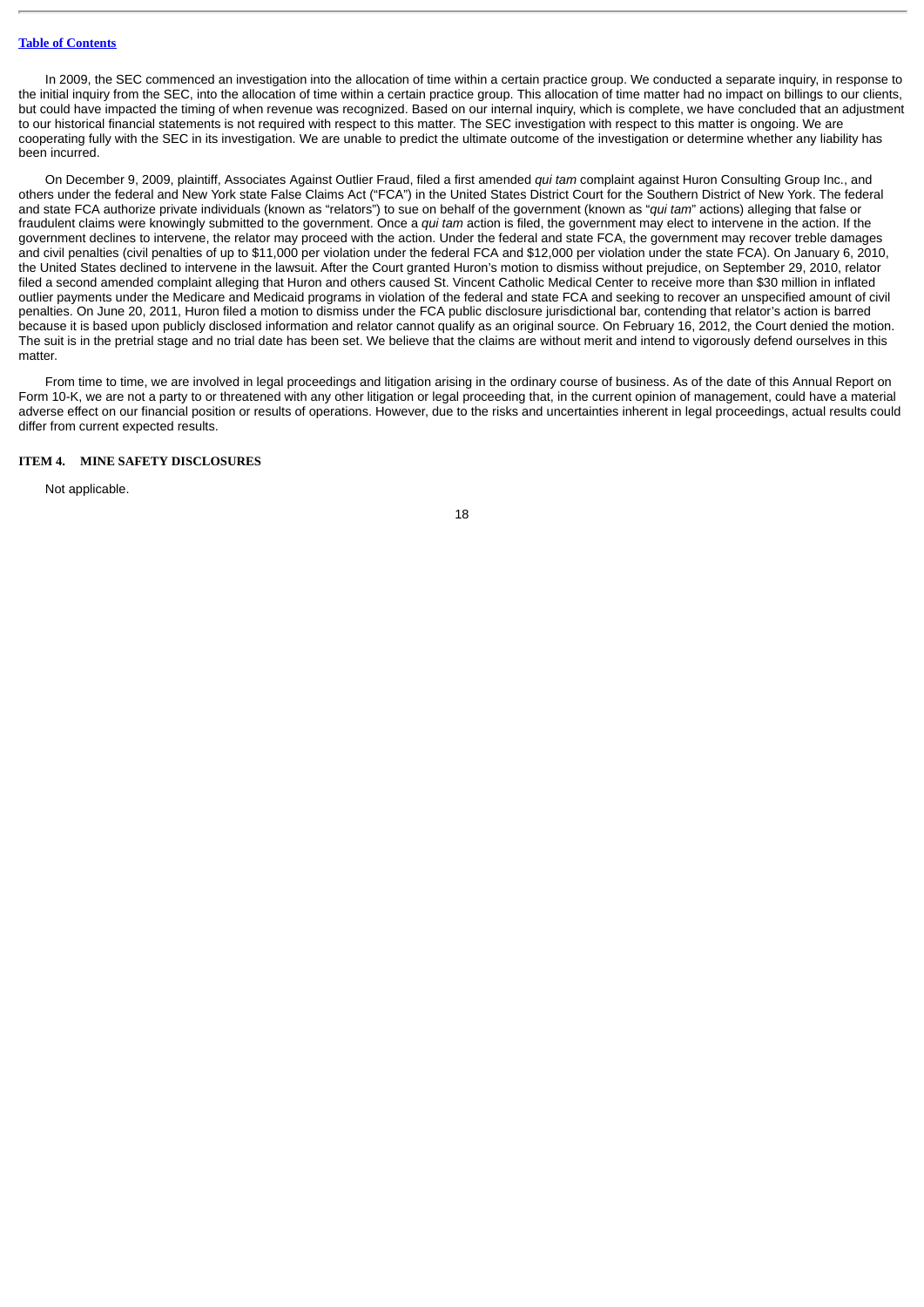# PART II

# <span id="page-20-0"></span>**ITEM 5. MARKET FOR REGISTRANT'S COMMON EQUITY, RELATED STOCKHOLDER MATTERS AND ISSUER PURCHASES OF EQUITY SECURITIES.**

#### **Market Information**

Our common stock is traded on The NASDAQ Global Select Market under the symbol "HURN." The following table sets forth, on a per share basis and for the periods indicated, the high and low closing sales prices for our common stock as reported by The NASDAQ Stock Market.

|                       | <b>High</b> | Low     |
|-----------------------|-------------|---------|
| 2010:                 |             |         |
| <b>First Quarter</b>  | \$25.65     | \$20.12 |
| <b>Second Quarter</b> | \$23.89     | \$19.41 |
| Third Quarter         | \$22.21     | \$17.86 |
| <b>Fourth Quarter</b> | \$26.63     | \$19.14 |
| 2011:                 |             |         |
| <b>First Ouarter</b>  | \$29.67     | \$24.95 |
| Second Quarter        | \$30.95     | \$26.81 |
| <b>Third Quarter</b>  | \$32.99     | \$27.55 |
| Fourth Quarter        | \$39.57     | \$30.40 |

#### **Holders**

As of February 14, 2012, there were 20 registered holders of record of Huron's common stock. A number of the Company's stockholders have their shares in street name; therefore, the Company believes that there are substantially more beneficial owners of our common stock.

### **Dividends**

We have not declared or paid any dividends on our common stock since we became a public company and do not intend to pay any dividends on our common stock in the foreseeable future. We currently expect that we will retain our future earnings, if any, for use in the operation and expansion of our business. Future cash dividends, if any, will be at the discretion of our board of directors and will depend upon, among other things, our future operations and earnings, capital requirements and surplus, general financial condition, contractual restrictions and other factors the board of directors may deem relevant. In addition, our 2011 Credit Agreement restricts dividends to an amount up to \$10 million plus 50% of cumulative consolidated net income from the closing date of the 2011 Credit Agreement plus 50% of the net cash proceeds from equity issuances.

# **Securities Authorized for Issuance Under Equity Compensation Plans**

The information required by this item appears under "Item 12. Security Ownership of Certain Beneficial Owners and Management and Related Stockholders Matters" included elsewhere in this Annual Report on Form 10-K.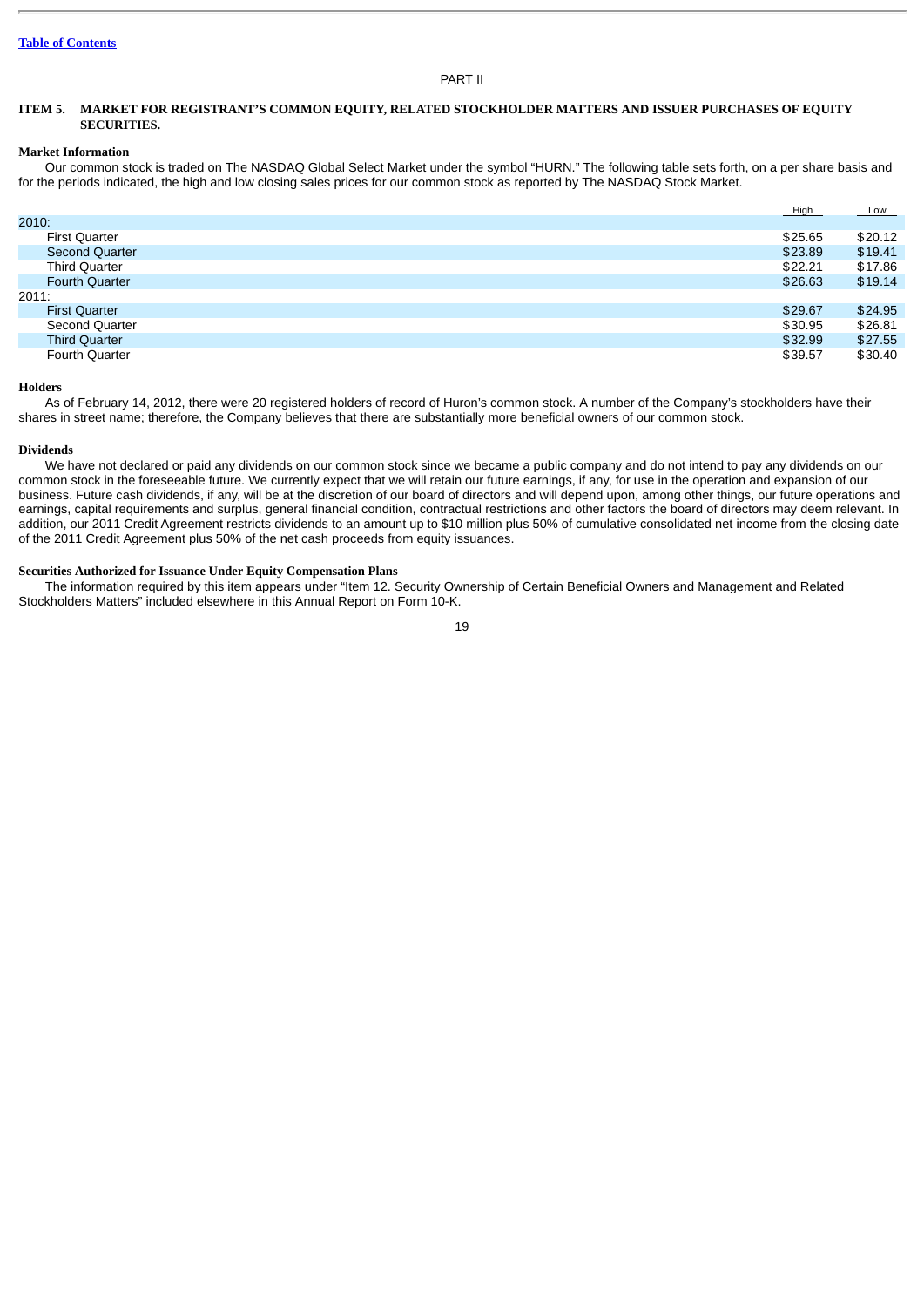# **Purchases of Equity Securities by the Issuer and Affiliated Purchasers**

Our 2004 Omnibus Stock Plan permits the withholding of common stock upon vesting of restricted stock awards to satisfy individual tax withholding requirements. During the quarter ended December 31, 2011, we withheld 55,090 shares of common stock with a weighted average fair market value of \$34.44 as a result of such tax withholdings as presented in the table below.

|                                      | Total Number of        | Weighted-    | Total Number of     | Maximum Number     |
|--------------------------------------|------------------------|--------------|---------------------|--------------------|
|                                      | <b>Shares Withheld</b> | Average Fair | Shares Purchased as | of Shares that May |
|                                      | to Satisfy Employee    | Market Value | Part of Publicly    | Yet Be Purchased   |
|                                      | Tax Withholding        | Per Share    | Announced Plans or  | Under the Plans or |
| Period                               | Requirements           | Withheld     | Programs            | Programs           |
| October 1, 2011 – October 31, 2011   | 2.415                  | 31.13        | N/A                 | N/A                |
| November 1, 2011 - November 30, 2011 | 48.619                 | 34.25        | N/A                 | N/A                |
| December 1, 2011 - December 31, 2011 | 4,056                  | 38.74        | N/A                 | N/A                |
| Total                                | 55.090                 | 34.44        | N/A                 | N/A                |

N/A – Not applicable.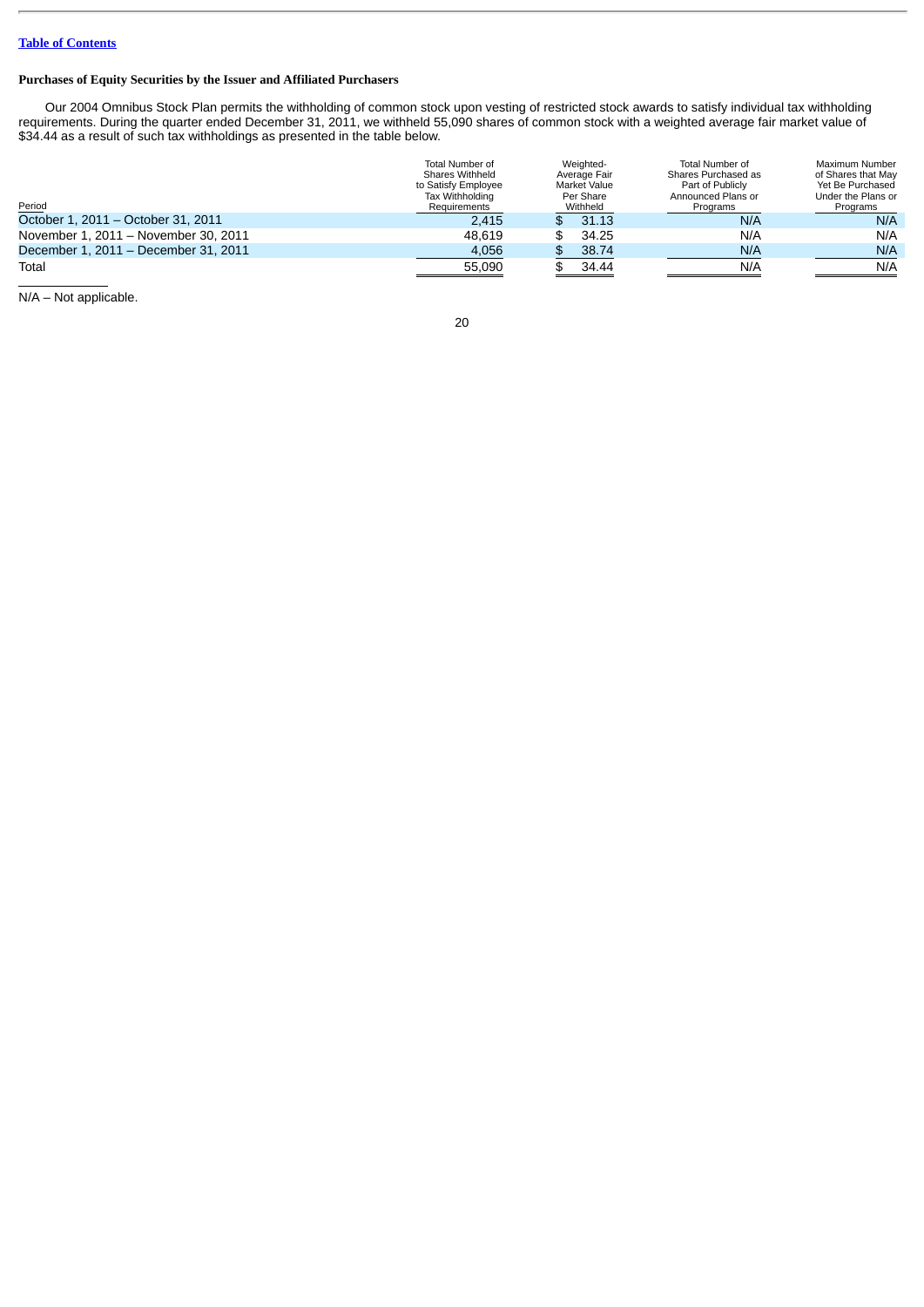# <span id="page-22-0"></span>**ITEM 6. SELECTED FINANCIAL DATA.**

We have derived the following selected consolidated financial data as of and for the years ended December 31, 2007 through 2011 from our Consolidated Financial Statements. The following data reflects the business acquisitions that we have completed through December 31, 2011. The results of operations for acquired businesses have been included in our results of operations since the date of their acquisitions. The following data also reflects the classification of discontinued operations as of December 31, 2011, as discussed below. See also Note 4 "Discontinued Operations" under "Part II — Item 8. Financial Statements and Supplementary Data" for additional information. Amounts previously reported on the Statements of Operations for fiscal years 2007 through 2010 have been reclassified in accordance with the discontinued operations section of Financial Accounting Standards Board ("FASB") Accounting Standards Codification ("ASC") Topic 205, "Presentation of Financial Statements." The information set forth below is not necessarily indicative of the results of future operations and should be read in conjunction with "Item 7. Management's Discussion and Analysis of Financial Condition and Results of Operations" and the Consolidated Financial Statements and related notes included elsewhere in this Annual Report on Form 10-K.

| <b>Consolidated Statements of Operations Data</b>                                                                                                                                    | Year Ended December 31. |             |              |           |           |
|--------------------------------------------------------------------------------------------------------------------------------------------------------------------------------------|-------------------------|-------------|--------------|-----------|-----------|
| (in thousands, except per share data):                                                                                                                                               | 2011                    | 2010        | 2009         | 2008      | 2007      |
| Revenues and reimbursable expenses:                                                                                                                                                  |                         |             |              |           |           |
| Revenues                                                                                                                                                                             | \$606.314               | \$515,668   | \$526,047    | \$430,247 | \$314,609 |
| Reimbursable expenses                                                                                                                                                                | 51,580                  | 43,350      | 42,577       | 44,034    | 36,145    |
| Total revenues and reimbursable expenses                                                                                                                                             | 657,894                 | 559,018     | 568,624      | 474,281   | 350,754   |
| Direct costs and reimbursable expenses (exclusive of depreciation and amortization                                                                                                   |                         |             |              |           |           |
| shown in operating expenses) (1):                                                                                                                                                    |                         |             |              |           |           |
| Direct costs (2)                                                                                                                                                                     | 376.084                 | 317.025     | 316,180      | 256.094   | 196,206   |
| Intangible assets amortization                                                                                                                                                       | 5,364                   | 4,125       | 4,695        | 6.629     | 5,903     |
| Reimbursable expenses                                                                                                                                                                | 51,673                  | 43,223      | 42,591       | 44,050    | 35,946    |
| Total direct costs and reimbursable expenses                                                                                                                                         | 433,121                 | 364,373     | 363,466      | 306,773   | 238,055   |
| Operating expenses:                                                                                                                                                                  |                         |             |              |           |           |
| Selling, general and administrative                                                                                                                                                  | 119,325                 | 111,530     | 115,914      | 114,737   | 91,947    |
| Restructuring charges                                                                                                                                                                | 3.829                   | 4,062       | 2,234        | 2,102     |           |
| Restatement related expenses                                                                                                                                                         | 4,579                   | 8,666       | 17,490       |           |           |
| Litigation settlements, net                                                                                                                                                          | 1,096                   | 17,316      |              |           |           |
| Depreciation and amortization (1)                                                                                                                                                    | 18,524                  | 18,372      | 21,483       | 20,634    | 16,903    |
| Goodwill impairment charges                                                                                                                                                          | 21,973                  |             | 8,034        |           |           |
| Total operating expenses                                                                                                                                                             | 169,326                 | 159,946     | 165,155      | 137,473   | 108,850   |
| Other gains                                                                                                                                                                          |                         |             | 2,687        |           |           |
| Operating income                                                                                                                                                                     | 55,447                  | 34,699      | 42,690       | 30,035    | 3,849     |
| Other expense:                                                                                                                                                                       |                         |             |              |           |           |
| Interest (expense), net of interest income                                                                                                                                           | (12, 259)               | (14, 402)   | (12, 256)    | (13, 775) | (8, 113)  |
| Other income (expense)                                                                                                                                                               | (78)                    | 262         | 1,883        | (2, 775)  | 19        |
| Total other expense                                                                                                                                                                  | (12, 337)               | (14, 140)   | (10, 373)    | (16, 550) | (8,094)   |
| Income (loss) from continuing operations before income taxes                                                                                                                         | 43,110                  | 20,559      | 32,317       | 13,485    | (4, 245)  |
| Income tax expense                                                                                                                                                                   | 21,629                  | 13,132      | 18,668       | 14,707    | 6,024     |
| Net income (loss) from continuing operations                                                                                                                                         | 21,481                  | 7,427       | 13,649       | (1,222)   | (10, 269) |
| (Loss) income from discontinued operations (including (loss) gain on disposal of (\$1.9)<br>million, \$1.2 million and (\$0.4) million in 2011, 2010 and 2009, respectively), net of |                         |             |              |           |           |
| tax                                                                                                                                                                                  | (962)                   | 1,098       | (46, 522)    | 11,303    | 34,548    |
| Net income (loss)                                                                                                                                                                    | \$ 20,519               | \$<br>8,525 | \$ (32, 873) | \$10,081  | \$ 24,279 |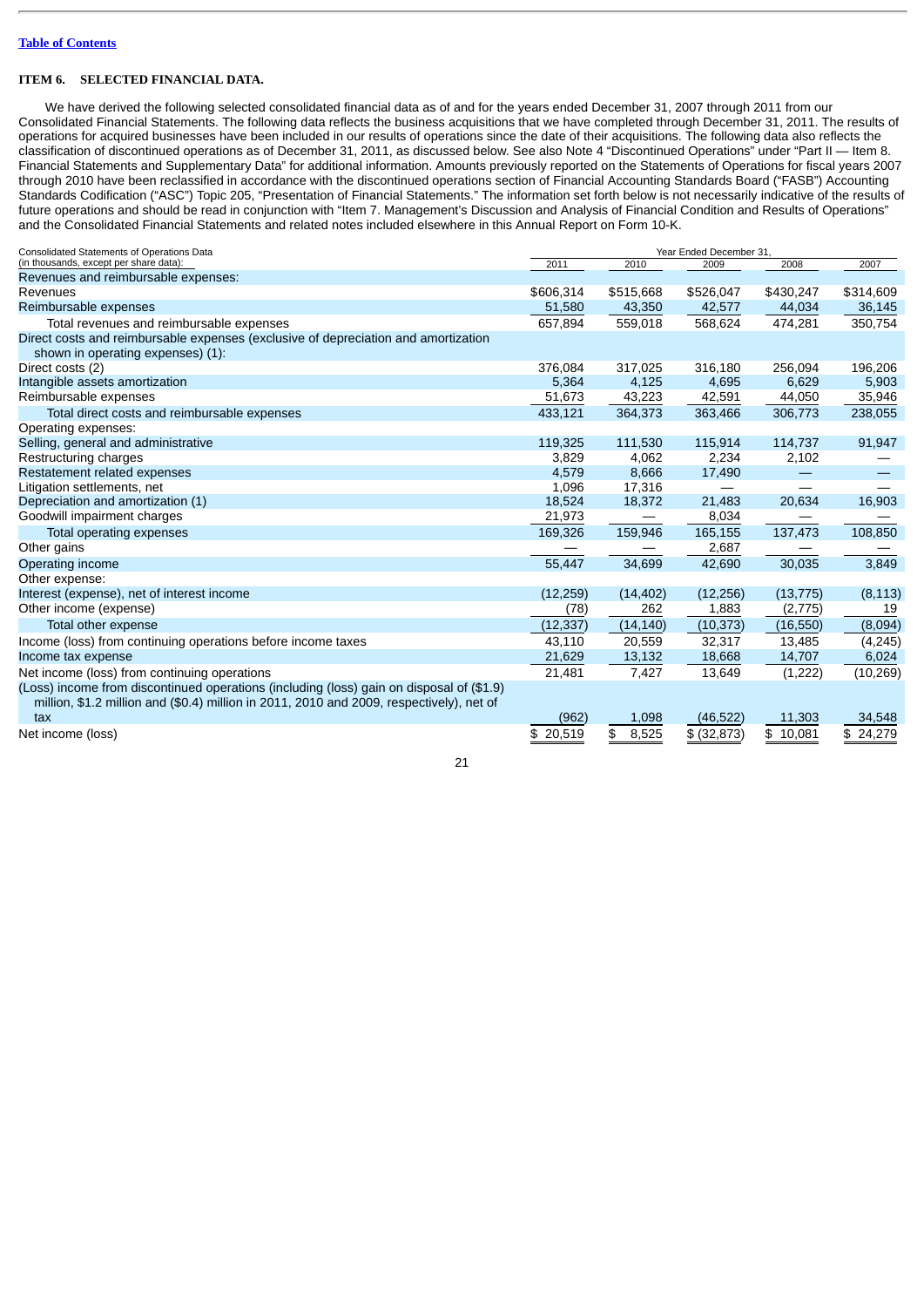| <b>Consolidated Statements of Operations Data</b>                          | Year Ended December 31 |        |    |        |                   |                |        |     |        |
|----------------------------------------------------------------------------|------------------------|--------|----|--------|-------------------|----------------|--------|-----|--------|
| (in thousands, except per share data):                                     |                        | 2011   |    | 2010   | 2009              |                | 2008   |     | 2007   |
| Net earnings (loss) per basic share:                                       |                        |        |    |        |                   |                |        |     |        |
| Net income (loss) from continuing operations                               | \$                     | 1.01   | \$ | 0.36   | \$<br>0.68        | \$             | (0.07) | \$  | (0.61) |
| (Loss) income from discontinued operations, net of tax                     | \$                     | (0.05) | \$ | 0.05   | \$<br>(2.31)      | \$             | 0.62   | \$  | 2.04   |
| Net income (loss)                                                          | \$                     | 0.96   | \$ | 0.41   | \$<br>(1.63)      | \$             | 0.55   | \$  | 1.43   |
| Net earnings (loss) per diluted share:                                     |                        |        |    |        |                   |                |        |     |        |
| Net income (loss) from continuing operations                               | \$                     | 0.99   | \$ | 0.36   | \$<br>0.66        | \$             | (0.07) | \$  | (0.61) |
| (Loss) income from discontinued operations, net of tax                     | \$                     | (0.04) | \$ | 0.05   | \$<br>(2.26)      | $\mathfrak{L}$ | 0.62   | \$. | 2.04   |
| Net income (loss)                                                          | \$                     | 0.95   | \$ | 0.41   | \$<br>(1.60)      | \$             | 0.55   | \$. | 1.43   |
| Weighted average shares used in calculating net earnings (loss) per share: |                        |        |    |        |                   |                |        |     |        |
| Basic                                                                      |                        | 21.324 |    | 20.546 | 20.114            |                | 18.257 |     | 16.944 |
| <b>Diluted</b>                                                             |                        | 21.676 |    | 20.774 | 20.526            |                | 18.257 |     | 16,944 |
|                                                                            |                        |        |    |        | Ac of Docombor 21 |                |        |     |        |

|                                                 |           | As of December 31. |           |           |              |  |
|-------------------------------------------------|-----------|--------------------|-----------|-----------|--------------|--|
| Consolidated Balance Sheet Data (in thousands): | 2011      | 2010               | 2009      | 2008      | 2007         |  |
| Cash and cash equivalents (3)                   | \$5.080   | 6.347<br>\$        | 6.459     | \$14.106  | 2.993<br>\$. |  |
| Working capital                                 | \$41.822  | \$ 34.455          | (210)     | \$12.904  | \$33.511     |  |
| <b>Total assets</b>                             | \$786.644 | \$788.983          | \$754.215 | \$779.597 | \$443.213    |  |
| Long-term debt (4)                              | \$193.500 | \$257,000          | \$219,005 | \$280.204 | \$123.734    |  |
| Total stockholders' equity (5)                  | \$396.789 | \$348.372          | \$326.989 | \$319,026 | \$183.784    |  |

(1) Intangible assets amortization relating to customer contracts, certain client relationships and software is presented as a component of total direct costs. Depreciation, amortization of leasehold improvements and amortization of other intangible assets are presented as a component of operating expenses.

- (2) Includes non-cash compensation expense representing Shareholder Payments and Employee Payments (each as defined below) totaling \$5.6 million, \$15.0 million and \$12.8 million in 2009, 2008 and 2007, respectively. These charges are further described under "Item 7. Management's Discussion and Analysis of Financial Condition and Results of Operations" below, and in Note 3 "Restatement of Previously-Issued Financial Statements" in the notes to Consolidated Financial Statements under "Item 8. Financial Statements and Supplementary Data."
- (3) Includes cash from discontinued operations of \$76 thousand, \$744 thousand, \$1,702 thousand and \$792 thousand as of December 31, 2010, 2009, 2008 and 2007, respectively.
- (4) Consists of bank borrowings and capital lease obligations, net of current portions.
- (5) We have not declared or paid any dividends on our common stock in the periods presented above and we do not intend to pay any dividends on our common stock in the foreseeable future.

# <span id="page-23-0"></span>**ITEM 7. MANAGEMENT'S DISCUSSION AND ANALYSIS OF FINANCIAL CONDITION AND RESULTS OF OPERATIONS.**

*You should read the following discussion and analysis of our financial condition and results of operations together with the information under "Part II— Item 6. Selected Financial Data," and our historical audited Consolidated Financial Statements and related notes appearing under "Part II—Item 8. Financial Statements and Supplementary Data." The following discussion and analysis of our financial condition and results of operations contains forward-looking statements and involves numerous risks and uncertainties, including, without limitation, those described under "Part I—Item 1A. Risk Factors" and "Forward-Looking Statements" of this Annual Report on Form 10-K. Actual results may differ materially from those contained in any forward-looking statements.*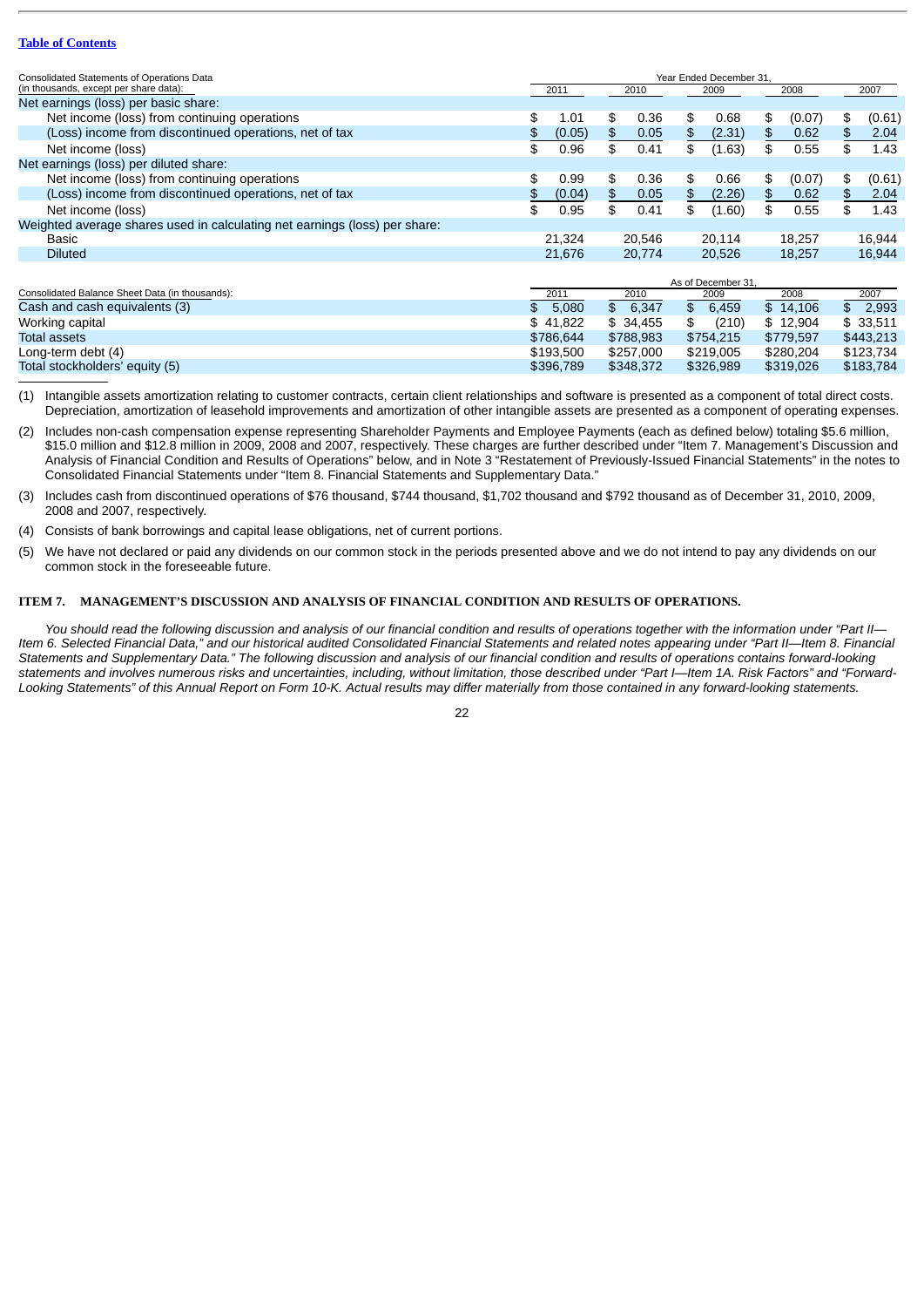# **OVERVIEW**

We are a leading provider of operational and financial consulting services. We help clients in diverse industries improve performance, comply with complex regulations, reduce costs, recover from distress, leverage technology, and stimulate growth. We team with our clients to deliver sustainable and measurable results. Our professionals employ their expertise in healthcare administration, finance and operations to provide our clients with specialized analyses and customized advice and solutions that are tailored to address each client's particular challenges and opportunities. We provide consulting services to a wide variety of both financially sound and distressed organizations, including healthcare organizations, leading academic institutions, governmental entities, Fortune 500 companies, medium-sized businesses, and the law firms that represent these various organizations.

We provide our services and manage our business under three operating segments: Health and Education Consulting, Legal Consulting, and Financial Consulting. See "Part I—Item 1. Business—Overview—Our Services" included elsewhere in this Annual Report on Form 10-K for a detailed discussion of our three segments.

See Note 4 "Discontinued Operations" under "Part II—Item 8. Financial Statements and Supplementary Data" for additional information about our discontinued operations.

#### **How We Generate Revenues**

A large portion of our revenues is generated by our full-time consultants who provide consulting services to our clients and are billable to our clients based on the number of hours worked. A smaller portion of our revenues is generated by our other professionals, also referred to as full-time equivalents, consisting of specialized finance and operational consultants and contract reviewers, all of whom work variable schedules as needed by our clients. Other professionals also include our document review and electronic data discovery groups, as well as full-time employees who provide software support and maintenance services to our clients. Our document review and electronic data discovery groups generate revenues primarily based on number of hours worked and units produced, such as pages reviewed or amount of data processed. We translate the hours that these other professionals work on client engagements into a full-time equivalent measure that we use to manage our business. From time to time, our full-time consultants may provide software support and maintenance or document review and electronic data discovery services based on demand for such services and the availability of our full-time consultants. We refer to our full-time consultants and other professionals collectively as revenue-generating professionals.

Revenues generated by our full-time consultants are primarily driven by the number of consultants we employ and their utilization rates, as well as the billing rates we charge our clients. Revenues generated by our other professionals, or full-time equivalents, are largely dependent on the number of consultants we employ, their hours worked and billing rates charged, as well as the number of pages reviewed and amount of data processed in the case of our document review and electronic data discovery groups, respectively.

We generate the majority of our revenues from providing professional services under three types of billing arrangements: time-and-expense, fixed-fee, and performance-based.

Time-and-expense billing arrangements require the client to pay based on either the number of hours worked, the number of pages reviewed, or the amount of data processed by our revenue-generating professionals at agreed upon rates. We recognize revenues under time-and-expense billing arrangements as the related services are rendered. Time-and-expense engagements represented 44.2%, 45.9% and 42.3% of our revenues in 2011, 2010 and 2009, respectively.

In fixed-fee billing arrangements, we agree to a pre-established fee in exchange for a predetermined set of professional services. We set the fees based on our estimates of the costs and timing for completing the engagements. It is the client's expectation in these engagements that the pre-established fee will not be exceeded except in mutually agreed upon circumstances. We recognize revenues under fixed-fee billing arrangements using a proportionate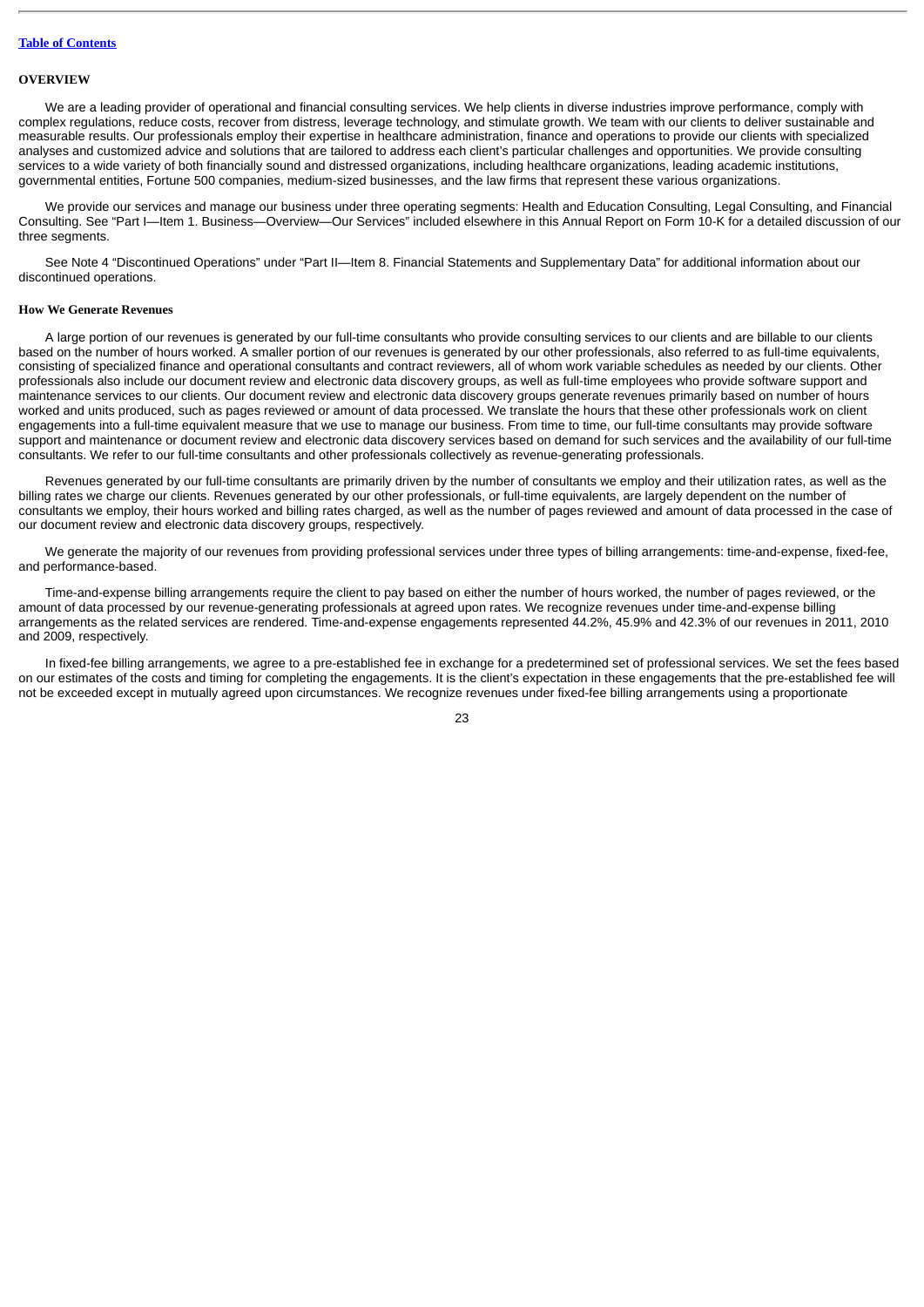performance approach, which is based on work completed to-date versus our estimates of the total services to be provided under the engagement. For the years ended December 31, 2011, 2010 and 2009, fixed-fee engagements represented approximately 35.4%, 40.3% and 39.4%, respectively, of our revenues.

In performance-based fee billing arrangements, fees are tied to the attainment of contractually defined objectives. We enter into performance-based engagements in essentially two forms. First, we generally earn fees that are directly related to the savings formally acknowledged by the client as a result of adopting our recommendations for improving operational and cost effectiveness in the areas we review. Second, we have performance-based engagements in which we earn a success fee when and if certain predefined outcomes occur. Often, performance-based fees supplement our time-and-expense or fixedfee engagements. We do not recognize revenues under performance-based billing arrangements until all related performance criteria are met. Performancebased fee revenues represented 17.6%, 11.6% and 16.5% of our revenues in 2011, 2010 and 2009, respectively. Performance-based fee engagements may cause significant variations in revenues and operating results depending on the timing of achieving the performance-based criteria.

We also generate revenues from licensing two types of proprietary software to clients. License revenue from our research administration and compliance software is recognized in accordance with FASB ASC Topic 985-605, generally in the month in which the software is delivered. License revenue from our revenue cycle management software is sold only as a component of our consulting projects, and the services we provide are essential to the functionality of the software. Therefore, revenues from these software licenses are recognized over the term of the related consulting services contract in accordance with FASB ASC Topic 605-35. Clients that have purchased one of our software licenses can pay an annual fee for software support and maintenance. Annual support and maintenance fee revenue is recognized ratably over the support period, which is generally one year. These fees are billed in advance and included in deferred revenues until recognized. Support and maintenance revenues represented 2.8%, 2.2% and 1.8% of our revenues in 2011, 2010 and 2009, respectively.

Our quarterly results are impacted principally by our full-time consultants' utilization rate, the number of business days in each quarter, the number of our revenue-generating professionals who are available to work and the amount of performance-based fees recognized which often vary significantly between quarters. Our utilization rate can be negatively affected by increased hiring because there is generally a transition period for new professionals that results in a temporary drop in our utilization rate. Our utilization rate can also be affected by seasonal variations in the demand for our services from our clients. For example, during the third and fourth quarters of the year, vacations taken by our clients can result in the deferral of activity on existing and new engagements, which would negatively affect our utilization rate. The number of business work days is also affected by the number of vacation days taken by our consultants and holidays in each quarter. We typically have fewer business work days available in the fourth quarter of the year, which can impact revenues during that period.

Time-and-expense engagements do not provide us with a high degree of predictability as to performance in future periods. Unexpected changes in the demand for our services can result in significant variations in utilization and revenues and present a challenge to optimal hiring and staffing. Moreover, our clients typically retain us on an engagement-by-engagement basis, rather than under long-term recurring contracts. The volume of work performed for any particular client can vary widely from period to period.

## **Reimbursable expenses**

Reimbursable expenses that are billed to clients, primarily relating to travel and out-of-pocket expenses incurred in connection with engagements, are included in total revenues and reimbursable expenses, and typically an equivalent amount of these expenses are included in total direct costs and reimbursable expenses. Reimbursable expenses also include those subcontractors who are billed to our clients at cost. We manage our business on the basis of revenues before reimbursable expenses. We believe this is the most accurate reflection of our services because it eliminates the effect of reimbursable expenses that we bill to our clients at cost.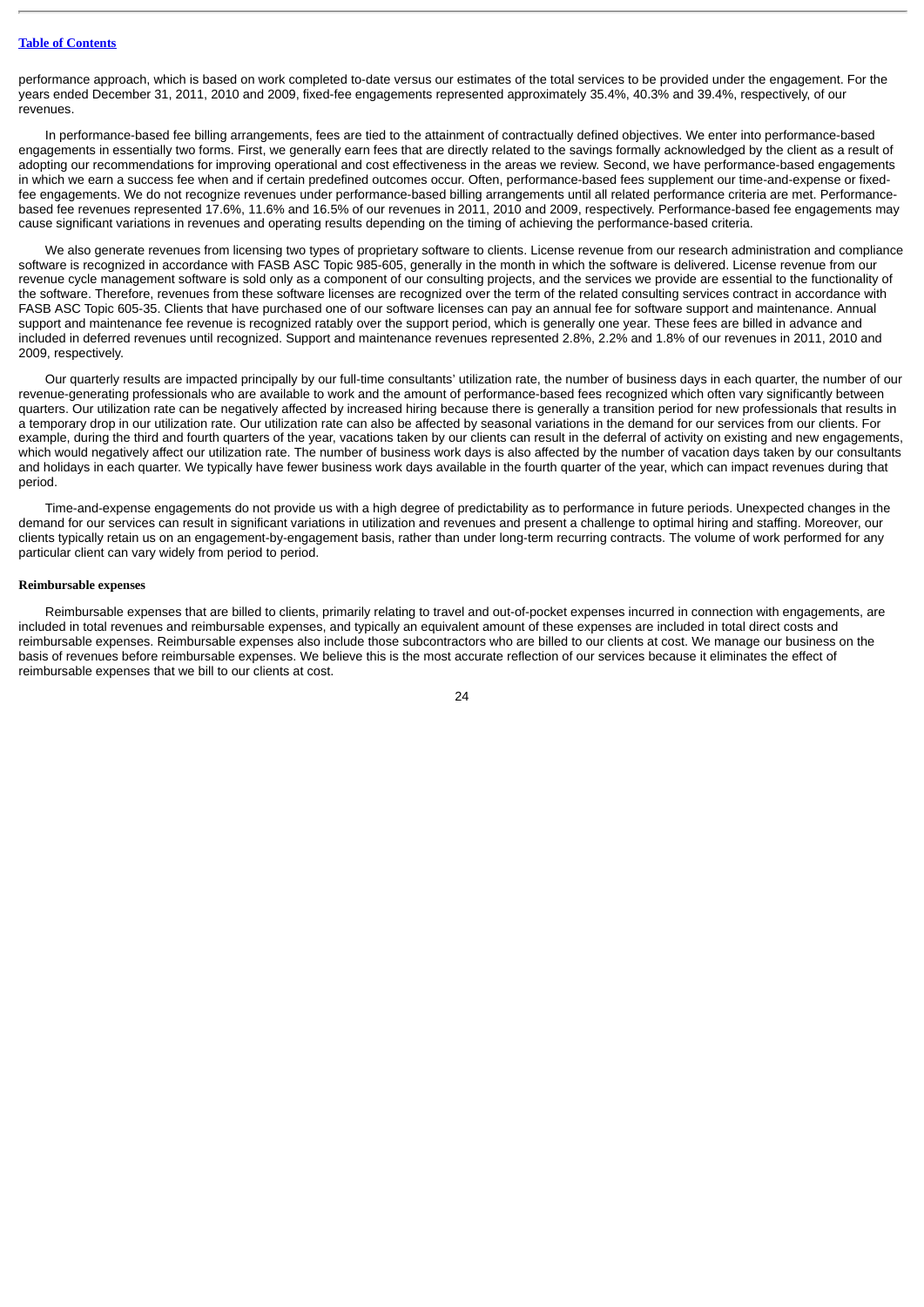### **Total direct costs**

Our most significant expenses are costs classified as total direct costs. These total direct costs primarily include salaries, performance bonuses, payroll taxes and benefits for revenue-generating professionals, legal consulting facilities and technology application costs, as well as fees paid to independent contractors that we retain to supplement these professionals, typically on an as-needed basis for specific client engagements. Direct costs also include sharebased compensation, which represents the cost of restricted stock and stock option awards granted to our revenue-generating professionals. Compensation for share-based awards is amortized on a straight-line basis over the requisite service period, which is generally four years. As a result of the granting of restricted common stock awards and anticipated future awards, share-based compensation expense may increase in the future. Total direct costs also include intangible asset amortization relating to customer contracts, certain customer relationships, and software.

# **Operating expenses**

Our operating expenses include selling, general and administrative expenses, which consist primarily of salaries, performance bonuses, payroll taxes and benefits, as well as share-based compensation for our non-revenue-generating professionals. Compensation for share-based awards is amortized on a straight-line basis over the requisite service period, which is generally four years. As a result of the granting of restricted common stock awards and anticipated future awards, share-based compensation expense may increase in the future. Also included in this category are sales and marketing related expenses, rent and other office-related expenses, professional fees, recruiting and training expenses, restatement-related expenses, restructuring charges, litigation settlement expenses and goodwill impairment charges. Other operating expenses include certain depreciation and amortization expenses not included in total direct costs.

#### **Segment results**

Segment operating income consists of the revenues generated by a segment, less the direct costs of revenue and selling, general and administrative costs that are incurred directly by the segment. Unallocated corporate costs include costs related to administrative functions that are performed in a centralized manner that are not attributable to a particular segment. These administrative function costs include corporate office support costs, certain office facility costs, costs relating to accounting and finance, human resources, legal, marketing, information technology and company-wide business development functions, as well as costs related to overall corporate management.

# **CRITICAL ACCOUNTING POLICIES**

Management's discussion and analysis of financial condition and results of operations are based upon our Consolidated Financial Statements, which have been prepared in accordance with accounting principles generally accepted in the United States of America ("GAAP"). The notes to our Consolidated Financial Statements include disclosure of our significant accounting policies. We review our financial reporting and disclosure practices and accounting policies to ensure that our financial reporting and disclosures provide accurate information relative to the current economic and business environment. The preparation of financial statements in conformity with GAAP requires management to make assessments, estimates and assumptions that affect the reported amounts of assets and liabilities and disclosure of contingent assets and liabilities as of the date of the financial statements, as well as the reported amounts of revenues and expenses during the reporting period. Critical accounting policies are those policies that we believe present the most complex or subjective measurements and have the most potential to impact our financial position and operating results. While all decisions regarding accounting policies are important, we believe that there are four accounting policies that could be considered critical. These critical accounting policies relate to revenue recognition, allowances for doubtful accounts and unbilled services, carrying values of goodwill and other intangible assets, and valuation of net deferred tax assets.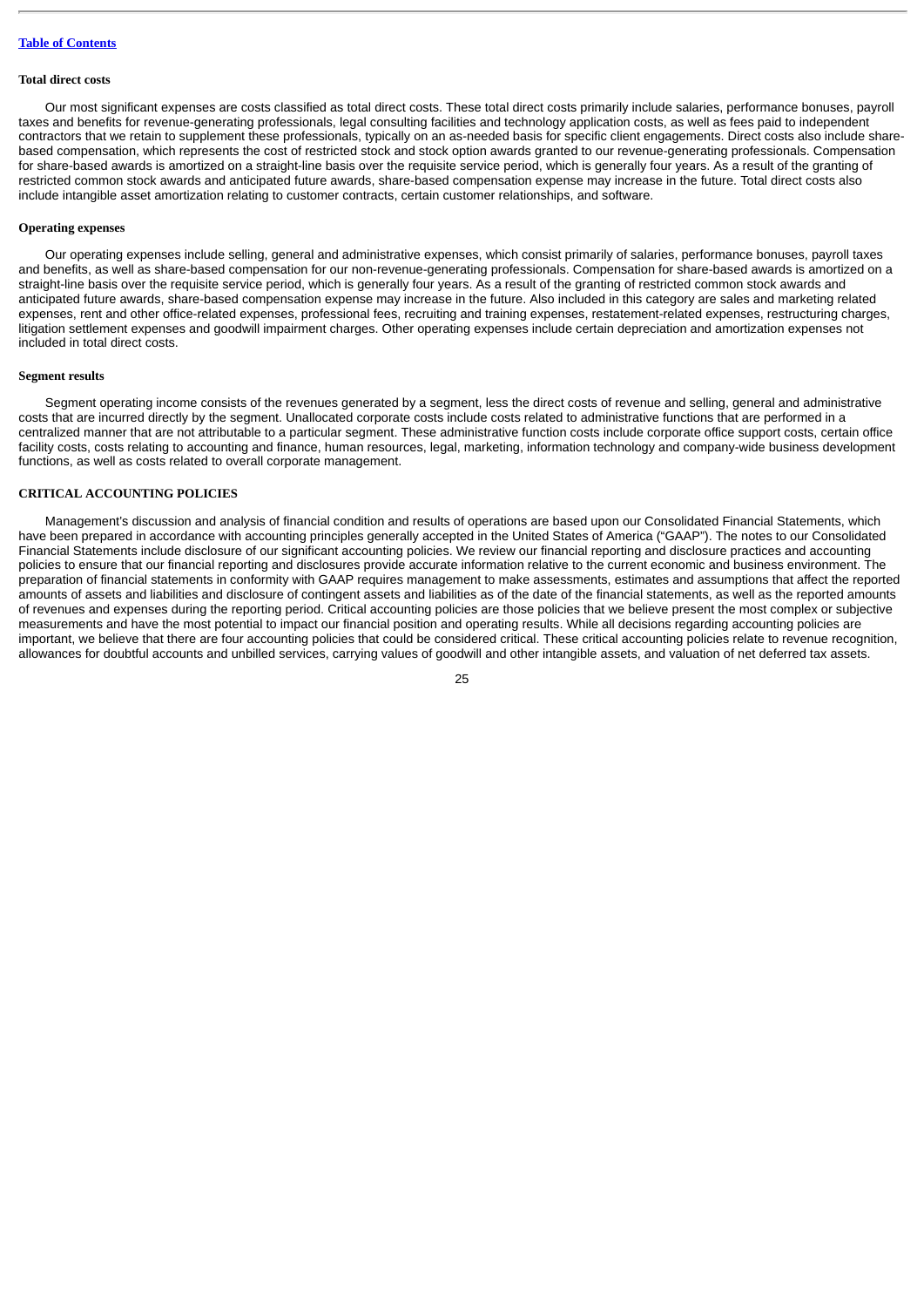# **Revenue Recognition**

We recognize revenues in accordance with FASB ASC Topic 605 "Revenue Recognition." Under FASB ASC Topic 605, revenue is recognized when persuasive evidence of an arrangement exists, the related services are provided, the price is fixed or determinable and collectability is reasonably assured. We generate the majority of our revenues from providing professional services under three types of billing arrangements: time-and-expense, fixed-fee, and performance-based.

Time-and-expense billing arrangements require the client to pay based on either the number of hours worked, the number of pages reviewed, or the amount of data processed by our revenue-generating professionals at agreed upon rates. We recognize revenues under time-and-expense arrangements as the related services are rendered.

In fixed-fee billing arrangements, we agree to a pre-established fee in exchange for a predetermined set of professional services. We set the fees based on our estimates of the costs and timing for completing the engagements. We recognize revenues under fixed-fee billing arrangements using a proportionate performance approach, which is based on work completed to-date versus our estimates of the total services to be provided under the engagement. Estimates of total engagement revenues and cost of services are monitored regularly during the term of the engagement. If our estimates indicate a potential loss, such loss is recognized in the period in which the loss first becomes probable and reasonably estimable.

In performance-based billing arrangements, fees are tied to the attainment of contractually defined objectives. We do not recognize revenues under performance-based billing arrangements until all related performance criteria are met.

We also generate revenues from licensing two types of proprietary software to clients. License revenue from our research administration and compliance software is recognized in accordance with FASB ASC Topic 985-605, generally in the month in which the software is delivered. License revenue from our revenue cycle management software is sold only as a component of our consulting projects, and the services we provide are essential to the functionality of the software. Therefore, revenues from these software licenses are recognized over the term of the related consulting services contract in accordance with FASB ASC Topic 605-35.

Clients that have purchased one of our software licenses can pay an annual fee for software support and maintenance. Annual support and maintenance fee revenue is recognized ratably over the support period, which is generally one year. These fees are billed in advance and included in deferred revenues until recognized.

We have arrangements with clients in which we provide multiple elements of services under one engagement contract. Revenues under these types of arrangements are allocated to each element based on the element's fair value in accordance with FASB ASC Topic 605 and recognized pursuant to the criteria described above.

Provisions are recorded for the estimated realization adjustments on all engagements, including engagements for which fees are subject to review by the bankruptcy courts. Expense reimbursements that are billable to clients are included in total revenues and reimbursable expenses, and typically an equivalent amount of reimbursable expenses are included in total direct costs and reimbursable expenses. Reimbursable expenses are primarily recognized as revenue in the period in which the expense is incurred. Subcontractors that are billed to clients at cost are also included in reimbursable expenses.

Differences between the timing of billings and the recognition of revenue are recognized as either unbilled services or deferred revenues in the accompanying consolidated balance sheets. Revenues recognized for services performed but not yet billed to clients are recorded as unbilled services. Client prepayments and retainers are classified as deferred revenues and recognized over future periods as earned in accordance with the applicable engagement agreement.

# **Allowances for Doubtful Accounts and Unbilled Services**

We maintain allowances for doubtful accounts and for services performed but not yet billed based on several factors, including the historical percentages of fee adjustments and write-offs by practice group, an assessment of a client's ability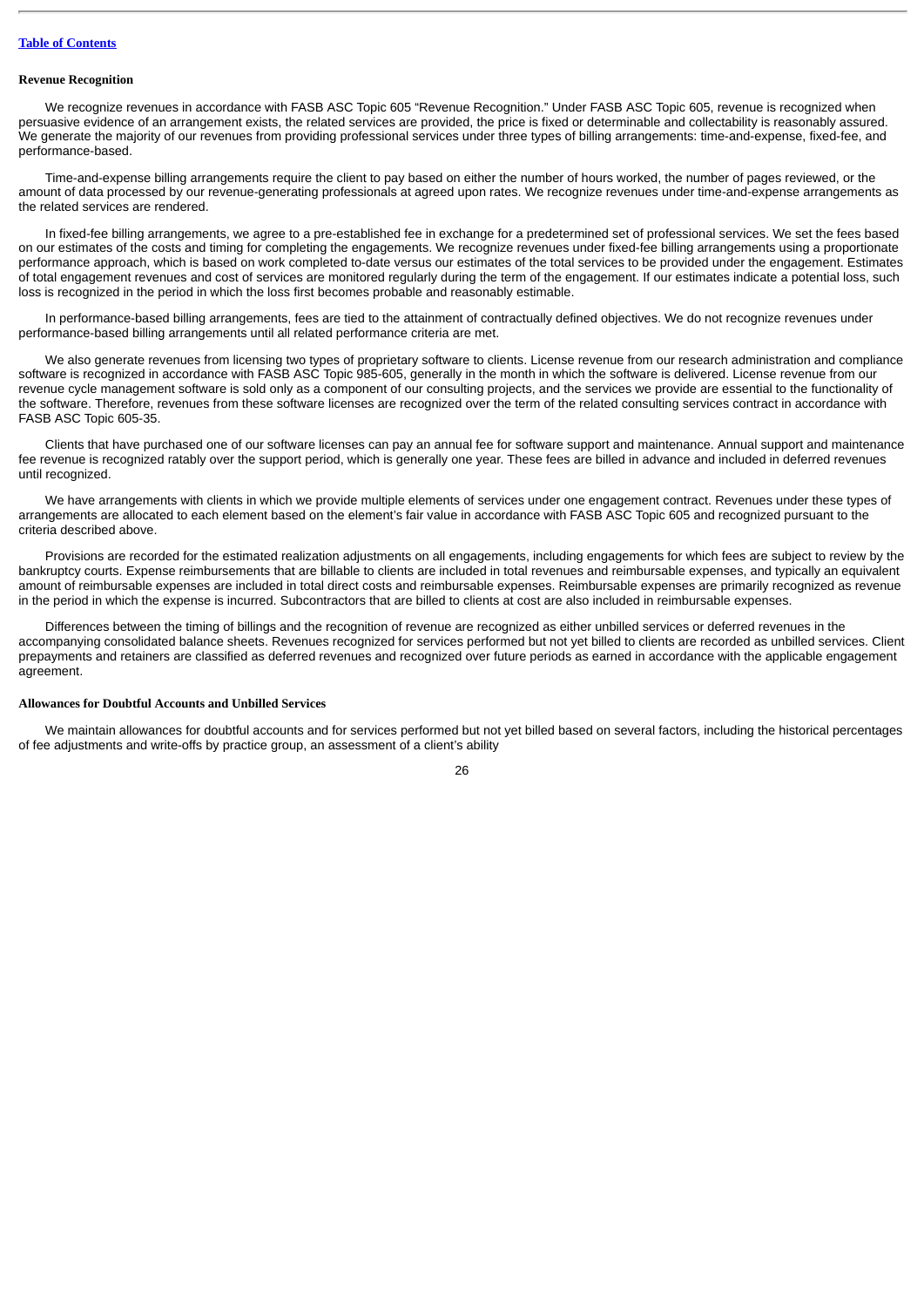to make required payments and the estimated cash realization from amounts due from clients. The allowances are assessed by management on a regular basis. These estimates may differ from actual results. If the financial condition of a client deteriorates in the future, impacting the client's ability to make payments, an increase to our allowance might be required or our allowance may not be sufficient to cover actual write-offs.

We record the provision for doubtful accounts and unbilled services as a reduction in revenue to the extent the provision relates to fee adjustments and other discretionary pricing adjustments. To the extent the provision relates to a client's inability to make required payments on accounts receivables, we record the provision to selling, general and administrative expenses.

## **Carrying Values of Goodwill and Other Intangible Assets**

Goodwill represents the excess of the cost of an acquired business over the net of the amounts assigned to assets acquired and liabilities assumed. FASB ASC Topic 350, "Intangibles—Goodwill and Other," requires goodwill to be tested at the reporting unit level for impairment annually or whenever indications of impairment arise. Impairment exists when the carrying amount of goodwill exceeds its implied fair value, resulting in an impairment charge for the excess. In accordance with FASB ASC Topic 350, we aggregate our business components into reporting units and test for goodwill impairment. In testing for a potential impairment of goodwill, we estimate the fair value of each of our reporting units and compare this fair value to the carrying value of the reporting units. We tested our goodwill for impairment three times during 2011, as follows:

- Pursuant to our policy at the time and in accordance with FASB ASC Topic 350, we performed our annual goodwill impairment test as of April 30, 2011 and determined that no impairment of goodwill existed as of that date.
- During the third quarter, in connection with our quarterly forecasting cycle, we updated the forecasted results of operations for our operating segments based on the most recent financial results and our best estimates of future operations. The updated forecast reflected a decline in revenues for the Accounting Advisory ("AA") practice within our Financial Consulting segment primarily due to the inability to generate new sales to replace decreasing revenues from one significant client. Accordingly, in connection with the preparation of our financial statements for the quarter ended September 30, 2011, we performed an impairment analysis with respect to the carrying value of goodwill in our Financial Consulting reporting unit. As a result of this analysis we recorded a non-cash, pre-tax, goodwill impairment charge of \$23.9 million to reduce the carrying value of goodwill in our Financial Consulting reporting unit. Of the \$23.9 million charge, \$1.9 million is reported as discontinued operations in the Consolidated Statement of Operations for the year ended December 31, 2011.
- During the fourth quarter of 2011, we revised our accounting policy to change our annual goodwill impairment testing date from April 30 to November 30 of each year. This change was made to better align the timing of our impairment testing procedures with our annual planning and budgeting process, which concludes substantially during the fourth quarter of each year. Accordingly, management considers this accounting change preferable. This change does not accelerate, delay, avoid, or cause an impairment charge, nor does this change result in adjustments to previously issued financial statements. During the quarter, we also adopted the provisions of Accounting Standards Update ("ASU") 2011-08, "Intangibles—Goodwill and Other (Topic 350)," which simplifies the periodic testing of goodwill for impairment. This guidance allows companies to first assess qualitative factors to determine whether it is necessary to perform the two-step quantitative goodwill impairment test required under previous accounting standards. For purposes of our goodwill impairment test as of November 30, 2011, the Company considered various qualitative factors including macroeconomic conditions, relevant industry and market trends for each reporting unit, and other entity-specific events that could indicate a potential change in the fair value of our reporting units or the composition of their carrying values. Based on our assessment of qualitative factors, we determined that it is more likely than not that the fair value of any of our reporting units exceeds their respective carrying values. As such, no additional quantitative analysis was performed.

A goodwill impairment analysis requires significant judgments, estimates and assumptions. The results of our impairment analyses are as of the point in time of each test. There is no assurance that the actual future earnings or cash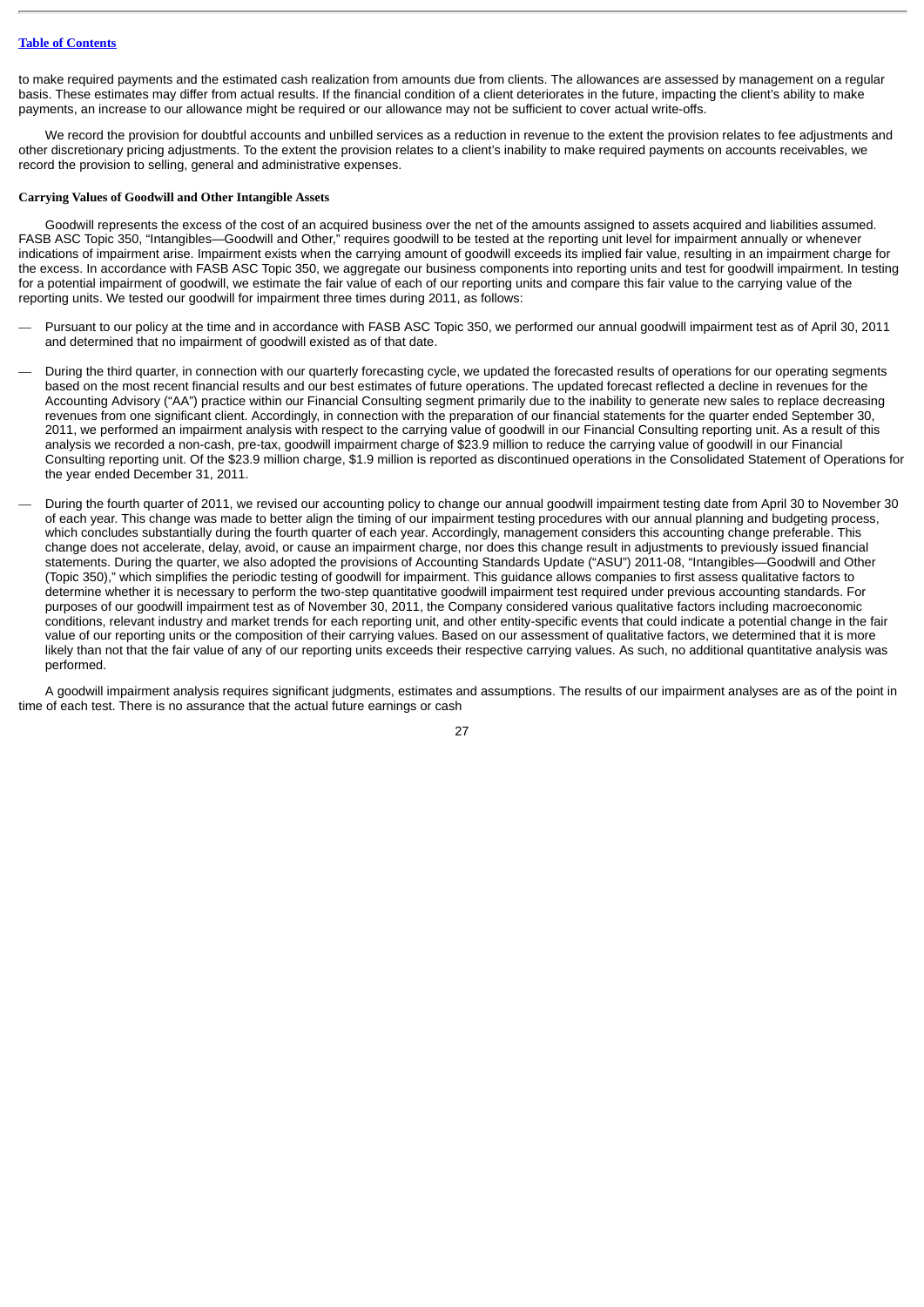flows of our reporting units will not decline significantly from our projections. We will monitor any changes to our assumptions and will evaluate goodwill as deemed warranted during future periods. Any significant decline in our operations could result in goodwill impairment charges.

The carrying values of goodwill for each of our reporting units as of December 31, 2011 are as follows (in thousands):

|                            | Health<br>and           |                     |                         |           |
|----------------------------|-------------------------|---------------------|-------------------------|-----------|
|                            | Education<br>Consulting | Legal<br>Consulting | Financial<br>Consulting | Total     |
| Carrying Value of Goodwill | \$450,828               | \$33,180            | \$28,177                | \$512,185 |

Intangible assets represent purchased assets that lack physical substance but can be distinguished from goodwill. Our intangible assets, net of accumulated amortization, totaled \$16.9 million at December 31, 2011 and consist of customer relationships, non-competition agreements, trade names, and technology and software. We use valuation techniques in estimating the initial fair value of acquired intangible assets. These valuations are primarily based on the present value of the estimated net cash flows expected to be derived from the customer relationships, discounted for assumptions such as future customer attrition. We evaluate our intangible assets for impairment whenever events or changes in circumstances indicate that the carrying amount of the assets may not be recoverable. For example, higher or earlier-than-expected customer attrition may result in an increase in future amortization charges or an impairment charge for customer-related intangible assets.

#### **Valuation of Net Deferred Tax Assets**

We account for income taxes in accordance with FASB ASC Topic 740 "Income Taxes." Deferred tax assets and liabilities are recorded for future tax consequences attributable to temporary differences between the financial statement carrying amounts of existing assets and liabilities and their respective tax bases. These deferred tax assets and liabilities are measured using enacted tax rates expected to apply to taxable income in the years in which those temporary differences are expected to be recovered or settled. To the extent that deferred tax assets will not likely be recovered from future taxable income, a valuation allowance is established against such deferred tax assets.

In preparing our financial statements, we exercise significant judgment in determining our provision for income taxes, deferred tax assets and liabilities, and the valuation allowance. In determining our provision for income taxes on an interim basis, we estimate our annual effective tax rate based on information available at each interim period. In determining whether a valuation allowance is warranted, we consider the historical and estimated future taxable income and other relevant factors of the entity recording the respective deferred tax asset. If actual results differ from our estimates, or if these estimates are adjusted in future periods, an adjustment to the valuation allowance may be required. To the extent that we increase the valuation allowance, our provision for income taxes will increase and our net income will decrease in the period that the adjustment is made. As of December 31, 2011, we have recorded net deferred tax assets totaling \$0.5 million.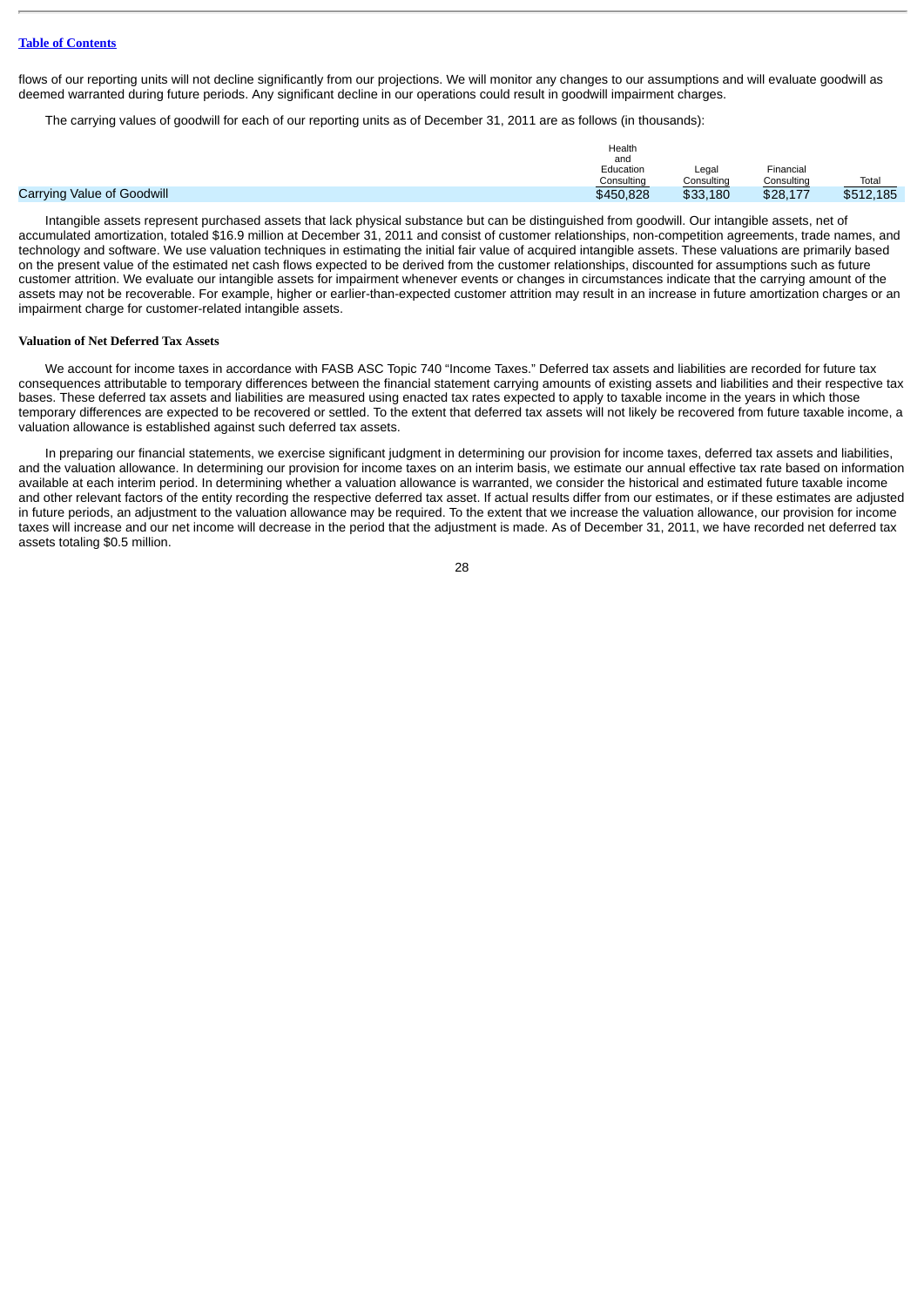# **RESULTS OF OPERATIONS**

The following table sets forth, for the periods indicated, selected segment and consolidated operating results for the periods indicated, as well as other operating data.

| Segment and Consolidated Operating Results of Continuing Operations    |           | Year Ended December 31, |           |
|------------------------------------------------------------------------|-----------|-------------------------|-----------|
| (in thousands):                                                        | 2011      | 2010                    | 2009      |
| Revenues and reimbursable expenses:                                    |           |                         |           |
| <b>Health and Education Consulting</b>                                 | \$405,439 | \$338,288               | \$373,882 |
| Legal Consulting                                                       | 172,355   | 144,730                 | 114,824   |
| <b>Financial Consulting</b>                                            | 28,520    | 32,650                  | 37,342    |
| <b>Total revenues</b>                                                  | 606,314   | 515,668                 | 526,047   |
| Total reimbursable expenses                                            | 51,580    | 43,350                  | 42,577    |
| Total revenues and reimbursable expenses                               | \$657,894 | \$559,018               | \$568,624 |
| Operating income:                                                      |           |                         |           |
| Health and Education Consulting (1)                                    | \$135,632 | \$112,339               | \$141,296 |
| Legal Consulting                                                       | 43,213    | 39,254                  | 22,035    |
| <b>Financial Consulting</b>                                            | 7,120     | 11,834                  | 13,237    |
| Total segment operating income (1)                                     | 185.965   | 163.427                 | 176,568   |
| Operating expenses not allocated to segments (2)                       | 130,518   | 128,728                 | 133,878   |
| Operating income                                                       | \$55,447  | \$ 34,699               | \$42,690  |
| Other Operating Data of Continuing<br>Operations:                      |           |                         |           |
| Number of full-time billable consultants (at period end) (3):          |           |                         |           |
| <b>Health and Education Consulting</b>                                 | 1,062     | 907                     | 857       |
| Legal Consulting                                                       | 113       | 122                     | 141       |
| <b>Financial Consulting</b>                                            | 57        | 59                      | 58        |
| Total                                                                  | 1,232     | 1,088                   | 1,056     |
| Average number of full-time billable consultants (for the period) (3): |           |                         |           |
| <b>Health and Education Consulting</b>                                 | 991       | 858                     | 875       |
| <b>Legal Consulting</b>                                                | 117       | 128                     | 148       |
| <b>Financial Consulting</b>                                            | 59        | 59                      | 60        |
| Total                                                                  | 1,167     | 1.045                   | 1,083     |
| Full-time billable consultant utilization rate (4):                    |           |                         |           |
| <b>Health and Education Consulting</b>                                 | 77.1%     | 75.3%                   | 75.3%     |
| Legal Consulting                                                       | 60.5%     | 62.9%                   | 57.1%     |
| <b>Financial Consulting</b>                                            | 70.7%     | 73.8%                   | 68.4%     |
| Total                                                                  | 75.3%     | 73.7%                   | 72.4%     |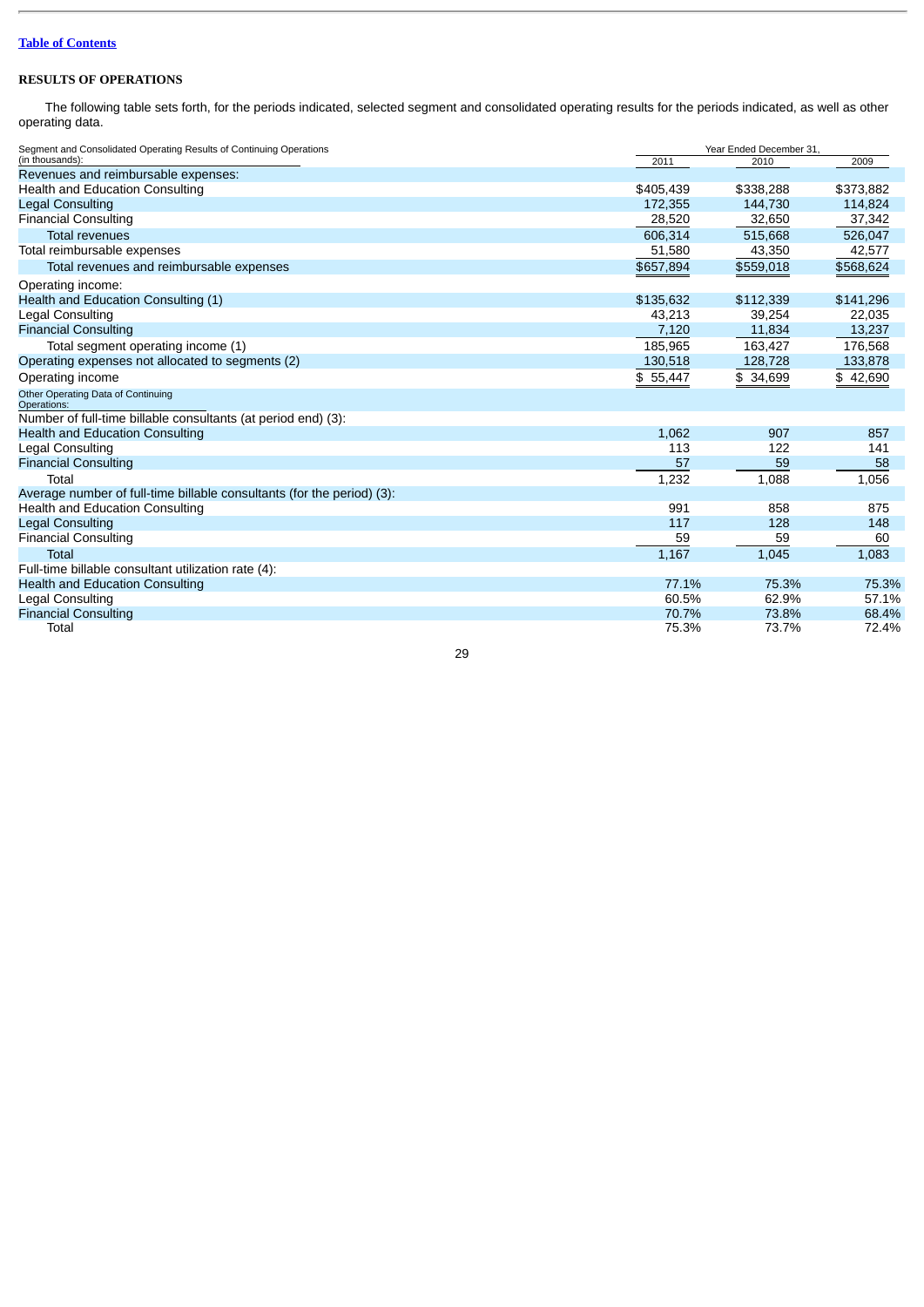|                                                                  |                       | Year Ended December 31, |          |
|------------------------------------------------------------------|-----------------------|-------------------------|----------|
| Other Operating Data of Continuing Operations (continued):       | 2011                  | 2010                    | 2009     |
| Full-time billable consultant average billing rate per hour (5): |                       |                         |          |
| <b>Health and Education Consulting</b>                           | \$.<br>247            | \$239                   | \$272    |
| Legal Consulting                                                 | 238<br>\$             | \$206                   | \$207    |
| <b>Financial Consulting</b>                                      | 351<br>\$.            | \$384                   | \$419    |
| Total                                                            | 252<br>\$             | \$244                   | \$274    |
| Revenue per full-time billable consultant (in thousands):        |                       |                         |          |
| <b>Health and Education Consulting</b>                           | 360<br>\$             | \$333                   | \$385    |
| Legal Consulting                                                 | 247<br>\$.            | \$221                   | \$216    |
| <b>Financial Consulting</b>                                      | 471<br>\$             | \$551                   | \$601    |
| Total                                                            | \$<br>354             | \$331                   | \$374    |
| Average number of full-time equivalents (for the period) (6):    |                       |                         |          |
| Health and Education Consulting                                  | 150                   | 152                     | 111      |
| Legal Consulting                                                 | 1,015                 | 765                     | 644      |
| <b>Financial Consulting</b>                                      |                       |                         | <u>2</u> |
| Total                                                            | 1,166                 | 917                     | 757      |
| Revenue per full-time equivalent (in thousands):                 |                       |                         |          |
| <b>Health and Education Consulting</b>                           | 324<br>$\mathfrak{L}$ | \$348                   | \$335    |
| Legal Consulting                                                 | 141<br>\$.            | \$152                   | \$129    |
| <b>Financial Consulting</b>                                      | 734<br>\$.            | $s-$                    | \$632    |
| Total                                                            | 165<br>\$.            | \$185                   | \$160    |

(1) Includes non-cash compensation expense of \$5,606 in the Health and Education Consulting segment in 2009.

(2) Operating expenses not allocated to the segments include the goodwill impairment charges, among others. These charges are not allocated at the segment level because the underlying goodwill asset is reflective of our corporate investment in the segments. We do not include the impact of goodwill impairment charges in our evaluation of segment performance.

- (3) Consists of our full-time professionals who provide consulting services and generate revenues based on the number of hours worked.
- (4) Utilization rate for our full-time billable consultants is calculated by dividing the number of hours all our full-time billable consultants worked on client assignments during a period by the total available working hours for all of these consultants during the same period, assuming a forty-hour work week, less paid holidays and vacation days.
- (5) Average billing rate per hour for our full-time billable consultants is calculated by dividing revenues for a period by the number of hours worked on client assignments during the same period.
- (6) Consists of consultants who work variable schedules as needed by our clients, as well as contract reviewers and other professionals who generate revenues primarily based on number of hours worked and units produced, such as pages reviewed and data processed. Also includes full-time employees who provide software support and maintenance services to our clients.

See Note 4 "Discontinued Operations" under "Part II—Item 8. Financial Statements and Supplementary Data" for additional information.

### **Non-GAAP Measures**

We also assess our results of operations using certain non-GAAP financial measures. These non-GAAP financial measures differ from GAAP because the non-GAAP financial measures we calculate to measure adjusted EBITDA, adjusted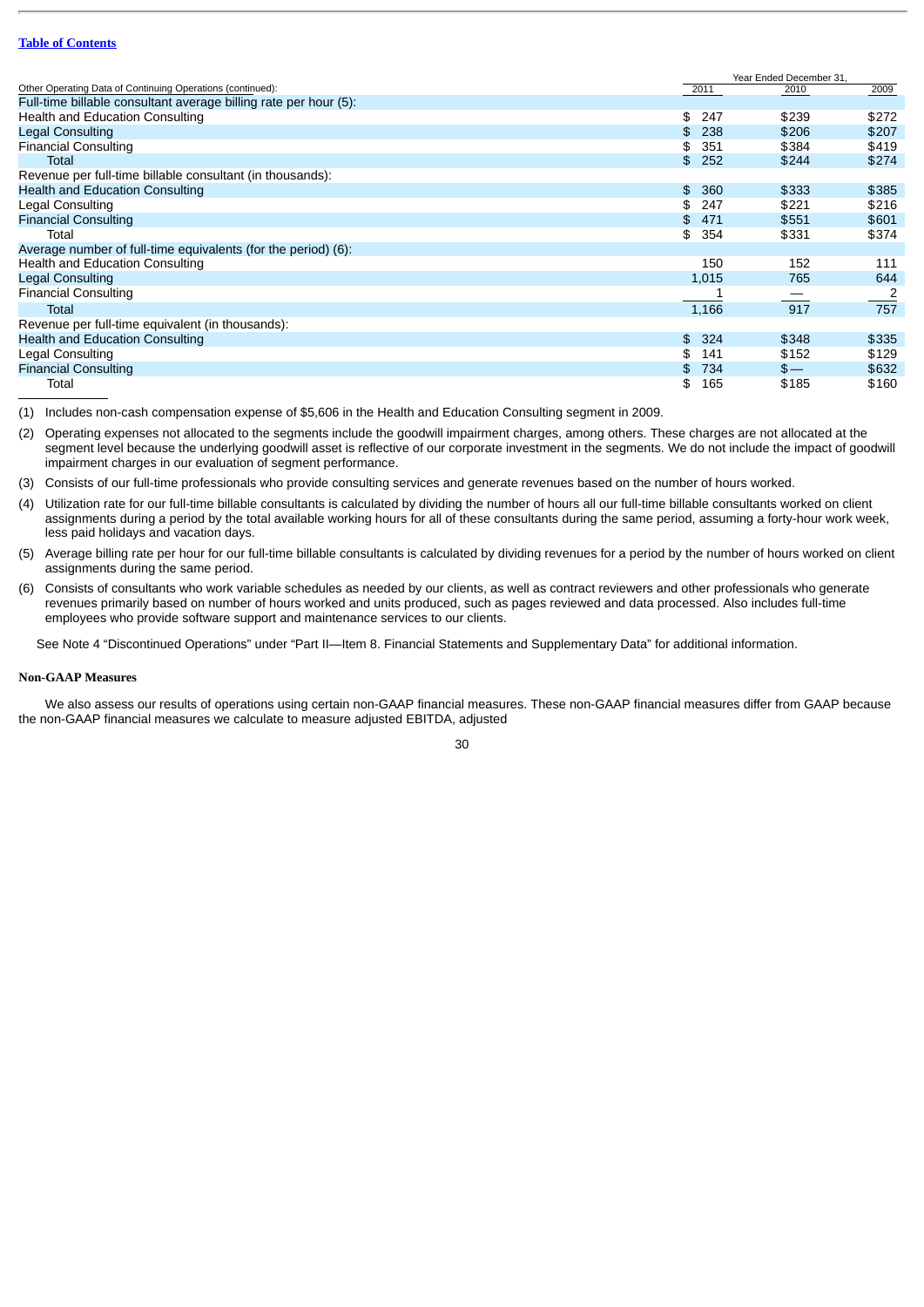net income from continuing operations and adjusted diluted earnings per share exclude a number of items required by GAAP, each discussed below. These non-GAAP financial measures should be considered in addition to, and not as a substitute for or superior to, any measure of performance, cash flows or liquidity prepared in accordance with GAAP. Our non-GAAP financial measures may be defined differently from time to time and may be defined differently than similar terms used by other companies, and accordingly, care should be exercised in understanding how we define our non-GAAP financial measures.

Our management uses the non-GAAP financial measures to gain an understanding of our comparative operating performance, for example when comparing such results with previous periods or forecasts. These non-GAAP financial measures are used by management in their financial and operating decision-making because management believes they reflect our ongoing business in a manner that allows for meaningful period-to-period comparisons. Management also uses these non-GAAP financial measures when publicly providing our business outlook, for internal management purposes, and as a basis for evaluating potential acquisitions and dispositions. We believe that these non-GAAP financial measures provide useful information to investors and others (a) in understanding and evaluating Huron's current operating performance and future prospects in the same manner as management does, (b) in comparing in a consistent manner Huron's current financial results with Huron's past financial results and (c) in understanding the Company's ability to generate cash flows from operations that are available for taxes, capital expenditures, and debt repayment.

The reconciliations of these non-GAAP financial measures from GAAP to non-GAAP are as follows:

|                                                                         |           | Year ended December 31, |           |  |  |
|-------------------------------------------------------------------------|-----------|-------------------------|-----------|--|--|
|                                                                         | 2011      | 2010                    | 2009      |  |  |
| <b>Revenues</b>                                                         | \$606,314 | \$515,668               | \$526,047 |  |  |
| Net income from continuing operations                                   | \$21,481  | 7,427<br>\$             | \$13,649  |  |  |
| Add back:                                                               |           |                         |           |  |  |
| Income tax expense                                                      | 21.629    | 13,132                  | 18,668    |  |  |
| Interest and other expenses                                             | 12,337    | 14,140                  | 10,373    |  |  |
| Depreciation and amortization                                           | 23,888    | 22,497                  | 26,178    |  |  |
| Earnings before interest, taxes, depreciation and amortization (EBITDA) | 79,335    | 57,196                  | 68,868    |  |  |
| Add back:                                                               |           |                         |           |  |  |
| Non-cash compensation                                                   |           |                         | 5,606     |  |  |
| Restatement related expenses                                            | 4,579     | 8,666                   | 17,490    |  |  |
| Restructuring charges                                                   | 3,829     | 4,062                   | 2,234     |  |  |
| Litigation settlements, net                                             | 1,096     | 17,316                  |           |  |  |
| Goodwill impairment charges                                             | 21,973    |                         | 8,034     |  |  |
| Other gain                                                              |           |                         | (2,687)   |  |  |
| <b>Adjusted EBITDA</b>                                                  | \$110,812 | \$87,240                | \$99,545  |  |  |
| Adjusted EBITDA as a percentage of revenues                             | 18.3%     | 16.9%                   | 18.9%     |  |  |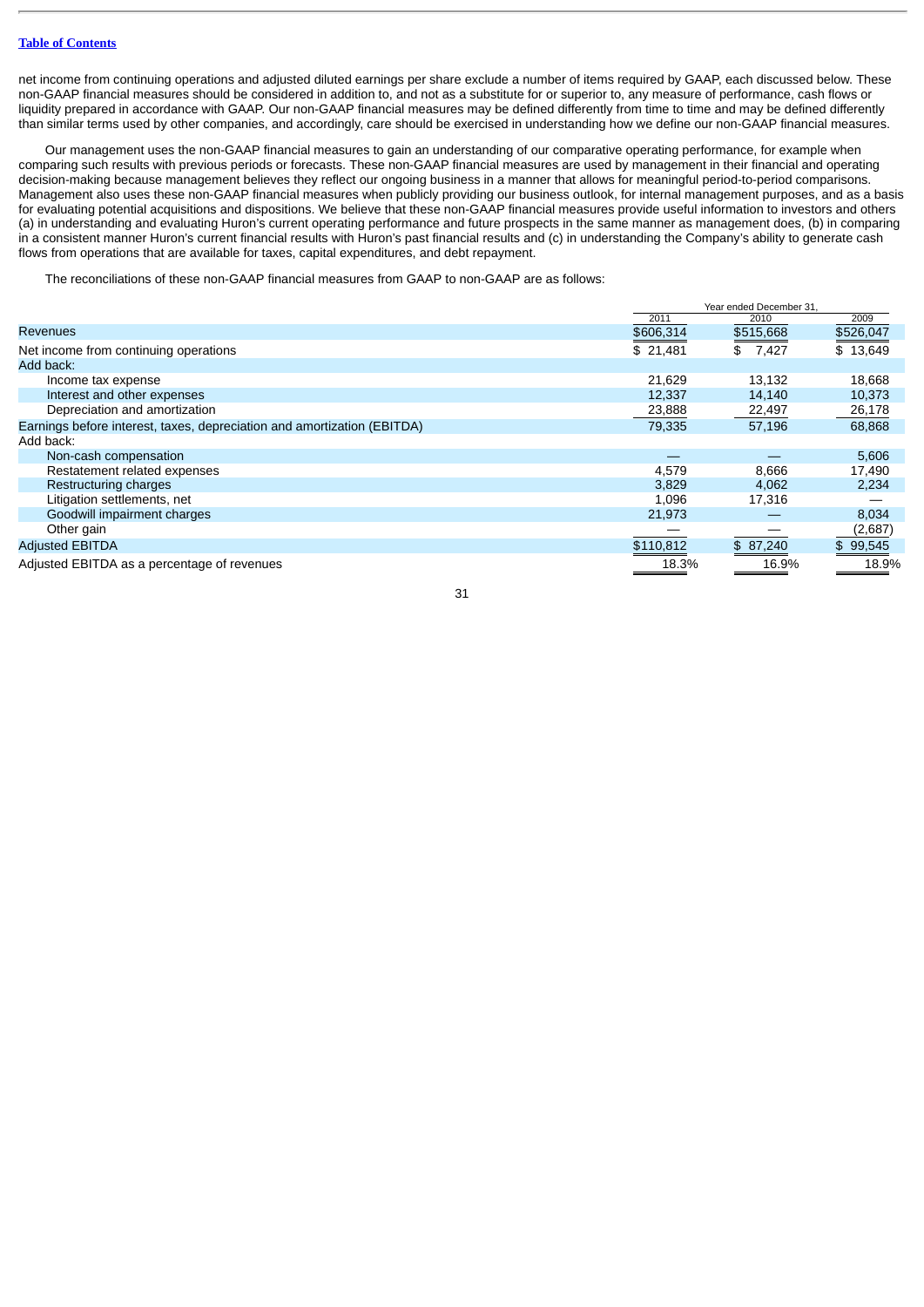|                                                                |           | Year ended December 31, |            |  |  |
|----------------------------------------------------------------|-----------|-------------------------|------------|--|--|
|                                                                | 2011      | 2010                    | 2009       |  |  |
| Net income from continuing operations                          | \$21,481  | \$7,427                 | \$13,649   |  |  |
| Weighted average shares—diluted (1)                            | 21,676    | 20,774                  | 20,526     |  |  |
| Diluted earnings per share from continuing operations          | \$ 0.99   | 0.36<br>\$              | \$0.66     |  |  |
| Add back:                                                      |           |                         |            |  |  |
| Amortization of intangible assets                              | 8,165     | 7,889                   | 9,270      |  |  |
| Non-cash compensation                                          |           |                         | 5,606      |  |  |
| Restatement related expenses                                   | 4,579     | 8,666                   | 17,490     |  |  |
| Restructuring charges                                          | 3,829     | 4,062                   | 2,234      |  |  |
| Litigation settlements, net                                    | 1,096     | 17,316                  |            |  |  |
| Goodwill impairment charges                                    | 21,973    |                         | 8,034      |  |  |
| Other gain                                                     |           |                         | (2,687)    |  |  |
| Tax effect                                                     | (15, 457) | (15, 173)               | (14,080)   |  |  |
| Total adjustments, net of tax                                  | 24,185    | 22,760                  | 25,867     |  |  |
| Adjusted net income from continuing operations                 | \$45,666  | \$30,187                | \$ 39,516  |  |  |
| Adjusted diluted earnings per share from continuing operations | 2.11      | 1.45<br>\$              | 1.93<br>\$ |  |  |

These non-GAAP financial measures include adjustments for the following items:

*Non-cash compensation:* As discussed in Note 3 "Restatement of Previously-Issued Financial Statements" under "Part II—Item 8. Financial Statements and Supplementary Data," we recorded non-cash compensation expense related to Shareholder Payments and Employee Payments in conjunction with certain acquisitions. We have excluded the effect of the non-cash compensation expense from our non-GAAP measures because these items are non-cash and non-recurring in nature.

*Restatement related expenses:* We have incurred significant expenses related to our financial statement restatement. We have excluded the effect of these restatement related expenses from our non-GAAP measures due to the non-recurring nature of the underlying event as a means to provide comparability with periods that were not impacted by the restatement related expenses.

*Restructuring charges:* We have incurred charges due to the restructuring of various parts of our business. These restructuring charges have primarily consisted of severance charges, costs associated with office space reductions including the accelerated depreciation of certain leasehold improvements, and the write-off of impaired intangible assets. We have excluded the effect of the restructuring charges from our non-GAAP measures as a means to provide comparability with periods that were not impacted by a restructuring charge. Additionally, the amount of each restructuring charge is significantly affected by the timing and size of the restructured business or component of a business.

*Litigation settlements, net and Goodwill impairment charges:* We have excluded the effects of the litigation settlement expense in 2011 and 2010 and goodwill impairment charges in 2011 and 2009 from our non-GAAP measures because their exclusion permits comparability with periods that were not impacted by these charges.

*Other gain:* We recorded a gain in 2009 related to a release of certain employees from their non-solicitation agreements with the Company and a settlement of certain other contractual obligations. We have excluded the effect of the other gain from our non-GAAP measures due to the fact that it is unusual and infrequent in nature as a means to provide comparability with the periods that were not impacted by the other gain.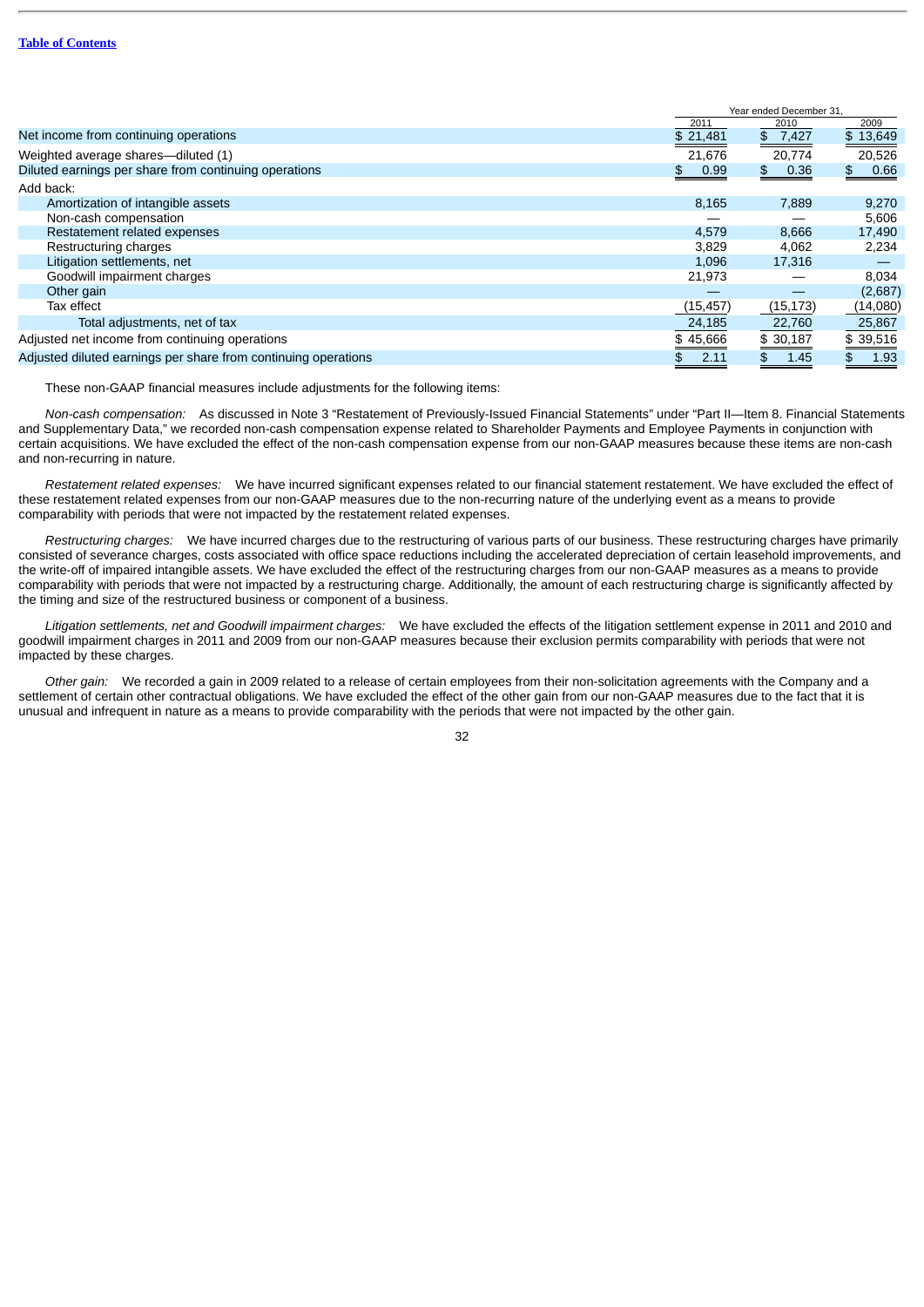*Amortization of intangible assets:* We have excluded the effect of amortization of intangible assets from the non-GAAP measures presented above. Amortization of intangibles is inconsistent in its amount and frequency and is significantly affected by the timing and size of our acquisitions.

*Tax effect:* The non-GAAP income tax adjustment reflects the incremental tax rate applicable to the non-GAAP adjustments.

*Income tax expense, Interest and other expenses, Depreciation and amortization:* We have excluded the effects of income tax expense, interest and other expenses, and depreciation and amortization in the calculation of EBITDA as these are customary exclusions as defined by the calculation of EBITDA to arrive at meaningful earnings from core operations excluding the effect of such items.

#### **Year Ended December 31, 2011 Compared to Year Ended December 31, 2010**

#### **Revenues**

Revenues increased \$90.6 million, or 17.6%, to \$606.3 million for the year ended December 31, 2011 from \$515.7 million for the year ended December 31, 2010. Of the overall \$90.6 million increase in revenues, \$67.4 million was attributable to our full-time consultants, while \$23.2 million was attributable to our full-time equivalents.

The \$67.4 million increase in full-time billable consultant revenues was attributable to an increase in demand for our Health and Education Consulting segment services slightly offset by a decrease in demand for our Financial Consulting segment's restructuring and turnaround consulting services. The increase in revenue attributable to full-time consultants includes an increase of \$46.7 million in performance-based revenue. Performance-based fee engagements may cause significant variations in revenues and operating results due to the timing of achievement of the performance-based criteria. Our average number of full-time billable consultants, full-time billable consultant utilization rate and full-time billable consultant average billing rate all increased in 2011 compared to 2010.

The \$23.2 million increase in full-time equivalent revenues resulted from increased demand for our discovery and records management services in the Legal Consulting segment. The increase in full-time equivalent revenues was driven by an increase in our average number of full-time equivalents, partially offset by a decrease in the average revenue per full-time equivalent when comparing 2011 to 2010.

#### **Total direct costs**

Our total direct costs increased \$60.2 million to \$381.4 million, or 18.7%, for the year ended December 31, 2011 from \$321.2 million for the year ended December 31, 2010. The increase was primarily related to a \$49.0 million increase in salaries, bonuses and related expenses for our revenue-generating professionals, a \$4.6 million increase in contractor expenses, a \$4.0 million increase in technology expenses, a \$1.2 million increase in the amortization of intangible assets, and a \$1.0 million increase in rent and utility charges for our document review centers. Total direct costs for the year ended December 31, 2011 included \$14.0 million related to share-based compensation expense for our revenue-generating professionals and \$5.4 million of intangible assets amortization expense, primarily representing customer-related assets and software.

### **Operating expenses**

Selling, general and administrative expenses increased \$7.8 million, or 7.0%, to \$119.3 million for the year ended December 31, 2011 from \$111.5 million for the year ended December 31, 2010. This increase was primarily related to a \$4.5 million increase in salaries, bonuses and related benefits for our non-revenue-generating professionals, a \$2.5 million increase in training expenses, a \$2.1 million increase in promotion and sponsorships expenses, a \$0.7 million increase in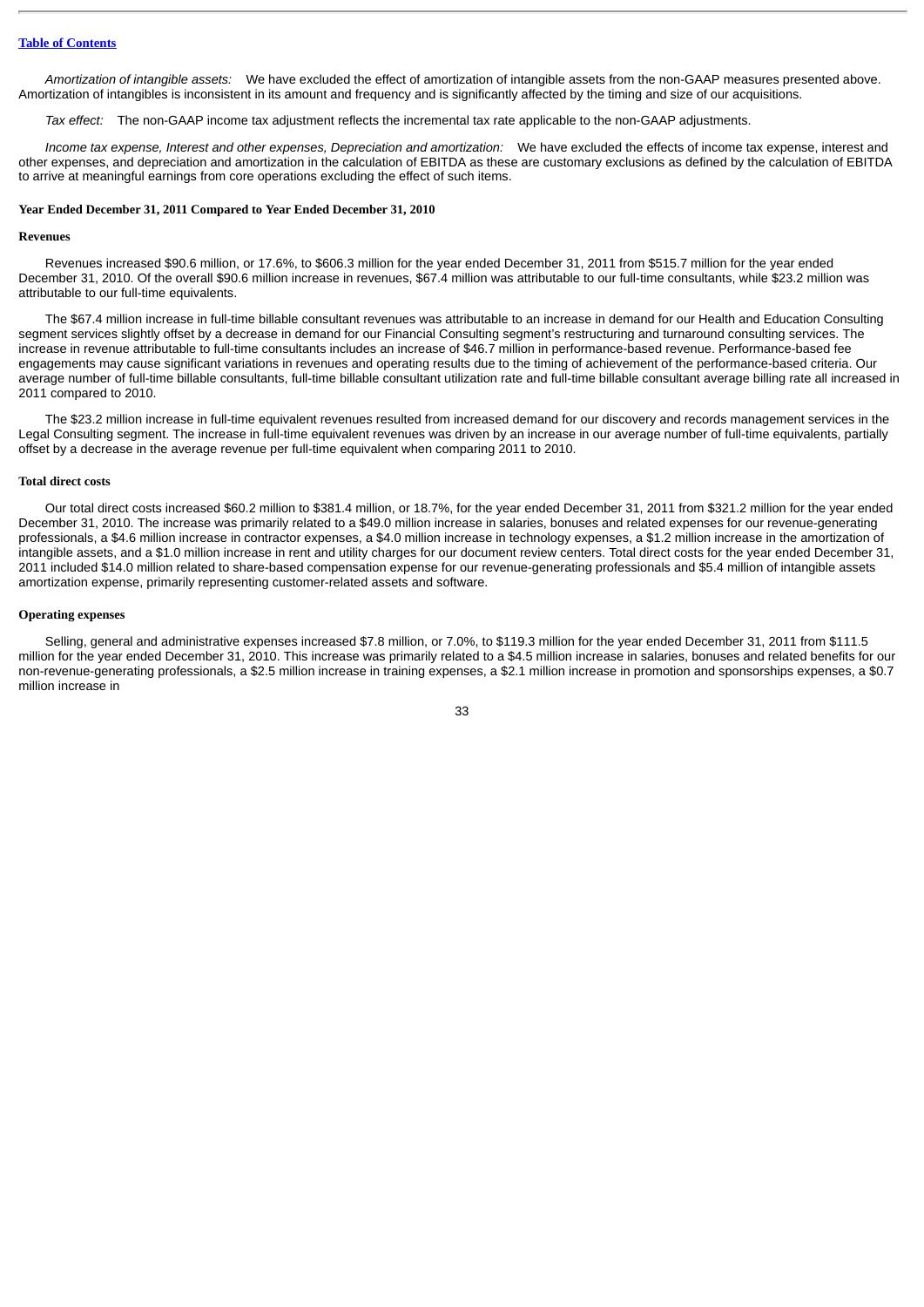practice administration expenses, a \$0.7 million increase in recruiting expenses, and a \$1.5 million increase in other miscellaneous business expenses. These increases were partially offset by a \$3.0 million decrease in legal expense and a \$1.4 million decrease in facilities and other office related costs. Sharebased compensation expense for our non-revenue-generating professionals was \$5.2 million in 2011 compared to \$5.9 million in 2010.

Restructuring charge expense for the year ended December 31, 2011 was \$3.8 million. This expense consisted of a \$1.4 million charge related to accelerated depreciation on leasehold improvements at our Boston and New York offices, \$1.0 million in employee severance related to actions taken to better align our resources with market demand in the second and fourth quarters, \$0.8 million related to the relocation of our Boston office and consolidation of our Chicago office space, and \$0.6 million related to the write-off of intangible assets due to a change in strategy and forecasted results for a certain practice during the fourth quarter. The accelerated depreciation charges relate to shortened expected useful lives of leasehold improvements at our Boston office, which we vacated during the fourth quarter, and our New York City office, which we plan to relocate during 2012. The charges related to the relocation of our Boston office and consolidation of our Chicago office space include the present value of the remaining lease payments on our old office space, partially offset by estimated sublease income, as well as moving costs incurred during the fourth quarter. Restructuring expense for 2010 was \$4.1 million.

Expenses incurred in connection with our restatement, as discussed in Note 3 "Restatement of Previously-Issued Financial Statements" under "Part II— Item 8. Financial Statements and Supplementary Data," totaled \$4.6 million for the year ended December 31, 2011 compared to \$8.7 million for the year ended December 31, 2010. In 2011, restatement related expenses consisted of \$3.6 million of legal fees and a \$1.0 million charge related to our ongoing discussions with the SEC regarding a potential settlement. In 2010, restatement related expenses were primarily comprised of legal fees.

Litigation settlement expense was \$1.1 million for the year ended December 31, 2011, compared to \$17.3 million for the year ended December 31, 2010. During 2010, we entered into a proposed Class Action Settlement and recorded a non-cash charge of \$12.6 million representing the fair value of the Settlement Shares based on the closing market price of our common stock on December 31, 2010. The \$1.1 million non-cash charge recorded during 2011 represents the change in fair value of the Settlement Shares during the year through the date of share issuance on June 6, 2011. During 2010, we also settled an unrelated litigation matter, which resulted in a litigation settlement charge of \$4.7 million. See "Part I—Item IA. Risk Factors" and "Part I—Item 3. Legal Proceedings" for a full description of the litigation matters and related settlements.

Depreciation expense increased \$1.1 million, or 7.5%, to \$15.7 million for the year ended December 31, 2011 from \$14.6 million for the year ended December 31, 2010 primarily due to an increase in depreciation expense for certain internal use software for which we decreased our estimate of the expected useful life during the third quarter of 2011. Non-direct intangible assets amortization expense decreased \$1.0 million, or 26.3%, to \$2.8 million in 2011 from \$3.8 million in 2010. The decrease in amortization expense is attributable to certain intangible assets that became fully amortized during 2011. Non-direct intangible assets amortization relates to customer relationships, non-competition agreements and trade names acquired in connection with our acquisitions.

As discussed above under "Critical Accounting Policies," we performed an impairment analysis with respect to the carrying value of our goodwill in connection with the preparation of our financial statements for the quarter ended September 30, 2011. We recorded a \$22.0 million non-cash pre-tax charge for the impairment of goodwill to reduce the carrying value of goodwill in our Financial Consulting reporting unit. The impairment charge is non-cash in nature and does not affect the Company's liquidity or debt covenants.

#### **Operating income**

Operating income increased \$20.7 million to \$55.4 million for the year ended December 31, 2011 from \$34.7 million for the year ended December 31, 2010. Operating margin, which is defined as operating income expressed as a percentage of revenues, increased to 9.1% in 2011 compared to 6.7% in 2010. The increase in operating margin was primarily attributable to decreased litigation settlement expense, decreased restatement expenses, decreased legal and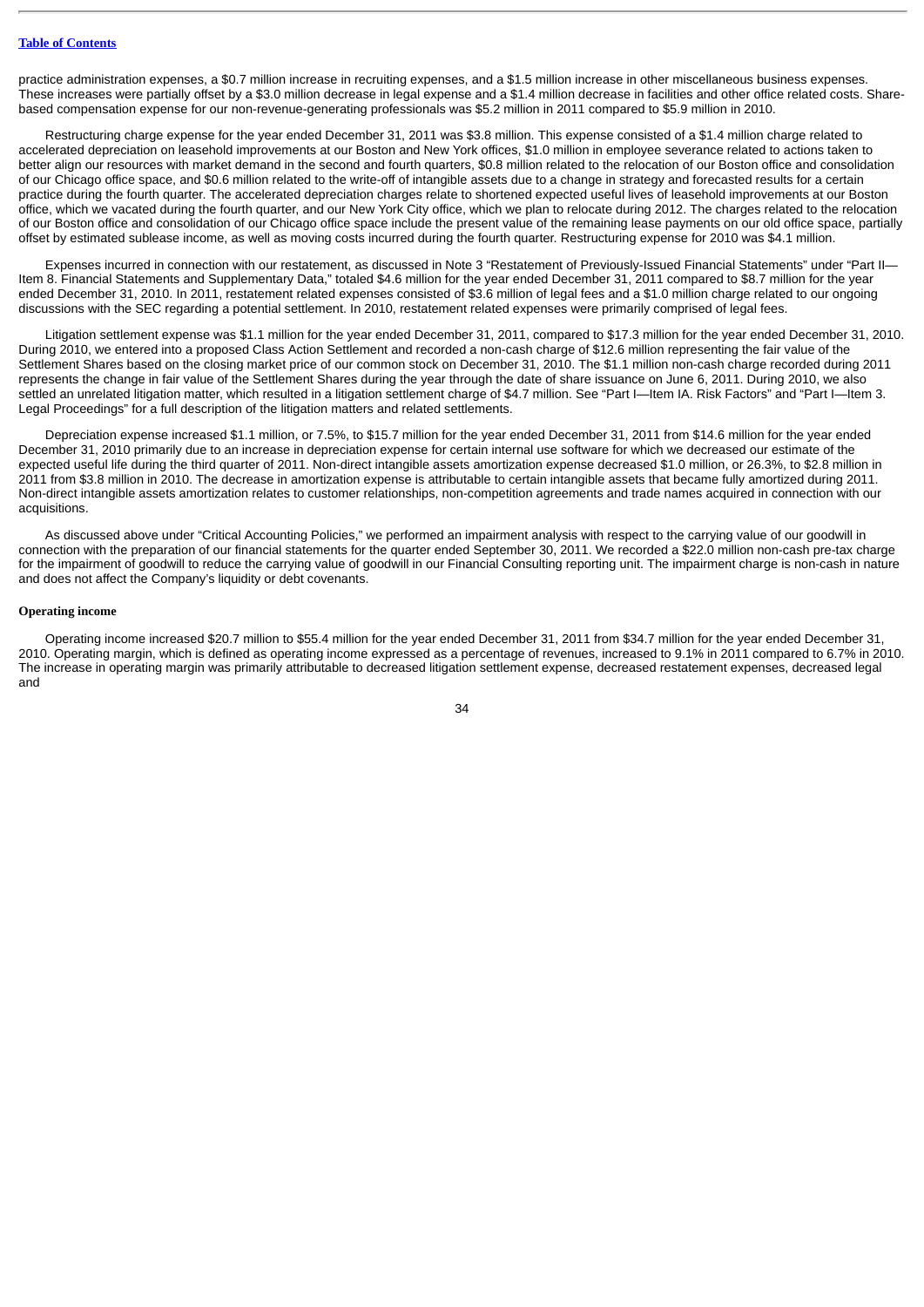facilities expenses, and a decrease in salaries, bonuses and related expenses for our non-revenue-generating professionals as a percentage of revenues when comparing 2011 to 2010. These increases in operating margin were partially offset by the goodwill impairment charge, an increase in salaries, bonuses and related expenses for our revenue-generating professionals as a percentage of revenues, and increases in technology and training expenses as a percentage of revenues.

### **Other expense**

Other expense decreased \$1.8 million, or 12.8%, to \$12.3 million for the year ended December 31, 2011 from \$14.1 million for the year ended December 31, 2010. The decrease was primarily attributable to a \$2.1 million decrease in interest expense in 2011 when compared to 2010 as the result of a decrease in our borrowing levels combined with lower interest rates, partially offset by a \$0.5 million write-off of debt issue costs related to the credit facility that we refinanced during the second quarter of 2011.

### **Income tax expense**

For the year ended December 31, 2011, the effective tax rate was 50.2% as income tax expense of \$21.6 million was recognized on income from continuing operations of \$43.1 million. Income tax expense was higher than the statutory rate primarily due to state income taxes, certain foreign losses with no related tax benefit and an increase to the valuation allowance, partially offset by certain credits recorded based on updated information obtained in 2011. For the year ended December 31, 2010, the effective tax rate was 63.6% as income tax expense of \$13.1 million was recognized on income from continuing operations of \$20.6 million. Income tax expense was higher than the statutory rate primarily due to state income taxes, certain foreign losses with no related tax benefit, an increase to the valuation allowance and certain non-deductible expenses such as meals and entertainment and officers' compensation of \$1.5 million.

#### **Net Income from continuing operations**

Net income from continuing operations was \$21.5 million for the year ended December 31, 2011 compared to \$7.4 million for the year ended December 31, 2010. The \$14.1 million increase in net income from continuing operations was primarily due to increased revenues and operating margin, as discussed above. The offsetting increase in income tax expense was partially mitigated by a lower effective tax rate in 2011 compared to 2010. As a result of the increase in net income from continuing operations, diluted earnings per share from continuing operations for the year ended December 31, 2011 was \$0.99 compared to \$0.36 for the prior year.

### **Discontinued operations**

Net loss from discontinued operations was \$1.0 million for the year ended December 31, 2011, compared to net income from discontinued operations of \$1.1 million for the year ended December 31, 2010. See Note 4 "Discontinued Operations" under "Part II—Item 8. Financial Statements and Supplementary Data" of this Annual Report on Form 10-K for further information about our discontinued operations.

#### **Segment Results**

### **Health and Education Consulting**

#### **Revenues**

Health and Education Consulting segment revenues increased \$67.1 million, or 19.8%, to \$405.4 million for the year ended December 31, 2011 from \$338.3 million for the year ended December 31, 2010. Revenues from time-and-expense engagements, fixed-fee engagements, performance-based engagements and software support and maintenance arrangements represented 19.6%, 50.0%, 26.2% and 4.2% of this segment's revenues in 2011, respectively, compared to 21.0%, 58.2%, 17.4% and 3.4%, respectively, in 2010.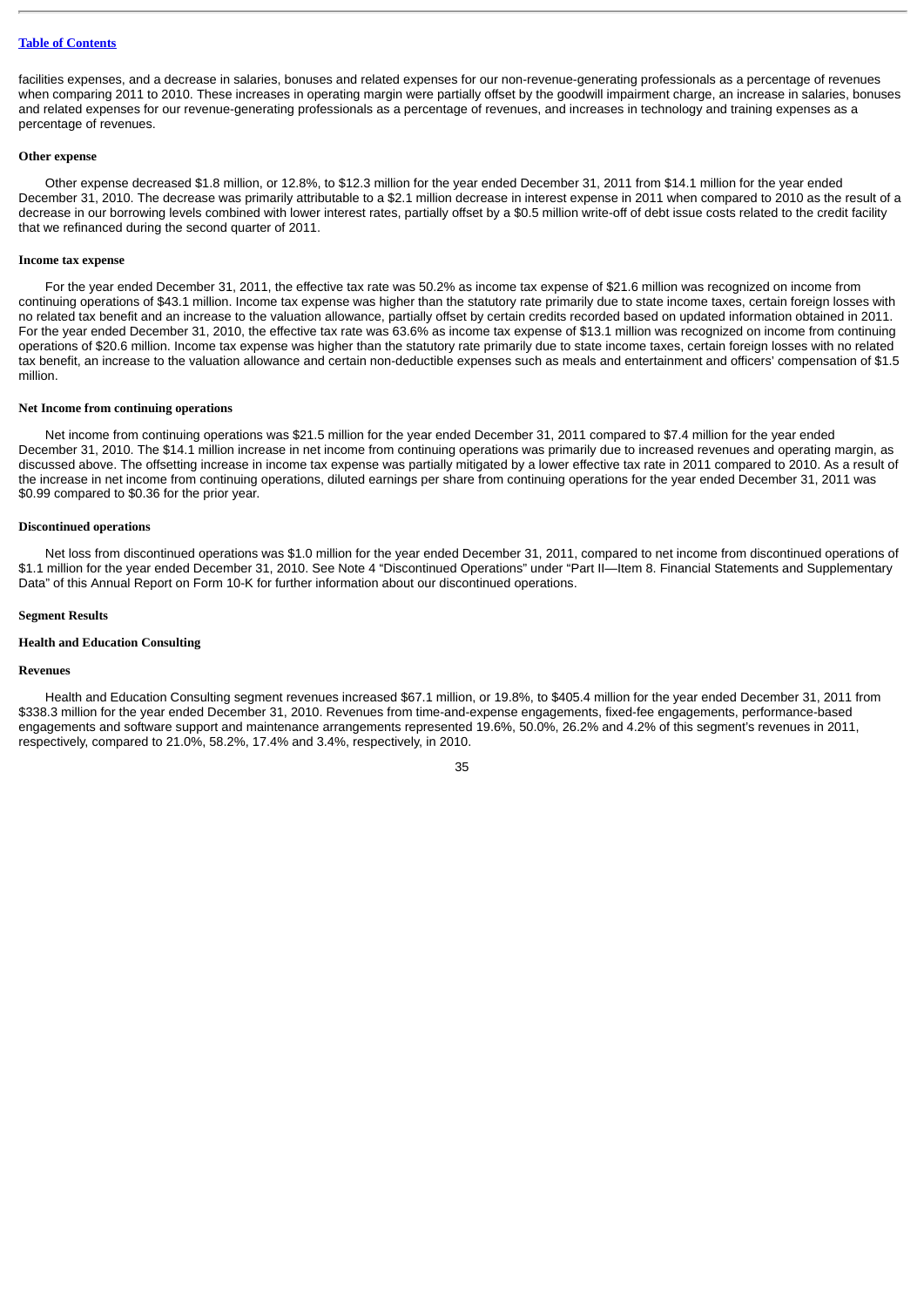Of the overall \$67.1 million increase in revenues, \$71.5 million was attributable to increased demand for our full-time billable consultants, partially offset by a decrease of \$4.4 million attributable to our full-time equivalents. The increase in demand for our services in the Health and Education Consulting segment reflects the increased competitive pressures faced by our clients as the result of increased regulation, rising costs, reduced government subsidies and support, and declining Medicare and Medicaid reimbursements. The overall revenue increase includes a \$47.2 million increase in performance-based revenue. Performance-based fee arrangements may cause significant variations in revenues and operating results due to the timing of achievement of the performance-based criteria. With regard to full-time billable consultants, the Health and Education Consulting segment experienced an increase in the average number of consultants, the consultant utilization rate and the average billing rate per hour when comparing 2011 to 2010. This segment experienced a slight decrease in the average number of full-time equivalents and a decrease in revenue per full-time equivalent during the same periods.

### **Operating income**

Health and Education Consulting segment operating income increased \$23.3 million, or 20.7%, to \$135.6 million for the year ended December 31, 2011 from \$112.3 million for the year ended December 31, 2010. The Health and Education Consulting segment operating margin, defined as segment operating income expressed as a percentage of segment revenues, increased to 33.5% in 2011 from 33.2% in 2010. The increase in this segment's operating margin was attributable to lower contractor expense during 2011 when compared to 2010, partially offset by an increase in the salaries, bonuses and related expenses for our revenue-generating professionals and technology expense as a percentage of revenues during the same periods.

## **Legal Consulting**

#### **Revenues**

Legal Consulting segment revenues increased \$27.7 million, or 19.1%, to \$172.4 million for the year ended December 31, 2011 from \$144.7 million for the year ended December 31, 2010. Revenues from time-and-expense engagements and fixed-fee engagements represented 94.3% and 5.7% of this segment's revenues during 2011, respectively, compared to 93.5% and 6.5%, respectively, in 2010.

Of the overall \$27.7 million increase in revenues, \$27.1 million was attributable to our full-time equivalents and \$0.6 million was attributable to our fulltime billable consultants. The \$27.1 million increase in full-time equivalent revenues reflected an increase in demand for our discovery and records management services, primarily as the result of a number of significant projects for some of our global clients. In general, demand for our discovery and records management services has increased as our global clients seek efficient and reliable solutions for processing and reviewing large amounts of complex data. The increased revenue reflected a significant increase in our average number of full-time equivalents during 2011 compared to 2010, partially offset by a decrease in average revenue per full-time equivalent during the same periods. The \$0.6 million increase in full-time billable consultant revenues reflected a modest increase in demand for our advisory services. The segment experienced higher average billing rates for its full-time billable consultants during 2011 compared to 2010, partially offset by decreases in the average number of full-time billable consultants and the full-time billable consultant utilization rates during the same periods.

### **Operating income**

Legal Consulting segment operating income increased \$3.9 million, or 9.9%, to \$43.2 million for the year ended December 31, 2011 from \$39.3 million for the year ended December 31, 2010. Segment operating margin decreased to 25.1% in 2011 from 27.1% in 2010. The decrease in this segment's operating margin was attributable to higher contractor expense during 2011 compared to 2010, partially offset by a decrease in the salaries, bonuses and related expenses for both our revenue-generating and non-revenue-generating professionals as a percentage of revenues during the same periods.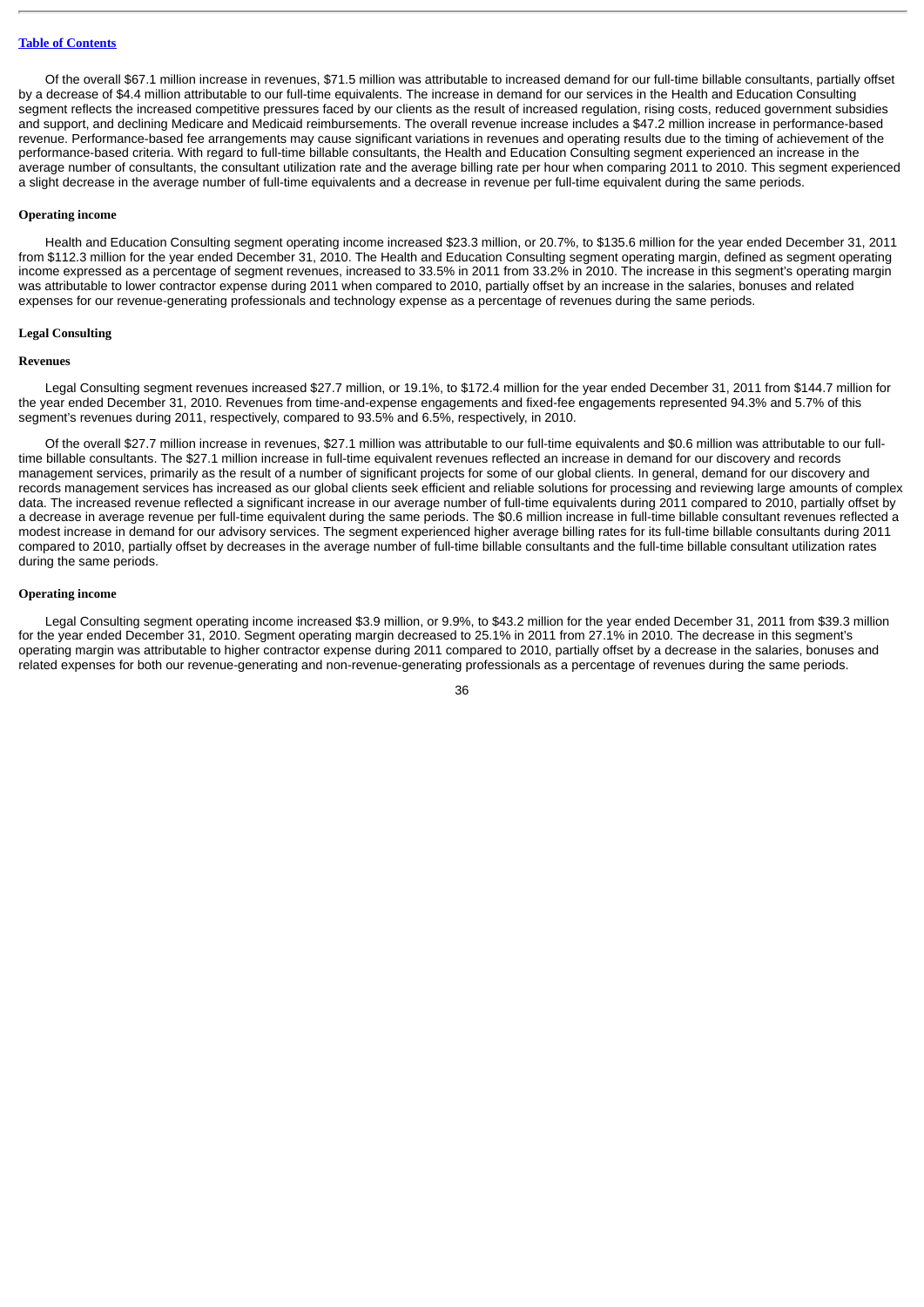### **Financial Consulting**

## **Revenues**

Financial Consulting segment revenues decreased \$4.2 million, or 12.8%, to \$28.5 million for the year ended December 31, 2011 from \$32.7 million for the year ended December 31, 2010. Revenues from time-and-expense engagements, fixed-fee engagements and performance-based engagements represented 92.3%, 6.5% and 1.2% of this segment's revenues during 2011, respectively. For 2010, revenues from time-and-expense engagements, fixedfee engagements and performance-based engagements represented 92.3%, 5.3% and 2.4% of this segment's revenues, respectively.

Of the overall \$4.2 million decrease in revenues, \$4.9 million was attributable to our full-time billable consultants, which was partially offset by a \$0.7 million increase attributable to our full-time equivalents. The overall decrease reflects a decrease in demand for our restructuring and turnaround consulting services. Both the utilization rate and average billing rate decreased with regard to our full-time billable consultants when comparing 2011 to 2010. We are embarking on several new initiatives in 2012, including building on synergies with our other practices and hiring additional managing directors, which we anticipate will increase demand for our services in the highly competitive restructuring and turnaround consulting market.

# **Operating income**

Financial Consulting segment operating income decreased \$4.7 million, or 39.8%, to \$7.1 million for the year ended December 31, 2011 compared to \$11.8 million for the year ended December 31, 2010. Segment operating margin decreased to 25.0% in 2011 from 36.2% in 2010. The decrease in this segment's operating margin was attributable to increased salaries, bonuses and related expenses as a percentage of revenues during 2011 when compared to 2010.

### **Year Ended December 31, 2010 Compared to Year Ended December 31, 2009**

### **Revenues**

Revenues decreased \$10.3 million, or 2.0%, to \$515.7 million for the year ended December 31, 2010 from \$526.0 million for the year ended December 31, 2009.

Of the overall \$10.3 million decrease in revenues, \$58.5 million was attributable to a decrease in revenue from our full-time consultants, partially offset by a \$48.2 million increase attributable to our full-time equivalents. The \$58.5 million decrease in full-time billable consultant revenues was attributable to a decrease in the demand for our services coupled with a continued weakened economy that resulted in a decrease in discretionary spending by our clients as well as delayed decisions by clients on new client engagements in early 2010. The \$48.2 million increase in full-time equivalent revenues resulted from increased demand for document review and electronic data discovery services in our Legal Consulting segment as well as increased use of contractors in our Health and Education Consulting segment. Also contributing to the overall decrease in revenues between 2010 and 2009 was a \$27.0 million decrease in revenue from performance-based fee engagements, primarily in our Health and Education Consulting segment. Performance-based fee engagements may cause significant variations in revenues and operating results due to the timing of achievement of the performance-based criteria. Our average billing rate and our average number of full-time billable consultants decreased in 2010 compared to 2009, while our full-time billable consultant utilization rate increased. Both our average number of full-time equivalents and revenue per full-time equivalent increased in 2010 when compared to 2009.

## **Total direct costs**

Our total direct costs increased slightly to \$321.2 million for the year ended December 31, 2010 from \$320.9 million for the year ended December 31, 2009. The increase was primarily related to an \$11.3 million increase in direct costs attributable to an increased usage of independent contractors, primarily within our Legal Consulting segment,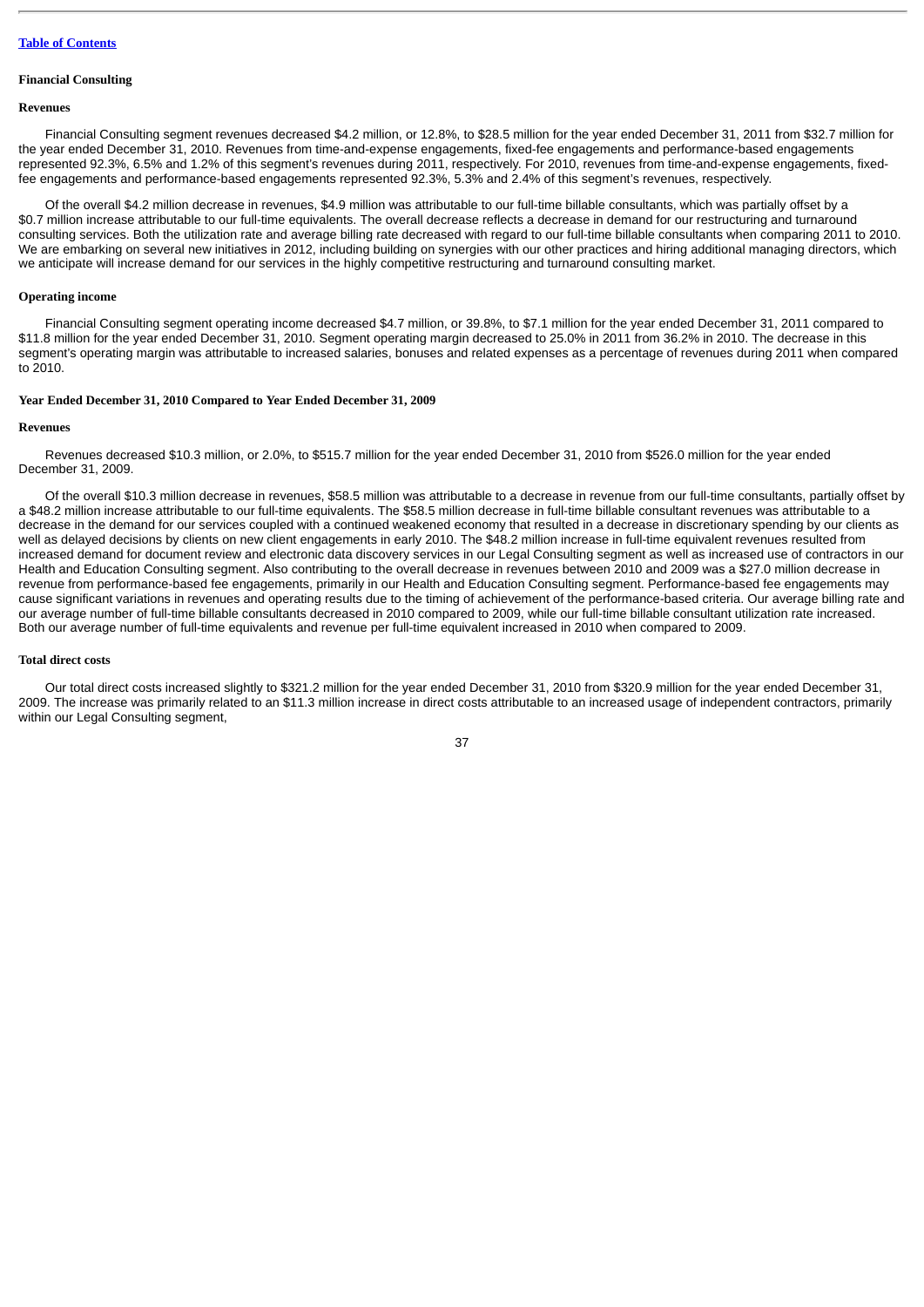coupled with a \$2.3 million increase in technology expenses. These increases were offset by net decreases of \$7.8 million in salaries, bonuses and related costs and a decrease of \$5.6 million in non-cash compensation expense in 2010 compared to 2009. Included in salaries, bonuses and related costs is sharebased compensation, which increased \$4.1 million to \$13.2 million in 2010 compared to \$9.1 million in 2009, as the result of a grant of share-based payment awards to key employees in 2010. We recorded non-cash compensation expense of \$5.6 million during 2009, representing Shareholder Payments and Employee Payments as discussed in Note 3 "Restatement of Previously-Issued Financial Statements" under "Part II—Item 8. Financial Statements and Supplementary Data."

Total direct costs for the year ended December 31, 2010 included \$4.1 million of intangible assets amortization expense, primarily representing customer-related assets and software acquired in connection with the Stockamp acquisition. This was a decrease of \$0.6 million compared to 2009.

## **Operating expenses**

Selling, general and administrative expenses decreased \$4.4 million, or 3.8%, to \$111.5 million for the year ended December 31, 2010 from \$115.9 million for the year ended December 31, 2009. We experienced net overall reductions in general and administrative expenses in 2010 compared to 2009, primarily related to decreases in salaries, bonuses and related expenses of \$2.5 million, promotion and marketing costs of \$1.8 million, and facilities and other office related costs of \$1.3 million. These decreases were partially offset by an increase in legal fees of \$1.4 million. Share-based compensation expense associated with our non-revenue-generating professionals, which is a component of salaries, bonuses and related expenses, increased \$1.0 million to \$5.9 million in 2010 from \$4.9 million in 2009, primarily related to the granting of restricted stock and option awards to certain key employees in 2010.

Restructuring charge expense for the year ended December 31, 2010 was \$4.1 million. During the second quarter of 2010, we consolidated two of our offices into one existing location and recorded a restructuring charge of \$1.2 million related to the exit of the excess office space. The \$1.2 million charge was primarily comprised of the discounted future cash flows of rent expenses we were obligated to pay under the lease agreement. There was no sublease income assumed in the restructuring charge due to the short-term nature of the remaining lease term. In the third quarter of 2010, we incurred \$0.3 million in restructuring charge expenses related to the exit of additional excess office space and a charge for severance for certain corporate personnel related to the exit of the Disputes and Investigations practice. Additionally, in response to our evolving business strategy coupled with the continued review of our leased office space, in the fourth quarter of 2010 we exited our San Francisco, California office space due to the excess capacity at the space. In conjunction with the exit of the excess office space, we recorded a restructuring charge of \$2.6 million, primarily comprised of the discounted future cash flows of rent expenses we were obligated to pay under the lease agreement, partially offset by estimated sublease income we calculated based on a sublease agreement executed in the fourth quarter of 2010. Restructuring expense for 2009 was \$2.2 million.

Expenses incurred in connection with our restatement, as discussed under Note 3 "Restatement of Previously-Issued Financial Statements" under "Part II—Item 8. Financial Statements and Supplementary Data," totaled \$8.7 million for the year ended December 31, 2010 compared to \$17.5 million for the year ended December 31, 2009. In 2010, restatement related expenses were primarily comprised of legal fees. In 2009, restatement related expenses were primarily comprised of legal and accounting fees, as well as the settlement costs of an indemnification claim arising in connection with a representation and warranty in a purchase agreement from a previous acquisition.

Litigation settlement expense was \$17.3 million for the year ended December 31, 2010 and was comprised of settlements from two separate litigation matters. In the second quarter of 2010, we settled a litigation matter which resulted in a litigation settlement charge of \$4.7 million which we paid in the form of cash. In the fourth quarter of 2010, we entered into a proposed Class Action Settlement and recorded a non-cash charge of \$12.6 million representing the fair value of the Settlement Shares based on the closing market price of our common stock on December 31, 2010. See "Part I—Item IA. Risk Factors" and "Part I—Item 3. Legal Proceedings" for a full description of the litigation matters and related settlements.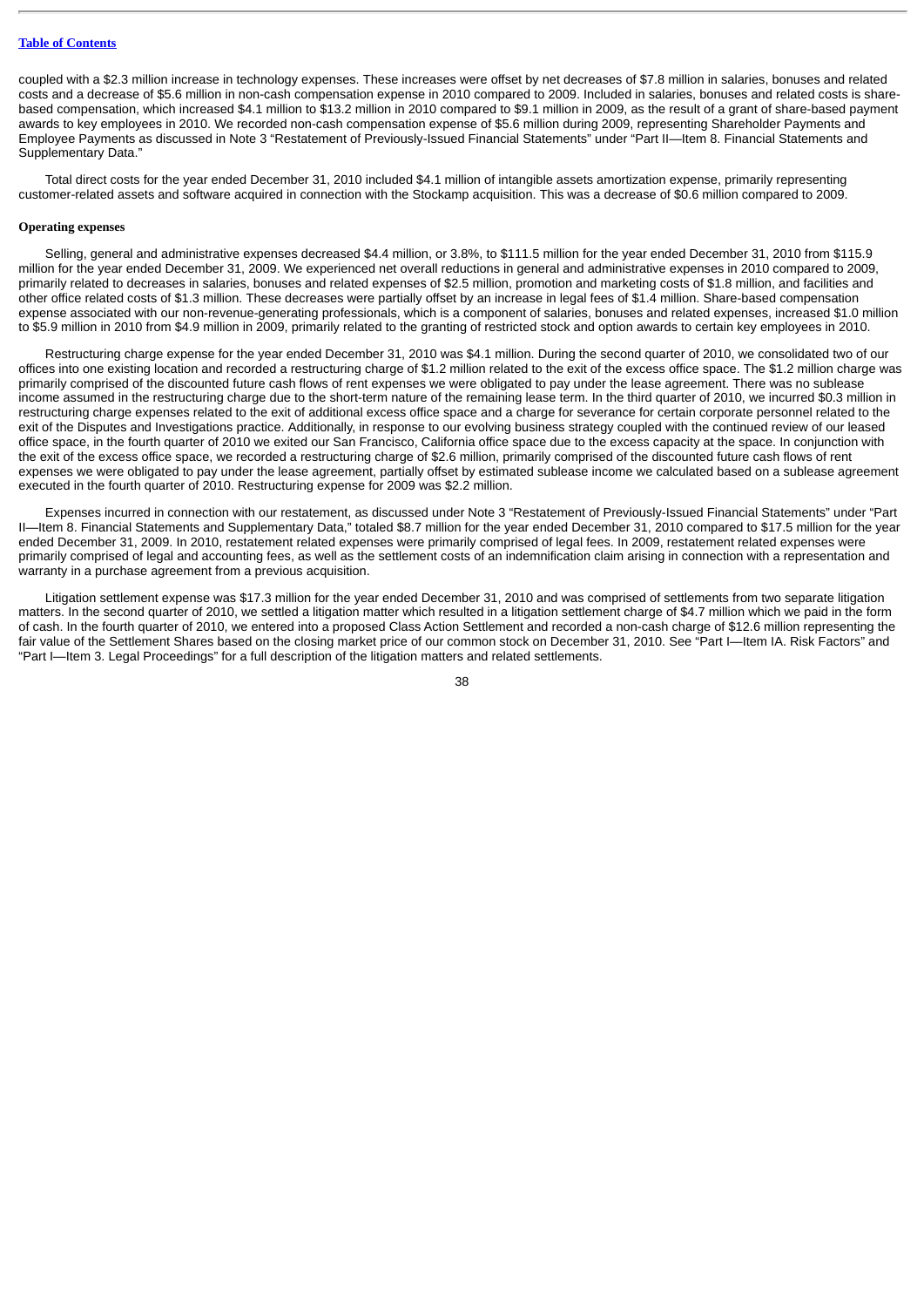Depreciation expense decreased \$2.3 million, or 13.6%, to \$14.6 million for the year ended December 31, 2010 from \$16.9 million for the year ended December 31, 2009 primarily due to a decrease in capital expenditures partially related to a decrease in the number of employees. Non-direct intangible assets amortization expense decreased \$0.8 million, or 17.4%, to \$3.8 million for the year ended December 31, 2010 from \$4.6 million for the prior year. Nondirect intangible assets amortization related to customer relationships, non-competition agreements and trade names acquired in connection with our acquisitions.

We performed an impairment analysis with respect to the carrying value of our goodwill in connection with the preparation of our financial statements for the quarter ended September 30, 2009 and recorded a \$8.0 million non-cash pretax charge for the impairment of goodwill related to continuing operations. The impairment charge was non-cash in nature and did not affect the Company's liquidity.

For the year ended December 31, 2009, we recognized a gain of \$2.7 million related to the release of employee non-solicitation agreements and settlement of other contractual obligations.

### **Operating income**

Operating income decreased \$8.0 million to \$34.7 million for the year ended December 31, 2010 from \$42.7 million for the year ended December 31, 2009. Operating margin, defined as operating income expressed as a percentage of revenues, decreased to 6.7% in 2010 from 8.1% in 2009. The decrease in operating margin in 2010 was primarily attributable to the litigation settlement charges, an increase in the use of independent contractors primarily within our Legal Consulting segment, an increase in share-based compensation expense associated with our revenue-generating professionals, and the gain resulting from the settlement of a contractual obligation in 2009. These decreases in operating margin were partially offset by the impact of the goodwill impairment charge recognized in 2009, net decreases in salary, bonus and related expenses for our revenue-generating professionals as percentage of revenues, non-cash compensation expense, restatement related expenses and depreciation and amortization in 2010.

### **Other expense**

Other expense increased \$3.7 million, or 35.6%, to \$14.1 million for the year ended December 31, 2010 from \$10.4 million for the year ended December 31, 2009. The \$3.7 million increase was primarily due to a \$2.1 million increase in interest expense resulting from an increase in our borrowing levels combined with an increase in interest rates, as well as a decrease of \$1.4 million in the performance of the investments that are used to fund our deferred compensation liability. This decrease in performance was offset by a decrease in direct costs related to the corresponding deferred compensation liability when comparing 2010 to 2009.

### **Income tax expense**

For the year ended December 31, 2010, the effective tax rate was 63.6% as income tax expense of \$13.1 million was recognized on income from continuing operations of \$20.6 million. Income tax expense was higher than the statutory rate primarily due to state income taxes, certain foreign losses with no related tax benefit, an increase to the valuation allowance and certain non-deductible expenses such as meals and entertainment and officers' compensation. For the year ended December 31, 2009, the effective tax rate was 57.9% as income tax expense of \$18.7 million was recognized on income from continuing operations of \$32.3 million. Income tax expense in 2009 was higher than the statutory rate primarily due to certain non-deductible expenses such as non-cash compensation expense, meals and entertainment and a goodwill impairment charge coupled with certain foreign losses with no related tax benefit. Non-cash compensation expense totaled \$5.6 million in 2009 and was not tax deductible because the Shareholder and Employee payments resulting in the non-cash compensation expense were not made by us.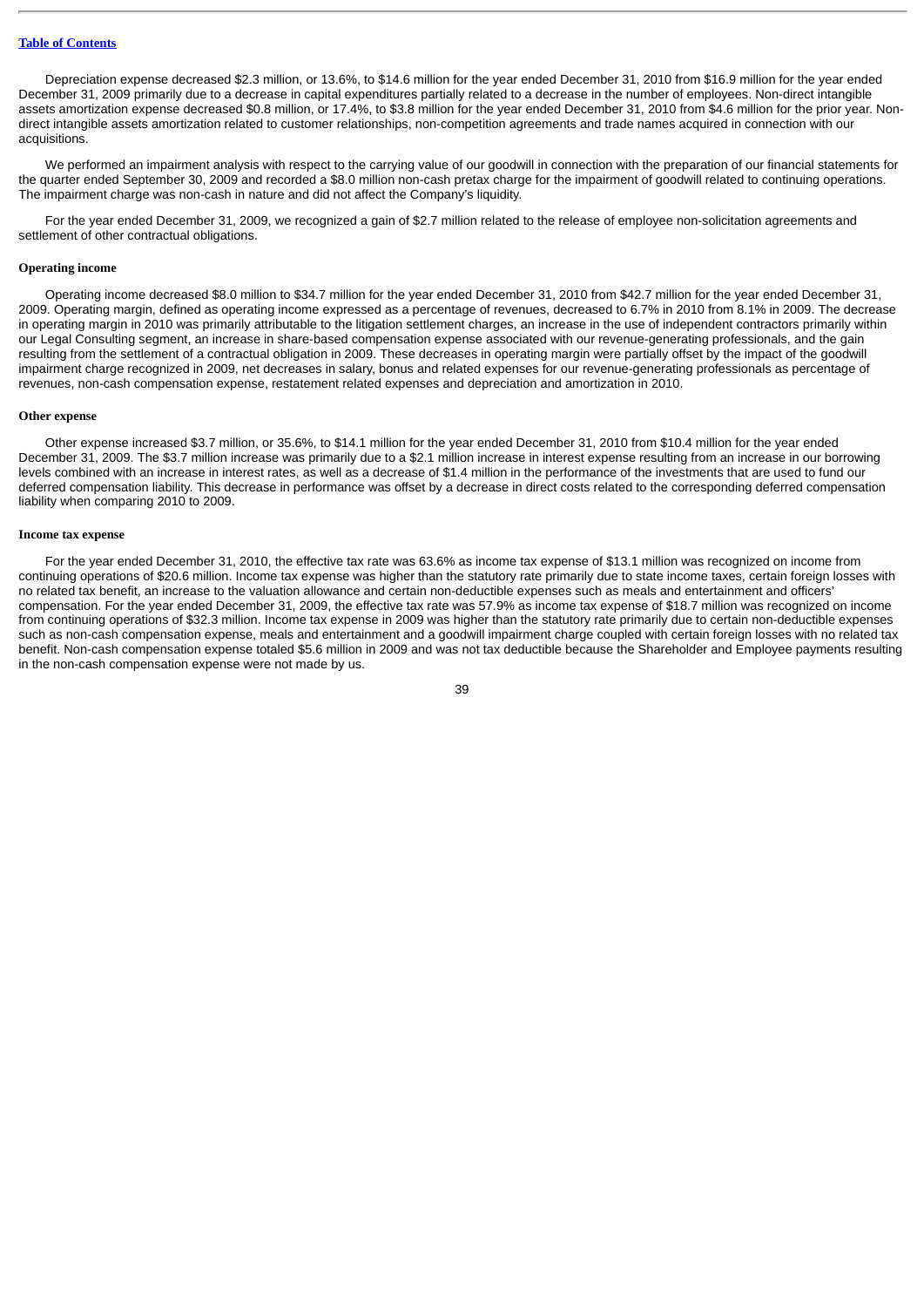### **Net income from continuing operations**

Net income from continuing operations was \$7.4 million for the year ended December 31, 2010 compared to \$13.6 million for the year ended December 31, 2009. The \$6.2 million decrease in net income from continuing operations was primarily due to decreased revenues, decreased operating margin and increased other expense when comparing 2010 to 2009. The offsetting decrease in income tax expense was partially mitigated by a higher effective tax rate in 2010 than in 2009. As a result of the decrease in net income from continuing operations, diluted earnings per share from continuing operations for the year ended December 31, 2010 was \$0.36 compared to \$0.66 for the year ended December 31, 2009.

### **Discontinued operations**

Net income from discontinued operations was \$1.1 million for the year ended December 31, 2010, compared to net loss from discontinued operations of \$46.5 million for the year ended December 31, 2009. See Note 4 "Discontinued Operations" under "Part II—Item 8. Financial Statements and Supplementary Data" of this Annual Report on Form 10-K for further information about our discontinued operations.

### **Segment Results**

# **Health and Education Consulting**

### **Revenues**

Health and Education Consulting segment revenues decreased \$35.6 million, or 9.5%, to \$338.3 million for the year ended December 31, 2010 from \$373.9 million for the year ended December 31, 2009. Revenues from time-and-expense engagements, fixed-fee engagements, performance-based engagements and software support and maintenance arrangements represented 21.0%, 58.2%, 17.4% and 3.4% of this segment's revenues in 2010, respectively, compared to 22.2%, 52.4%, 22.9% and 2.5%, respectively, in 2009.

Of the overall \$35.6 million decrease in revenues, \$51.3 million was attributable to our full-time billable consultants, partially offset by an increase of \$15.7 million attributable to our full-time equivalents. The \$51.3 million decrease in full-time billable consultant revenues reflected a decrease in the demand for our services, combined with a decrease in discretionary spending by our clients as well as delayed decisions by clients on new client engagements in early 2010. Also contributing to the decrease was a \$26.8 million decrease in revenue from performance-based fee engagements in 2010 compared to 2009. Performance-based fee engagements may cause significant variations in revenues and operating results due to the timing of achieving the performancebased criteria. The Health and Education Consulting segment experienced a decrease in the average number of consultants, as well as a decrease in the average billing rate per hour.

### **Operating income**

Health and Education Consulting segment operating income decreased \$29.0 million, or 20.5%, to \$112.3 million for the year ended December 31, 2010 from \$141.3 million for the year ended December 31, 2009. The Health and Education Consulting segment operating margin, defined as segment operating income expressed as a percentage of segment revenues, decreased to 33.2% in 2010 from 37.8% in 2009. The decrease in this segment's operating margin was attributable to an overall decrease in revenue, discussed above, as well as increases in salary costs, share-based compensation expense and general administrative costs as a percentage of revenues. Non-cash compensation expense, representing Shareholder Payments and Employee Payments as discussed in Note 3 "Restatement of Previously-Issued Financial Statements" under "Part II—Item 8. Financial Statements and Supplementary Data," for the Health and Education Consulting segment totaled \$5.6 million in 2009 compared to zero in 2010 and reduced this segment's operating margin by 1.49% in 2009.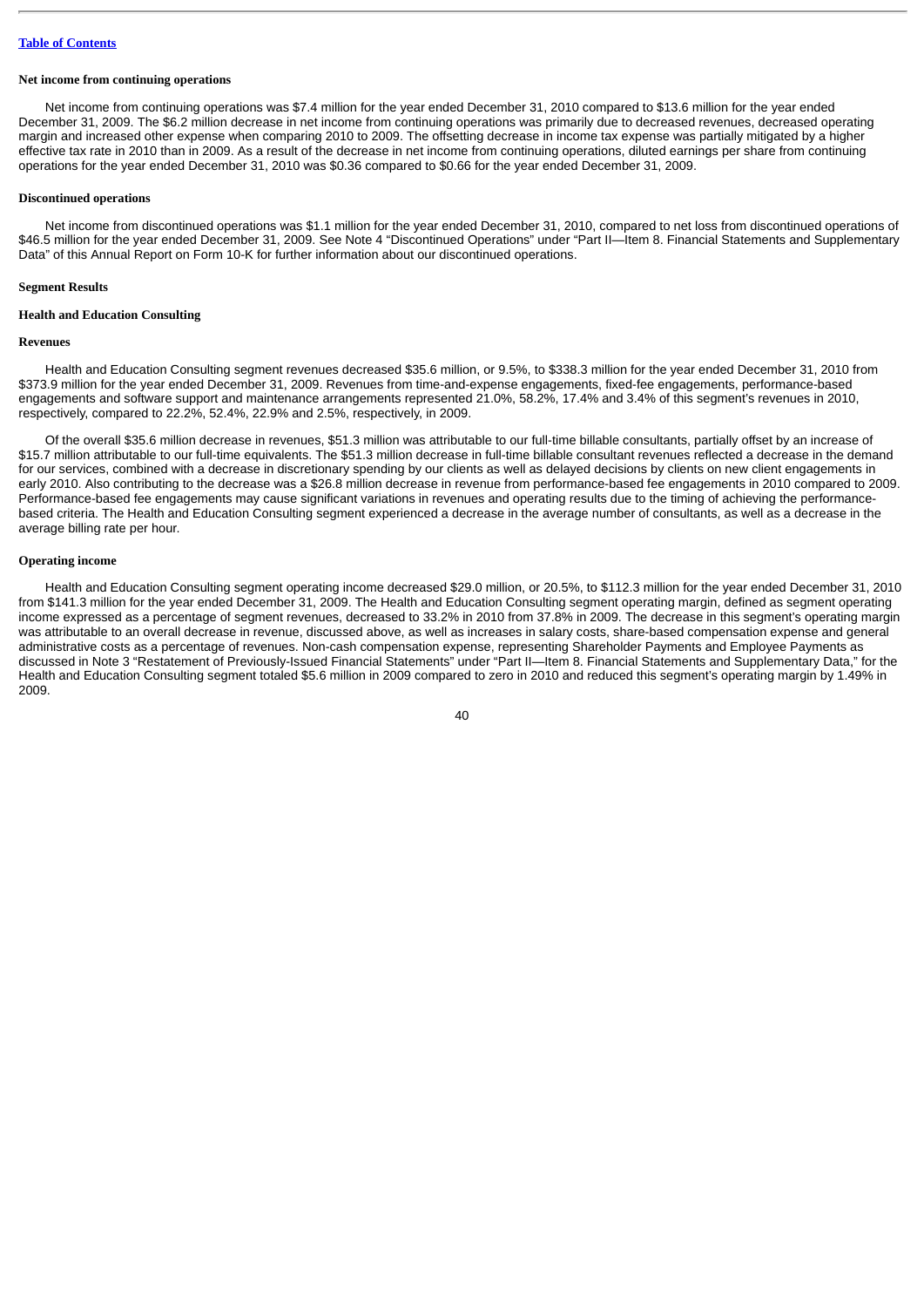#### **Legal Consulting**

## **Revenues**

Legal Consulting segment revenues increased \$29.9 million, or 26.0%, to \$144.7 million for the year ended December 31, 2010 from \$114.8 million for the year ended December 31, 2009. Revenues from time-and-expense engagements, fixed-fee engagements and performance-based engagements represented 93.5%, 6.5% and 0.0% of this segment's revenues during 2010, respectively, compared to 90.2%, 9.7% and 0.1%, respectively, in 2009.

Of the overall \$29.9 million increase in revenues, \$33.6 million was attributable to our full-time equivalents, which was partially offset by a \$3.7 million decrease attributable to our full-time billable consultants. The \$33.6 million increase in full-time equivalent revenues reflected an increase in demand for our document review services. The \$3.7 million decrease in full-time billable consultant revenues reflected a decrease in the demand for our advisory services coupled with a decrease in the average number of full-time billable consultants.

### **Operating income**

Legal Consulting segment operating income increased \$17.3 million, or 78.6%, to \$39.3 million for the year ended December 31, 2010 from \$22.0 million for the year ended December 31, 2009. Segment operating margin increased to 27.2% in 2010 from 19.2% in 2009. The increase in this segment's operating margin was attributable to lower total compensation cost, promotion and marketing and support salaries as a percentage of revenues, partially offset by increased general administration and share-based compensation expenses as a percentage of revenues.

### **Financial Consulting**

### **Revenues**

Financial Consulting segment revenues decreased \$4.6 million, or 12.3%, to \$32.7 million for the year ended December 31, 2010 from \$37.3 million for the year ended December 31, 2009. Revenues from time-and-expense engagements, fixed-fee engagements and performance-based engagements represented 92.3%, 5.3% and 2.4% of this segment's revenues during 2010, respectively. During 2009, time-and-expense engagements, fixed-fee engagements and performance-based engagements represented 96.4%, 1.0% and 2.6% of this segment's revenues, respectively.

Of the overall \$4.6 million decrease in revenues, \$3.6 million was attributable to our full-time billable consultants and \$1.0 million was attributable to our full-time equivalents. The overall decrease reflects decreased demand for our services.

#### **Operating income**

Financial Consulting segment operating income decreased \$1.4 million, or 10.6%, to \$11.8 million for the year ended December 31, 2010 compared to \$13.2 million for the year ended December 31, 2009. Segment operating margin increased to 36.2% in 2010 from 35.4% in 2009. The increase in this segment's operating margin was attributable to decreases in bad debt expense, contractor expense and promotion and sponsorship expenses when comparing 2010 to 2009.

## **LIQUIDITY AND CAPITAL RESOURCES**

Cash and cash equivalents decreased \$1.2 million, from \$6.3 million at December 31, 2010, to \$5.1 million at December 31, 2011. Cash and cash equivalents decreased \$0.2 million, from \$6.5 million at December 31, 2009, to \$6.3 million at December 31, 2010. Cash and cash equivalents included \$0.1 million and \$0.7 million of cash related to discontinued operations as of December 31, 2010 and 2009, respectively. Our primary sources of liquidity are cash flows from operations and debt capacity available under our credit facility.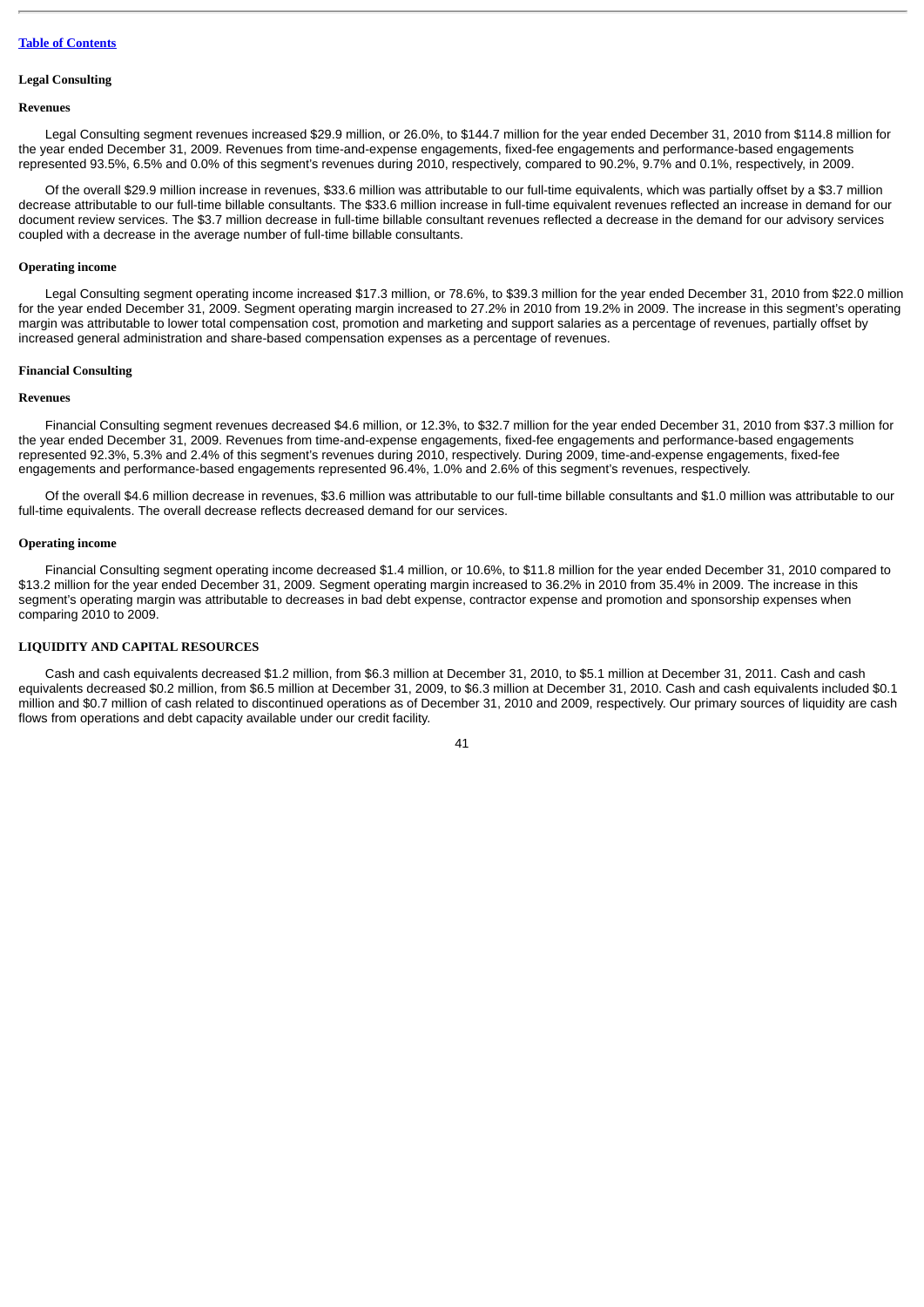## **Operating activities**

Cash flows provided by operating activities totaled \$108.6 million, \$50.1 million and \$113.9 million for the years ended December 31, 2011, 2010 and 2009, respectively. Our operating assets and liabilities consist primarily of receivables from clients and unbilled services, accounts payable and accrued expenses, and accrued payroll and related benefits. The volume of services rendered and the related billings and timing of collections on those billings, as well as payments of our accounts payable affect these account balances. The increase in cash provided by operations in 2011 when compared with 2010 was primarily attributable to higher revenues partially offset by increases in direct costs and selling, general and administrative costs in combination with an increase in the accrued payroll and related benefits liability. The increase in the accrued payroll and related benefits liability is the result of lower bonus payments in 2011 for the 2010 performance year compared to the amount accrued in 2011 that will not be paid out until 2012.

The decrease in cash flow from operations in 2010 was attributable to the increased payment of 2009 performance-based bonuses during the first quarter of 2010 as compared to the same period in 2009 coupled with an increase in accounts payable payments in 2010 compared to 2009, primarily related to the timing of when payments were made. These increased payments were partially offset by a decrease in the current income tax receivable resulting from the receipt of a federal income tax refund in the second quarter of 2010.

#### **Investing activities**

Cash used in investing activities was \$38.5 million, \$87.8 million and \$64.6 million for the years ended December 31, 2011, 2010 and 2009, respectively. The use of cash in 2011 primarily consisted of additional purchase consideration earned by the selling shareholders of businesses that we acquired and purchases of property and equipment. We are required to pay additional purchase consideration to the sellers if specific financial performance targets and conditions are met over a number of years as specified in the related purchase agreements. We paid approximately \$22.1 million in such consideration during 2011.

The use of cash in 2010 primarily consisted of payments for acquired businesses of \$87.9 million which were primarily comprised of additional purchase consideration earned by the selling shareholders of businesses that we acquired, totaling \$65.4 million. In addition, the use of cash in 2010 also consisted of payments related to the acquisitions of businesses in the Health and Education Consulting segment and the Legal Consulting segment, which individually and in the aggregate qualified as insignificant for financial reporting purposes. The use of cash in 2010 was partially offset by \$7.9 million of net proceeds provided by the December 2009 sale of Galt and the September 2010 sale of a portion of the Disputes and Investigation practice, which are both reported as discontinued operations and discussed above under the heading "Discontinued Operations".

The use of cash in 2009 primarily consisted of payments for acquired businesses of \$51.6 million, which were primarily comprised of additional purchase consideration earned by the selling shareholders of businesses that we acquired, totaling \$49.4 million.

We estimate that the cash utilized for capital expenditures in 2012 will be approximately \$20.0 million, consisting of information technology related equipment and leasehold improvements to support the continued growth of our document review and processing services, as well as information technology related equipment to support our corporate infrastructure.

### **Financing activities**

Cash used in financing activities was \$71.5 million for the year ended December 31, 2011. Cash provided by financing activities was \$37.6 million for the year ended December 31, 2010. Cash used in financing activities was \$56.6 million for the year ended December 31, 2009. Cash used in financing activities in 2011 and 2009 was primarily attributable to net repayments on our credit facility. Cash provided by financing activities in 2010 was primarily attributable to increased net borrowings under our credit facility.

<sup>42</sup>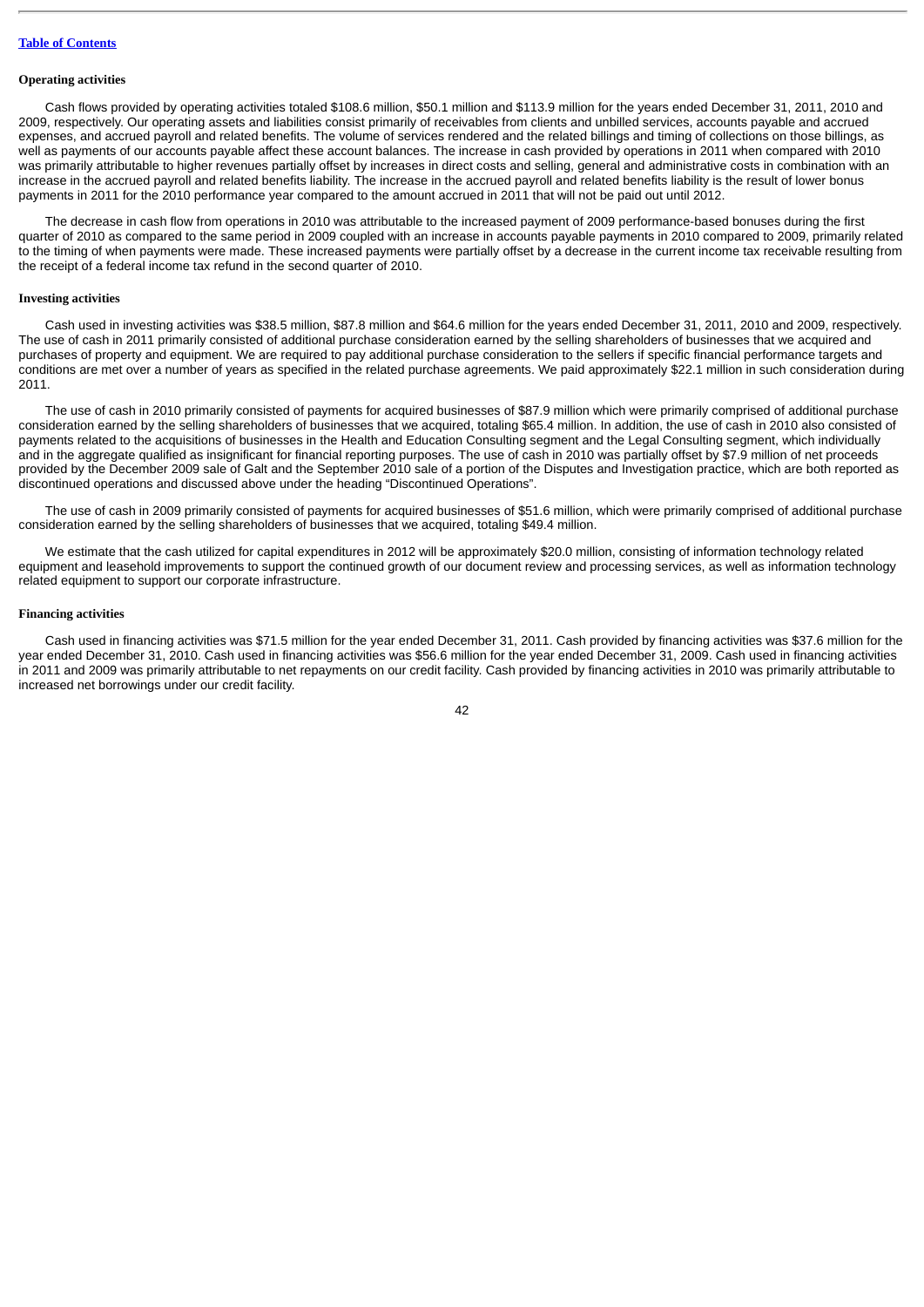On April 14, 2011, the Company and certain of the Company's subsidiaries as guarantors entered into an Amended and Restated Credit Agreement (the "2011 Credit Agreement") with various financial institutions including Bank of America, N.A., as lender, administrative agent and collateral agent for the lenders; JPMorgan Chase Bank, N.A., as lender and syndication agent; PNC Bank, National Association; Harris N.A. and KeyBank National Association as lenders and Co-Documentation Agents; Fifth Third Bank, The Northern Trust Company, RBS Citizens, N.A., The PrivateBank and Trust Company, FirstMerit Bank, N.A., and Northbrook Bank & Trust Company as lenders (collectively the "Lenders"); and Merrill Lynch, Pierce, Fenner & Smith Incorporated and J.P. Morgan Securities LLC, as joint lead arrangers and joint book managers. The 2011 Credit Agreement replaces the previous Credit Agreement, dated as of June 7, 2006, and all subsequent amendments thereto, by and among the Company and the lenders therein.

The 2011 Credit Agreement consists of a senior secured credit facility in an aggregate principal amount of \$350.0 million comprised of a five-year revolving credit facility ("Revolver") under which the Company may borrow from time to time up to \$150.0 million and a \$200.0 million five-year term loan facility ("Term Loan") which was funded in a single advance on the closing date. The 2011 Credit Agreement provides for the option to increase the revolving credit facility in an aggregate amount of up to \$50 million subject to certain requirements as defined in the 2011 Credit Agreement. The proceeds of the senior secured credit facility were used to refinance existing indebtedness, and will continue to be used for working capital, capital expenditures, and other corporate purposes.

As discussed under Note 7 "Borrowings" under "Part II—Item 8. Financial Statements and Supplementary Data," the obligations under the 2011 Credit Agreement are secured pursuant to the Security Agreement and a pledge of 100% of the voting stock or other equity interests in our domestic subsidiaries and 65% of the voting stock or other equity interests in our foreign subsidiaries.

Fees and interest on borrowings vary based on our total debt to EBITDA ratio as set forth in the 2011 Credit Agreement. Interest is based on a spread over the London Interbank Offered Rate ("LIBOR") or a spread over the base rate, as selected by the Company. The base rate is the greater of (a) the Federal Funds Rate plus 0.5%, (b) the Prime Rate and (c) except during a Eurodollar Unavailability Period, the Eurodollar Rate plus 1.0%.

The Term Loan is subject to scheduled quarterly amortization payments equal to 7.5% of the original principal balance in year one, 10.0% in year two, 12.5% in years three and four, and 57.5% in year five, as set forth in the 2011 Credit Agreement. The maturity date for the Term Loan is April 14, 2016, at which time the outstanding principal balance and all accrued interest will be due and payable in full. All outstanding borrowings under the Revolver will be due upon expiration of the 2011 Credit Agreement on April 14, 2016.

Under the 2011 Credit Agreement, dividends are restricted to an amount up to \$10 million plus 50% of cumulative consolidated net income from the closing date of the 2011 Credit Agreement plus 50% of the net cash proceeds from equity issuances. In addition, certain acquisitions and similar transactions need to be approved by the lenders.

The 2011 Credit Agreement contains quarterly financial covenants that require us to maintain a minimum fixed charge coverage ratio of 2.25 to 1.00 and a maximum leverage ratio of 3.00 to 1.00 with step-downs in subsequent periods, as those ratios are defined therein, as well as a minimum net worth greater than \$150 million. At December 31, 2011, we were in compliance with these financial covenants with a fixed charge coverage ratio of 3.59 to 1.00, a leverage ratio of 1.57 to 1.00, and net worth greater than \$150 million. At December 31, 2010, we were also in compliance with our debt covenants. The 2011 Credit Agreement excludes non-cash goodwill impairment charges from Consolidated EBITDA as defined in the 2011 Credit Agreement. As a result, the goodwill impairment charge discussed at Note 5 "Goodwill and Intangible Assets" under "Part II—Item 8. Financial Statements and Supplementary Data" does not affect the Company's compliance with the financial debt covenants of the 2011 Credit Agreement discussed above. Furthermore, based upon projected operating results, management believes it is probable that we will meet the financial debt covenants of the 2011 Credit Agreement discussed above at future covenant measurement dates.

The borrowing capacity under the 2011 Credit Agreement is reduced by any outstanding letters of credit and payments under the Term Loan. At December 31, 2011, outstanding letters of credit totaled \$4.0 million and are primarily used as security deposits for our office facilities. As of December 31, 2011, the borrowing capacity under the 2011 Credit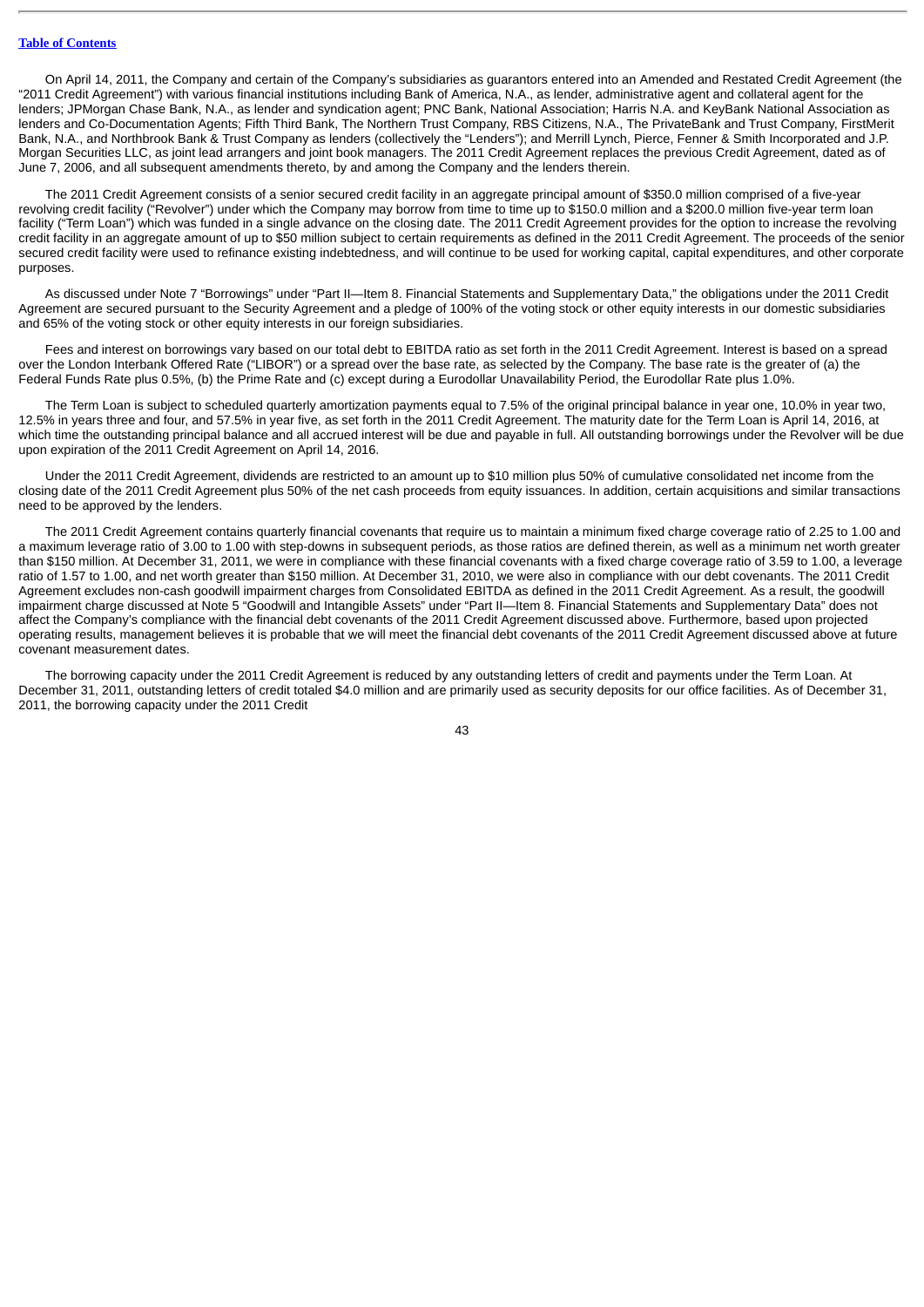Agreement was \$141.3 million. Borrowings outstanding under this credit facility at December 31, 2011 totaled \$193.5 million, all of which are classified as long-term on our consolidated balance sheet as the principal under the Revolver is not due until 2016 and we intend to fund scheduled quarterly payments under the Term Loan with availability under the Revolver. These borrowings carried a weighted average interest rate of 3.3% including the effect of the interest rate swap described below in "Item 7A. Quantitative and Qualitative Disclosures About Market Risk." Borrowings outstanding at December 31, 2010 totaled \$257.0 million and carried a weighted average interest rate of 4.5% including the effect of the interest rate swap.

During 2011, 2010 and 2009, we made borrowings to pay bonuses and additional purchase consideration earned by selling shareholders of businesses that we acquired. We also made borrowings to fund our daily operations, including costs related to the restatement matters. During the year ended December 31, 2011, the average daily outstanding balance under our credit facility was \$252.4 million.

See "Part I—Item 1A. Risk Factors" for a discussion of certain risks and uncertainties related to the 2011 Credit Agreement.

### **Future needs**

Our primary financing need has been to fund our growth. Our growth strategy is to expand our service offerings, which may require investments in new hires, acquisitions of complementary businesses, possible expansion into other geographic areas, and related capital expenditures. In connection with our past business acquisitions, we are required under earn-out provisions to pay additional purchase consideration to the sellers if specific financial performance targets are met. We also have cash needs to service our credit facility and repay our Term Loan. Because we expect that our future annual growth rate in revenues and related percentage increases in working capital balances will moderate, we believe our internally generated liquidity, together with the borrowing capacity available under our revolving credit facility and access to external capital resources, will be adequate to fund our long-term growth and capital needs arising from cash commitments and debt service obligations. Our ability to secure short-term and long-term financing in the future will depend on several factors, including our future profitability, the quality of our accounts receivable and unbilled services, our relative levels of debt and equity, and the overall condition of the credit markets.

## **CONTRACTUAL OBLIGATIONS**

The following table represents our obligations and commitments to make future payments under contracts, such as lease agreements, and under contingent commitments as of December 31, 2011 (in thousands).

|                                   | Less than<br>1 year<br>(2012) | 1-3 years<br>(2013)<br>2014) | 3-5 years<br>(2015 to<br>2016) | More than 5<br>years<br>(2017 and<br>thereafter) | Total     |
|-----------------------------------|-------------------------------|------------------------------|--------------------------------|--------------------------------------------------|-----------|
| Additional purchase consideration | \$32,062                      | \$                           |                                |                                                  | \$32,062  |
| Purchase of business              | 3.000                         |                              |                                |                                                  | 3.000     |
| Purchase obligations              | 4.818                         | 2.370                        | 780                            |                                                  | 7.968     |
| Capital lease obligations         |                               | 4                            |                                |                                                  | 12        |
| Long-term bank borrowings         |                               |                              | 193.500                        |                                                  | 193.500   |
| Operating lease obligations       | 17,274                        | 19,848                       | 7,530                          | 8,898                                            | 53,550    |
| Total contractual obligations     | \$57,160                      | \$22,222                     | \$201,812                      | 8,898<br>$\mathbf{E}$                            | \$290,092 |

In connection with certain business acquisitions, we are required to pay additional purchase consideration to the sellers if specific financial performance targets and conditions are met over a number of years as specified in the related purchase agreements. These amounts are calculated and payable at the end of each year based on full year financial results. After payment in 2012 of the additional purchase consideration earned in 2011, we have no further obligations under these arrangements.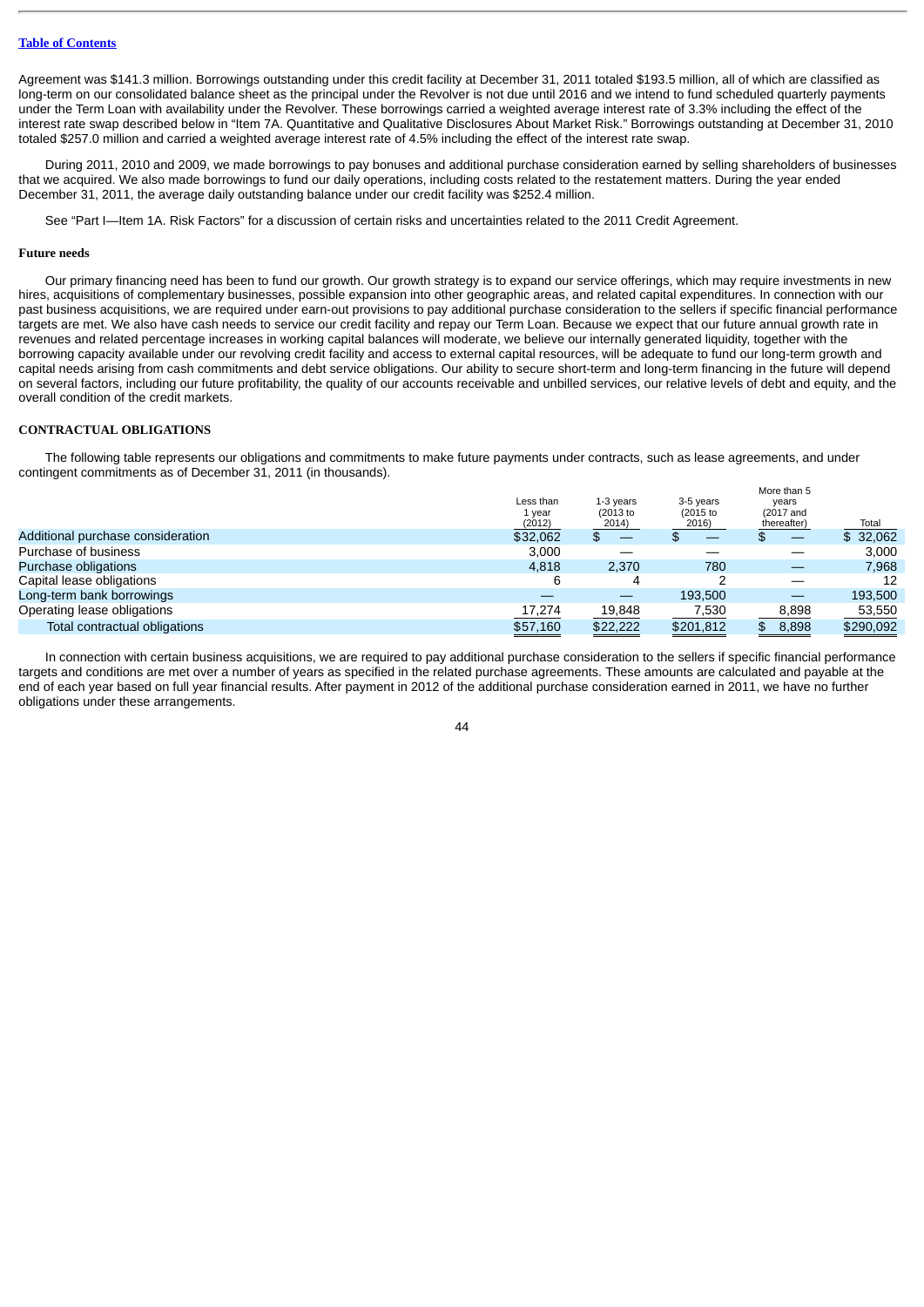Purchase obligations include sponsorships, subscriptions to research tools, information technology, and other commitments to purchase services where we cannot cancel or would be required to pay a termination fee in the event of cancellation.

Borrowings outstanding under our credit facility at December 31, 2011 totaled \$193.5 million, all of which we have classified as long-term on our consolidated balance sheet as the principal under the Revolver is not due until 2016 and we intend to fund scheduled quarterly payments under the Term Loan with availability under the Revolver. As described under "Liquidity and Capital Resources" and Note 7 "Borrowings" under "Part II—Item 8. Financial Statements and Supplementary Data," interest on borrowings varies based on our level of borrowings, fluctuations in the variable base rates provided for in the 2011 Credit Agreement, and the spread we pay over those base rates based on our total debt to EBITDA ratio. As such, we are unable to quantify our future obligations relating to interest on our borrowings.

We lease our facilities and equipment under operating and capital lease arrangements expiring on various dates through 2022, with various renewal options. We lease office facilities under non-cancelable operating leases that include fixed or minimum payments plus, in some cases, scheduled base rent increases over the term of the lease. Certain leases provide for monthly payments of real estate taxes, insurance and other operating expense applicable to the property. Some of the leases contain provisions whereby the future rental payments may be adjusted for increases in operating expense above the specified amount.

As of December 31, 2011, our liabilities for uncertain tax positions were \$0.8 million, which are classified as non-current. We are unable to reasonably estimate the timing of future cash flows related to the non-current portion as it is dependent on examinations by taxing authorities.

### **OFF-BALANCE SHEET ARRANGEMENTS**

We have not entered into any off-balance sheet arrangements.

### **NEW ACCOUNTING PRONOUNCEMENTS**

In September 2011, the FASB issued ASU 2011-08, "Intangibles—Goodwill and Other (Topic 350)," which simplifies the periodic testing of goodwill for impairment. This guidance will allow companies to first assess qualitative factors to determine whether it is necessary to perform the two-step quantitative goodwill impairment test required under current accounting standards. The Company adopted this pronouncement effective in the fourth quarter of 2011. See Note 5 "Goodwill and Intangible Assets" under "Part II—Item 8. Financial Statements and Supplementary Data" for further discussion.

In June 2011, the FASB issued ASU 2011-05, "Comprehensive Income (Topic 220): Presentation of Comprehensive Income," which amends current comprehensive income guidance. This accounting update eliminates the option to present the components of other comprehensive income as part of the statement of shareholders' equity. Instead, the Company must report comprehensive income in either a single continuous statement of comprehensive income which contains two sections, net income and other comprehensive income, or in two separate but consecutive statements. This guidance will be effective for the Company beginning in the first quarter of 2012. However, ASU 2011-12, "Deferral of the Effective Date for Amendments to the Presentation of Reclassifications of Items Out of Accumulated Other Comprehensive Income in Accounting Standards Update No. 2011-05" has deferred the specific requirement within ASU 2011-05 to present on the face of the financial statements items that are reclassified from accumulated other comprehensive income to net income separately with their respective components of net income and other comprehensive income. ASU 2011-12 would still require companies to report reclassifications out of accumulated other comprehensive income consistent with the presentation requirements in effect before ASU 2011-05. The Company does not expect the guidance to impact its Consolidated Financial Statements, as it only requires a change in the format of presentation.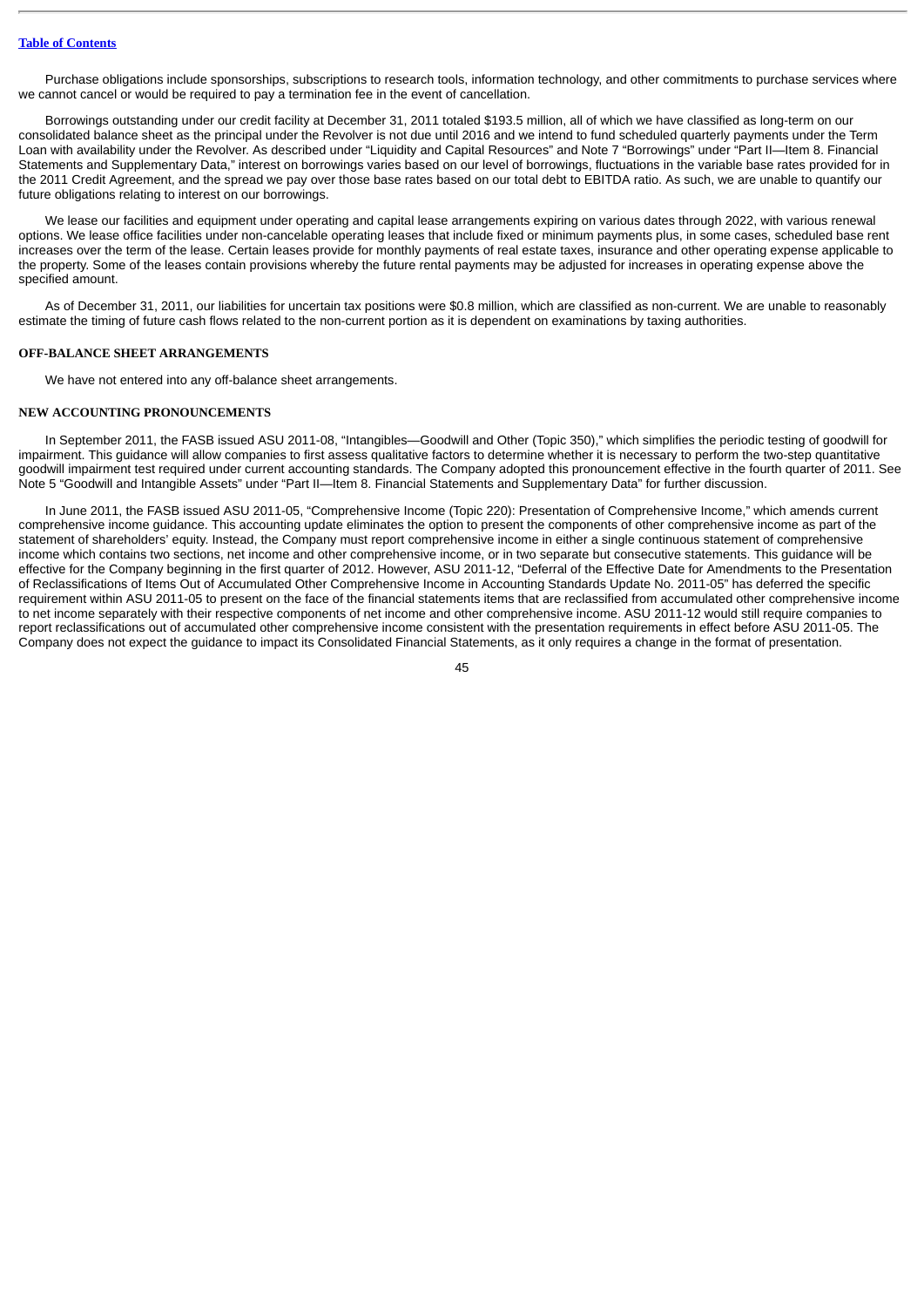## **ITEM 7A. QUANTITATIVE AND QUALITATIVE DISCLOSURES ABOUT MARKET RISK.**

We are exposed to market risks primarily from changes in interest rates and changes in the market value of our investments.

Our exposure to changes in interest rates is limited to borrowings under our bank credit facility, which has variable interest rates tied to the LIBOR, Federal Funds Rate, Prime Rate, or Eurodollar Rate. At December 31, 2011, we had borrowings outstanding totaling \$193.5 million that carried a weighted average interest rate of 3.3%. A hypothetical one percent change in this interest rate would have a \$1.9 million effect on our pre-tax income.

On March 20, 2009, we entered into an interest rate swap agreement for a notional amount of \$100.0 million effective on March 31, 2009 and ending on February 23, 2012. We entered into this interest rate swap to hedge against the risk of changes in future cash flows related to changes in interest rate on \$100.0 million of the total variable-rate borrowings outstanding under our credit facility. Under the terms of the agreement, we receive from the counterparty interest on the \$100.0 million notional amount based on one-month LIBOR and we pay to the counterparty a fixed rate of 1.715%. This swap effectively fixed our LIBOR-based rate for \$100.0 million of our debt beginning on March 31, 2009 and through February 23, 2012. Including the impact of the swap, the effective interest rate on \$100.0 million of our debt was 4.0% as of December 31, 2011. We assess the effectiveness of this hedge quarterly, and as of December 31, 2011, this hedge is effective.

On December 8, 2011, we entered into a forward amortizing interest rate swap agreement effective on February 29, 2012 and ending on April 14, 2016. We entered into this derivative instrument to continue hedging against the interest rate risks of our variable-rate borrowings described above. The swap has an initial notional amount of \$56.6 million and amortizes throughout the term, which effectively fixes the interest rate on 30% of our Term Loan. Under the terms of the interest rate swap agreement, we receive from the counterparty interest on the notional amount based on one-month LIBOR and we pay to the counterparty a fixed rate of 0.9875%.

We have not entered into any other interest rate swaps, caps or collars or other hedging instruments as of December 31, 2011.

From time to time, we invest excess cash in marketable securities. These investments principally consist of overnight sweep accounts at banks participating in our 2011 Credit Agreement. Due to the short maturity of our investments, we have concluded that we do not have material market risk exposure.

### **ITEM 8. FINANCIAL STATEMENTS AND SUPPLEMENTARY DATA.**

The Company's Consolidated Financial Statements and supplementary data begin on page F-1 of this Annual Report on Form 10-K.

# **ITEM 9. CHANGES IN AND DISAGREEMENTS WITH ACCOUNTANTS ON ACCOUNTING AND FINANCIAL DISCLOSURE.**

None.

# **ITEM 9A. CONTROLS AND PROCEDURES.**

## **Evaluation of Disclosure Controls and Procedures**

Our management, with the participation of the Company's Chief Executive Officer and Chief Financial Officer, has evaluated the effectiveness of our disclosure controls and procedures (as such term is defined in Rules 13a-15(e) and 15d-15(e) under the Securities Exchange Act of 1934, as amended (the "Exchange Act")) as of December 31, 2011. Based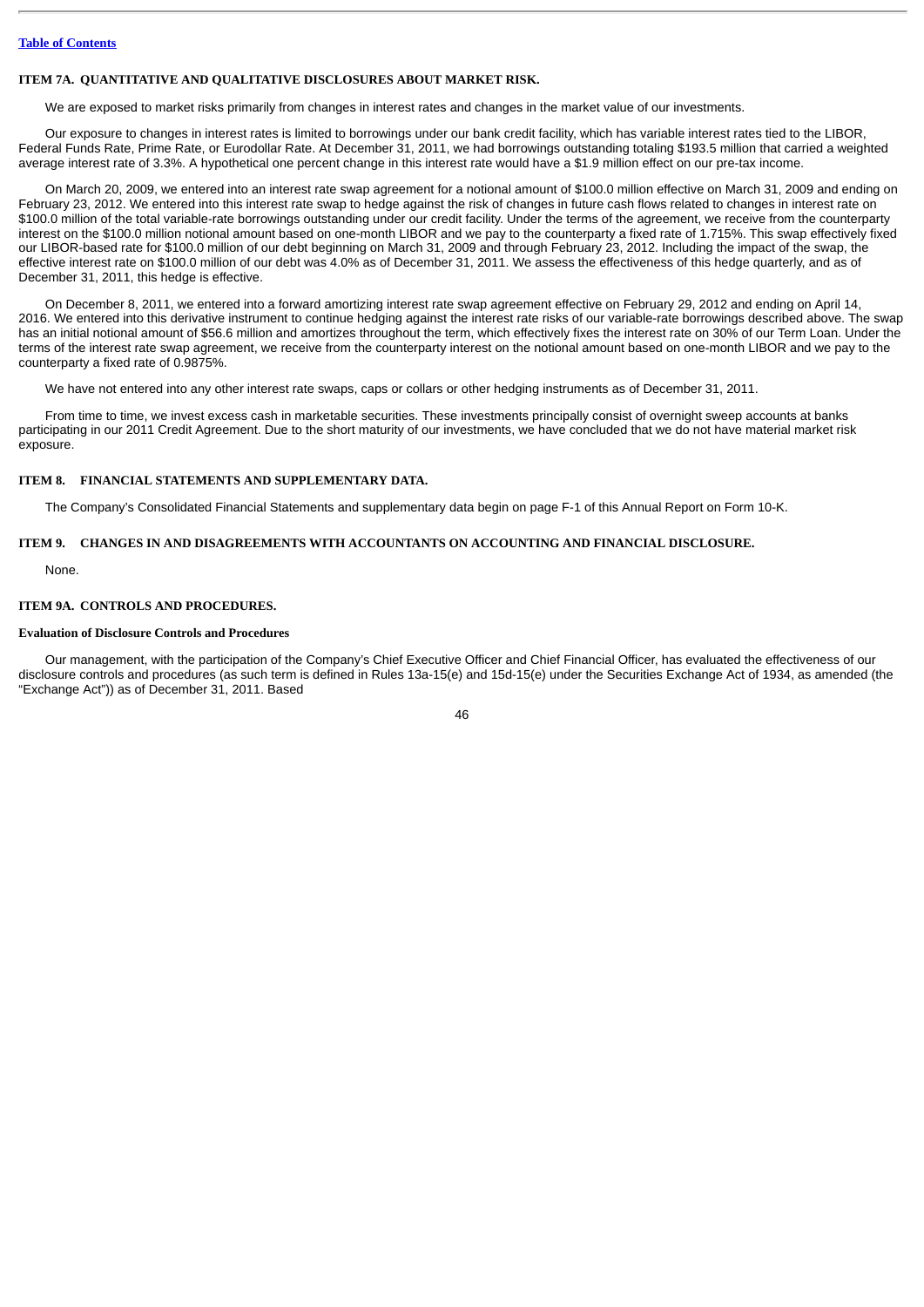on this evaluation, our Chief Executive Officer and Chief Financial Officer have concluded that, as of December 31, 2011, our disclosure controls and procedures were effective in recording, processing, summarizing and reporting, on a timely basis, information required to be disclosed by us in the reports we file or submit under the Exchange Act, and such information is accumulated and communicated to management as appropriate to allow timely decisions regarding required disclosure.

## **Changes in Control over Financial Reporting**

There has been no change in our internal control over financial reporting (as such term is defined in Rules 13a-15(f) and 15d-15(f) under the Exchange Act) that occurred during the three months ended December 31, 2011 that has materially affected, or is reasonably likely to materially affect, our internal control over financial reporting.

# **Management's Report on Internal Control Over Financial Reporting**

Our management is responsible for establishing and maintaining adequate internal control over financial reporting (as such term is defined in Rules 13a-15(f) and 15d-15(f) under the Exchange Act) for the Company. Internal control over financial reporting is a process designed to provide reasonable assurance regarding the reliability of financial reporting and the preparation of financial statements for external purposes in accordance with GAAP and includes those policies and procedures that:

- (i) Pertain to the maintenance of records that in reasonable detail accurately and fairly reflect the transactions and dispositions of the assets of the Company;
- (ii) Provide reasonable assurance that transactions are recorded as necessary to permit preparation of financial statements in accordance with GAAP, and that receipts and expenditures of the Company are being made only in accordance with authorizations of management and directors of the Company; and
- (iii) Provide reasonable assurance regarding prevention or timely detection of unauthorized acquisition, use or disposition of the Company's assets that could have a material effect on the financial statements.

Due to its inherent limitations, internal control over financial reporting may not prevent or detect misstatements. Also, projections of any evaluation of effectiveness to future periods are subject to the risk that controls may become inadequate because of changes in conditions, or that the degree of compliance with the policies or procedures may deteriorate.

In connection with the preparation of this report, our management, under the supervision and with the participation of our Chief Executive Officer and Chief Financial Officer, conducted an evaluation of the effectiveness of the internal control over financial reporting as of December 31, 2011 using the criteria set forth by the Committee of Sponsoring Organizations of the Treadway Commission ("COSO") in *Internal Control—Integrated Framework.* As a result of that evaluation, management concluded that our internal control over financial reporting was effective as of December 31, 2011. The effectiveness of the Company's internal control over financial reporting as of December 31, 2011 has been audited by PricewaterhouseCoopers LLP, an independent registered public accounting firm, as stated in their report appearing on page F-2 of this Annual Report on Form 10-K.

# **ITEM 9B. OTHER INFORMATION.**

None.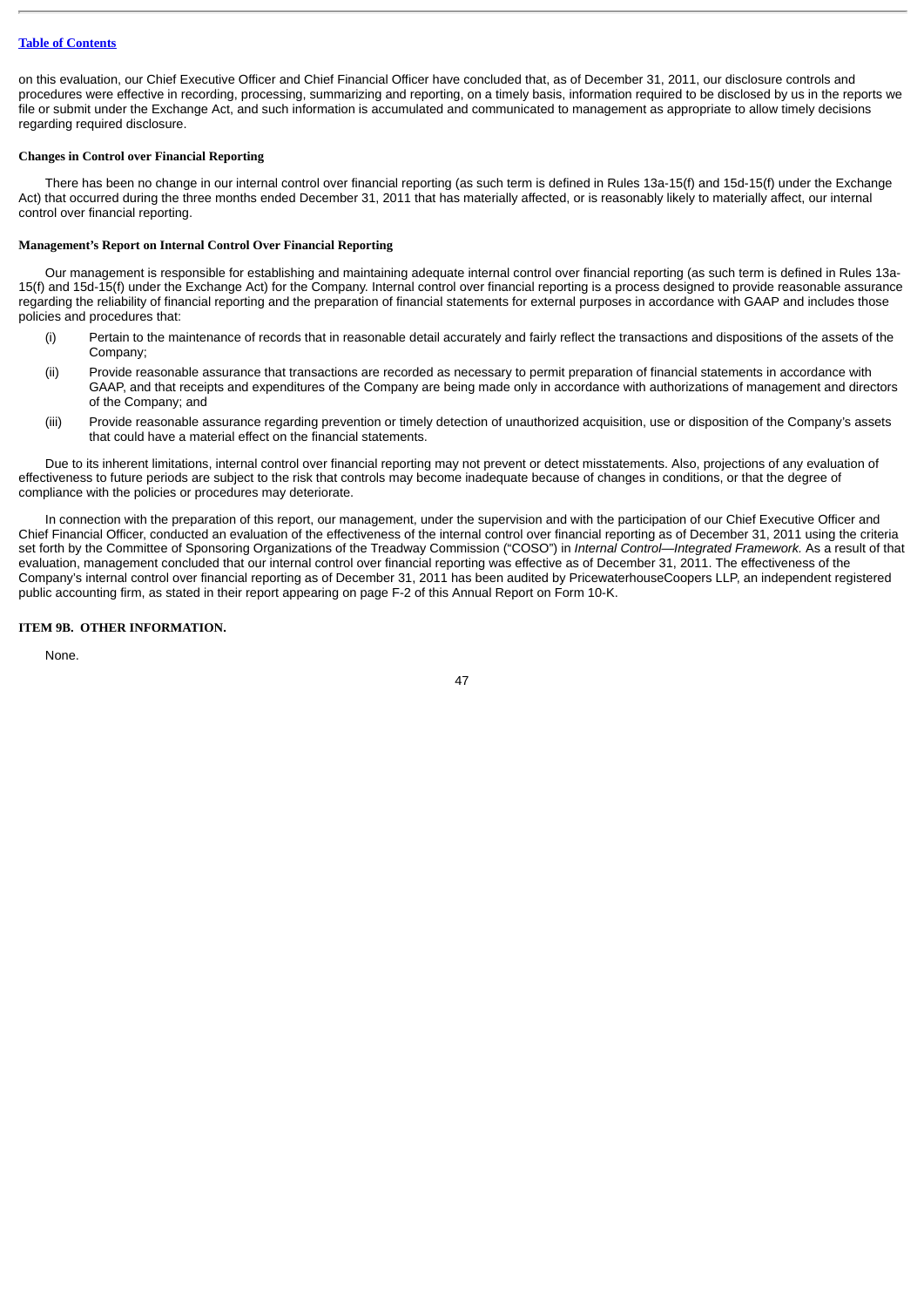## PART III

# **ITEM 10. DIRECTORS, EXECUTIVE OFFICERS AND CORPORATE GOVERNANCE.**

# **Directors, Executive Officers, Promoters and Control Persons**

The information required by this item is incorporated by reference from portions of our definitive proxy statement for our annual meeting of stockholders to be filed with the SEC pursuant to Regulation 14A by April 30, 2012 (the "Proxy Statement") under "Nominees to Board of Directors," "Directors Not Standing For Election" and "Executive Officers."

### **Compliance with Section 16(a) of the Exchange Act**

The information required by this item is incorporated by reference from a portion of the Proxy Statement under "Section 16(a) Beneficial Ownership Reporting Compliance."

## **Code of Business Conduct and Ethics**

We have adopted a Code of Business Conduct and Ethics (the "Code") that is applicable to all of our employees, officers and directors. The Code is available on our website at www.huronconsultinggroup.com. If we make any amendments to or grant any waivers from the Code which are required to be disclosed pursuant to the Securities Exchange Act of 1934, we will make such disclosures on our website.

### **Corporate Governance**

The information required by this item is incorporated by reference from a portion of the Proxy Statement under "Board Meetings and Committees."

## **ITEM 11. EXECUTIVE COMPENSATION.**

### **Executive Compensation**

The information required by this item is incorporated by reference from a portion of the Proxy Statement under "Executive Compensation."

## **Compensation Committee Interlocks and Insider Participation**

The information required by this item is incorporated by reference from a portion of the Proxy Statement under "Compensation Committee Interlocks and Insider Participation."

### **Compensation Committee Report**

The information required by this item is incorporated by reference from a portion of the Proxy Statement under "Compensation Committee Report."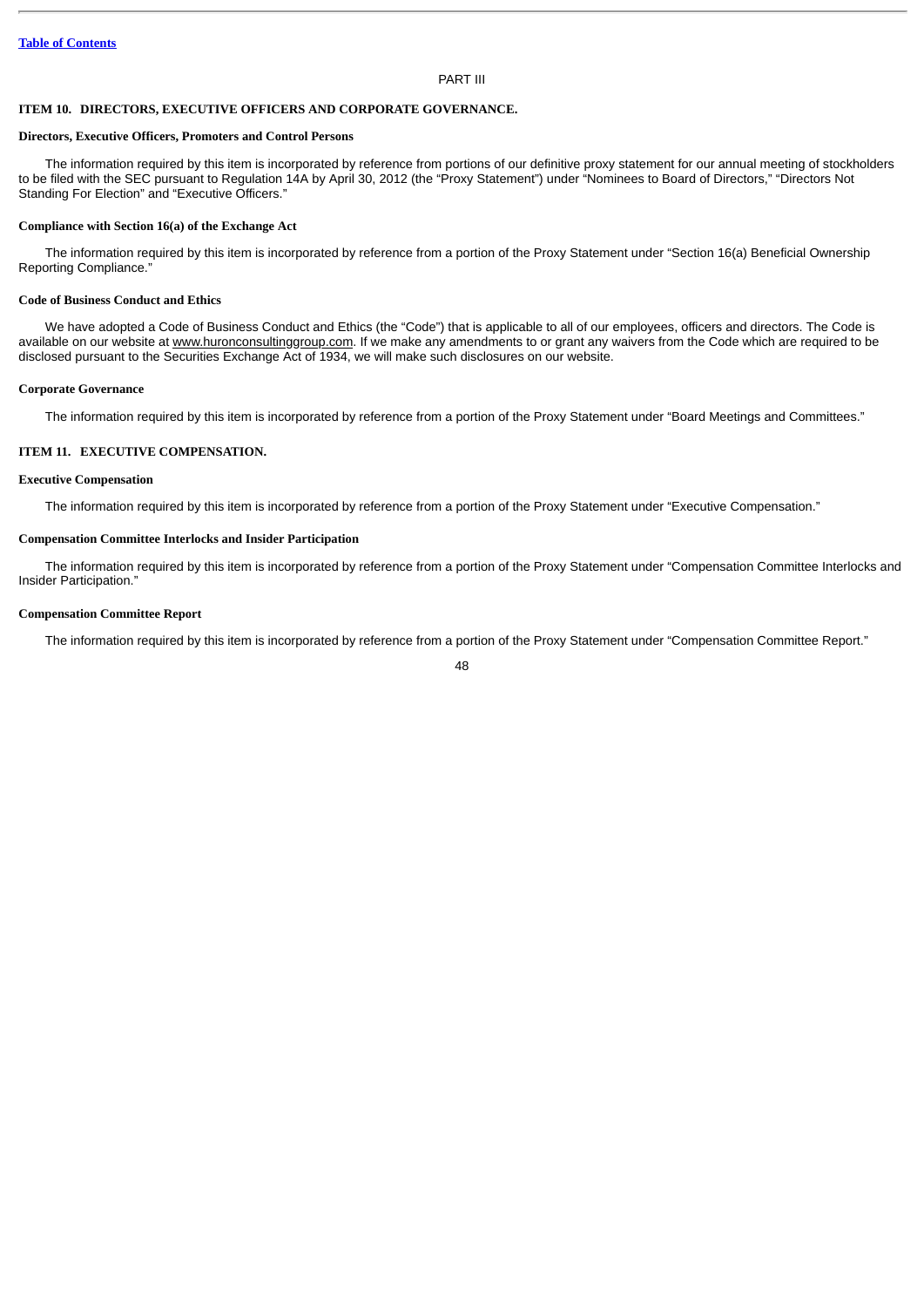## **ITEM 12. SECURITY OWNERSHIP OF CERTAIN BENEFICIAL OWNERS AND MANAGEMENT AND RELATED STOCKHOLDER MATTERS.**

### **Securities Authorized for Issuance Under Equity Compensation Plans**

The following table summarizes information as of December 31, 2011 with respect to equity compensation plans approved by shareholders. We do not have equity compensation plans that have not been approved by shareholders.

| Plan Category                                           | Number of Shares<br>to be Issued Upon<br>Exercise of<br><b>Outstanding Options</b> | <b>Weighted Average</b><br><b>Exercise Price of</b><br><b>Outstanding Options</b> | Number of Shares<br>Remaining Available<br>for Future Issuance<br>(excluding shares<br>in 1 <sup>st</sup> column) |
|---------------------------------------------------------|------------------------------------------------------------------------------------|-----------------------------------------------------------------------------------|-------------------------------------------------------------------------------------------------------------------|
| Equity compensation plans approved by shareholders (1): |                                                                                    |                                                                                   |                                                                                                                   |
| 2002 Equity Incentive Plan                              | 10.036                                                                             | 0.02                                                                              | $-$ (2)                                                                                                           |
| 2002 Equity Incentive Plan (California)                 | 1,088                                                                              | 1.22                                                                              | $- (2)$                                                                                                           |
| 2003 Equity Incentive Plan                              | 53.777                                                                             | 1.27                                                                              | $-$ (2)                                                                                                           |
| 2004 Omnibus Stock Plan                                 | 185.193                                                                            | \$<br>22.68                                                                       | 944,949                                                                                                           |
| Equity compensation plans not approved by shareholders: | N/A                                                                                | N/A                                                                               | N/A                                                                                                               |
| Total                                                   | 250.094                                                                            | 17.07                                                                             | 944.949                                                                                                           |
|                                                         |                                                                                    |                                                                                   |                                                                                                                   |

(1) Our equity compensation plans were approved by the existing shareholders prior to our initial public offering. At our annual meeting of stockholders on May 2, 2006 our stockholders approved an amendment to our 2004 Omnibus Stock Plan to increase the number of shares available for issuance by 2,100,000 shares. At our annual meeting of stockholders on May 3, 2010 our stockholders approved an amendment to our 2004 Omnibus Stock Plan to increase the number of shares available for issuance by 650,000 shares.

(2) Prior to the completion of our initial public offering, we established the 2004 Omnibus Stock Plan. We terminated the 2002 Equity Incentive Plan, 2002 Equity Incentive Plan (California) and 2003 Equity Incentive Plan with respect to future awards and no further awards will be granted under these plans.

### **Security Ownership of Certain Beneficial Owners and Management**

The information required by this item is incorporated by reference from a portion of the Proxy Statement under "Stock Ownership of Certain Beneficial Owners and Management."

## **ITEM 13. CERTAIN RELATIONSHIPS AND RELATED TRANSACTIONS, AND DIRECTOR INDEPENDENCE.**

## **Certain Relationships and Related Transactions**

The information required by this item is incorporated by reference from a portion of the Proxy Statement under "Certain Relationships and Related Transactions."

## **Director Independence**

The information required by this item is incorporated by reference from portions of the Proxy Statement under "Nominees to Board of Directors," "Directors Not Standing For Election," and "Board Meetings and Committees."

# **ITEM 14. PRINCIPAL ACCOUNTING FEES AND SERVICES.**

The information required by this item is incorporated by reference from a portion of the Proxy Statement under "Audit and Non-Audit Fees."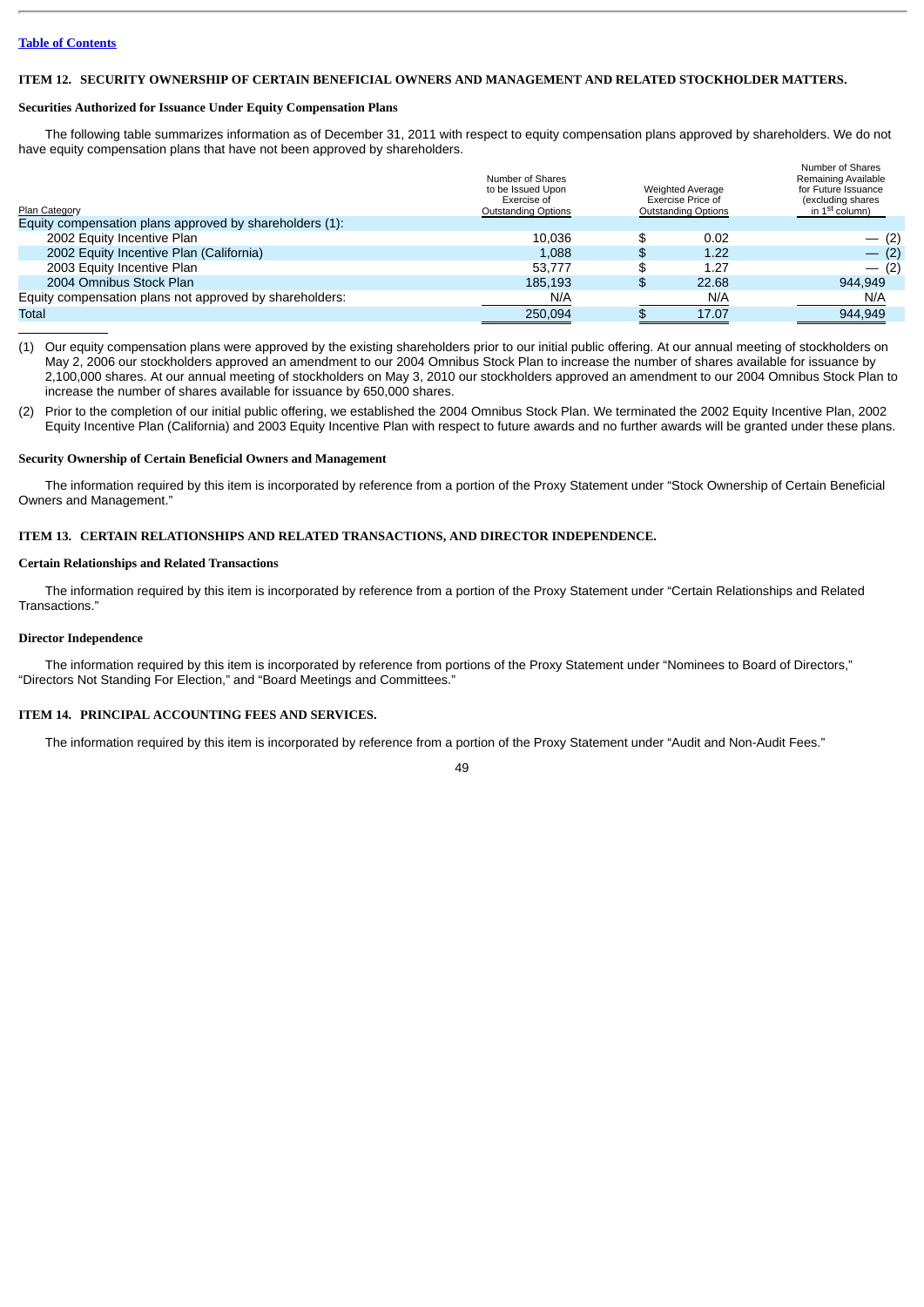# **ITEM 15. EXHIBITS AND FINANCIAL STATEMENT SCHEDULES.**

# **(a) Documents filed as part of this Annual Report on Form 10-K.**

1. Financial Statements – Our independent registered public accounting firm's report and our Consolidated Financial Statements are listed below and begin on page F-1 of this Form 10-K.

> Report of Independent Registered Public Accounting Firm Consolidated Balance Sheets Consolidated Statements of Operations Consolidated Statements of Stockholders' Equity Consolidated Statements of Cash Flows Notes to Consolidated Financial Statements

2. Financial Statement Schedules – The financial statement schedules required by this item are included in the Consolidated Financial Statements and accompanying notes.

# 3. Exhibit Index

|         |                                                                                  |          |       |        | Incorporated by Reference |        |
|---------|----------------------------------------------------------------------------------|----------|-------|--------|---------------------------|--------|
| Exhibit |                                                                                  | Filed    |       | Period |                           | Filing |
| Number  | <b>Exhibit Description</b>                                                       | herewith | Form  | Ending | Exhibit                   | Date   |
| 2.1     | Stock Purchase Agreement by and among Wellspring Partners LTD, the               |          | $8-K$ |        | 2.1                       | 1/8/07 |
|         | Shareholders of Wellspring Partners LTD and Huron Consulting Group Holdings      |          |       |        |                           |        |
|         | LLC, dated as of December 29, 2006.                                              |          |       |        |                           |        |
| 2.2     | Amendment No. 1, dated July 8, 2008, to the Stock Purchase Agreement, dated      |          | $8-K$ |        | 2.2                       | 7/9/08 |
|         | as of December 29, 2006, by and among Wellspring Partners LTD, the               |          |       |        |                           |        |
|         | shareholders of Wellspring Partners LTD listed on the signature page thereto.    |          |       |        |                           |        |
|         | and Huron Consulting Group Holdings LLC.                                         |          |       |        |                           |        |
| 2.3     | Stock Purchase Agreement by and among Glass & Associates, Inc., the              |          | $8-K$ |        | 2.2                       | 1/8/07 |
|         | Shareholders of Glass & Associates, Inc. and Huron Consulting Group Holdings     |          |       |        |                           |        |
|         | LLC and Huron Consulting Group Inc., dated as of January 2, 2007.                |          |       |        |                           |        |
| 2.4     | Asset Purchase Agreement, dated July 8, 2008, by and among Huron                 |          | 8-K   |        | 2.1                       | 7/9/08 |
|         | Consulting Group Inc., Huron Consulting Services LLC, Stockamp & Associates,     |          |       |        |                           |        |
|         | Inc. and the shareholders of Stockamp & Associates, Inc. listed on the signature |          |       |        |                           |        |
|         | pages thereto.                                                                   |          |       |        |                           |        |
|         |                                                                                  |          |       |        |                           |        |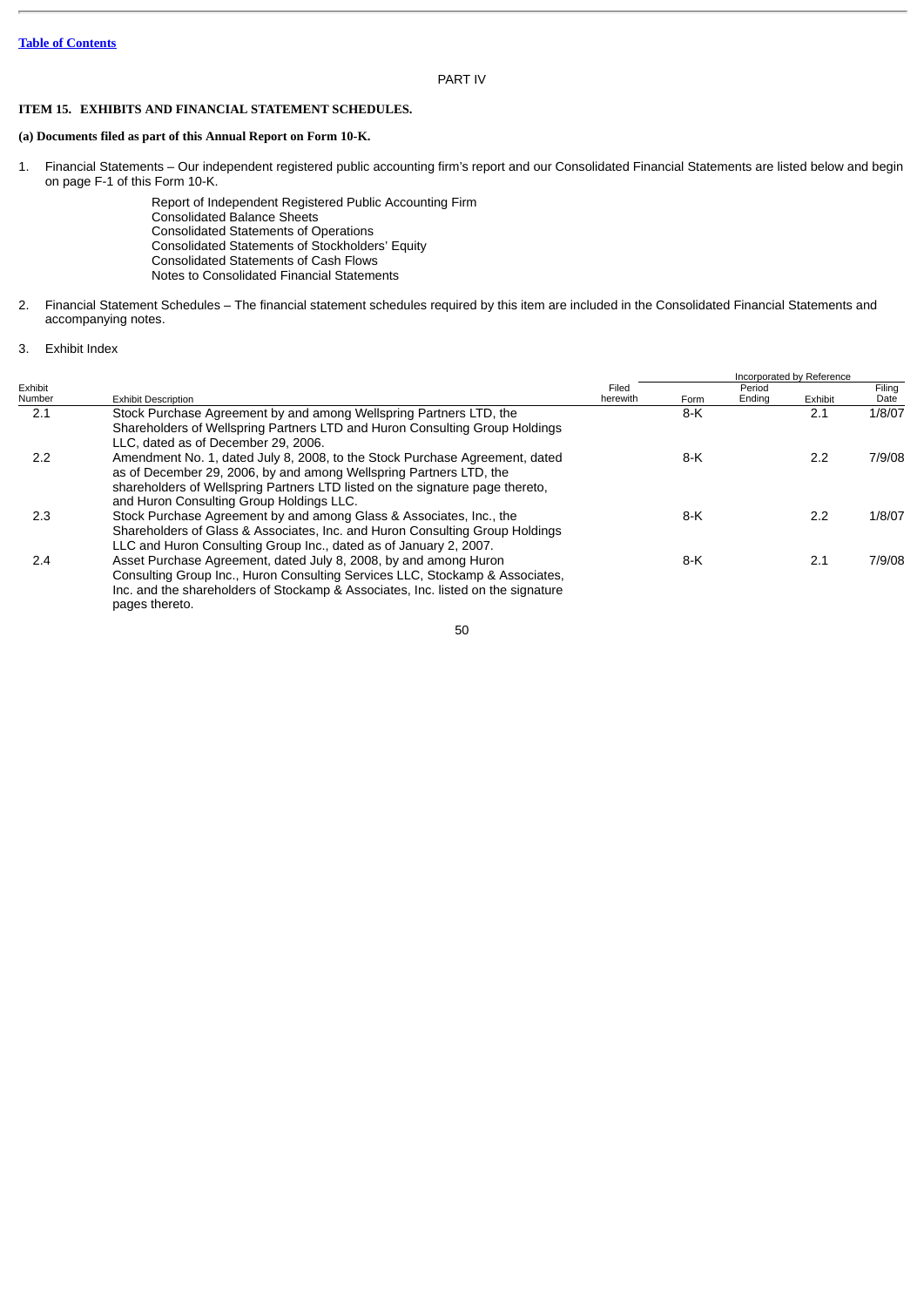$\overline{a}$ 

|                   |                                                                                                                                                                                                                                                                                                                                                                                                                                                                                                                                                                                                                                            |                   | Incorporated by Reference                   |                  |              |                    |
|-------------------|--------------------------------------------------------------------------------------------------------------------------------------------------------------------------------------------------------------------------------------------------------------------------------------------------------------------------------------------------------------------------------------------------------------------------------------------------------------------------------------------------------------------------------------------------------------------------------------------------------------------------------------------|-------------------|---------------------------------------------|------------------|--------------|--------------------|
| Exhibit<br>Number | <b>Exhibit Description</b>                                                                                                                                                                                                                                                                                                                                                                                                                                                                                                                                                                                                                 | Filed<br>herewith | Form                                        | Period<br>Ending | Exhibit      | Filing<br>Date     |
| 2.5               | Letter agreement, dated July 30, 2009 by and among Huron Consulting Services<br>LLC, David Shade, John F. Tiscornia and George Whetsell as trustees and David<br>Shade, John F. Tiscornia, George Whetsell, Janice James, Ramona Lacy and<br>Gordon Mountford as beneficiaries, amending the Stock Purchase Agreement,<br>dated December 29, 2006, by and among Huron Consulting Services LLC,<br>Wellspring Partners LTD and the former shareholders of Wellspring Partners LTD.                                                                                                                                                          |                   | $\overline{1}0 - Q$                         | 9/30/09          | 2.2          | 11/5/09            |
| 3.1               | Third Amended and Restated Certificate of Incorporation of Huron Consulting<br>Group Inc.                                                                                                                                                                                                                                                                                                                                                                                                                                                                                                                                                  |                   | $10-K$                                      | 12/31/04         | 3.1          | 2/16/05            |
| 3.2<br>4.1        | Amended and Restated Bylaws of Huron Consulting Group Inc.<br>Specimen Stock Certificate.                                                                                                                                                                                                                                                                                                                                                                                                                                                                                                                                                  |                   | $8-K$<br>$S-1$<br>(File No. 333-<br>115434) |                  | 3.1<br>4.1   | 4/14/11<br>10/5/04 |
| 10.1              | Office Lease, dated December 2003, between Union Tower, LLC and Huron<br>Consulting Services LLC (formerly known as Huron Consulting Group LLC).                                                                                                                                                                                                                                                                                                                                                                                                                                                                                           |                   | $S-1$<br>(File No. 333-<br>115434)          |                  | 10.1         | 10/5/04            |
| 10.2<br>10.3      | Amended and Restated Huron Consulting Group Inc. 2004 Omnibus Stock Plan.<br>Amended and Restated Credit Agreement, dated as of April 14, 2011, among<br>Huron Consulting Group Inc., as the Company, certain subsidiaries as<br>Guarantors, the Lenders Party Hereto and Bank of America, N.A., as<br>Administrative Agent and Collateral Agent, JPMorgan Chase Bank, N.A., as<br>Syndication Agent, PNC Bank, Harris Bank and Key Bank National Association<br>as Co-Documentation Agents, and Merrill Lynch, Pierce, Fenner & Smith<br>Incorporated and J.P. Morgan Securities LLC, as Joint Lead Arrangers and Joint<br>Book Managers. |                   | $S-8$<br>$8-K$                              |                  | 10.1<br>10.1 | 5/5/10<br>4/19/11  |
| 10.4              | Huron Consulting Group Inc. Deferred Compensation Plan as Amended and<br>Restated effective January 1, 2009.                                                                                                                                                                                                                                                                                                                                                                                                                                                                                                                               |                   | $10-K$                                      | 12/31/08         | 10.12        | 2/24/09            |
| 10.5              | Amended and Restated Senior Management Agreement by and between Huron<br>Consulting Group Inc. and James H. Roth                                                                                                                                                                                                                                                                                                                                                                                                                                                                                                                           |                   | $8-K$                                       |                  | 10.1         | 1/14/10            |
| 10.6              | Senior Management Agreement by and between Huron Consulting Group Inc.<br>and James K. Rojas.                                                                                                                                                                                                                                                                                                                                                                                                                                                                                                                                              |                   | $8-K$                                       |                  | 10.1         | 3/3/10             |
| 10.7              | Senior Management Agreement by and between Huron Consulting Group Inc.<br>and David Shade.                                                                                                                                                                                                                                                                                                                                                                                                                                                                                                                                                 |                   | $8-K$                                       |                  | 10.2         | 3/3/10             |
| 10.8              | Senior Management Agreement by and between Huron Consulting Group Inc.<br>and Natalia Delgado.                                                                                                                                                                                                                                                                                                                                                                                                                                                                                                                                             |                   | $8-K$                                       |                  | 10.3         | 3/3/10             |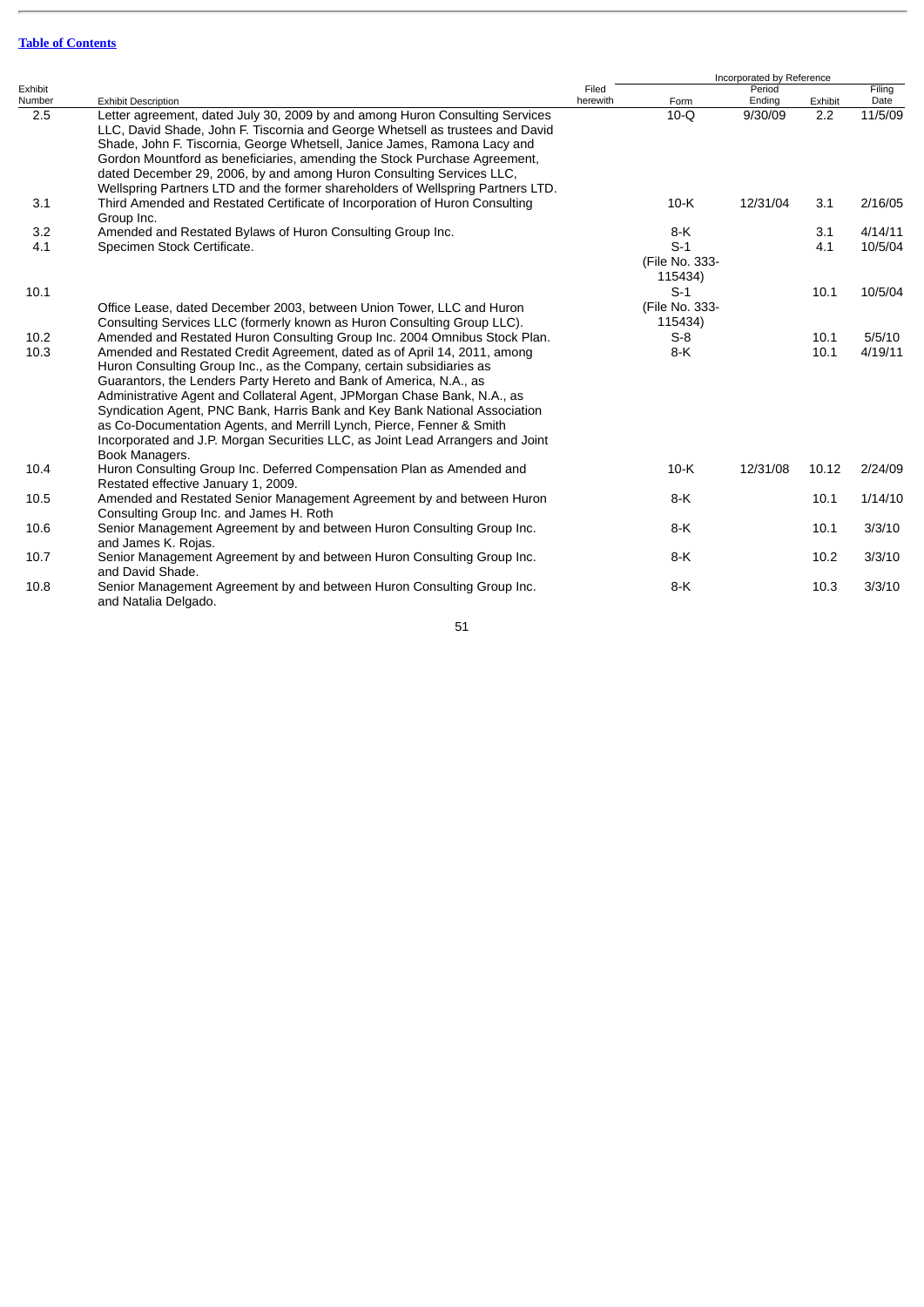$\overline{a}$ 

|                   |                                                                                                                                                                                                                                                                                                                                                                                                                                                                                                                                                               |                   |       |                  | Incorporated by Reference |                |
|-------------------|---------------------------------------------------------------------------------------------------------------------------------------------------------------------------------------------------------------------------------------------------------------------------------------------------------------------------------------------------------------------------------------------------------------------------------------------------------------------------------------------------------------------------------------------------------------|-------------------|-------|------------------|---------------------------|----------------|
| Exhibit<br>Number | <b>Exhibit Description</b>                                                                                                                                                                                                                                                                                                                                                                                                                                                                                                                                    | Filed<br>herewith | Form  | Period<br>Ending | Exhibit                   | Filing<br>Date |
| 10.9              | Amended and Restated Senior Management Agreement by and between<br>Huron Consulting Group Inc. and Mary M. Sawall.                                                                                                                                                                                                                                                                                                                                                                                                                                            |                   | $8-K$ |                  | 10.4                      | 3/3/10         |
| 10.10             | Senior Management Agreement by and between Huron Consulting Group<br>Inc. and Diane Ratekin.                                                                                                                                                                                                                                                                                                                                                                                                                                                                  |                   | $8-K$ |                  | 10.1                      | 3/22/11        |
| 10.11             | Senior Management Agreement by and between Huron Consulting Group<br>Inc. and C. Mark Hussey.                                                                                                                                                                                                                                                                                                                                                                                                                                                                 |                   | $8-K$ |                  | 10.1                      | 7/19/11        |
| 10.12             | Amended and Restated Credit Agreement, dated as of April 14, 2011,<br>among Huron Consulting Group Inc., as the Company, certain subsidiaries<br>as Guarantors, the Lenders Party Hereto and Bank of America, N.A., as<br>Administrative Agent and Collateral Agent, JPMorgan Chase Bank, N.A.,<br>as Syndication Agent, PNC Bank, Harris Bank and Key Bank National<br>Association as Co-Documentation Agents, and Merrill Lynch, Pierce,<br>Fenner & Smith Incorporated and J.P. Morgan Securities LLC, as Joint<br>Lead Arrangers and Joint Book Managers. |                   | $8-K$ |                  | 10.1                      | 4/19/11        |
| 10.13             | Amended and Restated Security Agreement, dated as of April 14, 2011.                                                                                                                                                                                                                                                                                                                                                                                                                                                                                          |                   | $8-K$ |                  | 10.2                      | 4/19/11        |
| 10.14             | Amended and Restated Pledge Agreement, dated as of April 14, 2011.                                                                                                                                                                                                                                                                                                                                                                                                                                                                                            |                   | $8-K$ |                  | 10.3                      | 4/19/11        |
| 10.15             | Consulting Agreement by and between Huron Consulting Group Inc. and<br>Natalia Delgado.                                                                                                                                                                                                                                                                                                                                                                                                                                                                       | $\mathsf{X}$      |       |                  |                           |                |
| 10.16             | Separation Agreement by and between Huron Consulting Group Inc. and<br>Natalia Delgado.                                                                                                                                                                                                                                                                                                                                                                                                                                                                       | $\times$          |       |                  |                           |                |
| 18.1              | Preferability Letter from PricewaterhouseCoopers LLP, our Independent<br>Registered Public Accounting Firm, regarding a change in accounting<br>principle.                                                                                                                                                                                                                                                                                                                                                                                                    | X                 |       |                  |                           |                |
| 21.1              | List of Subsidiaries of Huron Consulting Group Inc.                                                                                                                                                                                                                                                                                                                                                                                                                                                                                                           | X                 |       |                  |                           |                |
| 23.1              | Consent of PricewaterhouseCoopers LLP.                                                                                                                                                                                                                                                                                                                                                                                                                                                                                                                        | X                 |       |                  |                           |                |
| 31.1              | Certification of the Chief Executive Officer, pursuant to Rule 13a-<br>14(a)/15d-14(a), as adopted pursuant to Section 302 of the Sarbanes-<br>Oxley Act of 2002.                                                                                                                                                                                                                                                                                                                                                                                             | X                 |       |                  |                           |                |
| 31.2              | Certification of the Chief Financial Officer, pursuant to Rule 13a-14(a)/15d-<br>14(a), as adopted pursuant to Section 302 of the Sarbanes-Oxley Act of<br>2002.                                                                                                                                                                                                                                                                                                                                                                                              | X                 |       |                  |                           |                |
| 32.1              | Certification of the Chief Executive Officer, pursuant to 18 U.S.C. Section<br>1350, as adopted pursuant to Section 906 of the Sarbanes-Oxley Act of<br>2002.                                                                                                                                                                                                                                                                                                                                                                                                 | X                 |       |                  |                           |                |
| 32.2              | Certification of the Chief Financial Officer, pursuant to 18 U.S.C. Section<br>1350, as adopted pursuant to Section 906 of the Sarbanes-Oxley Act of<br>2002.                                                                                                                                                                                                                                                                                                                                                                                                 | X                 |       |                  |                           |                |
| 101.INS*          | <b>XBRL Instance Document</b>                                                                                                                                                                                                                                                                                                                                                                                                                                                                                                                                 | X                 |       |                  |                           |                |
| 101.SCH*          | XBRL Taxonomy Extension Schema Document                                                                                                                                                                                                                                                                                                                                                                                                                                                                                                                       | $\mathsf X$       |       |                  |                           |                |
|                   |                                                                                                                                                                                                                                                                                                                                                                                                                                                                                                                                                               |                   |       |                  |                           |                |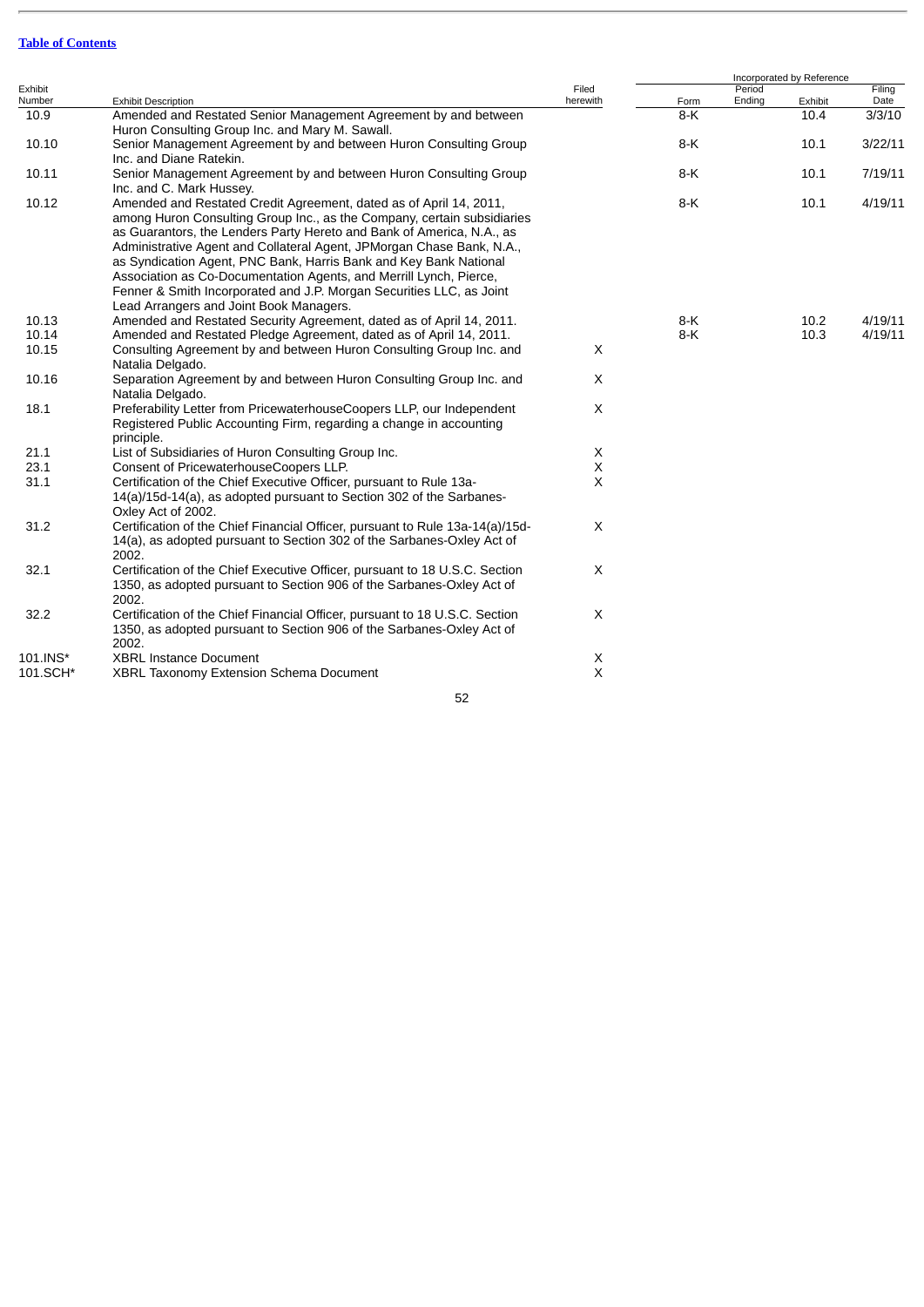|            |                                                        |          |      | Incorporated by Reference |         |        |
|------------|--------------------------------------------------------|----------|------|---------------------------|---------|--------|
| Exhibit    |                                                        | Filed    |      | Period                    |         | Filing |
| Number     | <b>Exhibit Description</b>                             | herewith | Form | Endina                    | Exhibit | Date   |
| $101.CAL*$ | XBRL Taxonomy Extension Calculation Linkbase Document  |          |      |                           |         |        |
| $101.LAB*$ | XBRL Taxonomy Extension Label Linkbase Document        |          |      |                           |         |        |
| 101.PRE*   | XBRL Taxonomy Extension Presentation Linkbase Document |          |      |                           |         |        |
| 101.DEF*   | XBRL Taxonomy Extension Definition Linkbase Document   |          |      |                           |         |        |

\* XBRL (Extensible Business Reporting Language) information is furnished and not filed or a part of a registration statement or prospectus for purposes of Sections 11 or 12 of the Securities Act of 1933, is deemed not filed for purposes of Section 18 of the Securities Exchange Act of 1934, and otherwise is not subject to liability under these Sections.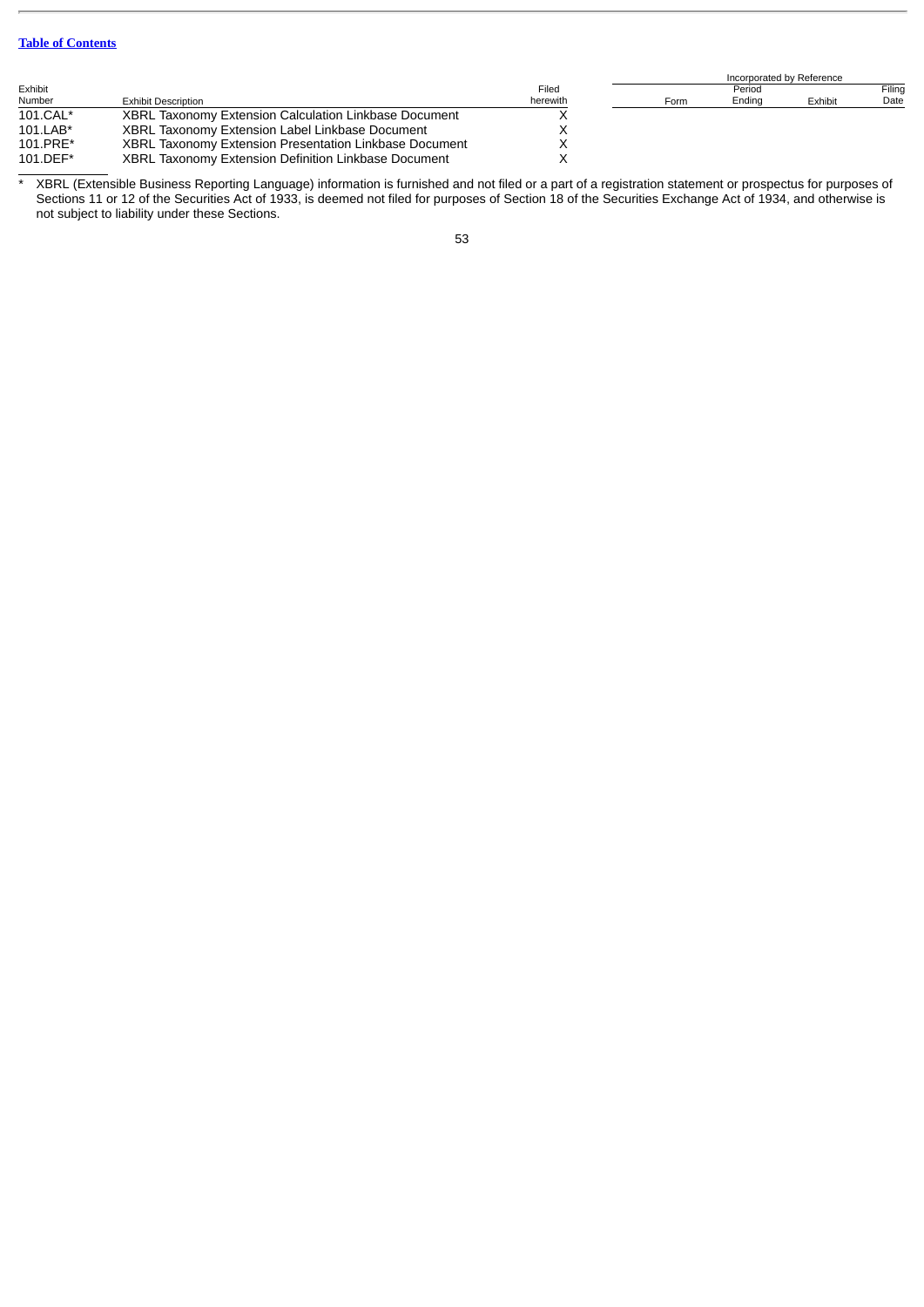# **SIGNATURES**

Pursuant to the requirements of Section 13 or 15(d) of the Securities Exchange Act of 1934, the registrant has duly caused this report to be signed on its behalf by the undersigned, thereunto duly authorized.

| Huron Consulting Group Inc.                 |                                                                                                                                                  |                   |
|---------------------------------------------|--------------------------------------------------------------------------------------------------------------------------------------------------|-------------------|
| (Registrant)                                |                                                                                                                                                  |                   |
| Signature                                   | Title                                                                                                                                            | Date              |
| JAMES H. ROTH<br>/s/                        | President, Chief Executive Officer and Director                                                                                                  | February 23, 2012 |
| James H. Roth                               |                                                                                                                                                  |                   |
| registrant and in the capacities indicated. | Pursuant to the requirements of the Securities Exchange Act of 1934, this report has been signed below by the following persons on behalf of the |                   |
| Signature                                   | Title                                                                                                                                            | Date              |
| <b>JAMES H. ROTH</b><br>$\sqrt{s}$          | President, Chief Executive Officer and Director (Principal Executive                                                                             | February 23, 2012 |
| James H. Roth                               | Officer)                                                                                                                                         |                   |
| JOHN F. MCCARTNEY<br>/s/                    | Non-Executive Chairman of the Board                                                                                                              | February 23, 2012 |
| John F. McCartney                           |                                                                                                                                                  |                   |
| <b>GEORGE E. MASSARO</b><br>/s/             | Vice Chairman of the Board                                                                                                                       | February 23, 2012 |
| George E. Massaro                           |                                                                                                                                                  |                   |
| C. MARK HUSSEY<br>/s/                       | Executive Vice President, Chief Financial Officer and Treasurer                                                                                  | February 23, 2012 |
| C. Mark Hussey                              | (Principal Financial<br>and Accounting Officer)                                                                                                  |                   |
| <b>DUBOSE AUSLEY</b><br>/s/                 | <b>Director</b>                                                                                                                                  | February 23, 2012 |
| DuBose Ausley                               |                                                                                                                                                  |                   |
| JAMES D. EDWARDS<br>/s/                     | <b>Director</b>                                                                                                                                  | February 23, 2012 |
| James D. Edwards                            |                                                                                                                                                  |                   |
| H. EUGENE LOCKHART<br>/s/                   | <b>Director</b>                                                                                                                                  | February 23, 2012 |
| H. Eugene Lockhart                          |                                                                                                                                                  |                   |
| JOHN S. MOODY<br>/s/                        | <b>Director</b>                                                                                                                                  | February 23, 2012 |
| John S. Moody                               |                                                                                                                                                  |                   |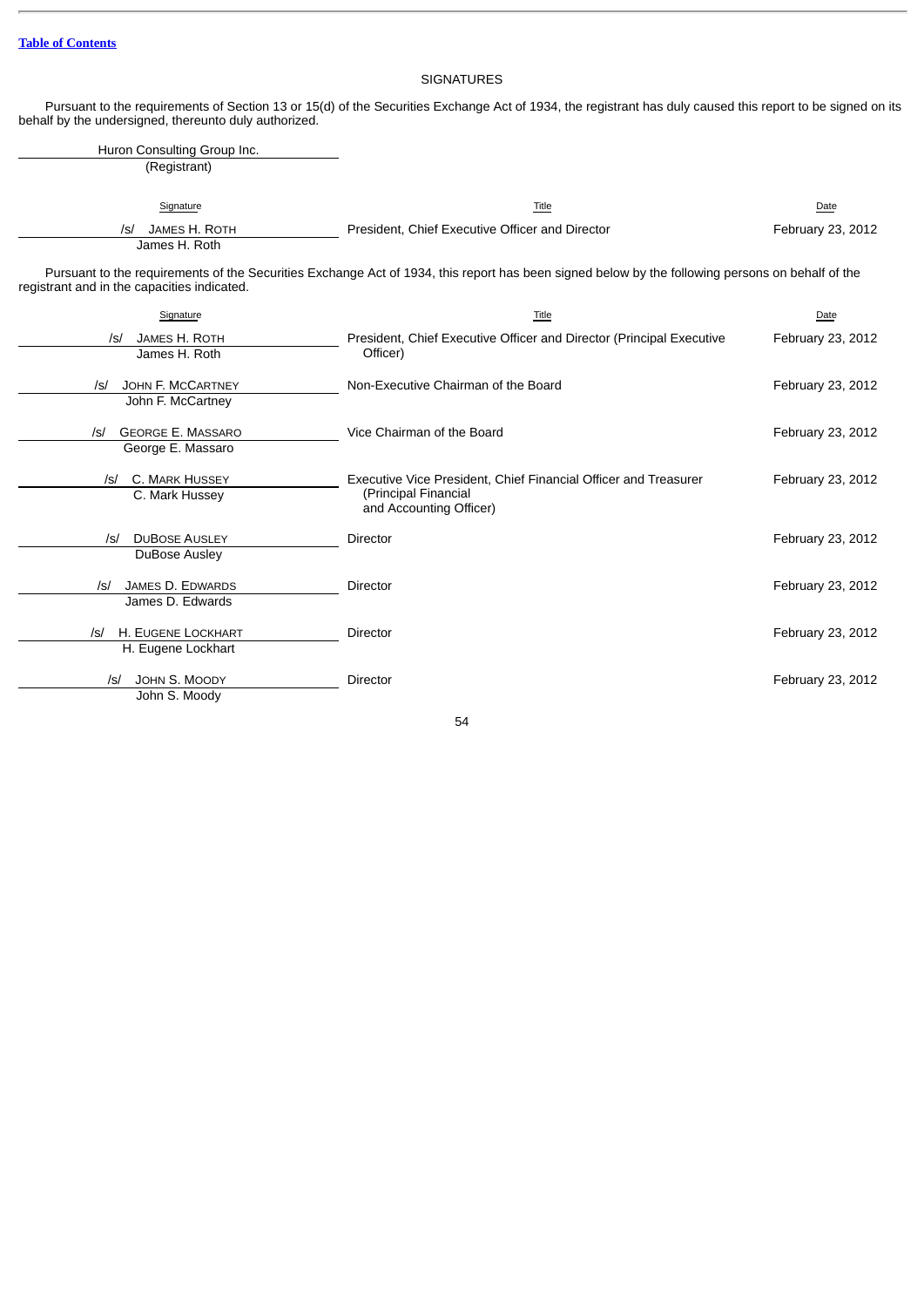# CONSOLIDATED FINANCIAL STATEMENTS

# INDEX

[Report of Independent Registered Public Accounting Firm](#page-57-0) F-2 [Consolidated Balance Sheets at December 31, 2011 and 2010](#page-58-0) F-3 [Consolidated Statements of Operations for the years ended December 31, 2011, 2010 and 2009](#page-59-0) F-4<br>Consolidated Statements of Stockholders' Equity for the years ended December 31, 2011, 2010 and 2009 F-5 [Consolidated Statements of Stockholders' Equity for the years ended December 31, 2011, 2010 and 2009](#page-60-0) F-5 [Consolidated Statements of Cash Flows for the years ended December 31, 2011, 2010 and 2009](#page-61-0) F-6 [Notes to Consolidated Financial Statements](#page-62-0) F-7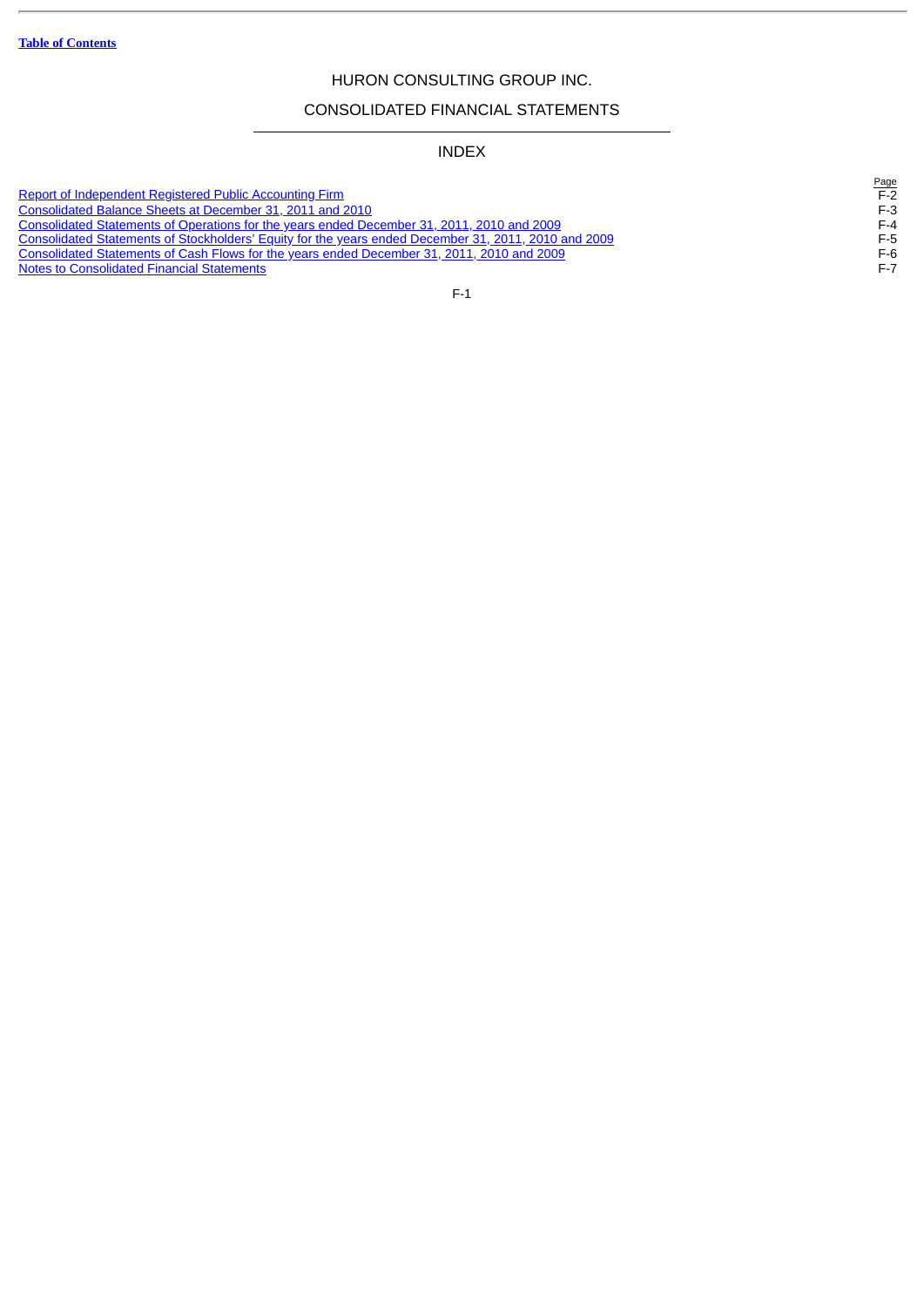## Report of Independent Registered Public Accounting Firm

<span id="page-57-0"></span>To the Board of Directors and Stockholders of Huron Consulting Group Inc.:

In our opinion, the accompanying consolidated balance sheets and the related consolidated statements of operations, stockholders' equity and cash flows present fairly, in all material respects, the financial position of Huron Consulting Group Inc. and its subsidiaries at December 31, 2011 and December 31, 2010, and the results of their operations and their cash flows for each of the three years in the period ended December 31, 2011 in conformity with accounting principles generally accepted in the United States of America. Also in our opinion, the Company maintained, in all material respects, effective internal control over financial reporting as of December 31, 2011, based on criteria established in *Internal Control—Integrated Framework* issued by the Committee of Sponsoring Organizations of the Treadway Commission (COSO). The Company's management is responsible for these financial statements, for maintaining effective internal control over financial reporting and for its assessment of the effectiveness of internal control over financial reporting, included in Management's Report on Internal Control over Financial Reporting appearing under Item 9A. Our responsibility is to express opinions on these financial statements and on the Company's internal control over financial reporting based on our integrated audits. We conducted our audits in accordance with the standards of the Public Company Accounting Oversight Board (United States). Those standards require that we plan and perform the audits to obtain reasonable assurance about whether the financial statements are free of material misstatement and whether effective internal control over financial reporting was maintained in all material respects. Our audits of the financial statements included examining, on a test basis, evidence supporting the amounts and disclosures in the financial statements, assessing the accounting principles used and significant estimates made by management, and evaluating the overall financial statement presentation. Our audit of internal control over financial reporting included obtaining an understanding of internal control over financial reporting, assessing the risk that a material weakness exists, and testing and evaluating the design and operating effectiveness of internal control based on the assessed risk. Our audits also included performing such other procedures as we considered necessary in the circumstances. We believe that our audits provide a reasonable basis for our opinions.

A company's internal control over financial reporting is a process designed to provide reasonable assurance regarding the reliability of financial reporting and the preparation of financial statements for external purposes in accordance with generally accepted accounting principles. A company's internal control over financial reporting includes those policies and procedures that (i) pertain to the maintenance of records that, in reasonable detail, accurately and fairly reflect the transactions and dispositions of the assets of the company; (ii) provide reasonable assurance that transactions are recorded as necessary to permit preparation of financial statements in accordance with generally accepted accounting principles, and that receipts and expenditures of the company are being made only in accordance with authorizations of management and directors of the company; and (iii) provide reasonable assurance regarding prevention or timely detection of unauthorized acquisition, use, or disposition of the company's assets that could have a material effect on the financial statements.

Because of its inherent limitations, internal control over financial reporting may not prevent or detect misstatements. Also, projections of any evaluation of effectiveness to future periods are subject to the risk that controls may become inadequate because of changes in conditions, or that the degree of compliance with the policies or procedures may deteriorate.

/s/ PricewaterhouseCoopers LLP

Chicago, Illinois February 23, 2012

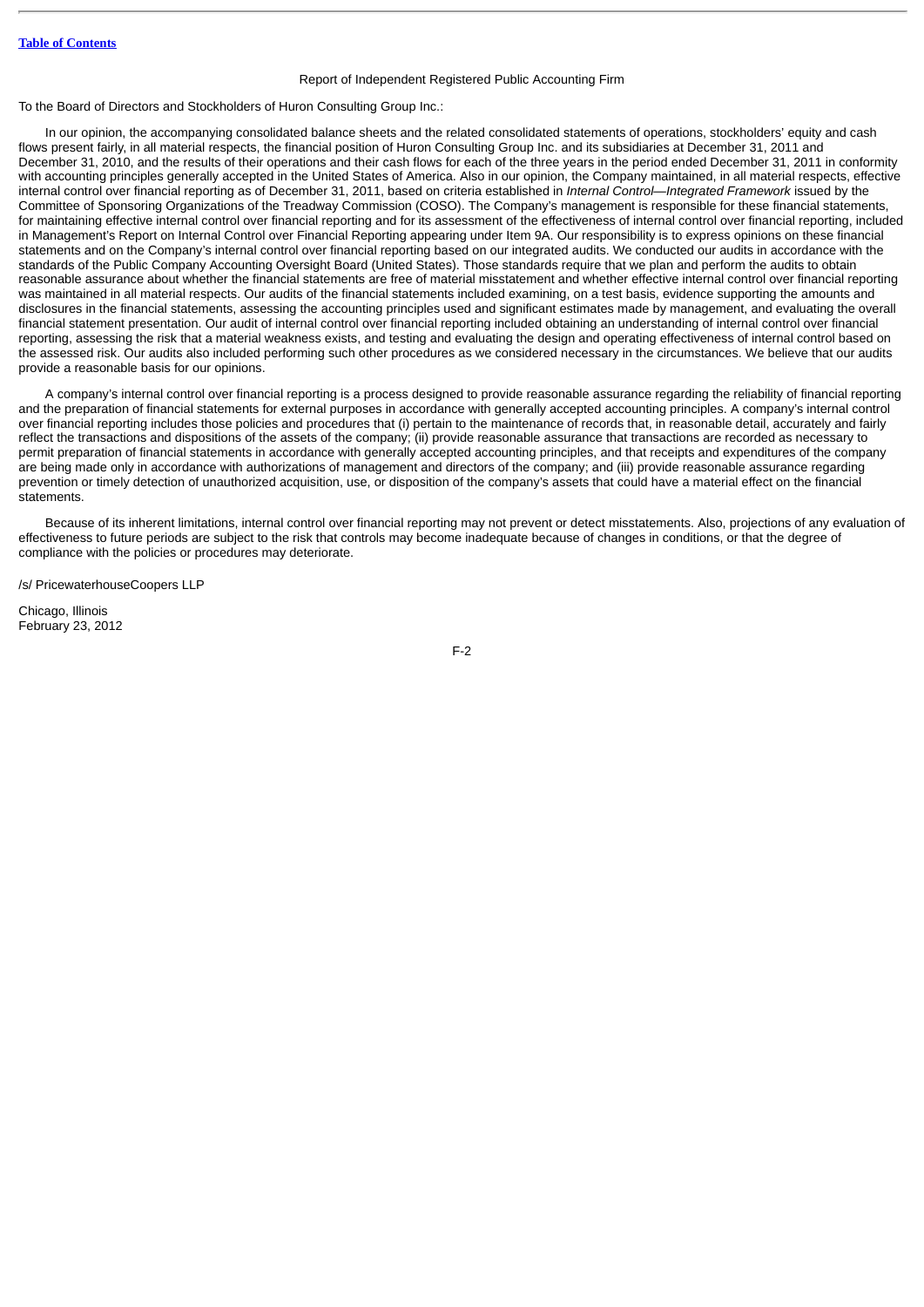# CONSOLIDATED BALANCE SHEETS (In thousands, except share and per share amounts)

<span id="page-58-0"></span>

|                                                                                                                                             | December 31.<br>2011 |                          |                    | December 31.<br>2010     |
|---------------------------------------------------------------------------------------------------------------------------------------------|----------------------|--------------------------|--------------------|--------------------------|
| <b>Assets</b>                                                                                                                               |                      |                          |                    |                          |
| Current assets:                                                                                                                             |                      |                          |                    |                          |
| Cash and cash equivalents                                                                                                                   | \$                   | 5,080                    | $\mathbf{\hat{z}}$ | 6,271                    |
| Receivables from clients, net                                                                                                               |                      | 107.820                  |                    | 88,860                   |
| Unbilled services, net                                                                                                                      |                      | 49.056                   |                    | 27,420                   |
| Receivable from disposal of business                                                                                                        |                      | 105                      |                    |                          |
| Income tax receivable                                                                                                                       |                      | 19,501                   |                    | 4,896                    |
| Deferred income taxes, net                                                                                                                  |                      | 12,531                   |                    | 19,853                   |
| Insurance recovery receivable                                                                                                               |                      |                          |                    | 27.000                   |
| Prepaid expenses and other current assets                                                                                                   |                      | 14.086                   |                    | 15.591                   |
| Current assets of discontinued operations                                                                                                   |                      | 3,345                    |                    | 10,723                   |
| Total current assets                                                                                                                        |                      | 211.524                  |                    | 200.614                  |
| Property and equipment, net                                                                                                                 |                      | 31,176                   |                    | 32,935                   |
| Receivable from disposal of business                                                                                                        |                      | 2,575                    |                    |                          |
| Deferred income taxes, net                                                                                                                  |                      |                          |                    | 12,440                   |
| Other non-current assets                                                                                                                    |                      | 12,317                   |                    | 10,539                   |
| Intangible assets, net                                                                                                                      |                      | 16,867                   |                    | 25,602                   |
| Goodwill                                                                                                                                    |                      | 512,185                  |                    | 506.214                  |
| Non-current assets of discontinued operations                                                                                               |                      |                          |                    | 639                      |
|                                                                                                                                             |                      |                          |                    |                          |
| <b>Total assets</b>                                                                                                                         | \$                   | 786,644                  | \$                 | 788,983                  |
| Liabilities and stockholders' equity                                                                                                        |                      |                          |                    |                          |
| <b>Current liabilities:</b>                                                                                                                 |                      |                          |                    |                          |
| Accounts payable                                                                                                                            | \$                   | 8,084                    | \$                 | 8,156                    |
| Accrued expenses                                                                                                                            |                      | 22,505                   |                    | 28,763                   |
| Accrued payroll and related benefits                                                                                                        |                      | 66,464                   |                    | 43,578                   |
| Accrued consideration for business acquisitions, current portion                                                                            |                      | 35,062                   |                    | 25.013                   |
| Accrued litigation settlement                                                                                                               |                      | $\overline{\phantom{0}}$ |                    | 39,552                   |
| Income tax payable                                                                                                                          |                      | 101                      |                    | 752                      |
| Deferred revenues                                                                                                                           |                      | 36.721                   |                    | 17,955                   |
| Current liabilities of discontinued operations                                                                                              |                      | 765                      |                    | 2,390                    |
| <b>Total current liabilities</b>                                                                                                            |                      | 169,702                  |                    | 166,159                  |
| Non-current liabilities:                                                                                                                    |                      |                          |                    |                          |
| Deferred compensation and other liabilities                                                                                                 |                      | 7,856                    |                    | 6.221                    |
| Accrued consideration for business acquisitions, net of current portion                                                                     |                      |                          |                    | 3,847                    |
| <b>Bank borrowings</b>                                                                                                                      |                      | 193,500                  |                    | 257,000                  |
| Deferred lease incentives                                                                                                                   |                      | 6.670                    |                    | 7,323                    |
| Deferred income taxes                                                                                                                       |                      | 12,078                   |                    | $\overline{\phantom{0}}$ |
| Non-current liabilities of discontinued operations                                                                                          |                      | 49                       |                    | 61                       |
|                                                                                                                                             |                      |                          |                    |                          |
| Total non-current liabilities                                                                                                               |                      | 220.153                  |                    | 274,452                  |
| <b>Commitments and Contingencies</b>                                                                                                        |                      |                          |                    |                          |
| Stockholders' equity                                                                                                                        |                      |                          |                    |                          |
| Common stock; \$0.01 par value; 500,000,000 shares authorized; 24,208,549 and 23,221,287 shares issued at December 31, 2011and December 31, |                      |                          |                    |                          |
| 2010, respectively                                                                                                                          |                      | 234                      |                    | 222                      |
| Treasury stock, at cost, 1,642,018 and 1,343,201 shares at December 31, 2011 and December 31, 2010, respectively                            |                      | (75, 735)                |                    | (65, 675)                |
| Additional paid-in capital                                                                                                                  |                      | 400.597                  |                    | 363.402                  |

| Additional paid-in capital                 | 400.597                             | 363.402 |
|--------------------------------------------|-------------------------------------|---------|
| Retained earnings                          | 72.902                              | 52,383  |
| Accumulated other comprehensive loss       | (1.209)                             | (1,960) |
| Total stockholders' equity                 | 396.789                             | 348.372 |
| Total liabilities and stockholders' equity | 786.644<br>$\overline{\phantom{a}}$ | 788.983 |

*The accompanying notes are an integral part of the consolidated financial statements.*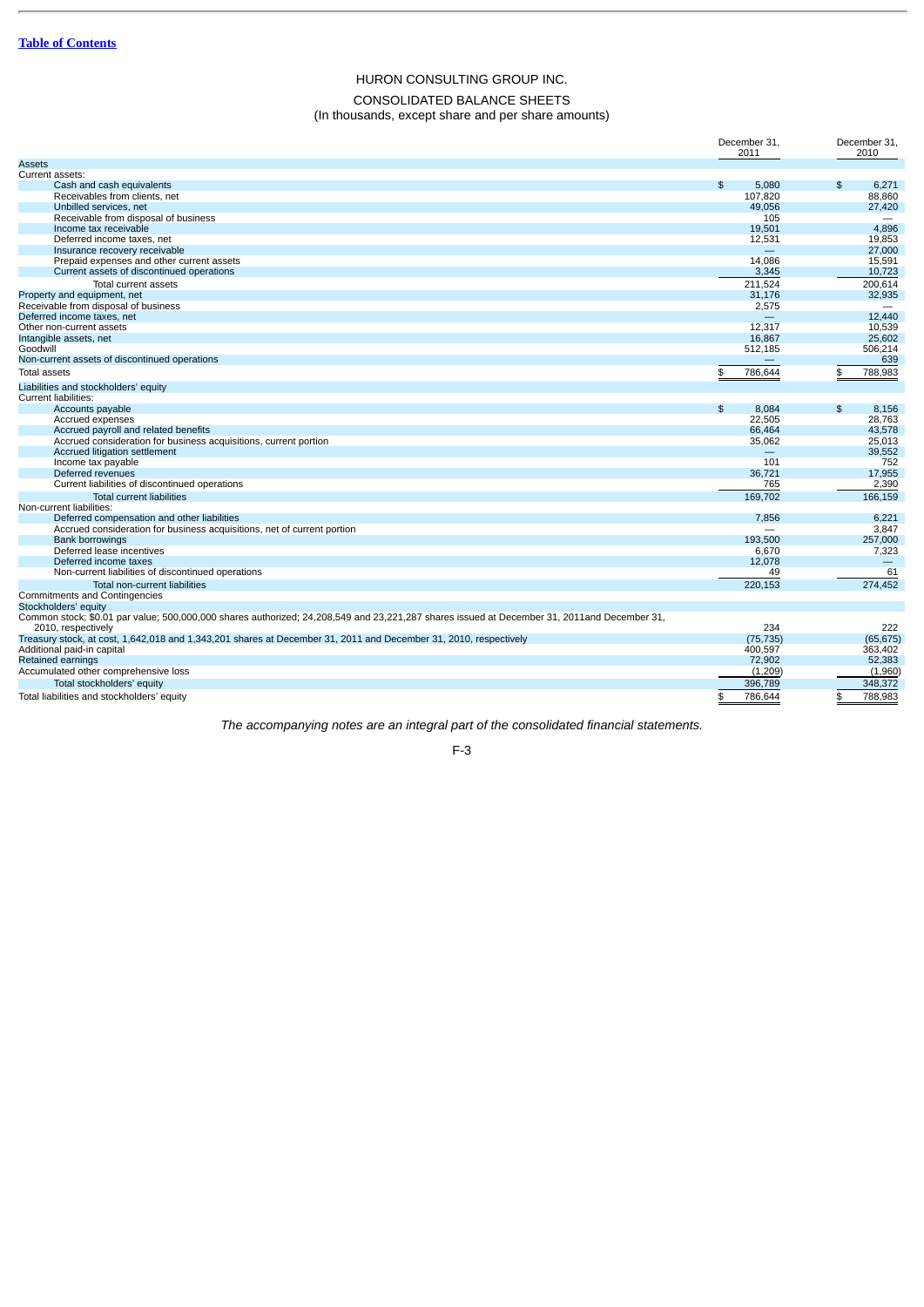CONSOLIDATED STATEMENTS OF OPERATIONS

(In thousands, except per share amounts)

<span id="page-59-0"></span>

|                                                                                                                      | Year Ended December 31,   |                          |                                      |
|----------------------------------------------------------------------------------------------------------------------|---------------------------|--------------------------|--------------------------------------|
|                                                                                                                      | 2011                      | 2010                     | 2009                                 |
| Revenues and reimbursable expenses:                                                                                  |                           |                          |                                      |
| Revenues                                                                                                             | \$606,314                 | \$515,668                | \$526,047                            |
| Reimbursable expenses                                                                                                | 51,580                    | 43,350                   | 42,577                               |
| Total revenues and reimbursable expenses                                                                             | 657,894                   | 559,018                  | 568,624                              |
| Direct costs and reimbursable expenses (exclusive of depreciation and amortization shown in operating expenses):     |                           |                          |                                      |
| Direct costs                                                                                                         | 376,084                   | 317,025                  | 316,180                              |
| Intangible assets amortization                                                                                       | 5,364                     | 4,125                    | 4,695                                |
| Reimbursable expenses                                                                                                | 51,673                    | 43,223                   | 42,591                               |
| Total direct costs and reimbursable expenses                                                                         | 433,121                   | 364,373                  | 363,466                              |
| Operating expenses:                                                                                                  |                           |                          |                                      |
| Selling, general and administrative                                                                                  | 119,325                   | 111,530                  | 115,914                              |
| Restructuring charges                                                                                                | 3,829                     | 4,062                    | 2,234                                |
| Restatement related expenses                                                                                         | 4,579                     | 8,666                    | 17,490                               |
| Litigation settlements, net                                                                                          | 1,096                     | 17,316                   |                                      |
| Depreciation and amortization                                                                                        | 18,524                    | 18,372                   | 21,483                               |
| Goodwill impairment charges                                                                                          | 21,973                    |                          | 8,034                                |
| Total operating expenses                                                                                             | 169,326                   | 159,946                  | 165,155                              |
| Other gains                                                                                                          |                           |                          | 2,687                                |
| Operating income                                                                                                     | 55.447                    | 34.699                   | 42,690                               |
| Other income (expense):                                                                                              |                           |                          |                                      |
| Interest (expense), net of interest income                                                                           | (12, 259)                 | (14, 402)                | (12, 256)                            |
| Other (expense) income                                                                                               | (78)                      | 262                      | 1,883                                |
| Total other (expense)                                                                                                | (12, 337)                 | (14, 140)                | (10, 373)                            |
| Income from continuing operations before income tax expense                                                          | 43,110                    | 20,559                   | 32.317                               |
| Income tax expense                                                                                                   | 21,629                    | 13,132                   | 18,668                               |
| Net income from continuing operations                                                                                | 21,481                    | 7,427                    | 13,649                               |
| (Loss) income from discontinued operations (including loss on disposal of \$1.9 million in 2011, gain on disposal of |                           |                          |                                      |
| \$1.2 million in 2010 and loss on disposal of \$0.4 million in 2009), net of tax                                     | (962)                     | 1,098                    | (46, 522)                            |
| Net income (loss)                                                                                                    | \$20,519                  | $\overline{\$}$<br>8,525 | \$ (32, 873)                         |
| Net earnings (loss) per basic share:                                                                                 |                           |                          |                                      |
| Net income from continuing operations                                                                                | \$<br>1.01                | 0.36<br>\$               | \$<br>0.68                           |
| (Loss) income from discontinued operations, net of tax                                                               | \$<br>(0.05)              | $\, \, \$$<br>0.05       | $\boldsymbol{\mathsf{\$}}$<br>(2.31) |
|                                                                                                                      | $\overline{\mathfrak{s}}$ | $\overline{\$}$          | \$                                   |
| Net income (loss)                                                                                                    | 0.96                      | 0.41                     | (1.63)                               |
| Net earnings (loss) per diluted share:                                                                               |                           |                          |                                      |
| Net income from continuing operations                                                                                | \$<br>0.99                | \$<br>0.36               | \$<br>0.66                           |
| (Loss) income from discontinued operations, net of tax                                                               | \$<br>(0.04)              | $\frac{1}{2}$<br>0.05    | $\frac{2}{3}$<br>(2.26)              |
| Net income (loss)                                                                                                    | \$<br>0.95                | \$<br>0.41               | \$<br>(1.60)                         |
| Weighted average shares used in calculating earnings (loss) per share:                                               |                           |                          |                                      |
| <b>Basic</b>                                                                                                         | 21,324                    | 20.546                   | 20,114                               |
| <b>Diluted</b>                                                                                                       | 21,676                    | 20,774                   | 20,526                               |

*The accompanying notes are an integral part of the consolidated financial statements.*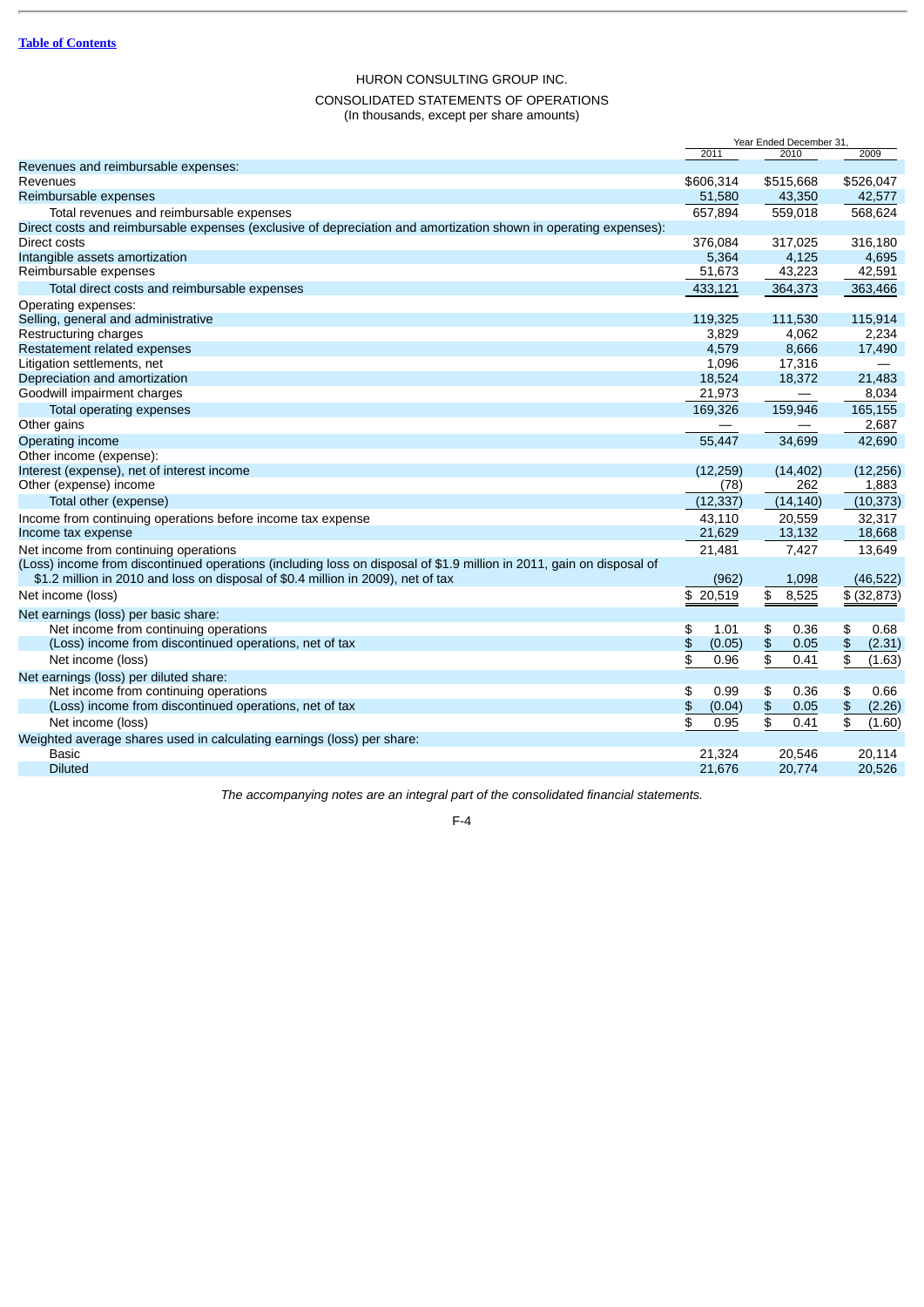# CONSOLIDATED STATEMENTS OF STOCKHOLDERS' EQUITY

(In thousands, except share amounts)

<span id="page-60-0"></span>

|                                                                                                                    | <b>Common Stock</b> |                        | <b>Treasury Stock</b> |                   | Additional<br>Paid-In | Retained  | Accumulated<br>Other<br>Comprehensive | Stockholders'  |
|--------------------------------------------------------------------------------------------------------------------|---------------------|------------------------|-----------------------|-------------------|-----------------------|-----------|---------------------------------------|----------------|
|                                                                                                                    | Shares              | Amount                 | <b>Shares</b>         | Amount            | Capital               | Earnings  | Income (Loss)                         | Equity         |
| Balance at December 31, 2008                                                                                       | 20,183,908          | \$<br>$\overline{202}$ | (780, 336)            | $\sqrt{(21,443)}$ | \$263,485             | \$76.731  | \$<br>51                              | \$<br>319.026  |
| Comprehensive loss:                                                                                                |                     |                        |                       |                   |                       |           |                                       |                |
| Net loss                                                                                                           |                     |                        |                       |                   |                       | (32, 873) |                                       | (32, 873)      |
| Foreign currency translation adjustment, net of tax<br>Unrealized loss on cash flow hedging instrument, net of tax |                     |                        |                       |                   |                       |           | (450)<br>(394)                        | (450)<br>(394) |
| Total comprehensive loss                                                                                           |                     |                        |                       |                   |                       |           |                                       | (33, 717)      |
| Issuance of common stock in connection with:                                                                       |                     |                        |                       |                   |                       |           |                                       |                |
| Restricted stock awards, net of cancellations                                                                      | 720,190             | 7                      | (303,002)             | (26, 814)         | 26,807                |           |                                       |                |
| Exercise of stock options                                                                                          | 95.991              | $\mathbf{1}$           |                       |                   | 161                   |           |                                       | 162            |
| <b>Business combinations</b>                                                                                       | 330,222             | 3                      |                       |                   | 14,760                |           |                                       | 14,763         |
| Share-based compensation                                                                                           |                     |                        |                       |                   | 19,904                |           |                                       | 19,904         |
| Shares redeemed for employee tax withholdings                                                                      |                     |                        | (74, 263)             | (3, 304)          |                       |           |                                       | (3, 304)       |
| Income tax benefit on share-based compensation                                                                     |                     |                        |                       |                   | 1,822                 |           |                                       | 1,822          |
| Capital contributed by selling shareholders of acquired businesses                                                 |                     |                        |                       |                   | 8,333                 |           |                                       | 8,333          |
| Balance at December 31, 2009                                                                                       | 21.330.311          | \$<br>213              | (1, 157, 601)         | \$(51, 561)       | \$335,272             | \$43.858  | \$<br>(793)                           | \$<br>326,989  |
| Comprehensive income:                                                                                              |                     |                        |                       |                   |                       |           |                                       |                |
| Net income                                                                                                         |                     |                        |                       |                   |                       | 8.525     |                                       | 8.525          |
| Foreign currency translation adjustment, net of tax<br>Unrealized loss on cash flow hedging instrument, net of tax |                     |                        |                       |                   |                       |           | (689)<br>(478)                        | (689)<br>(478) |
| Total comprehensive income                                                                                         |                     |                        |                       |                   |                       |           |                                       | 7,358          |
| Issuance of common stock in connection with:                                                                       |                     |                        |                       |                   |                       |           |                                       |                |
| Restricted stock awards, net of cancellations                                                                      | 839.647             | 8                      | (194, 844)            | (12, 564)         | 12,556                |           |                                       |                |
| Exercise of stock options                                                                                          | 71,471              |                        |                       |                   | 72                    |           |                                       | 73             |
| Share-based compensation                                                                                           |                     |                        |                       |                   | 19,547                |           |                                       | 19.547         |
| Shares redeemed for employee tax withholdings                                                                      |                     |                        | (68, 490)             | (1,550)           |                       |           |                                       | (1,550)        |
| Income tax deficit on share-based compensation                                                                     |                     |                        |                       |                   | (4,045)               |           |                                       | (4,045)        |
| Balance at December 31, 2010                                                                                       | 22.241.429          | \$<br>222              | (1,420,935)           | \$(65, 675)       | \$363.402             | \$52.383  | \$<br>(1,960)                         | \$<br>348,372  |
| Comprehensive income:                                                                                              |                     |                        |                       |                   |                       |           |                                       |                |
| Net income                                                                                                         |                     |                        |                       |                   |                       | 20.519    |                                       | 20,519         |
| Foreign currency translation adjustment, net of tax                                                                |                     |                        |                       |                   |                       |           | 154                                   | 154            |
| Unrealized gain on cash flow hedging instrument, net of tax                                                        |                     |                        |                       |                   |                       |           | 597                                   | 597            |
| Total comprehensive income                                                                                         |                     |                        |                       |                   |                       |           |                                       | 21,270         |
| Issuance of common stock in connection with:                                                                       |                     |                        |                       |                   |                       |           |                                       |                |
| Restricted stock awards, net of cancellations                                                                      | 618.990             | 6                      | (109, 023)            | (5,539)           | 5,533                 |           |                                       |                |
| Exercise of stock options                                                                                          | 27.862              | $\mathbf{1}$           |                       |                   | 218                   |           |                                       | 219            |
| Settlement of class action lawsuit                                                                                 | 474,547             | 5                      |                       |                   | 13,643                |           |                                       | 13.648         |
| Share-based compensation                                                                                           |                     |                        |                       |                   | 18,443                |           |                                       | 18,443         |
| Shares redeemed for employee tax withholdings                                                                      |                     |                        | (149, 075)            | (4,521)           |                       |           |                                       | (4,521)        |
| Income tax deficit on share-based compensation                                                                     |                     |                        |                       |                   | (642)                 |           |                                       | (642)          |
| Balance at December 31, 2011                                                                                       | 23,362,828          | \$<br>234              | (1,679,033)           | \$(75, 735)       | \$400,597             | \$72,902  | \$<br>(1, 209)                        | \$<br>396,789  |
|                                                                                                                    |                     |                        |                       |                   |                       |           |                                       |                |

*The accompanying notes are an integral part of the consolidated financial statements.*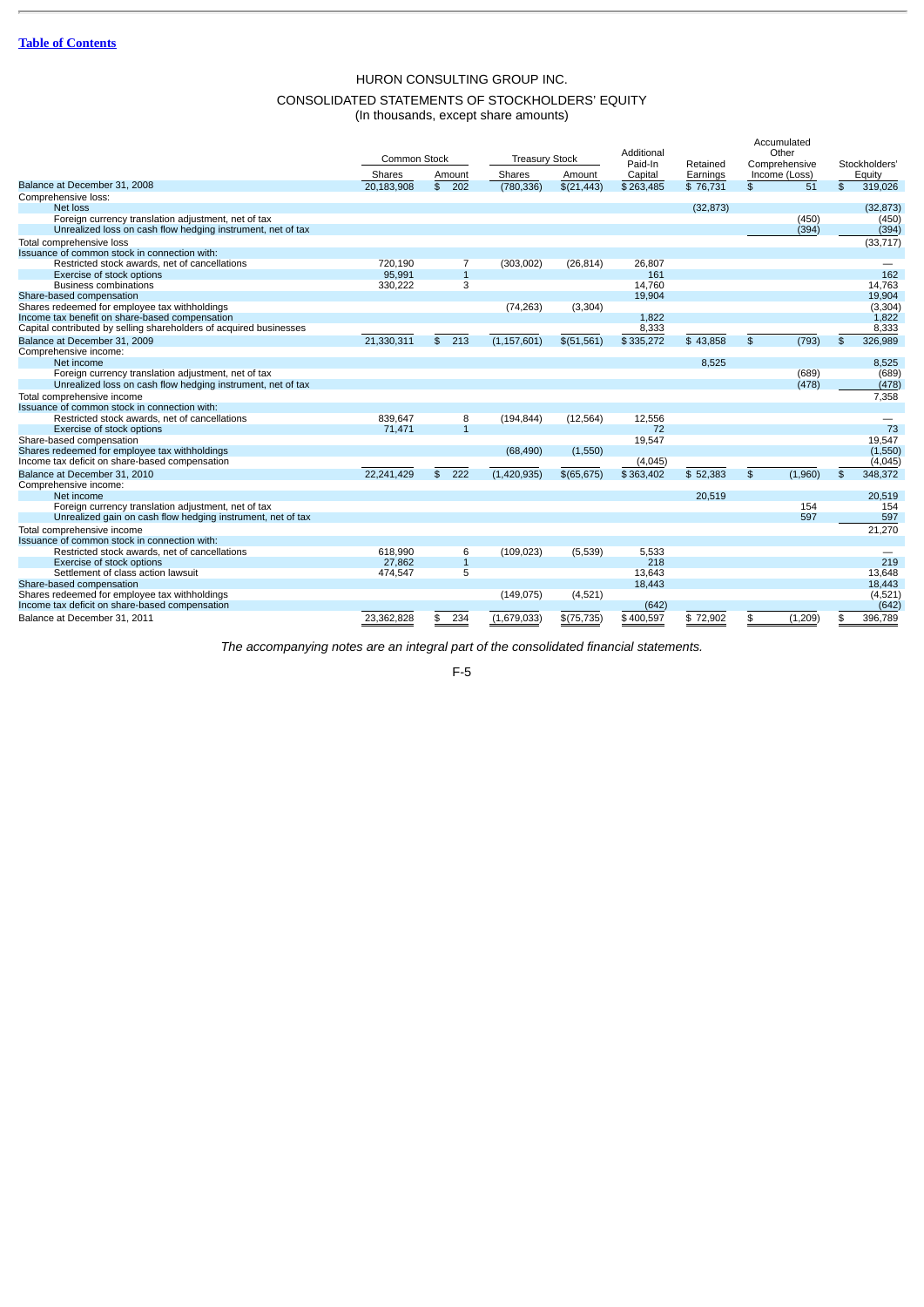# CONSOLIDATED STATEMENTS OF CASH FLOWS

(In thousands)

<span id="page-61-0"></span>

|                                                                                          |                                | Year Ended December 31           |                          |  |
|------------------------------------------------------------------------------------------|--------------------------------|----------------------------------|--------------------------|--|
|                                                                                          | 2011                           | 2010                             | 2009                     |  |
| Cash flows from operating activities:                                                    |                                |                                  |                          |  |
| Net income (loss)                                                                        | \$<br>20,519                   | \$<br>8,525                      | \$ (32, 873)             |  |
| Adjustments to reconcile net income (loss) to net cash provided by operating activities: |                                |                                  |                          |  |
| Depreciation and amortization                                                            | 24,717                         | 22,861                           | 28,333                   |  |
| Share-based compensation                                                                 | 19,388                         | 20,682                           | 19,904                   |  |
| Non-cash compensation                                                                    |                                | $\overline{\phantom{0}}$         | 8,333                    |  |
| Allowances for doubtful accounts and unbilled services                                   | (8, 392)                       | 350                              | 1,993                    |  |
| Deferred income taxes                                                                    | 29.702                         | (863)                            | (27, 892)                |  |
| Loss on disposal of property and equipment                                               | 20                             | 208                              |                          |  |
| Loss (gain) on sale of business                                                          | 1.860                          | (1,232)                          | $\overline{\phantom{0}}$ |  |
| Non-cash portion of litigation settlements                                               | 1,096                          | 12,552                           | $\qquad \qquad -$        |  |
| Goodwill impairment charges                                                              | 23,900                         | $\qquad \qquad -$                | 106,000                  |  |
| Write-down of goodwill and intangibles related to sale of business                       |                                |                                  | 3,425                    |  |
| Other gains                                                                              |                                | $\overbrace{\phantom{12322111}}$ | (3,286)                  |  |
| Changes in operating assets and liabilities, net of businesses acquired:                 |                                |                                  |                          |  |
| (Increase) decrease in receivables from clients                                          | (21,055)                       | (554)                            | (2,597)                  |  |
| (Increase) decrease in unbilled services                                                 | (7, 179)                       | 6,210                            | 2,503                    |  |
| (Increase) decrease in current income tax receivable / payable, net                      | (15, 244)                      | 13,106                           | (15, 957)                |  |
| Decrease (increase) in other assets                                                      | 4.296                          | 2,274                            | (622)                    |  |
| (Decrease) increase in accounts payable and accrued liabilities                          | (4,602)                        | (3,665)                          | 6,928                    |  |
| Increase (decrease) in accrued payroll and related benefits                              | 20.909                         | (33, 439)                        | 28,335                   |  |
| Increase (decrease) in deferred revenues                                                 | 18,682                         | 3,036                            | (8,601)                  |  |
| Net cash provided by operating activities                                                | 108,617                        | 50,051                           | 113,926                  |  |
| Cash flows from investing activities:                                                    |                                |                                  |                          |  |
| Purchases of property and equipment, net                                                 | (13.939)                       | (8,500)                          | (12,616)                 |  |
| Net (investment in) surrender of life insurance policies                                 | (434)                          | 687                              | (395)                    |  |
| Purchases of businesses, net of cash acquired                                            | (24, 905)                      | (87, 946)                        | (51, 550)                |  |
| Sales of businesses                                                                      | 788                            | 7,942                            |                          |  |
| Net cash used in investing activities                                                    | (38, 490)                      | (87, 817)                        | (64, 561)                |  |
| Cash flows from financing activities:                                                    |                                |                                  |                          |  |
| Proceeds from exercise of stock options                                                  | 219                            | 73                               | 162                      |  |
| Shares redeemed for employee tax withholdings                                            | (4,521)                        | (1,550)                          | (3, 304)                 |  |
| Tax benefit from share-based compensation                                                | 1.094                          | 1.291                            | 7.952                    |  |
| Proceeds from borrowings under credit facility                                           | 282,301                        | 363,500                          | 246,000                  |  |
| Repayments on credit facility                                                            | (348, 500)                     | (325, 500)                       | (307,000)                |  |
| Principal payments of notes payable and capital lease obligations                        | (62)                           | (257)                            | (370)                    |  |
| Deferred acquisition payments                                                            | (2,000)                        |                                  |                          |  |
| Net cash (used in) provided by financing activities                                      | (71, 469)                      | 37,557                           | (56, 560)                |  |
|                                                                                          | 75                             | 97                               |                          |  |
| Effect of exchange rate changes on cash                                                  |                                |                                  | (452)                    |  |
| Net decrease in cash and cash equivalents                                                | (1, 267)                       | (112)                            | (7,647)                  |  |
| Cash and cash equivalents at beginning of the period (1)                                 | 6,347                          | 6,459                            | 14,106                   |  |
| Cash and cash equivalents at end of the period (2)                                       | \$<br>5,080                    | 6,347<br>\$                      | \$<br>6,459              |  |
| Supplemental disclosure of cash flow information:                                        |                                |                                  |                          |  |
| Non-cash investing and financing activities:                                             |                                |                                  |                          |  |
| Note received for sale of business                                                       | \$<br>2,680                    | \$                               | \$<br>—                  |  |
| Debt issuance costs                                                                      | \$<br>2.699                    | \$                               | \$                       |  |
| Issuance of common stock in connection with settlement of class action lawsuit           | \$<br>13,648                   | \$<br>$\equiv$                   | \$<br>$\equiv$           |  |
| Capitalized lease obligations incurred                                                   | \$<br>$\overline{\phantom{m}}$ | \$                               | \$<br>18                 |  |
| Cash paid during the year for:                                                           |                                |                                  |                          |  |
| Interest                                                                                 | \$<br>9.578                    | \$13.303                         | \$11.968                 |  |
| Income taxes                                                                             | \$<br>6.179                    | 8.838<br>\$                      | 22,800<br>\$             |  |

(1) Cash and cash equivalents presented herein includes \$0.1 million, \$0.7 million and \$1.7 million of cash and cash equivalents classified as discontinued operations as of December 31, 2010, 2009 and 2008, respectively.

(2) Cash and cash equivalents presented herein includes \$0.1 million and \$0.7 million of cash and cash equivalents classified as discontinued operations as of December 31, 2010 and 2009, respectively.

*The accompanying notes are an integral part of the consolidated financial statements.*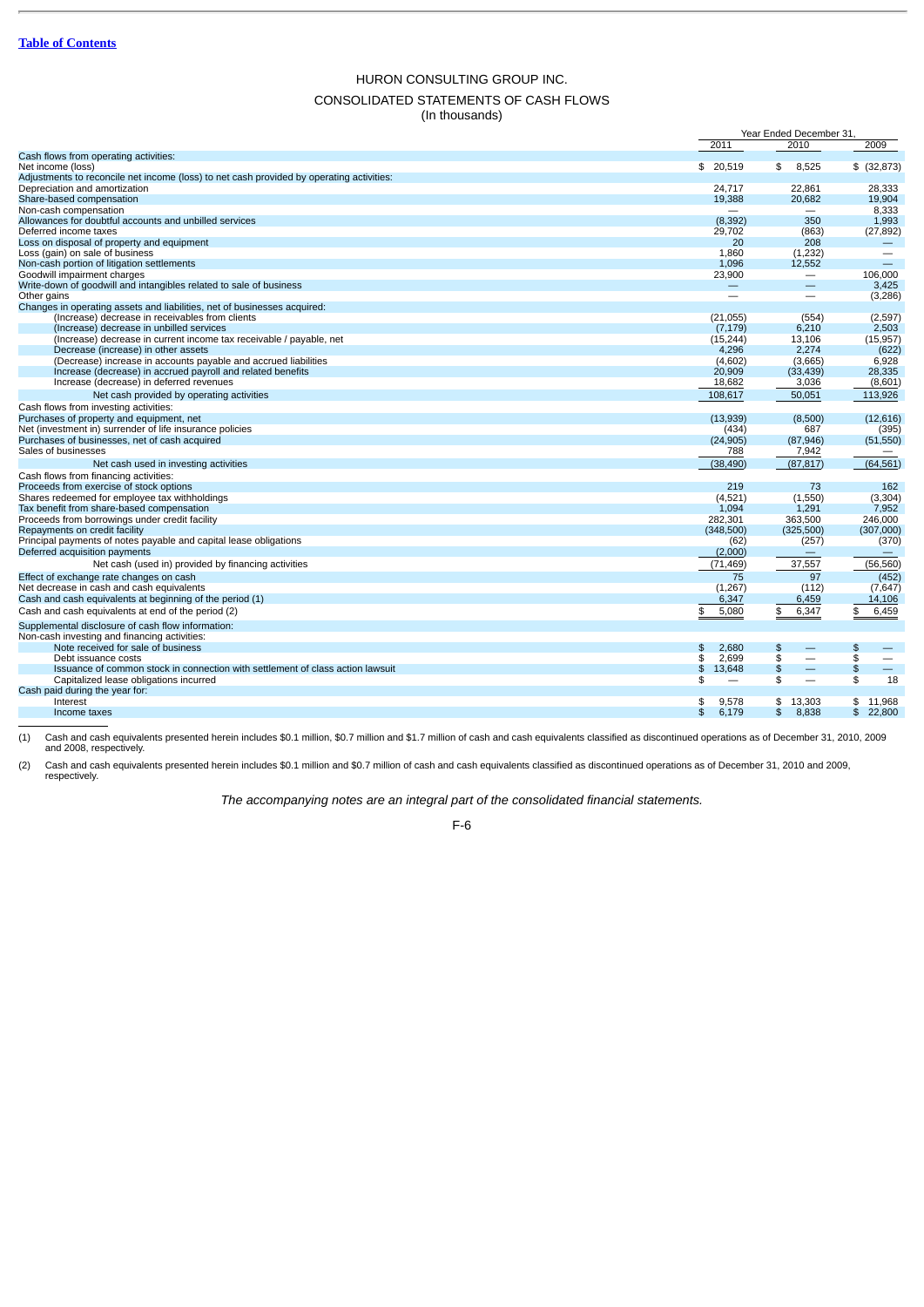# NOTES TO CONSOLIDATED FINANCIAL STATEMENTS (Tabular amounts in thousands, except per share amounts)

### <span id="page-62-0"></span>**1. Description of Business**

We are a leading provider of operational and financial consulting services. We help clients in diverse industries improve performance, comply with complex regulations, reduce costs, recover from distress, leverage technology, and stimulate growth. We team with our clients to deliver sustainable and measurable results. Our professionals employ their expertise in healthcare administration, finance and operations to provide our clients with specialized analyses and customized advice and solutions that are tailored to address each client's particular challenges and opportunities. We provide consulting services to a wide variety of both financially sound and distressed organizations, including healthcare organizations, leading academic institutions, governmental entities, Fortune 500 companies, medium-sized businesses, and the law firms that represent these various organizations.

### **2. Summary of Significant Accounting Policies**

### **Basis of Presentation and Principles of Consolidation**

The accompanying Consolidated Financial Statements reflect the financial position at December 31, 2011 and December 31, 2010, and the results of operations and cash flows for the years ended December 31, 2011, 2010 and 2009.

Certain amounts reported in the previous years have been reclassified to conform to the 2011 presentation. The Consolidated Financial Statements include the accounts of Huron Consulting Group Inc. and its 100% owned subsidiaries. All intercompany balances and transactions have been eliminated in consolidation.

Since December 31, 2009, we have undertaken several separate initiatives to divest certain practices within the Financial Consulting segment in order to enable us to devote more of our energy and financial resources to the remaining businesses of the Company where we have a more substantial market presence. On December 30, 2011, we sold the Accounting Advisory ("AA") practice to a group of investors including the managing director of the practice at the time. On September 30, 2010, we completed a sale of a portion of the Disputes and Investigations ("D&I") practice and wound down the remaining practice operations as of that same date. Additionally, during the third quarter of 2010 we exited the Utilities Consulting ("Utilities") practice. In December 2009, our Board of Directors approved a plan to divest the businesses that included the international operations of our Japan office ("Japan") and the strategy business MS Galt & Co. LLC ("Galt"), which we acquired in April 2006. We exited Galt with the December 31, 2009 sale of the business back to its three original principals. We exited Japan effective June 30, 2010 via a wind down of the business. As a result of these actions, the operating results of AA, D&I, Utilities, Japan, and Galt are reported as "discontinued operations." All other operations of the business are considered "continuing operations." Amounts previously reported have been reclassified to conform to this presentation in accordance with Financial Accounting Standards Board ("FASB") Accounting Standards Codifications ("ASC") Topic 205 "Presentation of Financial Statements" to allow for meaningful comparison of continuing operations. See Note 4 "Discontinued Operations" for additional information about our discontinued operations.

### **Use of Estimates**

The preparation of financial statements in conformity with accounting principles generally accepted in the United States ("GAAP") requires management to make estimates and assumptions that affect the amounts that are reported in the Consolidated Financial Statements and accompanying disclosures. Actual results may differ from these estimates and assumptions.

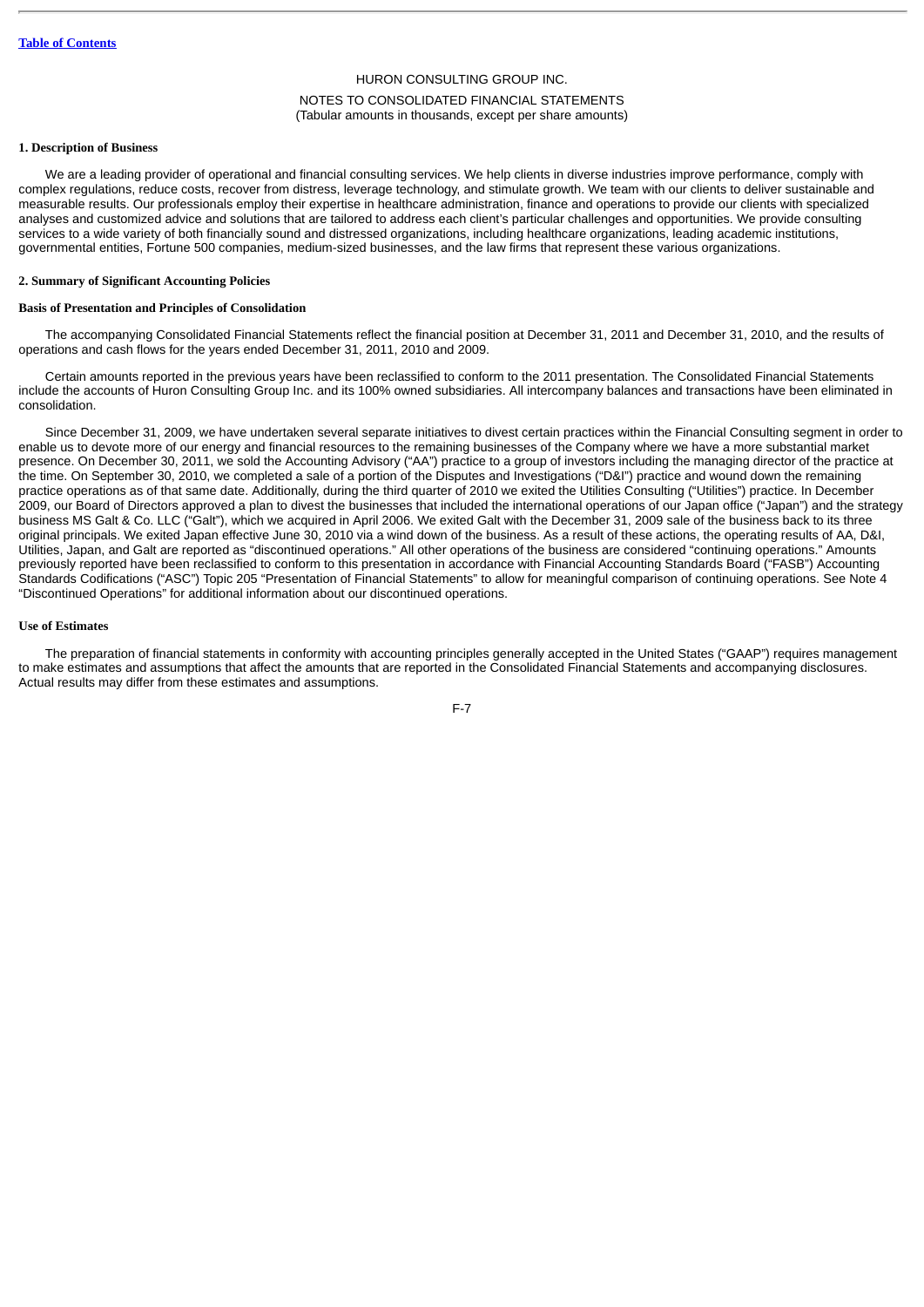## NOTES TO CONSOLIDATED FINANCIAL STATEMENTS—(Continued) (Tabular amounts in thousands, except per share amounts)

## **Revenue Recognition**

We recognize revenues in accordance with FASB ASC Topic 605 "Revenue Recognition." Under FASB ASC Topic 605, revenue is recognized when persuasive evidence of an arrangement exists, the related services are provided, the price is fixed and determinable and collectability is reasonably assured. We generate the majority of our revenues from providing professional services under three types of billing arrangements: time-and-expense, fixed-fee, and performance-based.

Time-and-expense billing arrangements require the client to pay based on either the number of hours worked, the number of pages reviewed, or the amount of data processed by our revenue-generating professionals at agreed upon rates. We recognize revenues under time-and-expense billing arrangements as the related services are rendered.

In fixed-fee billing arrangements, we agree to a pre-established fee in exchange for a predetermined set of professional services. We set the fees based on our estimates of the costs and timing for completing the engagements. We recognize revenues under fixed-fee billing arrangements using a proportionate performance approach, which is based on our estimates of work completed to-date versus the total services to be provided under the engagement. Estimates of total engagement revenues and cost of services are monitored regularly during the term of the engagement. If our estimates indicate a potential loss, such loss is recognized in the period in which the loss first becomes probable and reasonably estimable.

In performance-based fee billing arrangements, fees are tied to the attainment of contractually defined objectives. We enter into performance-based engagements in essentially two forms. First, we generally earn fees that are directly related to the savings formally acknowledged by the client as a result of adopting our recommendations for improving operational and cost effectiveness in the areas we review. Second, we have performance-based engagements in which we earn a success fee when and if certain pre-defined outcomes occur. Often, performance-based fees supplement our time-and-expense or fixedfee engagements. We do not recognize revenues under performance-based billing arrangements until all related performance criteria are met.

We also generate revenues from licensing two types of proprietary software to clients. License revenue from our research administration and compliance software is recognized in accordance with FASB ASC Topic 985-605, generally in the month in which the software is delivered. License revenue from our revenue cycle management software is sold only as a component of our consulting projects, and the services we provide are essential to the functionality of the software. Therefore, revenues from these software licenses are recognized over the term of the related consulting services contract in accordance with FASB ASC Topic 605-35.

Clients that have purchased one of our software licenses can pay an annual fee for software support and maintenance. Annual support and maintenance fee revenue is recognized ratably over the support period, which is generally one year. These fees are billed in advance and included in deferred revenues until recognized.

We have arrangements with clients in which we provide multiple elements of services under one engagement contract. Revenues under these types of arrangements are allocated to each element based on the element's fair value in accordance with FASB ASC Topic 605 and recognized pursuant to the criteria described above.

Provisions are recorded for the estimated realization adjustments on all engagements, including engagements for which fees are subject to review by the bankruptcy courts. Expense reimbursements that are billable to clients are included in total revenues and reimbursable expenses, and typically an equivalent amount of reimbursable expenses are included in total direct costs and reimbursable expenses. Reimbursable expenses are primarily recognized as revenue in the period in which the expense is incurred. Subcontractors that are billed to clients at cost are also included in reimbursable expenses.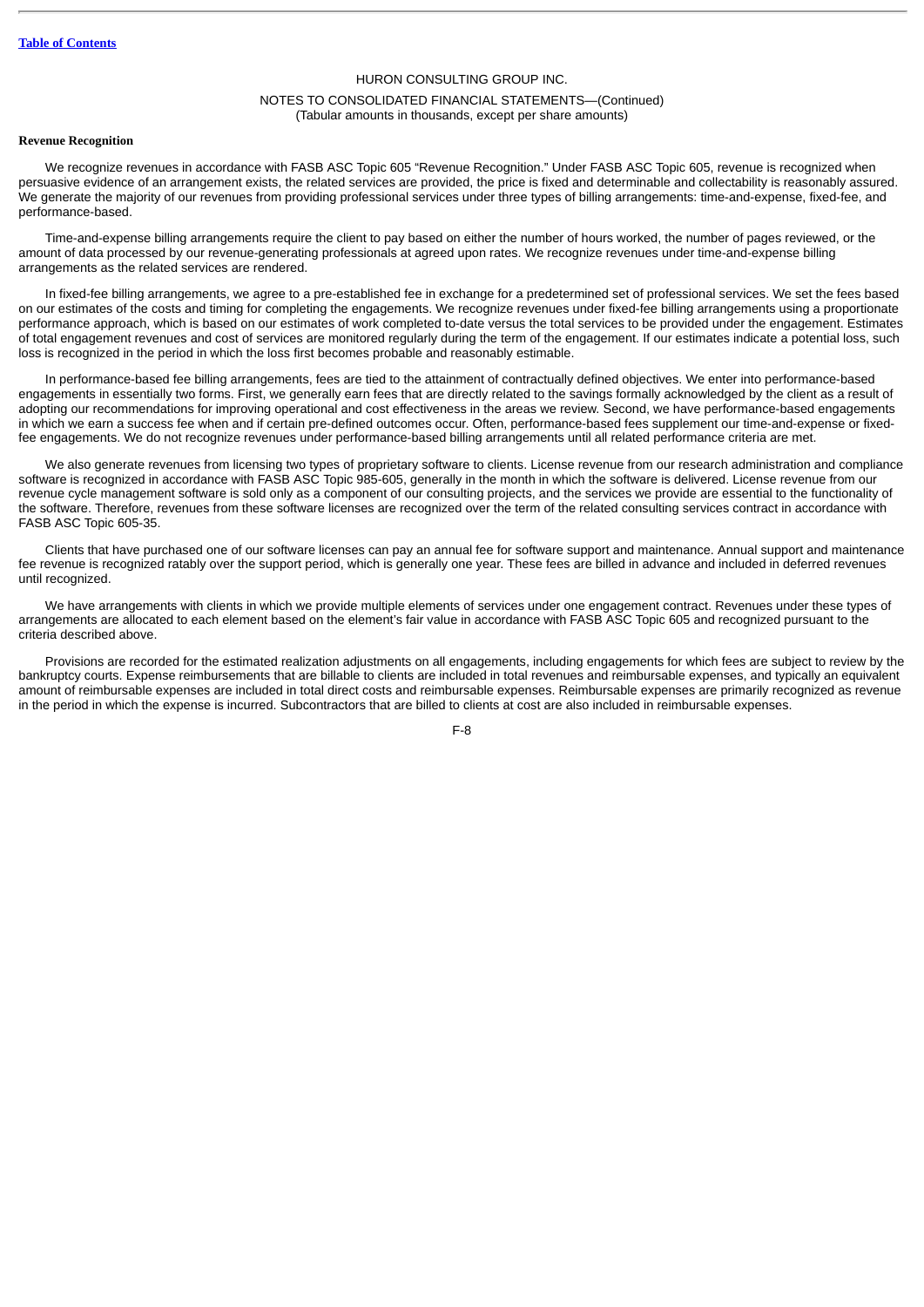## NOTES TO CONSOLIDATED FINANCIAL STATEMENTS—(Continued) (Tabular amounts in thousands, except per share amounts)

Differences between the timing of billings and the recognition of revenue are recognized as either unbilled services or deferred revenues in the accompanying consolidated balance sheets. Revenues recognized for services performed but not yet billed to clients are recorded as unbilled services. Client prepayments and retainers are classified as deferred (i.e., unearned) revenues and recognized over future periods as earned in accordance with the applicable engagement agreement.

### **Allowances for Doubtful Accounts and Unbilled Services**

We maintain allowances for doubtful accounts and for services performed but not yet billed based on several factors, including the estimated cash realization from amounts due from clients, an assessment of a client's ability to make required payments, and the historical percentages of fee adjustments and write-offs by practice group. The allowances are assessed by management on a regular basis.

We record the provision for doubtful accounts and unbilled services as a reduction in revenue to the extent the provision relates to fee adjustments and other discretionary pricing adjustments. To the extent the provision relates to a client's inability to make required payments on accounts receivables, we record the provision in selling, general and administrative expenses.

### **Direct Costs and Reimbursable Expenses**

Direct costs and reimbursable expenses consist primarily of revenue-generating employee compensation and their related benefit and share-based compensation costs, the cost of outside consultants or subcontractors assigned to revenue-generating activities, other third party costs directly attributable to our revenue-generating activities and direct expenses to be reimbursed by clients. Direct costs and reimbursable expenses incurred on engagements are expensed in the period incurred.

# **Cash and Cash Equivalents**

We consider all highly liquid investments, including overnight investments and commercial paper, with original maturities of three months or less to be cash equivalents.

### **Concentrations of Credit Risk**

To the extent receivables from clients become delinquent, collection activities commence. No single client balance is considered large enough to pose a material credit risk. The allowances for doubtful accounts and unbilled services are based upon the expected ability to collect accounts receivable, and bill and collect unbilled services. Management does not anticipate incurring losses on accounts receivable in excess of established allowances. See Note 19 "Segment Information" for concentration of accounts receivable and unbilled services.

### **Fair Value of Financial Instruments**

Cash and cash equivalents are stated at cost, which approximates fair market value. The carrying values for receivables from clients, unbilled services, accounts payable, deferred revenues and other accrued liabilities reasonably approximate fair market value due to the nature of the financial instrument and the short-term maturity of these items. The carrying values of our bank borrowings reported in the Consolidated Balance Sheets approximate fair value since they bear interest at variable rates. See Note 7 "Borrowings."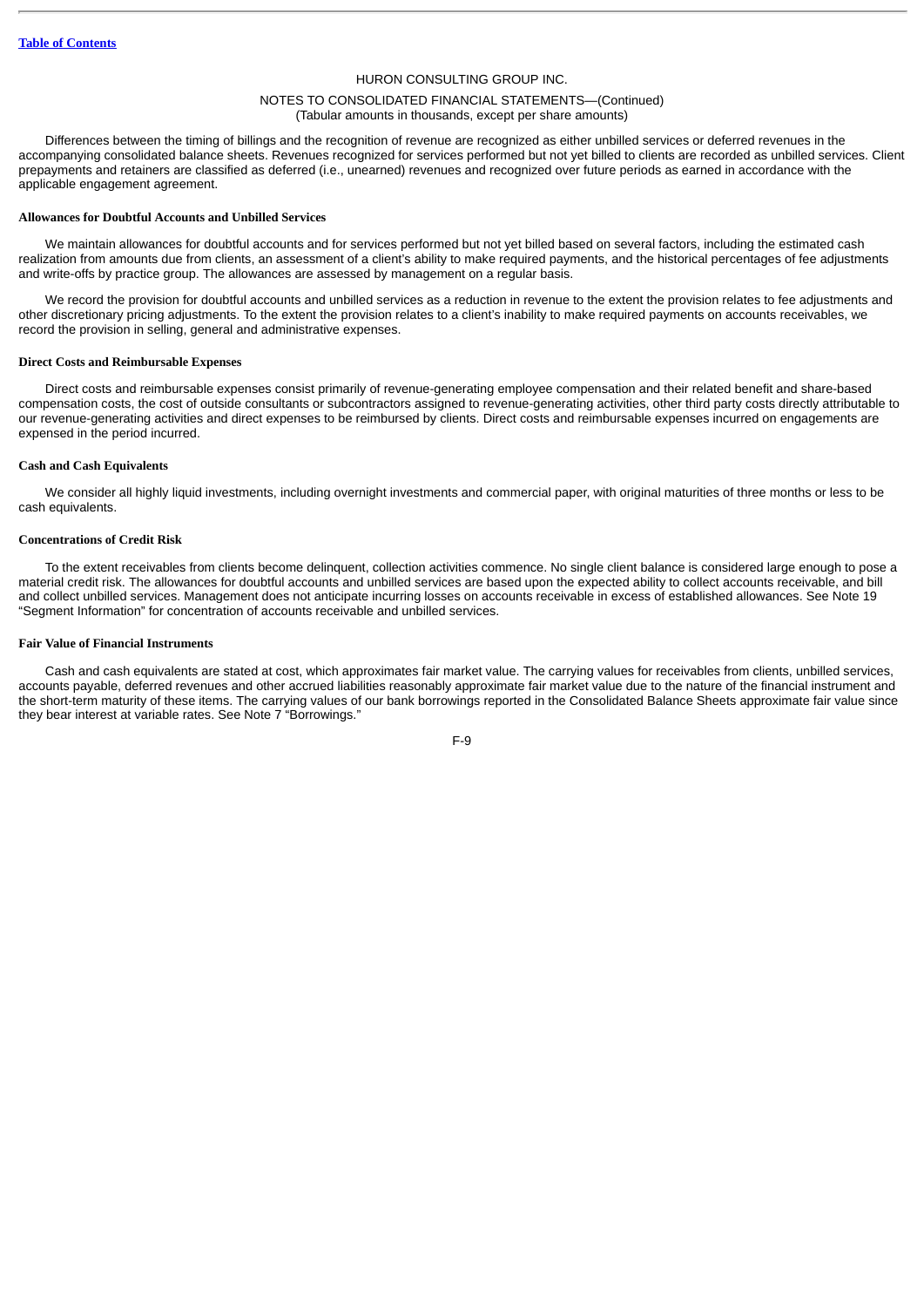## NOTES TO CONSOLIDATED FINANCIAL STATEMENTS—(Continued) (Tabular amounts in thousands, except per share amounts)

## **Property and Equipment**

Property and equipment are recorded at cost, less accumulated depreciation. Depreciation of property and equipment is computed on a straight-line basis over the estimated useful lives of the assets. Software, computers and related equipment are depreciated over an estimated useful life of two to four years. Furniture and fixtures are depreciated over five years. Leasehold improvements are amortized over the lesser of the estimated useful life of the asset or the initial term of the lease.

## **Software Development Costs**

We evaluate software research and development costs in accordance with ASC 985-20, "Software-Costs of Software to be Sold, Leased or Marketed*"*, which requires such costs to be expensed until the point that technological feasibility of the software is established. Based on our software development process, technological feasibility is established upon completion of a working model. To date, the time period between the establishment of technological feasibility for our software products and their availability for sale for has been short and no significant development costs have been incurred during that period. Accordingly, we have not capitalized any software research and development. To the extent significant development costs are incurred during the period between the establishment of technological feasibility and availability for sale on future software development projects or with regard to product enhancements on existing software products, we will capitalize such costs in accordance with the provisions of ASC 985-20.

### **Impairment of Long-Lived Assets**

Long-lived assets, including property and equipment, are reviewed for impairment whenever events or changes in circumstances indicate that the carrying amount of an asset may not be recoverable in accordance with FASB ASC Topic 360 "Property, Plant and Equipment." Events relating to recoverability may include significant unfavorable changes in business conditions, recurring losses, or a significant decline in forecasted operating results over an extended period of time. The Company evaluates the recoverability of long-lived assets based upon forecasted undiscounted cash flows. No impairment charges for long-lived assets were recorded in 2011, 2010 or 2009.

### **Intangible Assets Other Than Goodwill**

We account for intangible assets in accordance with FASB ASC Topic 350 "Intangibles – Goodwill and Other." This topic requires that certain identifiable intangible assets be amortized over their expected useful lives. Intangible assets are reviewed for impairment in a similar manner to our long-lived assets described above. During the fourth quarter of 2011, the Company recorded an impairment charge of \$0.6 million relating to intangible assets for which the carrying value exceeded the estimated fair value. No impairment charges for intangible assets were recorded in 2010 or 2009.

### **Goodwill**

Goodwill represents the excess of the cost of an acquired business over the net of the amounts assigned to assets acquired and liabilities assumed. Under the provisions of FASB ASC Topic 350, goodwill is required to be tested at the reporting unit level for impairment on an annual basis and between annual tests whenever indications of impairment arise. Impairment exists when the carrying amount of goodwill exceeds its implied fair value, resulting in an impairment charge for the excess. In accordance with FASB ASC Topic 350, we aggregate our business components into reporting units and test for goodwill impairment. In testing for a potential impairment of goodwill, we estimate the fair value of each of our

$$
F-10
$$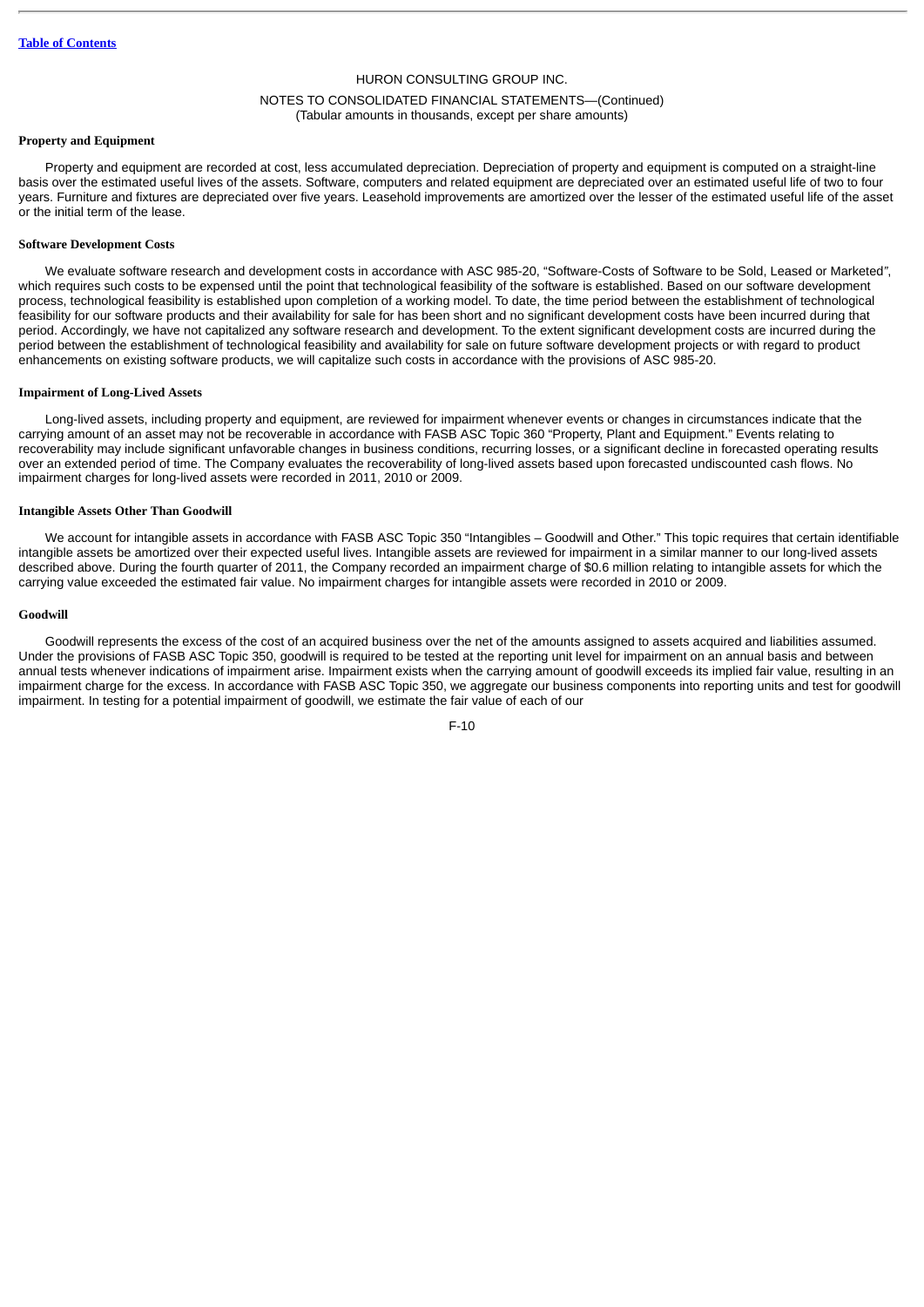## NOTES TO CONSOLIDATED FINANCIAL STATEMENTS—(Continued) (Tabular amounts in thousands, except per share amounts)

reporting units and compare this fair value to the carrying value of the reporting units. Prior to the adoption of Accounting Standards Update ("ASU") 2011-08, "Intangibles—Goodwill and Other (Topic 350)," we estimated the fair value of our reporting units using a discounted cash flow analysis, which involves estimating the expected after-tax cash flows that will be generated by each of the reporting units and then discounting these cash flows to present value. Pursuant to our policy at the time, we performed the annual goodwill impairment test as of April 30, 2011 and determined that no impairment of goodwill existed as of that date.

During the third quarter of 2011, in connection with our quarterly forecasting cycle, we updated the forecasted results of operations for our operating segments based on the most recent financial results and our best estimates of future operations. The updated forecast reflected a decline in revenues for the Accounting Advisory ("AA") practice within our Financial Consulting segment primarily due to the inability to generate new sales to replace decreasing revenues from one significant client. Accordingly, in connection with the preparation of our financial statements for the quarter ended September 30, 2011, we performed an impairment analysis with respect to the carrying value of goodwill in our Financial Consulting reporting unit. As a result of this analysis we recorded a non-cash, pre-tax, goodwill impairment charge of \$23.9 million to reduce the carrying value of goodwill in our Financial Consulting reporting unit.

During the fourth quarter of 2011, we revised our accounting policy to change our annual goodwill impairment testing date from April 30 to November 30 of each year. This change was made to better align the timing of our impairment testing procedures with our annual planning and budgeting process, which concludes substantially during the fourth quarter of each year. Accordingly, management considers this accounting change preferable. This change does not accelerate, delay, avoid, or cause an impairment charge, nor does this change result in adjustments to previously issued financial statements. As a result of this accounting change, we also completed a goodwill impairment test as of November 30, 2011 and determined that no additional impairment of goodwill existed as of that date. During the quarter, we also adopted the provisions of ASU 2011-08, which simplifies the periodic testing of goodwill for impairment. This guidance allows companies to first assess qualitative factors to determine whether it is necessary to perform the two-step quantitative goodwill impairment test required under previous accounting standards. Based on our assessment of qualitative factors, we determined that it is more likely than not that the fair value of any of our reporting units exceeds their respective carrying values. As such, no additional quantitative analysis was performed.

See Note 5 "Goodwill and Intangible Assets" for information regarding our 2009 and 2011 goodwill impairment charges.

### **Non-Current Liabilities**

We record certain liabilities that are expected to be settled over a period that exceeds one year as non-current liabilities. We have also recorded as noncurrent the portion of the deferred lease incentive liability that we expect to recognize over a period greater than one year. The non-current portion of the deferred lease incentive liability totaled \$6.7 million and \$7.3 million at December 31, 2011 and 2010, respectively, and was primarily generated from tenant improvement allowances and rent abatement. Deferred lease incentives are amortized on a straight-line basis over the life of the lease. The portion of the deferred lease incentive corresponding to the rent payments that will be paid within 12 months of the balance sheet date is classified as current liabilities. We monitor the classification of such liabilities based on the expectation of their utilization periods.

## **Income Taxes**

We account for income taxes in accordance with FASB ASC Topic 740 "Income Taxes." Current tax liabilities and assets are recognized for the estimated taxes payable or refundable, respectively, on the tax returns for the current year. Deferred tax assets and liabilities are recognized for the future tax consequences attributable to differences between the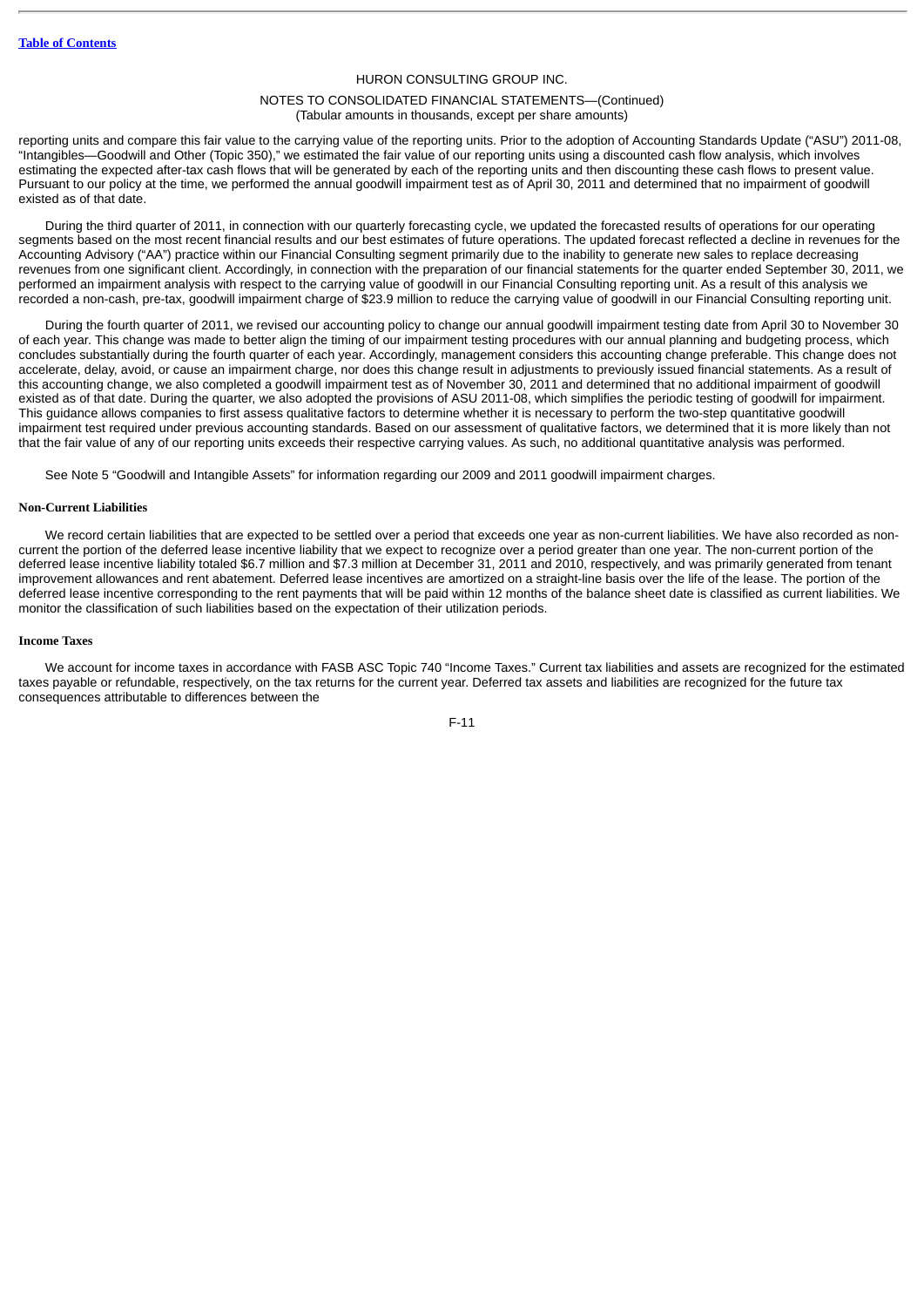## NOTES TO CONSOLIDATED FINANCIAL STATEMENTS—(Continued) (Tabular amounts in thousands, except per share amounts)

financial statement carrying amounts of existing assets and liabilities and their respective tax bases. Deferred tax assets and liabilities are measured using enacted tax rates expected to apply to taxable income in the years in which those temporary differences are expected to be recovered or settled. To the extent that deferred tax assets will not likely be recovered from future taxable income, a valuation allowance is established against such deferred tax assets.

### **Share-Based Compensation**

We account for share-based compensation in accordance with FASB ASC Topic 718 "Compensation—Stock Compensation." Under FASB ASC Topic 718, we recognize share-based compensation ratably using the straight-line attribution method over the requisite service period. Share-based compensation cost is measured based on the grant date fair value of the respective awards. In addition, pursuant to ASC Topic 718, we estimate the amount of expected forfeitures when calculating share-based compensation.

### **Sponsorship and Advertising Costs**

Sponsorship and advertising costs are expensed as incurred. Such expenses for 2011, 2010 and 2009 totaled \$6.2 million, \$5.1 million and \$5.9 million, respectively, and are a component of selling, general and administrative expense on our consolidated statement of operations.

### **Foreign Currency**

Assets and liabilities of foreign subsidiaries whose functional currency is not the United States Dollar (USD) are translated into the USD using the exchange rates in effect at period end. Revenue and expense items are translated using the average exchange rates for the period. Foreign currency translation adjustments are included in accumulated other comprehensive income, which is a component of stockholders' equity.

Foreign currency transaction gains and losses are included in other income (expense) on the statements of operations. We recognized immaterial foreign currency transaction losses in 2011 and 2010 and net foreign currency transaction gains of \$0.2 million in 2009.

### **Segment Reporting**

FASB ASC Topic 280 "Segment Reporting" establishes annual and interim reporting standards for an enterprise's business segments and related disclosures about its products, services, geographic areas and major customers. Segments are defined by FASB ASC Topic 280 as components of a company in which separate financial information is available and is evaluated regularly by the chief operating decision maker, or decision making group, in deciding how to allocate resources and in assessing performance. Our chief operating decision maker manages the business under three operating segments: Health and Education Consulting, Legal Consulting, and Financial Consulting.

#### **New Accounting Pronouncements**

In September 2011, the FASB issued ASU 2011-08, "Intangibles—Goodwill and Other (Topic 350)," which simplifies the periodic testing of goodwill for impairment. This guidance allows companies to first assess qualitative factors to determine whether it is necessary to perform the two-step quantitative goodwill impairment test required under current accounting standards. The Company adopted this pronouncement in the fourth quarter of 2011. See Note 5 "Goodwill and Intangible Assets" for further discussion.

$$
F-12
$$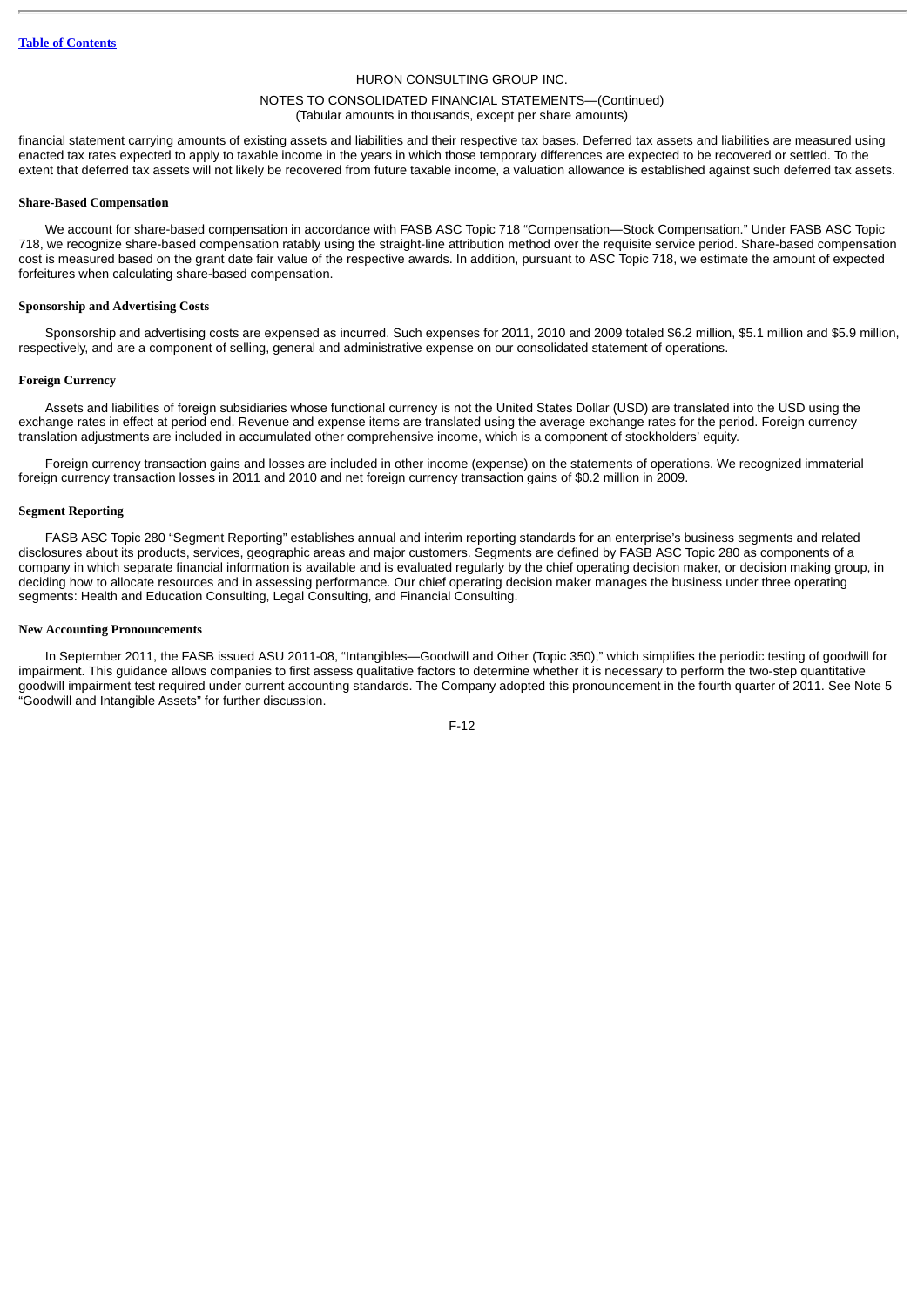## NOTES TO CONSOLIDATED FINANCIAL STATEMENTS—(Continued) (Tabular amounts in thousands, except per share amounts)

In June 2011, the FASB issued ASU 2011-05, "Comprehensive Income (Topic 220): Presentation of Comprehensive Income," which amends current comprehensive income guidance. This accounting update eliminates the option to present the components of other comprehensive income as part of the statement of shareholders' equity. Instead, the Company must report comprehensive income in either a single continuous statement of comprehensive income which contains two sections, net income and other comprehensive income, or in two separate but consecutive statements. This guidance will be effective for the Company beginning in the first quarter of 2012. However, ASU 2011-12, "Deferral of the Effective Date for Amendments to the Presentation of Reclassifications of Items Out of Accumulated Other Comprehensive Income in Accounting Standards Update No. 2011-05" has deferred the specific requirement within ASU 2011-05 to present on the face of the financial statements items that are reclassified from accumulated other comprehensive income to net income separately with their respective components of net income and other comprehensive income. ASU 2011-12 would still require companies to report reclassifications out of accumulated other comprehensive income consistent with the presentation requirements in effect before ASU 2011-05. The Company does not expect the guidance to impact its Consolidated Financial Statements, as it only requires a change in the format of presentation.

## **3. Restatement of Previously-Issued Financial Statements**

As previously disclosed, on August 17, 2009, we restated our financial statements for the years ended December 31, 2008, 2007 and 2006, as well as the three months ended March 31, 2009:

- Amendment No. 1 on Form 10-K/A, filed with the SEC on August 17, 2009, to our Annual Report on Form 10-K for the year ended December 31, 2008, originally filed on February 24, 2009.
- Amendment No. 1 on Form 10-Q/A, filed with the SEC on August 17, 2009, to our Quarterly Report on Form 10-Q for the period ended March 31, 2009, originally filed on April 30, 2009.

The restatement related to the accounting for certain acquisition-related payments received by the selling shareholders of four acquired businesses (the "Acquired Businesses"). Pursuant to the purchase agreements for each of these acquisitions, payments were made by us to the selling shareholders (1) upon closing of the transaction, (2) in some cases, upon the Acquired Businesses achieving specific financial performance targets over a number of years ("earnouts"), and (3) in one case, upon the buyout of an obligation to make earn-out payments. These payments are collectively referred to as "acquisition-related payments." Certain acquisition-related payments were subsequently redistributed by such selling shareholders among themselves in amounts that were not consistent with their ownership interests on the date we acquired the businesses (the "Shareholder Payments") and to other select client-serving and administrative Company employees (the "Employee Payments") based, in part, on continuing employment with the Company or the achievement of personal performance measures. The restatement was necessary because we failed to account for the Shareholder Payments and the Employee Payments in accordance with GAAP. The Shareholder Payments and the Employee Payments were required to be reflected as non-cash compensation expense of Huron, and the selling shareholders were deemed to have made a capital contribution to Huron. The payments were made directly by the selling shareholders from the acquisition proceeds they received from us and, accordingly, the correction of these errors had no effect on our net cash flows. The acquisition-related payments made by us to the selling shareholders represented purchase consideration. As such, these payments, to the extent that they exceeded the net of the fair value assigned to assets acquired and liabilities assumed, were properly recorded as goodwill, in accordance with GAAP.

Effective August 1, 2009, the selling shareholders of two of the Acquired Businesses each amended certain agreements related to the earn-outs to provide that future earn-outs will be distributed only to the applicable selling shareholders and only in accordance with their equity interests on the date we acquired the business with no required continuing employment, and no further Shareholder Payments or Employee Payments will be made. Accordingly, all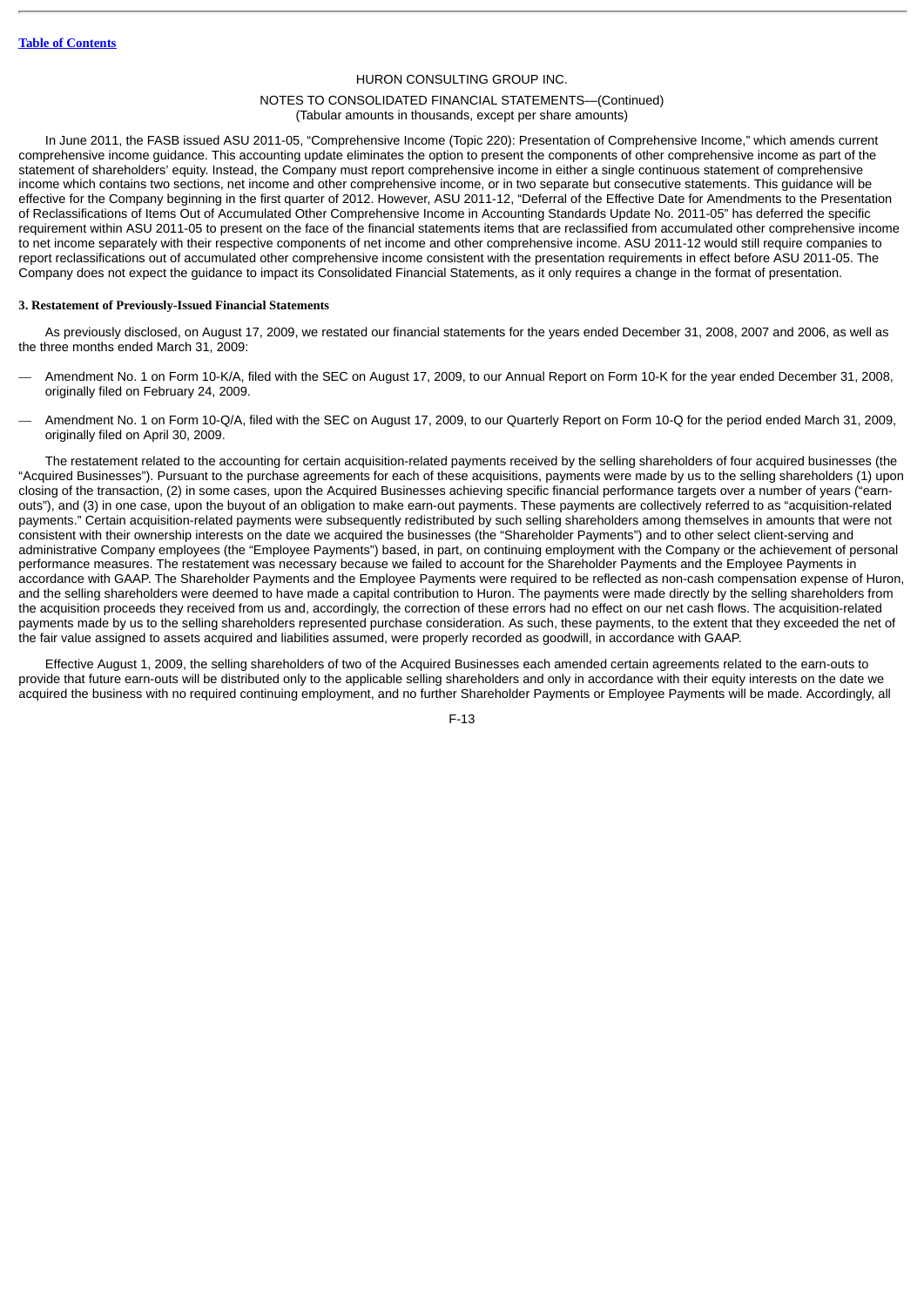## NOTES TO CONSOLIDATED FINANCIAL STATEMENTS—(Continued) (Tabular amounts in thousands, except per share amounts)

earn-out payments related to such Acquired Businesses made on or after August 1, 2009, have been, and will continue to be, accounted for as additional purchase consideration and not also as non-cash compensation expense. Additional earn-out payment obligations, payable through December 31, 2011, currently remain with respect to only one Acquired Business.

The SEC is conducting an investigation with respect to the restatement. As often happens in these circumstances, the United States Attorney's Office ("USAO") for the Northern District of Illinois made a telephonic request of our counsel in 2009 for copies of certain documents that we previously provided to the SEC, which we then voluntarily provided.

In addition, several purported private shareholder class action lawsuits and federal and state derivative lawsuits have been filed in respect of the restatement. The purported class action lawsuits have been settled and the federal derivative lawsuits have been dismissed with prejudice and can no longer be appealed. The state derivative lawsuits, which have been consolidated, were dismissed by the Court with prejudice last year but the plaintiffs have filed a notice of appeal which remains outstanding. See Note 18 "Commitments, Contingencies and Guarantees" for a discussion of the SEC investigation, the USAO's request for certain documents, and the purported private shareholder class action lawsuit and derivative lawsuits that occurred as a result of the restatement.

For the year ended December 31, 2011, expenses incurred in connection with the restatement totaled \$4.6 million. This amount primarily consisted of legal fees of \$3.6 million and a charge of \$1.0 million recorded by the Company during the fourth quarter related to our ongoing discussions with the SEC regarding a potential settlement. See Note 18 "Commitments, Contingencies and Guarantees." For the year ended December 31, 2010, expenses incurred in connection with the restatement totaled \$8.7 million, and were primarily comprised of legal fees. For the year ended December 31, 2009, expenses incurred in connection with the restatement totaled \$17.5 million and were primarily comprised of legal and accounting fees, as well as the settlement costs of an indemnification claim arising in connection with a representation and warranty in a purchase agreement for a previous acquisition. All legal fees are expensed as incurred.

### **4. Discontinued Operations**

Since December 31, 2009, we have undertaken several separate initiatives to divest certain practices within the Financial Consulting segment in order to enable us to devote more of our energy and financial resources to the remaining businesses of the Company where we have a more substantial market presence. On December 30, 2011, we sold the Accounting Advisory ("AA") practice to a group of investors including the managing director of the practice at the time. On September 30, 2010, we completed a sale of a portion of the Disputes and Investigations ("D&I") practice and wound down the remaining practice operations as of that same date. Additionally, during the third quarter of 2010 we exited the Utilities Consulting ("Utilities") practice. In December 2009, our Board of Directors approved a plan to divest the businesses that included the international operations of our Japan office ("Japan") and the strategy business MS Galt & Co. LLC ("Galt"), which we acquired in April 2006. We exited Galt with the December 31, 2009 sale of the business back to its three original principals. We exited Japan effective June 30, 2010 via a wind down of the business. The Company recognized a loss of \$1.9 million in connection with the sale of AA, a gain of \$1.2 million in connection with the sale of D&I and a loss of \$0.4 million in connection with the sale of Galt.

 $F-1A$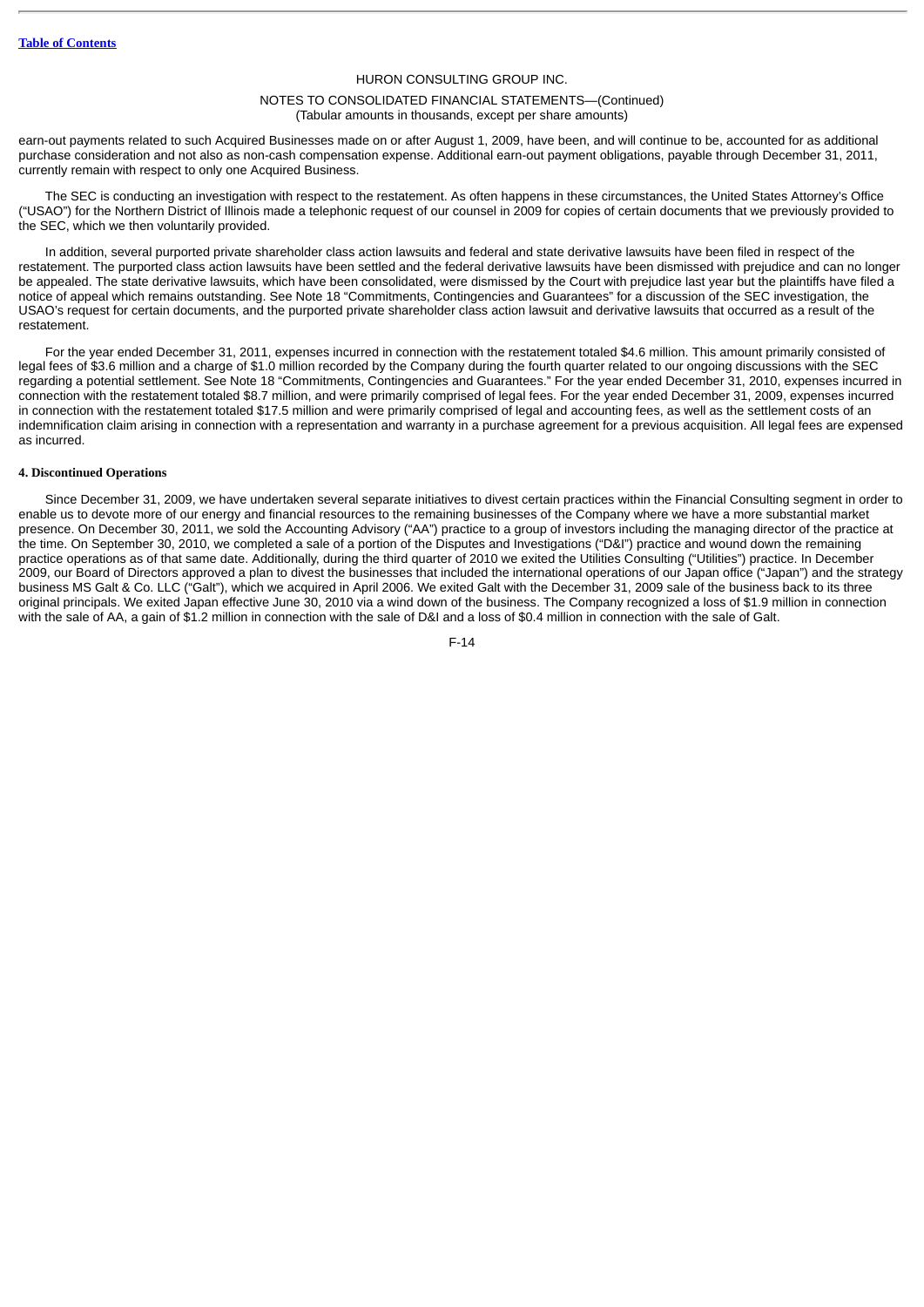## NOTES TO CONSOLIDATED FINANCIAL STATEMENTS—(Continued) (Tabular amounts in thousands, except per share amounts)

As a result of these actions, the operating results of AA, D&I, Utilities, Japan, and Galt are reported as "discontinued operations." All other operations of the business are considered "continuing operations." Amounts previously reported have been reclassified to conform to this presentation in accordance with the business are considered "continuing operations." Amounts previo FASB ASC Topic 205 "Presentation of Financial Statements" to allow for meaningful comparison of continuing operations. The Consolidated Balance Sheets as of December 31, 2011 and 2010 aggregate amounts associated with the discontinued operations as described above. Summarized operating results of discontinued operations are presented in the following table (amounts in thousands):

|                                                                                  |             | Year ended December 31. |             |  |
|----------------------------------------------------------------------------------|-------------|-------------------------|-------------|--|
|                                                                                  | 2011        | 2010                    | 2009        |  |
| Revenues                                                                         | \$22,824    | \$64.219                | \$137,900   |  |
| (Loss) income from discontinued operations before income tax expense $(1)(2)(3)$ | \$(1.915)   | \$ 2.922                | \$ (78.853) |  |
| Net (loss) income from discontinued operations                                   | (962)<br>\$ | \$1.098                 | \$ (46,522) |  |

(1) Includes non-cash compensation expense of \$2.6 million for the year ended December 31, 2009.

(2) Includes goodwill impairment charges of \$1.9 million and \$98.0 million for the years ended December 31, 2011 and 2009, respectively.

(3) Includes restructuring related charges of \$4.4 million for the year ended December 31, 2010 related to the exit of the D&I and Japan operations.

The carrying amounts of the major classes of assets and liabilities aggregated in discontinued operations in the Consolidated Balance Sheets as of December 31, 2011 and 2010 are presented in the following table (amounts in thousands).

|                                                          | December 31, 2011 | December 31, 2010 |
|----------------------------------------------------------|-------------------|-------------------|
| Assets                                                   |                   |                   |
| Cash                                                     | \$                | \$<br>76          |
| Receivables from clients, net                            | 3,301             | 9,125             |
| Other current assets                                     | 44                | 1,522             |
| Total current assets                                     | 3,345             | 10,723            |
| Other non-current assets                                 |                   | 639               |
| Total assets                                             | 3,345             | 11,362            |
| Liabilities                                              |                   |                   |
| Accrued payroll and related benefits                     | \$<br>585         | \$<br>1,676       |
| Accounts payable, accrued expenses and other liabilities | 180               | 714               |
| <b>Total current liabilities</b>                         | 765               | 2,390             |
| Other non-current liabilities                            | 49                | 61                |
| <b>Total liabilities</b>                                 | 814               | 2,451             |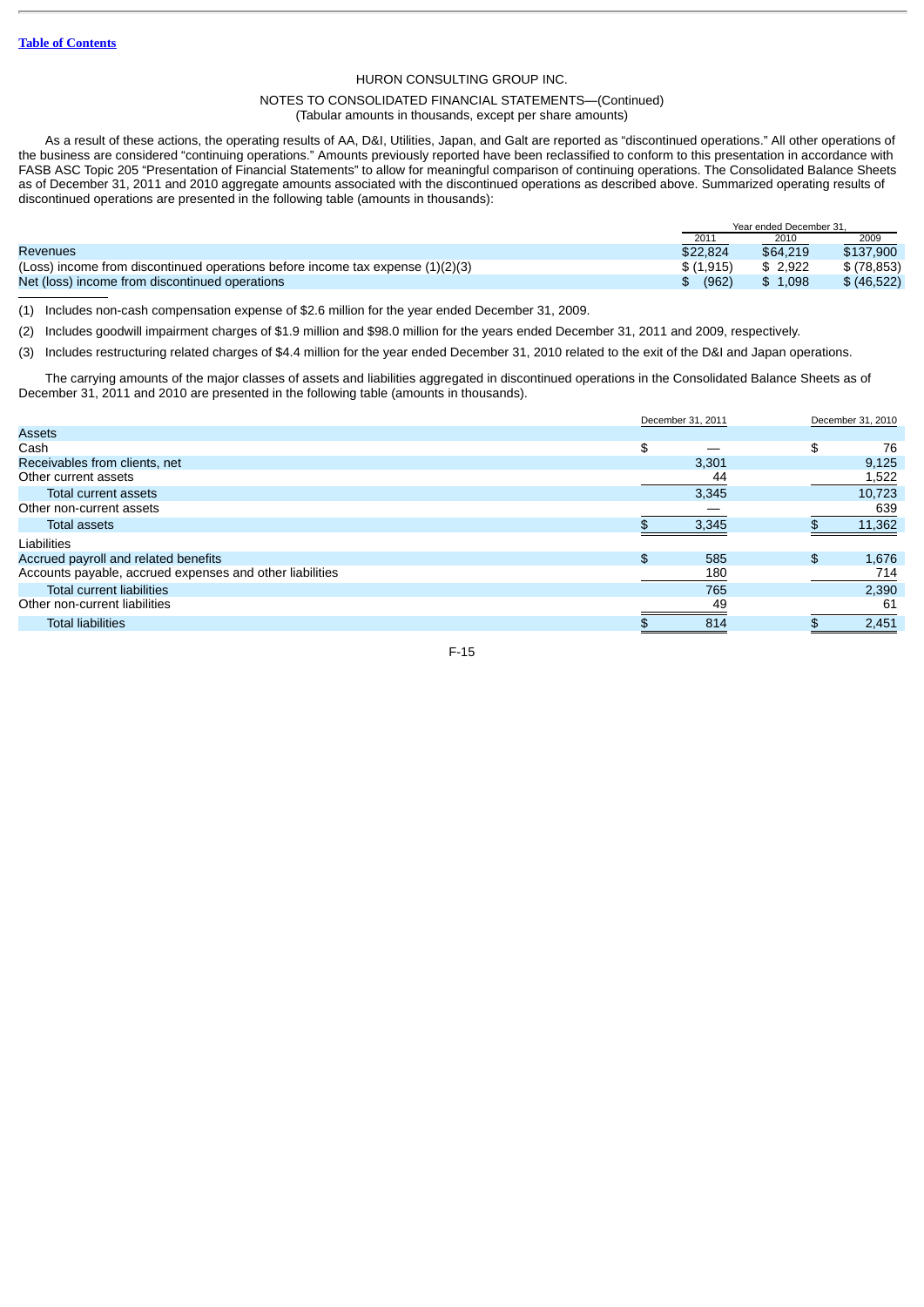## NOTES TO CONSOLIDATED FINANCIAL STATEMENTS—(Continued) (Tabular amounts in thousands, except per share amounts)

## **5. Goodwill and Intangible Assets**

The table below sets forth the changes in the carrying amount of goodwill by segment for the years ended December 31, 2011 and 2010.

|                                                                                  | Health and<br>Education<br>Consulting | Legal<br>Consulting | Financial<br>Consulting | Total     |
|----------------------------------------------------------------------------------|---------------------------------------|---------------------|-------------------------|-----------|
| Balance as of December 31, 2009:                                                 |                                       |                     |                         |           |
| Goodwill                                                                         | \$381,923                             | \$25,784            | \$162,462               | \$570,169 |
| Accumulated impairment losses                                                    |                                       |                     | (106,000)               | (106,000) |
| Goodwill, net as of December 31, 2009                                            | 381,923                               | 25,784              | 56,462                  | 464,169   |
| Goodwill recorded in connection with business combinations                       | 8.477                                 | 7,501               |                         | 15,978    |
| Additional purchase price subsequently recorded for business combinations (1)(3) | 28,252                                | (32)                | 90                      | 28,310    |
| Goodwill allocated to disposal of D&I (2)                                        |                                       |                     | (2,003)                 | (2,003)   |
| Foreign currency translation                                                     |                                       | (240)               |                         | (240)     |
| Balance as of December 31, 2010:                                                 |                                       |                     |                         |           |
| Goodwill                                                                         | 418,652                               | 33,013              | 160,549                 | 612,214   |
| Accumulated impairment losses                                                    |                                       |                     | (106,000)               | (106,000) |
| Goodwill, net as of December 31, 2010                                            | \$418,652                             | \$33,013            | \$<br>54,549            | \$506,214 |
| Goodwill recorded in connection with business combinations                       | 118                                   | 175                 |                         | 293       |
| Additional purchase price subsequently recorded for business combinations (1)    | 32,058                                |                     |                         | 32,058    |
| Goodwill allocated to disposal of AA (4)                                         |                                       |                     | (2, 472)                | (2, 472)  |
| Foreign currency translation                                                     |                                       | (8)                 |                         | (8)       |
| Impairment charge                                                                |                                       |                     | (23,900)                | (23,900)  |
| Balance as of December 31, 2011:                                                 |                                       |                     |                         |           |
| Goodwill                                                                         | 450,828                               | 33,180              | 158,077                 | 642,085   |
| Accumulated impairment losses                                                    |                                       |                     | (129,900)               | (129,900) |
| Goodwill, net as of December 31, 2011                                            | \$450,828                             | \$33,180            | 28,177<br>\$            | \$512,185 |

(1) Consists primarily of additional purchase price earned by selling shareholders subsequent to the business combination as certain financial performance targets and conditions were met. These payments are not contingent upon the continuing employment of the selling shareholders. Such amounts are recorded as additional purchase consideration in the period they are earned with a corresponding adjustment to goodwill. As of December 31, 2011 and 2010, \$32.1 million and \$22.3 million, respectively, were accrued under such arrangements. The December 31, 2010 accrual was paid to selling shareholders in 2011 and the December 31, 2011 accrual will be paid to selling shareholders in 2012.

(2) In accordance with ASC Topic 350, a portion of the goodwill associated with the Financial Consulting segment as of September 30, 2010 was allocated to the D&I practice based on the relative fair value of the business disposed of and the portion of the reporting unit that was retained. Accordingly, goodwill allocated to the Financial Consulting segment was reduced by \$2.0 million and included in the gain on disposal of the D&I practice.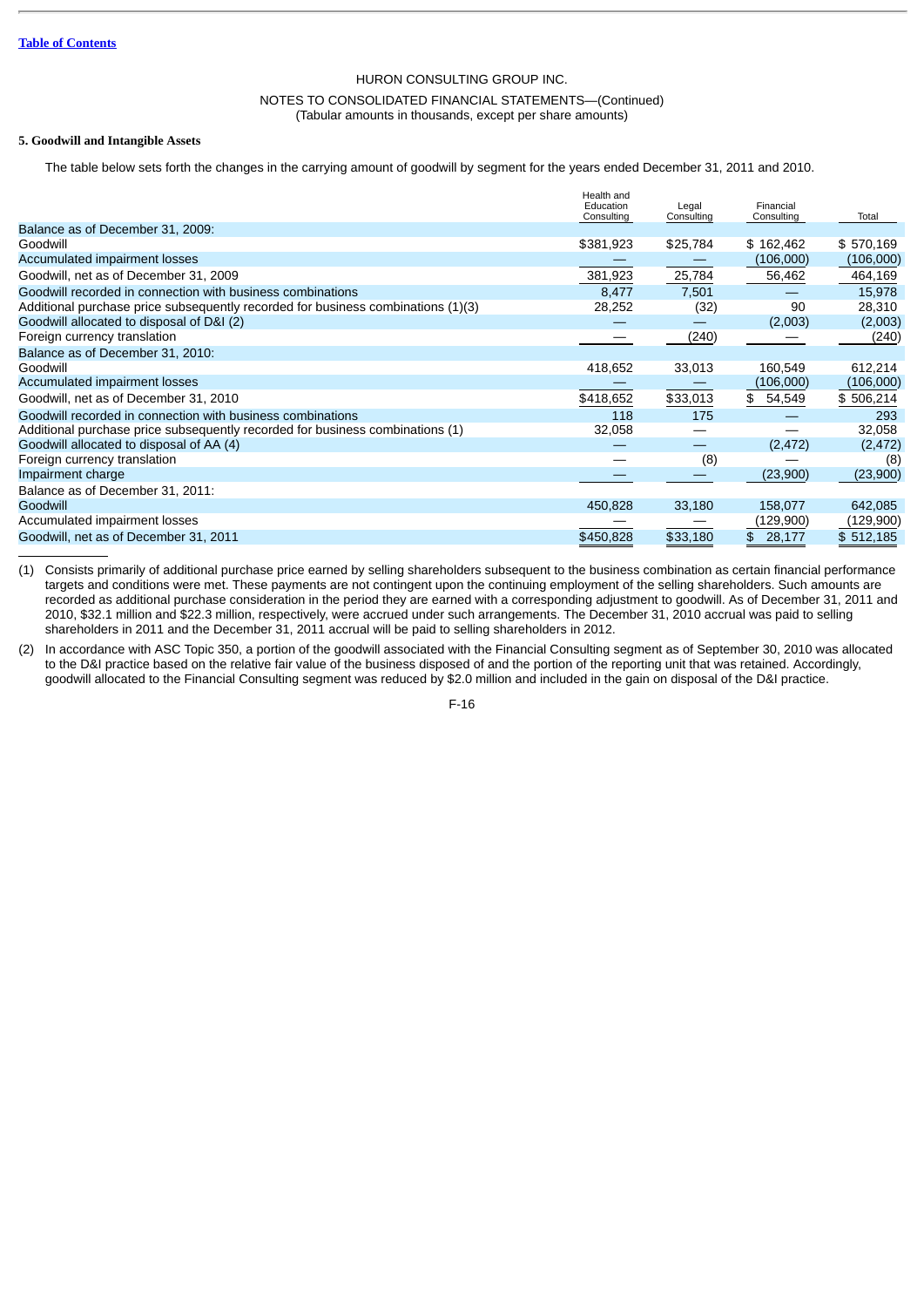#### NOTES TO CONSOLIDATED FINANCIAL STATEMENTS—(Continued) (Tabular amounts in thousands, except per share amounts)

- (3) In the third quarter of 2010, the Company settled a future earn-out agreement with a seller of a previously acquired business based on projected financial performance expectations and recorded \$6.0 million of additional purchase consideration. Of this amount, \$5.0 million has been paid as of December 31, 2011, and the remainder will be paid in July 2012.
- (4) In accordance with ASC Topic 350, a portion of the goodwill associated with the Financial Consulting segment as of December 30, 2011 was allocated to the AA practice based on the relative fair value of the business disposed of and the portion of the reporting unit that was retained. Accordingly, goodwill allocated to the Financial Consulting segment was reduced by \$2.5 million and included in the loss on disposal of the AA practice.

#### **2009 Goodwill Impairment Charge**

On July 31, 2009, we announced our intention to restate our financial statements due to the accounting errors discussed under Note 3 "Restatement of Previously-Issued Financial Statements." Immediately prior to our announcement of our intention to restate our financial statements, the price of our common stock was \$44.35 per share. As of the close of business on August 3, 2009, the business day following such announcement, the price of our common stock was \$13.69 per share. As a result of the significant decline in the price of our common stock, we engaged in an impairment analysis with respect to the carrying value of our goodwill in connection with the preparation of our financial statements for the quarter ended September 30, 2009.

Based on the result of the first step of the goodwill impairment analysis, we determined that the fair value of our Financial Consulting reporting unit was less than the carrying value, while the fair values of our Health and Education Consulting and Legal Consulting reporting units exceeded their carrying values by 32% and 61%, respectively. As such, we applied the second step of the goodwill impairment test to our Financial Consulting reporting unit. Based on the result of the second step of the goodwill impairment analysis, we determined that the carrying value of the goodwill associated with the Financial Consulting reporting unit exceeded the implied fair value, resulting in a \$106.0 million non-cash pre-tax goodwill impairment charge. Of the \$106.0 million goodwill impairment charge, \$98.0 million is reported as discontinued operations in the Consolidated Statement of Operations for the year ended December 31, 2009.

#### **2011 Goodwill Impairment Charge**

During the third quarter of 2011, in connection with our quarterly forecasting cycle, we updated the forecasted results of operations for our operating segments based on the most recent financial results and our best estimates of future operations. The updated forecast reflected a decline in revenues for the AA practice within our Financial Consulting segment primarily due to the inability to generate new sales to replace decreasing revenues from one significant client. As a result, in connection with the preparation of our financial statements for the quarter ended September 30, 2011, we performed an impairment analysis with respect to the carrying value of goodwill in our Financial Consulting reporting unit.

Based on the result of the first step of the goodwill impairment analysis, we determined that the fair value of our Financial Consulting reporting unit was less than its carrying value as of September 30, 2011 and, as such, we applied the second step of the goodwill impairment test to this reporting unit. Based on the result of this second step of the goodwill impairment analysis, we recorded a \$23.9 million non-cash pre-tax charge to reduce the carrying value of goodwill in our Financial Consulting reporting unit. The tax benefit associated with this charge was \$9.5 million. Of the \$23.9 million goodwill impairment charge, \$1.9 million is reported as discontinued operations in the Consolidated Statement of Operations for the year ended December 31, 2011. The impairment charge is non-cash in nature and does not affect the Company's liquidity.

$$
\mathsf{F}\text{-}\mathsf{17}
$$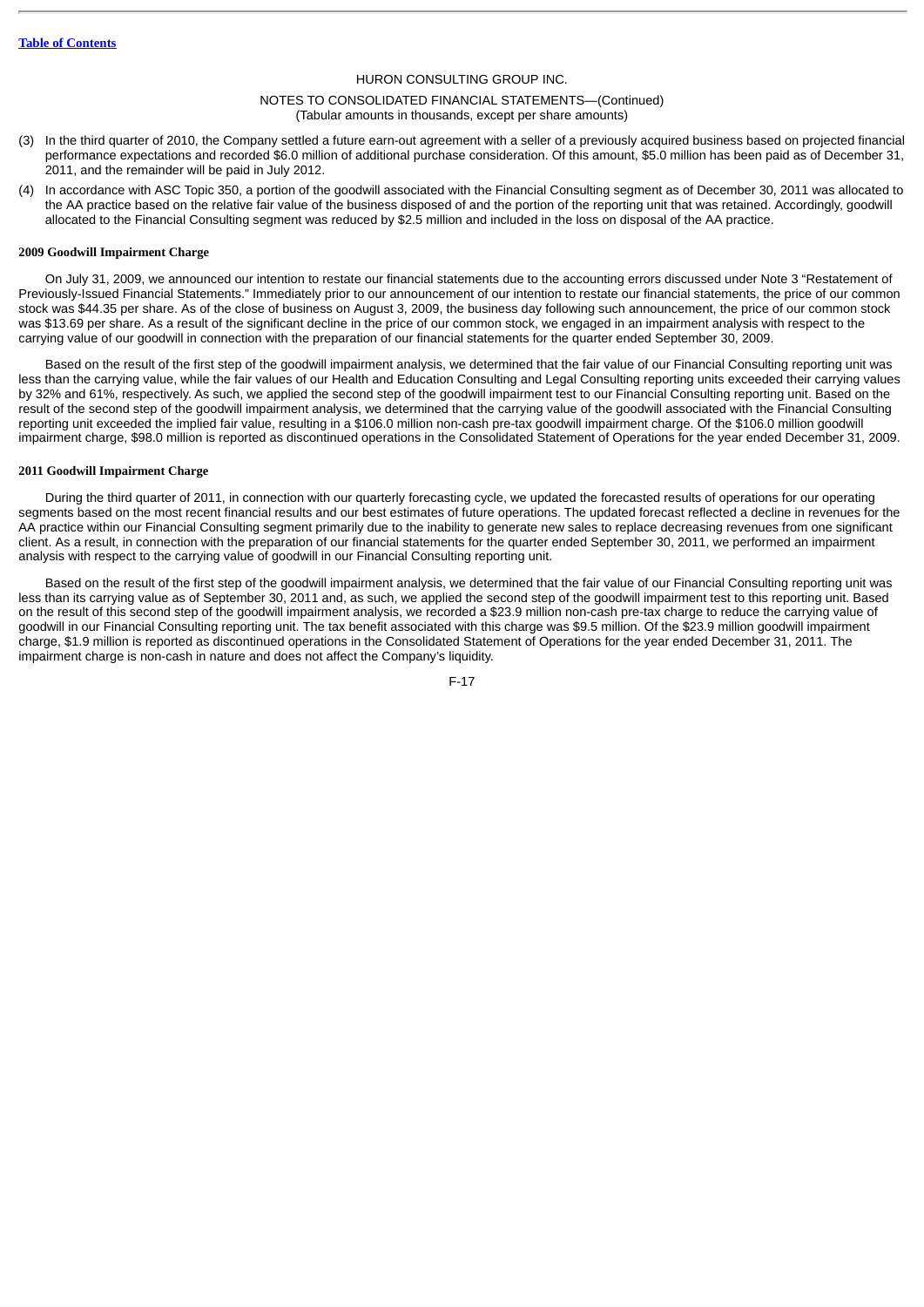#### NOTES TO CONSOLIDATED FINANCIAL STATEMENTS—(Continued) (Tabular amounts in thousands, except per share amounts)

In determining the fair value of our Financial Consulting reporting unit, we relied on a combination of the income approach and the market approach, utilizing the guideline company method, with a fifty-fifty weighting. In the income approach, we utilized a discounted cash flow analysis, which involved estimating the expected after-tax cash flows that will be generated by our Financial Consulting reporting unit and then discounting these cash flows to present value reflecting the relevant risks associated with the reporting unit and the time value of money. This approach required the use of significant estimates and assumptions, including long-term projections of future cash flows, market conditions, discount rates reflecting the risk inherent in future cash flows, revenue growth, perpetual growth rates and profitability, among others. In estimating future cash flows for our Financial Consulting reporting unit, we relied on an internally generated six-year forecast and a three percent long-term assumed annual revenue growth rate for periods after the six-year forecast. Our forecast was based on our historical experience, current backlog, expected market demand, and other industry information. Our discounted cash flow analysis assumed a 14% weighted average cost of capital ("WACC") discount rate.

In the market approach, we utilized the guideline company method, which involved calculating valuation multiples based on operating data from guideline publicly traded companies. Multiples derived from guideline companies provide an indication of how much a knowledgeable investor in the marketplace would be willing to pay for a company. These multiples were then applied to the operating data for the Financial Consulting reporting unit and adjusted for factors similar to those used in a discounted cash flow analysis to arrive at an indication of value.

As described above, a goodwill impairment analysis requires significant judgments, estimates and assumptions. The results of this impairment analysis are as of a point in time. There is no assurance that the actual future earnings or cash flows of our reporting units will not decline significantly from our projections. We will monitor any changes to our assumptions and will evaluate goodwill as deemed warranted during future periods. Any significant decline in our operations could result in additional goodwill impairment charges.

During the fourth quarter of 2011, we changed our annual goodwill impairment testing date from April 30 to November 30 of each year. This change was made to better align the timing of our impairment testing procedures with our annual planning and budgeting process, which concludes substantially during the fourth quarter of each year. Accordingly, management considers this accounting change preferable. This change does not accelerate, delay, avoid, or cause an impairment charge, nor does this change result in adjustments to previously issued financial statements. As a result of this accounting change, we also completed a goodwill impairment test as of November 30, 2011 and determined that no additional impairment of goodwill existed as of that date. During the quarter, we also adopted the provisions of ASU 2011-08, which simplifies the periodic testing of goodwill for impairment. This guidance allows companies to first assess qualitative factors to determine whether it is necessary to perform the two-step quantitative goodwill impairment test required under previous accounting standards. For purposes of our goodwill impairment test as of November 30, 2011, the Company considered various qualitative factors including macroeconomic conditions, relevant industry and market trends for each reporting unit, and other entity-specific events that could indicate a potential change in the fair value of our reporting units or the composition of their carrying values. Based on our assessment of these qualitative factors, we determined that it is more likely than not that the fair value of any of our reporting units exceeds their respective carrying values. As such, no additional quantitative analysis was performed.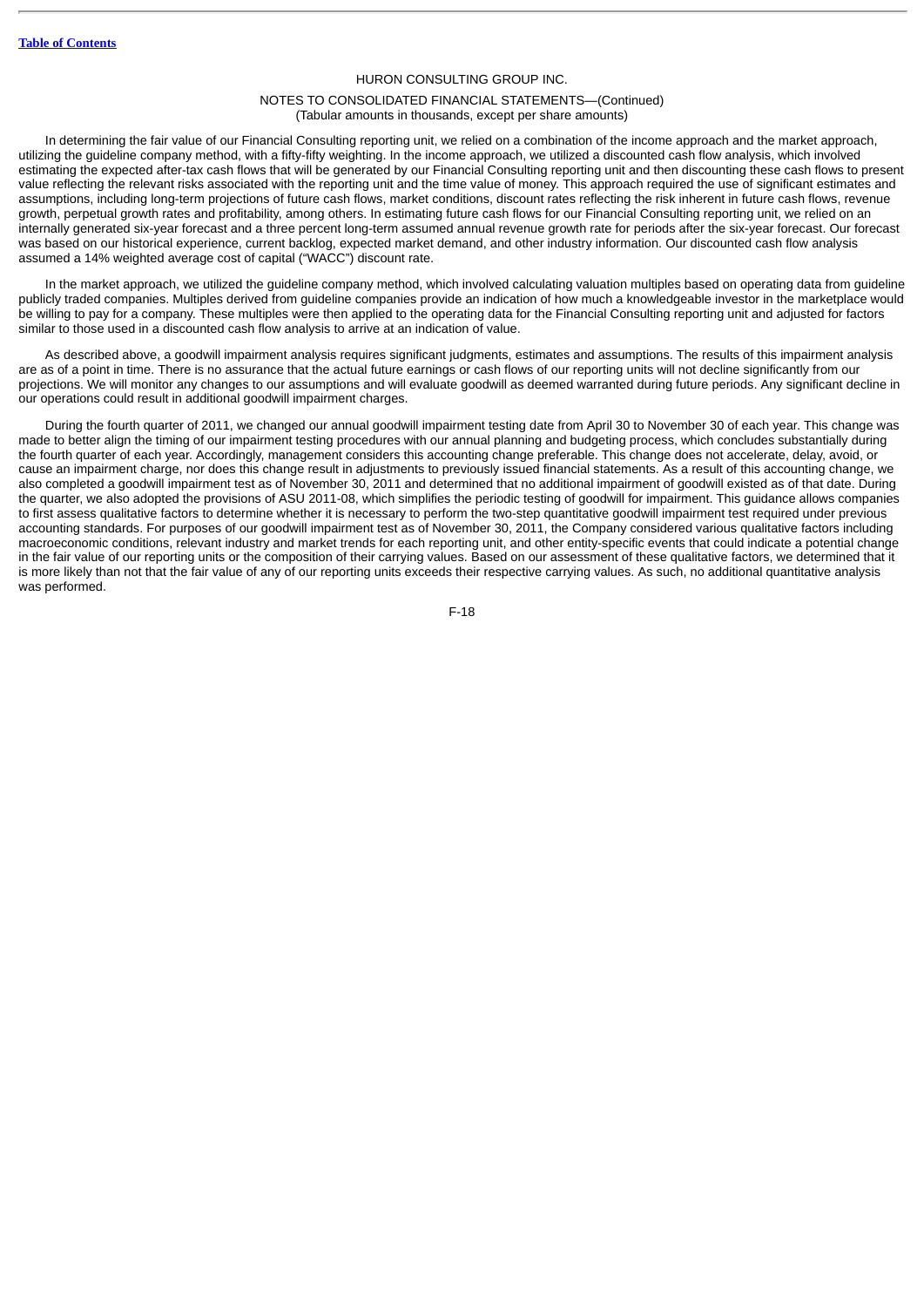#### NOTES TO CONSOLIDATED FINANCIAL STATEMENTS—(Continued) (Tabular amounts in thousands, except per share amounts)

#### **Intangible Assets**

Intangible assets as of December 31, 2011 and 2010 consisted of the following:

|                            |                             | December 31, 2011           |                             | December 31, 2010           |
|----------------------------|-----------------------------|-----------------------------|-----------------------------|-----------------------------|
|                            | Gross<br>Carrying<br>Amount | Accumulated<br>Amortization | Gross<br>Carrying<br>Amount | Accumulated<br>Amortization |
| Customer contracts         |                             |                             | 885                         | 309                         |
| Customer relationships     | 17,367                      | 6.950                       | 18.213                      | 4.781                       |
| Non-competition agreements | 6.693                       | 4.442                       | 9.871                       | 5,522                       |
| Trade names                | 247                         | 192                         | 3.717                       | 3.409                       |
| Technology and software    | 11,949                      | 7,805                       | 11,948                      | 5,011                       |
| Total                      | \$36,256                    | 19,389<br>\$                | \$44,634                    | 19,032                      |

Identifiable intangible assets with finite lives are amortized over their estimated useful lives. Customer contracts are amortized on a straight-line basis over relatively short lives due to the short-term nature of the services provided under these contracts. The majority of the customer relationships are amortized on an accelerated basis to correspond to the cash flows expected to be derived from the relationships. Non-competition agreements, trade names, and technology and software are amortized on a straight-line basis.

Intangible assets amortization expense for the years ended December 31, 2011, 2010 and 2009 was \$8.2 million, \$7.9 million and \$9.3 million, respectively. Estimated intangible assets amortization expense is \$5.4 million for 2012, \$3.2 million for 2013, \$2.5 million for 2014, \$1.7 million for 2015 and \$0.9 million for 2016. Actual amortization expense could differ from these estimated amounts as a result of future acquisitions and other factors.

As discussed under Note 10 "Restructuring Charges," we wrote off \$0.6 million of intangible assets during 2011 as a result of a change in strategy and forecasted results for a specific practice in our Health and Education Consulting segment.

#### **6. Property and Equipment**

Depreciation expense for property and equipment was \$15.7 million, \$14.6 million and \$16.9 million for 2011, 2010 and 2009, respectively. Property and equipment at December 31, 2011 and 2010 are detailed below:

|                                           | December 31. |           |
|-------------------------------------------|--------------|-----------|
|                                           | 2011         | 2010      |
| Computers, related equipment and software | \$54.404     | \$41.029  |
| Leasehold improvements                    | 32.250       | 31,769    |
| <b>Furniture and fixtures</b>             | 17.189       | 17,109    |
| Assets under capital lease                | 1.345        | 1,345     |
| Assets under construction                 | 101          | 321       |
| Property and equipment                    | 105.289      | 91.573    |
| Accumulated depreciation and amortization | (74, 113)    | (58, 638) |
| Property and equipment, net               | \$31,176     | \$32,935  |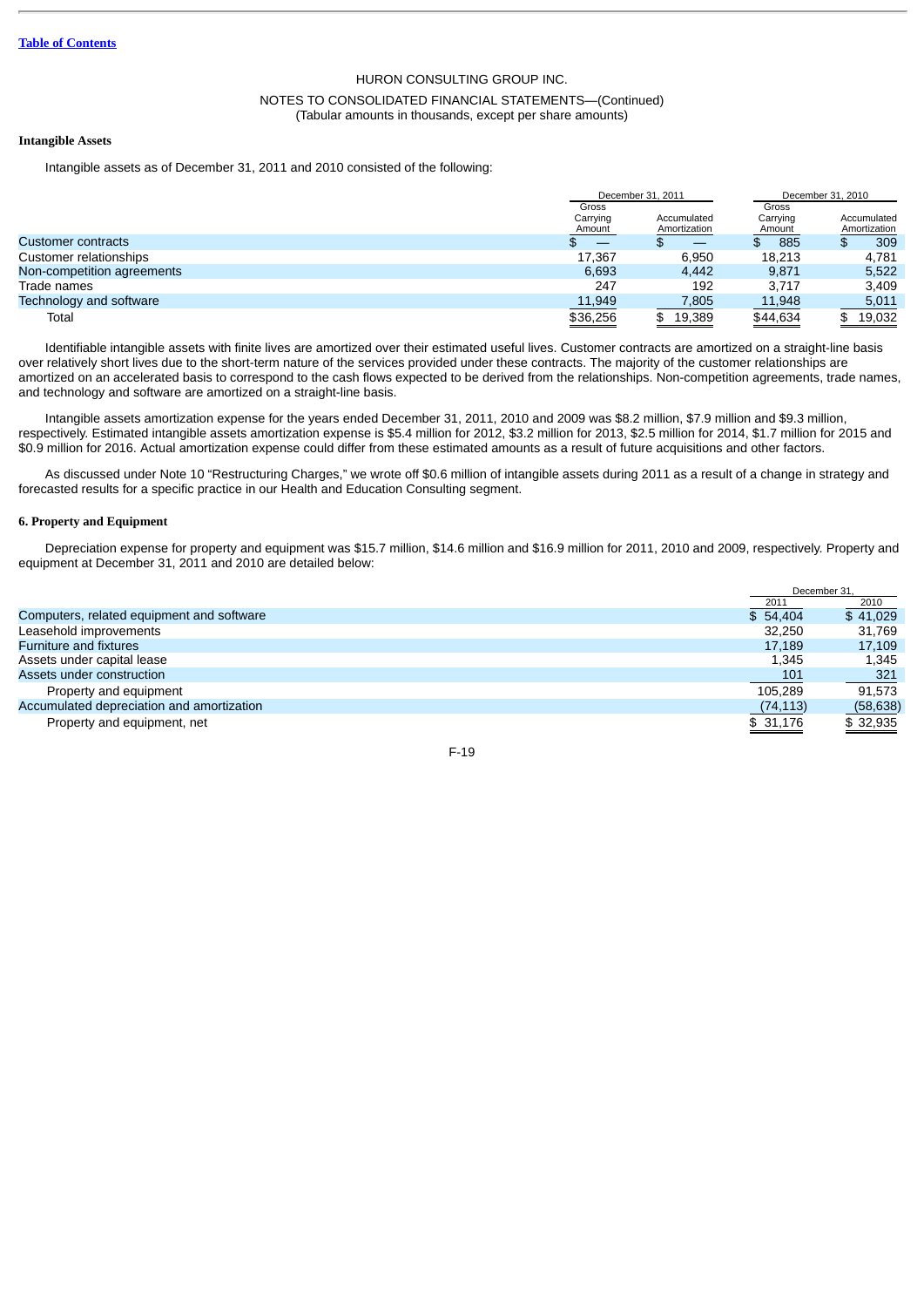#### NOTES TO CONSOLIDATED FINANCIAL STATEMENTS—(Continued) (Tabular amounts in thousands, except per share amounts)

During 2011, we decreased our estimate of the expected useful life for certain internal use software and as a result recorded additional depreciation expense of \$1.2 million during the year. We expect to incur \$0.6 million of additional depreciation expense related to this internal use software in 2012 at which point the software will be fully depreciated.

#### **7. Borrowings**

On April 14, 2011, the Company and certain of the Company's subsidiaries as guarantors entered into an Amended and Restated Credit Agreement (the "2011 Credit Agreement") with various financial institutions including Bank of America, N.A., as lender, administrative agent and collateral agent for the lenders; JPMorgan Chase Bank, N.A., as lender and syndication agent; PNC Bank, National Association; Harris N.A. and KeyBank National Association as lenders and Co-Documentation Agents; Fifth Third Bank, The Northern Trust Company, RBS Citizens, N.A., The PrivateBank and Trust Company, FirstMerit Bank, N.A., and Northbrook Bank & Trust Company as lenders (collectively the "Lenders"); and Merrill Lynch, Pierce, Fenner & Smith Incorporated and J.P. Morgan Securities LLC, as joint lead arrangers and joint book managers. The 2011 Credit Agreement replaces the previous Credit Agreement, dated as of June 7, 2006, and all subsequent amendments thereto, by and among the Company and the lenders therein.

The 2011 Credit Agreement consists of a senior secured credit facility in an aggregate principal amount of \$350.0 million comprised of a five-year revolving credit facility ("Revolver") under which the Company may borrow from time to time up to \$150.0 million and a \$200.0 million five-year term loan facility ("Term Loan") which was funded in a single advance on the closing date. The 2011 Credit Agreement provides for the option to increase the revolving credit facility in an aggregate amount of up to \$50 million subject to certain requirements as defined in the 2011 Credit Agreement. The proceeds of the senior secured credit facility were used to refinance existing indebtedness and will continue to be used for working capital, capital expenditures, and other corporate purposes.

The obligations under the 2011 Credit Agreement are secured pursuant to a Security Agreement with Bank of America as Administrative Agent. The Security Agreement grants Bank of America, N.A. for the ratable benefit of the lenders under the 2011 Credit Agreement, a first-priority lien, subject to permitted liens, on substantially all of the personal property assets of the Company and the subsidiary grantors. The Revolver and Term Loan are also secured by a pledge of 100% of the voting stock or other equity interests in our domestic subsidiaries and 65% of the voting stock or other equity interests in our foreign subsidiaries.

Fees and interest on borrowings vary based on our total debt to earnings before interest, taxes, depreciation and amortization ("EBITDA") ratio as set forth in the 2011 Credit Agreement. Interest is based on a spread over LIBOR or a spread over the base rate, as selected by the Company. The base rate is the greater of (a) the Federal Funds Rate plus 0.5%, (b) the Prime Rate and (c) except during a Eurodollar Unavailability Period, the Eurodollar Rate plus 1.0%.

The Term Loan is subject to scheduled quarterly amortization payments equal to 7.5% of the original principal balance in year one, 10.0% in year two, 12.5% in years three and four, and 57.5% in year five, as set forth in the 2011 Credit Agreement. The maturity date for the Term Loan is April 14, 2016, at which time the outstanding principal balance and all accrued interest will be due and payable in full. All outstanding borrowings under the Revolver will be due upon expiration of the 2011 Credit Agreement on April 14, 2016.

Under the 2011 Credit Agreement, dividends are restricted to an amount up to \$10 million plus 50% of cumulative consolidated net income from the closing date of the 2011 Credit Agreement plus 50% of the net cash proceeds from equity issuances. In addition, certain acquisitions and similar transactions need to be approved by the lenders.

The 2011 Credit Agreement contains quarterly financial covenants that require us to maintain a minimum fixed charge coverage ratio of 2.25 to 1.00 and a maximum leverage ratio of 3.00 to 1.00 with step-downs in subsequent periods, as those ratios are defined therein, as well as a minimum net worth greater than \$150 million. At December 31, 2011, we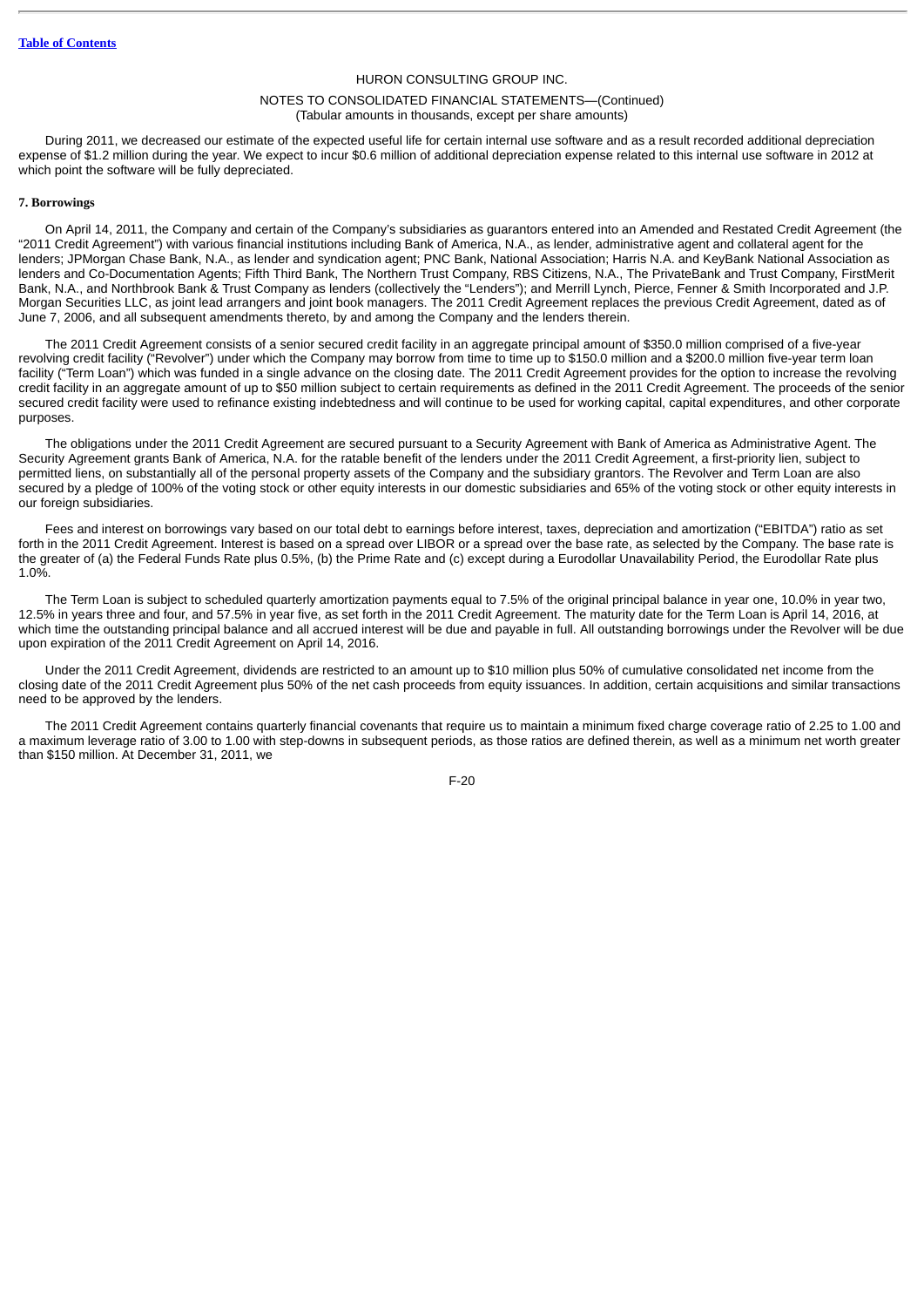#### NOTES TO CONSOLIDATED FINANCIAL STATEMENTS—(Continued) (Tabular amounts in thousands, except per share amounts)

were in compliance with these financial covenants with a fixed charge coverage ratio of 3.59 to 1.00, a leverage ratio of 1.57 to 1.00, and net worth greater than \$150 million. The 2011 Credit Agreement excludes non-cash goodwill impairment charges from Consolidated EBITDA as defined in the 2011 Credit Agreement. As a result, the goodwill impairment charge discussed above in Note 5 "Goodwill and Intangible Assets" does not affect the Company's compliance with the financial debt covenants of the 2011 Credit Agreement discussed above. Furthermore, based upon projected operating results, management believes it is probable that we will meet the financial debt covenants at future covenant measurement dates. At December 31, 2010, we were in compliance with our financial debt covenants.

The borrowing capacity under the 2011 Credit Agreement is reduced by any outstanding letters of credit and payments under the Term Loan. At December 31, 2011, outstanding letters of credit totaled \$4.0 million and are primarily used as security deposits for our office facilities. As of December 31, 2011, the borrowing capacity under the 2011 Credit Agreement was \$141.3 million. Borrowings outstanding under this credit facility at December 31, 2011 totaled \$193.5 million. These borrowings carried a weighted average interest rate of 3.3%, including the effect of the interest rate swap described below in Note 11 "Derivative Instrument and Hedging Activity." All of the borrowings outstanding under the 2011 Credit Agreement are classified as long-term on our Consolidated Balance Sheet as the principal under the Revolver is not due until 2016 and we intend to fund scheduled quarterly payments under the Term Loan with availability under the Revolver. Borrowings outstanding at December 31, 2010 were \$257.0 million and carried a weighted average interest rate of 4.5%.

#### **8. Capital Structure**

#### **Preferred Stock**

We are authorized to issue up to 50,000,000 shares of preferred stock. Our certificate of incorporation authorizes our Board of Directors, without any further stockholder action or approval, to issue these shares in one or more classes or series, to establish from time to time the number of shares to be included in each class or series, and to fix the rights, preferences and privileges of the shares of each wholly unissued class or series and any of its qualifications, limitations or restrictions. As of December 31, 2011 and 2010, no such preferred stock has been approved or issued.

#### **Common Stock**

We are authorized to issue up to 500,000,000 shares of common stock, par value \$.01 per share. The holders of common stock are entitled to one vote for each share held of record on each matter submitted to a vote of stockholders. Subject to the rights and preferences of the holders of any series of preferred stock that may at the time be outstanding, holders of common stock are entitled to such dividends as our Board of Directors may declare. In the event of any liquidation, dissolution or winding-up of our affairs, after payment of all of our debts and liabilities and subject to the rights and preferences of the holders of any series of preferred stock that may at the time be outstanding, holders of common stock will be entitled to receive the distribution of any of our remaining assets.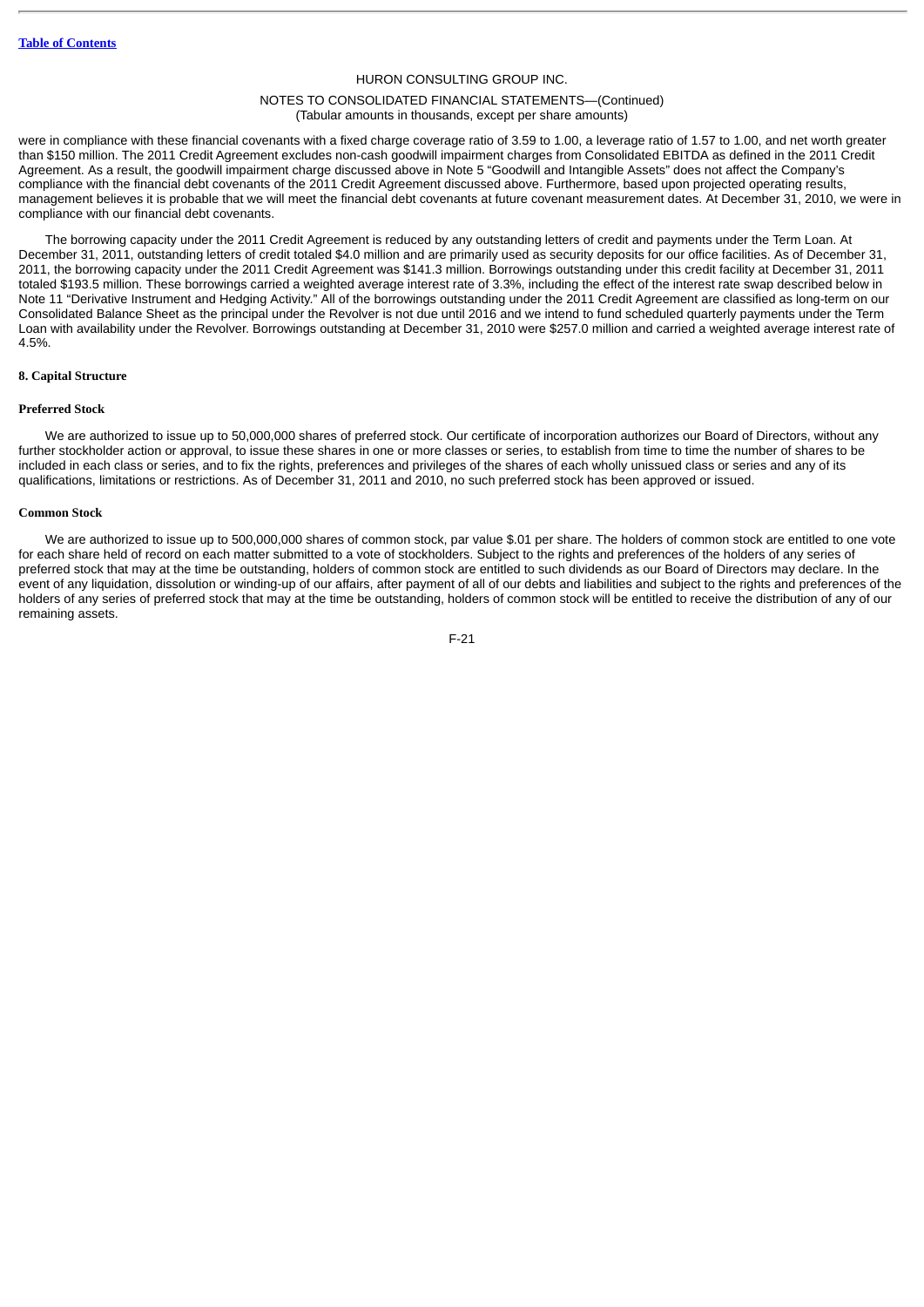#### NOTES TO CONSOLIDATED FINANCIAL STATEMENTS—(Continued) (Tabular amounts in thousands, except per share amounts)

#### **9. Earnings (Loss) Per Share**

Basic earnings per share excludes dilution and is computed by dividing net income by the weighted average number of common shares outstanding for the period, excluding unvested restricted common stock. Diluted earnings per share reflects the potential reduction in earnings per share that could occur if securities or other contracts to issue common stock were exercised or converted into common stock under the treasury stock method. Earnings per share under the basic and diluted computations are as follows:

|                                                        | Year ended December 31. |            |              |
|--------------------------------------------------------|-------------------------|------------|--------------|
|                                                        | 2011                    | 2010       | 2009         |
| Net income from continuing operations                  | \$21,481                | \$7,427    | \$13,649     |
| (Loss) income from discontinued operations, net of tax | (962)                   | 1,098      | (46, 522)    |
| Net income (loss)                                      | \$20,519                | \$8,525    | \$ (32, 873) |
| Weighted average common shares outstanding—basic       | 21,324                  | 20,546     | 20,114       |
| Weighted average common stock equivalents              | 352                     | 228        | 412          |
| Weighted average common shares outstanding-diluted     | 21,676                  | 20,774     | 20,526       |
| Net earnings (loss) per basic share:                   |                         |            |              |
| Net income from continuing operations                  | \$<br>1.01              | 0.36<br>\$ | 0.68<br>\$   |
| (Loss) income from discontinued operations, net of tax | (0.05)                  | 0.05       | (2.31)       |
| Net income (loss)                                      | 0.96<br>æ.              | \$<br>0.41 | (1.63)<br>\$ |
| Net earnings (loss) per diluted share:                 |                         |            |              |
| Net income from continuing operations                  | \$<br>0.99              | 0.36<br>\$ | 0.66<br>\$   |
| (Loss) income from discontinued operations, net of tax | (0.04)                  | 0.05       | (2.26)       |
| Net income (loss)                                      | 0.95<br>\$              | 0.41<br>\$ | (1.60)<br>\$ |

The computation of diluted earnings per share excludes outstanding options and other common stock equivalents in periods where inclusion of such potential common stock instruments would be anti-dilutive in the periods presented. The weighted average common stock equivalents presented above do not include the effect of approximately 342,000, 594,800 and 1,205,400 common stock equivalents for the years ended December 31, 2011, 2010 and 2009, respectively, because their inclusion would be anti-dilutive.

#### **10. Restructuring Charges**

During 2011, we incurred restructuring expense of \$3.8 million. This expense consisted of the following charges:

*Severance* —As the result of workforce reductions to better align our resources with market demand we incurred severance expense of \$1.0 million relating to our Health and Education Consulting segment. As of December 31, 2011, \$0.5 million of this amount is accrued in Accrued payroll and related benefits.

*Office exit costs*—During 2011 we relocated our Boston office and consolidated space at our Chicago headquarters. In conjunction with the Boston relocation, we incurred moving expenses and recorded a charge for the present value of the remaining lease payments through 2013 for our old office space, net of estimated sublease income.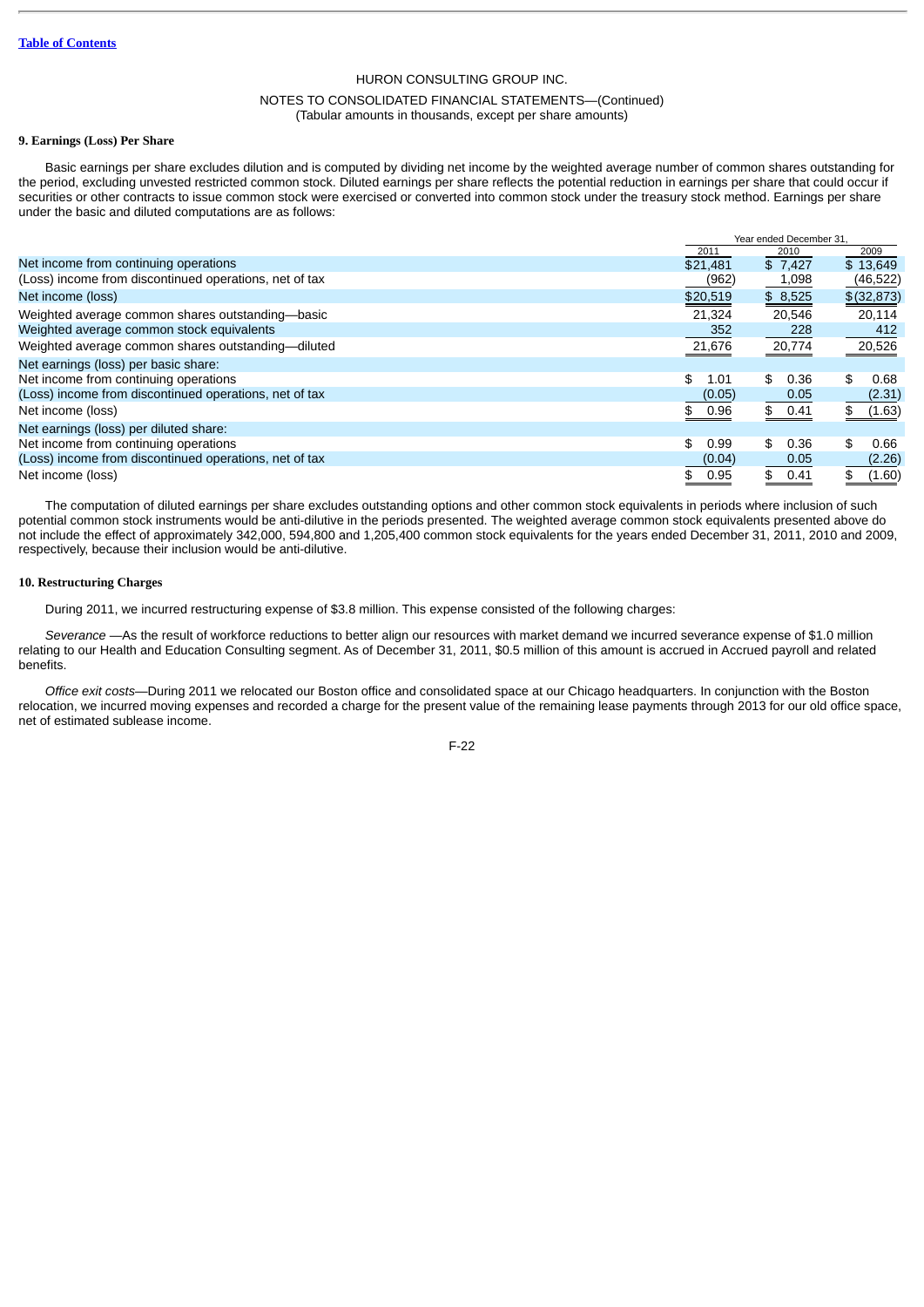#### NOTES TO CONSOLIDATED FINANCIAL STATEMENTS—(Continued) (Tabular amounts in thousands, except per share amounts)

The total charge associated with the Boston office exit was \$0.3 million, of which \$0.1 million is accrued as of December 31, 2011. As a result of the Chicago office space consolidation we incurred a \$0.5 million charge, of which \$0.3 million remains accrued as of December 31, 2011. This charge primarily consists of the present value of remaining lease payments through 2014, net of estimated sublease income.

*Accelerated Depreciation*—We accelerated the depreciation on leasehold improvements related to two of our office spaces. We incurred \$0.6 million of accelerated depreciation expense on leasehold improvements at our Boston office location, which we vacated during the fourth quarter of 2011, as discussed above. We also incurred \$0.8 million of accelerated depreciation expense on leasehold improvements related to our current New York City office. During the third quarter, we leased new space in New York City for our Legal Consulting segment's Document Review Services and Advisory Business practices. We intend to move the remainder of our New York City based personnel to a yet to be determined location within New York City during 2012. At that time, we intend to vacate our existing office space and have accelerated depreciation on leasehold improvements for the existing office to reflect this new shortened estimated useful life. We expect the remaining accelerated depreciation charge in 2012 related to our New York City office to be \$2.5 million. We also expect to incur additional charges in 2012 upon exiting our New York office space, for which we have a lease agreement that expires in 2016. We estimate the expense associated with the exit of this office to be approximately \$2.1 million in 2012; however, the actual expense could vary significantly depending on factors such as the office rental market in New York City at the time we exit.

*Intangible Asset Write-off*—As the result of a change in strategy and forecasted results for a specific practice in our Health and Education Consulting segment we wrote-off \$0.6 million of intangible assets during 2011.

During 2010, we incurred a \$4.1 million pre-tax restructuring charge. This expense consisted of the following charges:

*Severance*—We incurred severance expense of \$0.1 million for certain corporate personnel related to the disposition of the D&I practice discussed above in Note 4 "Discontinued Operations."

*Office exit costs*—During 2010 we exited our San Francisco office space due to the excess capacity at the space and the virtual nature of the employees in this geographic region. In conjunction with this exit, we recorded a \$2.6 million charge for the present value of the remaining lease payments, partially offset by estimated sublease income. We also recorded a \$1.4 million charge relating to the consolidation of two of our offices into one existing location and the exit of excess office space as a result of the disposition of the D&I practice. As of December 31, 2011, \$1.9 million remains accrued related to these charges.

During 2009, we incurred a \$2.2 million pre-tax restructuring charge, consisting primarily of severance payments related to workforce reductions to balance our employee base with current revenue expectations, market demand, and areas of focus.

#### **11. Derivative Instruments and Hedging Activity**

On March 20, 2009, we entered into an interest rate swap agreement for a notional amount of \$100.0 million effective on March 31, 2009 and ending on February 23, 2012. We entered into this derivative instrument to hedge against the risk of changes in future cash flows related to changes in interest rates on \$100.0 million of the total variable-rate borrowings outstanding described above in Note 8 "Borrowings." Under the terms of the interest rate swap agreement, we receive from the counterparty interest on the \$100.0 million notional amount based on one-month LIBOR and we pay to the counterparty a fixed rate of 1.715%. This swap effectively converted \$100.0 million of our variable-rate borrowings to fixed-rate borrowings beginning on March 31, 2009 and through February 23, 2012.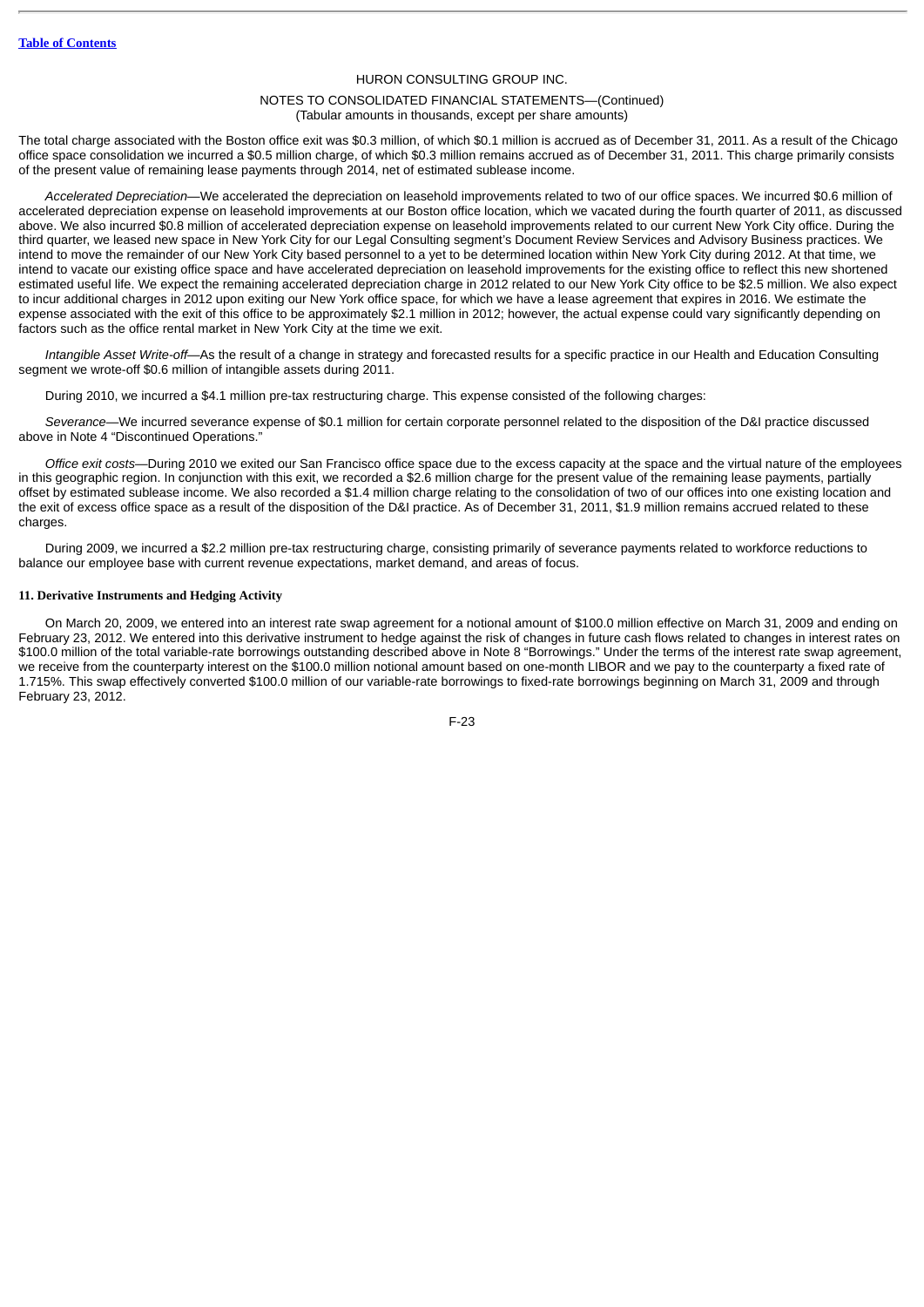#### NOTES TO CONSOLIDATED FINANCIAL STATEMENTS—(Continued) (Tabular amounts in thousands, except per share amounts)

On December 8, 2011, we entered into a forward amortizing interest rate swap agreement effective on February 29, 2012 and ending on April 14, 2016. We entered into this derivative instrument to continue hedging against the interest rate risks of our variable-rate borrowings described above. The swap has an initial notional amount of \$56.6 million and amortizes throughout the term, which effectively fixes the interest rate on 30% of our Term Loan. Under the terms of the interest rate swap agreement, we receive from the counterparty interest on the notional amount based on one-month LIBOR and we pay to the counterparty a fixed rate of 0.9875%.

FASB ASC Topic 815, "Derivatives and Hedging," requires companies to recognize all derivative instruments as either assets or liabilities at fair value on the balance sheet. In accordance with ASC Topic 815, we have designated these derivative instruments as cash flow hedges. As such, changes in the fair value of the derivative instruments are recorded as a component of other comprehensive income ("OCI") to the extent of effectiveness and reclassified into interest expense upon settlement. The ineffective portion of the change in fair value of the derivative instruments is recognized in interest expense. As of December 31, 2011, it was anticipated that all \$0.5 million of the net losses, net of tax, currently recorded in OCI will be reclassified into earnings within the next 12 months. Our interest rate swap agreements were effective during 2011, 2010 and since inception in 2009.

The tables below set forth additional information relating to these interest rate swaps designated as hedging instruments as of December 31, 2011 and December 31, 2010, and for the years ended December 31, 2011, 2010 and 2009.

|                                                                            | Fair Value (Derivative Liability) |                                 |                   |  |
|----------------------------------------------------------------------------|-----------------------------------|---------------------------------|-------------------|--|
| <b>Balance Sheet Location</b>                                              | December 31, 2011                 |                                 | December 31, 2010 |  |
| Accrued expenses                                                           | 216                               |                                 |                   |  |
| Deferred compensation and other liabilities                                | \$<br>250                         |                                 | 1,459             |  |
|                                                                            | 2011                              | Year ended December 31.<br>2010 | 2009              |  |
| Net unrealized losses on cash flow hedges, net of tax, beginning of period | \$ (872)                          | (394)                           |                   |  |
| Change in fair value, net of tax                                           | (904)                             | (1,941)                         | (1,464)           |  |
| Reclassification adjustments into earnings, net of tax                     | 1,501                             | 1,463                           | 1,070             |  |
| Net unrealized losses on cash flow hedges, net of tax, end of period       | \$ (275)                          | (872)<br>\$                     | (394)<br>\$       |  |

We do not use derivative instruments for trading or other speculative purposes and we did not have any other derivative instruments or hedging activities as of December 31, 2011.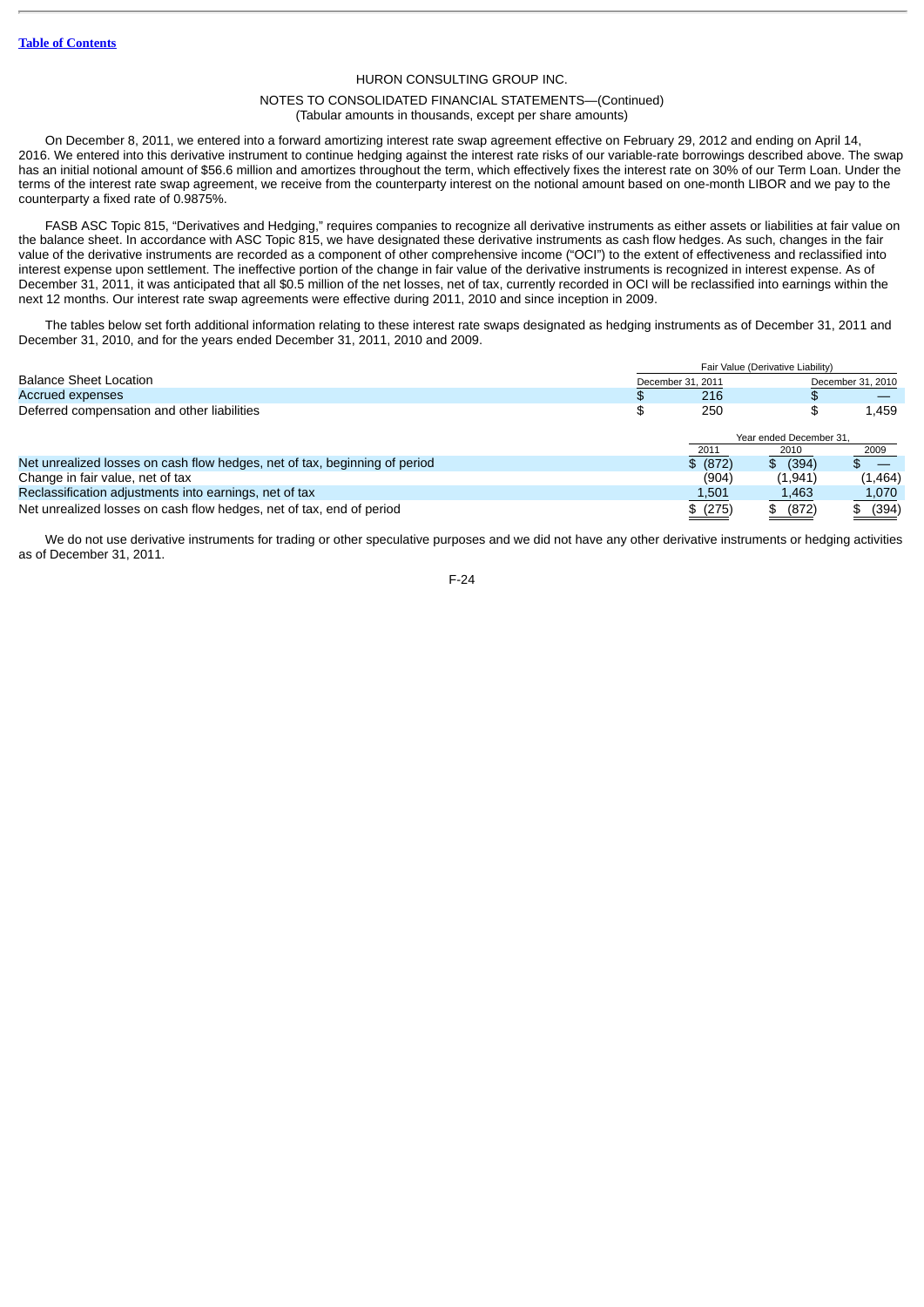#### NOTES TO CONSOLIDATED FINANCIAL STATEMENTS—(Continued) (Tabular amounts in thousands, except per share amounts)

#### **12. Fair Value of Financial Instruments**

Certain of our assets and liabilities are measured at fair value. FASB ASC Topic 820, "Fair Value Measurements and Disclosures" (formerly SFAS No. 157), defines fair value as the price that would be received to sell an asset or the price that would be paid to transfer a liability in an orderly transaction between market participants at the measurement date. ASC Topic 820 establishes a fair value hierarchy for inputs used in measuring fair value and requires companies to maximize the use of observable inputs and minimize the use of unobservable inputs. The fair value hierarchy consists of three levels based on the objectivity of the inputs as follows:

Level 1 Inputs Quoted prices in active markets for identical assets or liabilities that the reporting entity has the ability to access at the measurement date.

Level 2 Inputs Quoted prices in active markets for similar assets or liabilities; quoted prices for identical or similar assets or liabilities in markets that are not active; inputs other than quoted prices that are observable for the asset or liability; or inputs that are derived principally from or corroborated by observable market data by correlation or other means.

Level 3 Inputs Unobservable inputs for the asset or liability, and include situations in which there is little, if any, market activity for the asset or liability.

The table below sets forth our fair value hierarchy for our derivative liability measured at fair value as of December 31, 2011 and 2010.

|                     | Quoted Prices in<br><b>Active Markets</b><br>for Identical<br>Assets<br>(Level 1) | Significant<br>Other<br>Observable<br>Inputs<br>(Level 2) | Significant<br>Unobservable<br>Inputs<br>(Level 3) | <b>Total</b>         |
|---------------------|-----------------------------------------------------------------------------------|-----------------------------------------------------------|----------------------------------------------------|----------------------|
| December 31, 2011   |                                                                                   |                                                           |                                                    |                      |
| Asset:              |                                                                                   |                                                           |                                                    |                      |
| Promissory note     | \$                                                                                | \$<br>$\hspace{0.1mm}-\hspace{0.1mm}$                     | $\frac{1}{2}$<br>2,680                             | \$2,680              |
| Liability:          |                                                                                   |                                                           |                                                    |                      |
| Interest rate swaps | \$                                                                                | 466<br>\$                                                 | $\frac{1}{2}$<br>—                                 | $\frac{2}{3}$<br>466 |
| December 31, 2010   |                                                                                   |                                                           |                                                    |                      |
| Liability:          |                                                                                   |                                                           |                                                    |                      |
| Settlement Shares   | \$<br>12,552                                                                      | \$                                                        | \$                                                 | \$12,552             |
| Interest rate swap  | \$                                                                                | 1,459<br>\$                                               | \$                                                 | \$1,459              |
|                     |                                                                                   |                                                           |                                                    |                      |

As part of the consideration received for the sale of our AA practice, the Company received a \$3.5 million promissory note payable over four years. The note will be paid to the Company in quarterly installments of approximately \$0.2 million beginning in March 2013 with a final payment of approximately \$1.1 million on the maturity date in December 2015. The fair value of the note was derived by multiplying the projected cash flows by a discount rate of 14%, which accounts for the risks associated with the note.

The fair values of the interest rate swaps were derived using estimates to settle the interest rate swap agreements, which were based on the net present value of expected future cash flows on each leg of the swaps utilizing market-based inputs and discount rates reflecting the risks involved. See Note 11 "Derivative Instruments and Hedging Activity."

As discussed under Note 18 "Commitments, Contingencies and Guarantees," the fair value of the settlement shares was based on the closing market price of our common stock on December 31, 2010.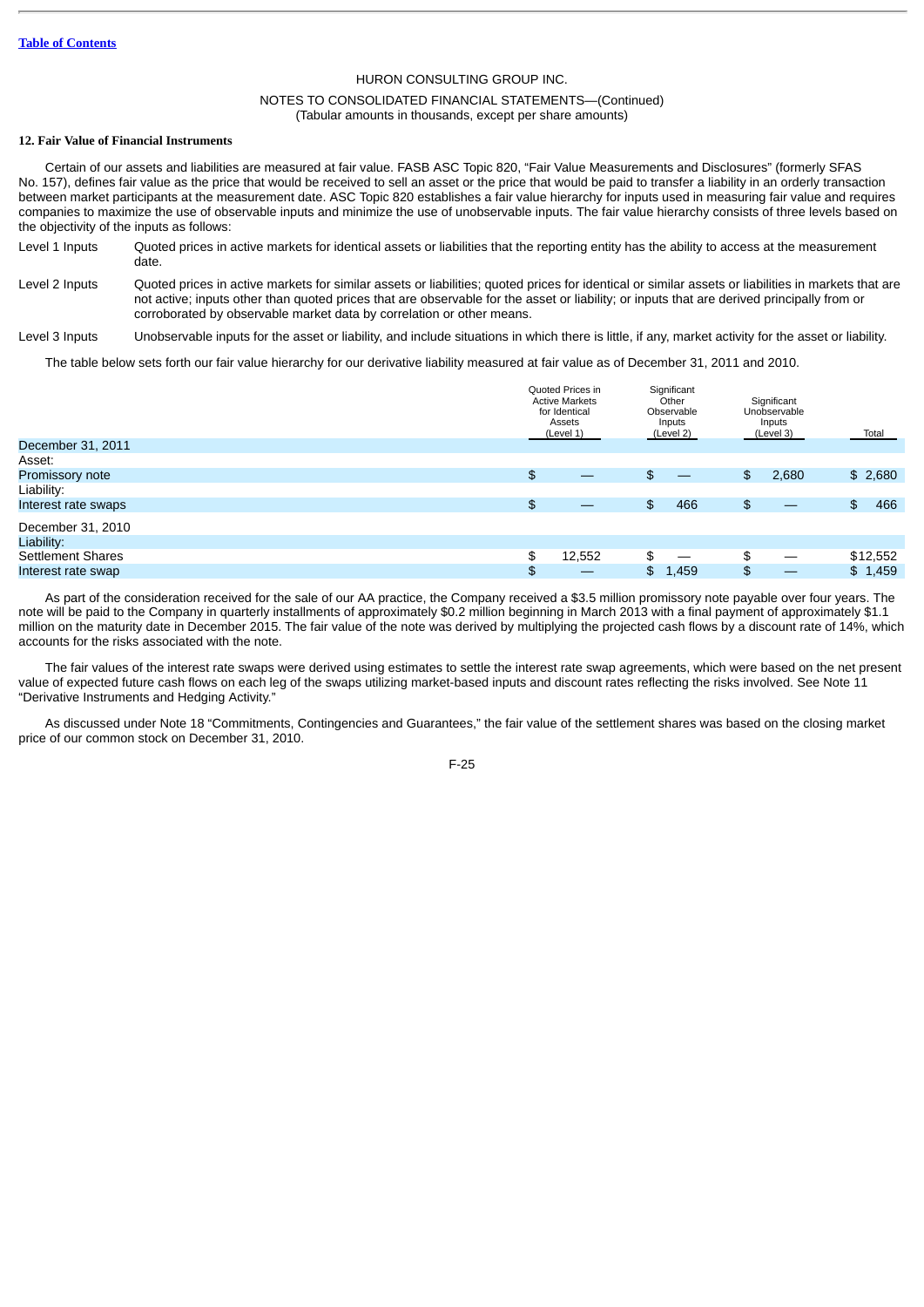#### NOTES TO CONSOLIDATED FINANCIAL STATEMENTS—(Continued) (Tabular amounts in thousands, except per share amounts)

## **13. Comprehensive Income (Loss)**

The tables below set forth the components of comprehensive income (loss) for the years ended December 31, 2011, 2010 and 2009.

|                                                                        |                 |                      |                 |                 | Year Ended December 31 |                      |                 |                       |                            |
|------------------------------------------------------------------------|-----------------|----------------------|-----------------|-----------------|------------------------|----------------------|-----------------|-----------------------|----------------------------|
|                                                                        |                 | 2011                 |                 |                 | 2010                   |                      |                 | 2009                  |                            |
|                                                                        |                 | Tax                  |                 |                 | Tax                    |                      |                 | Tax                   |                            |
|                                                                        | Before<br>Taxes | (Expense)<br>Benefit | Net of<br>Taxes | Before<br>Taxes | (Expense)<br>Benefit   | Net of<br>Taxes      | Before<br>Taxes | (Expense)<br>Benefit  | Net of<br>Taxes            |
| Net income (loss)                                                      |                 |                      | \$20,519        |                 |                        | \$8,525              |                 |                       | \$ (32, 873)               |
| Other comprehensive income (loss):                                     |                 |                      |                 |                 |                        |                      |                 |                       |                            |
| Foreign currency translation adjustment                                | 175<br>SS.      | (21)                 | 154<br>\$       | (893)<br>\$     | 204<br>\$              | (689)<br>\$          | (619)<br>\$.    | 169<br>$\mathfrak{L}$ | (450)<br>\$.               |
| Unrealized gain (loss) on cash flow hedging<br>instruments             | 994             | (397)                | 597             | (796)           | 318                    | (478)                | (663)           | 269                   | (394)                      |
| Other comprehensive income (loss)<br>Total comprehensive income (loss) | \$1,169         | (418)<br>\$          | 751<br>\$21,270 | \$(1,689)       | 522                    | \$(1,167)<br>\$7,358 | \$(1,282)       | 438<br>£.             | (844)<br>\$.<br>\$(33,717) |

#### **14. Other Gains**

During the year ended December 31, 2009, we recognized gains totaling \$2.7 million relating to the release of certain of our employees from their nonsolicitation agreements with the Company and the settlement of certain contractual obligations.

#### **15. Employee Benefit and Deferred Compensation Plans**

We sponsor a qualified defined contribution 401(k) plan covering substantially all of our employees. Under the plan, employees are entitled to make pretax contributions. We match an amount equal to the employees' contributions up to 6% of the employees' salaries. Our matching contributions for the years ended December 31, 2011, 2010 and 2009 were \$11.1 million, \$10.9 million and \$12.4 million, respectively.

We have a non-qualified deferred compensation plan (the "Plan") that is administered by our Board of Directors or a committee designated by the Board of Directors. Under the Plan, members of the Board of Directors and a select group of our employees may elect to defer the receipt of their director retainers and meeting fees or base salary and bonus, as applicable. Additionally, we may credit amounts to a participant's deferred compensation account in accordance with employment or other agreements entered into between us and the participant. At our sole discretion, we may, but are not required to, credit any additional amount we desire to any participant's deferred compensation account. Amounts credited are subject to vesting schedules set forth in the Plan, employment agreement or any other agreement entered into between us and the participant. The deferred compensation liability at December 31, 2011 and 2010 was \$3.7 million and \$3.6 million, respectively.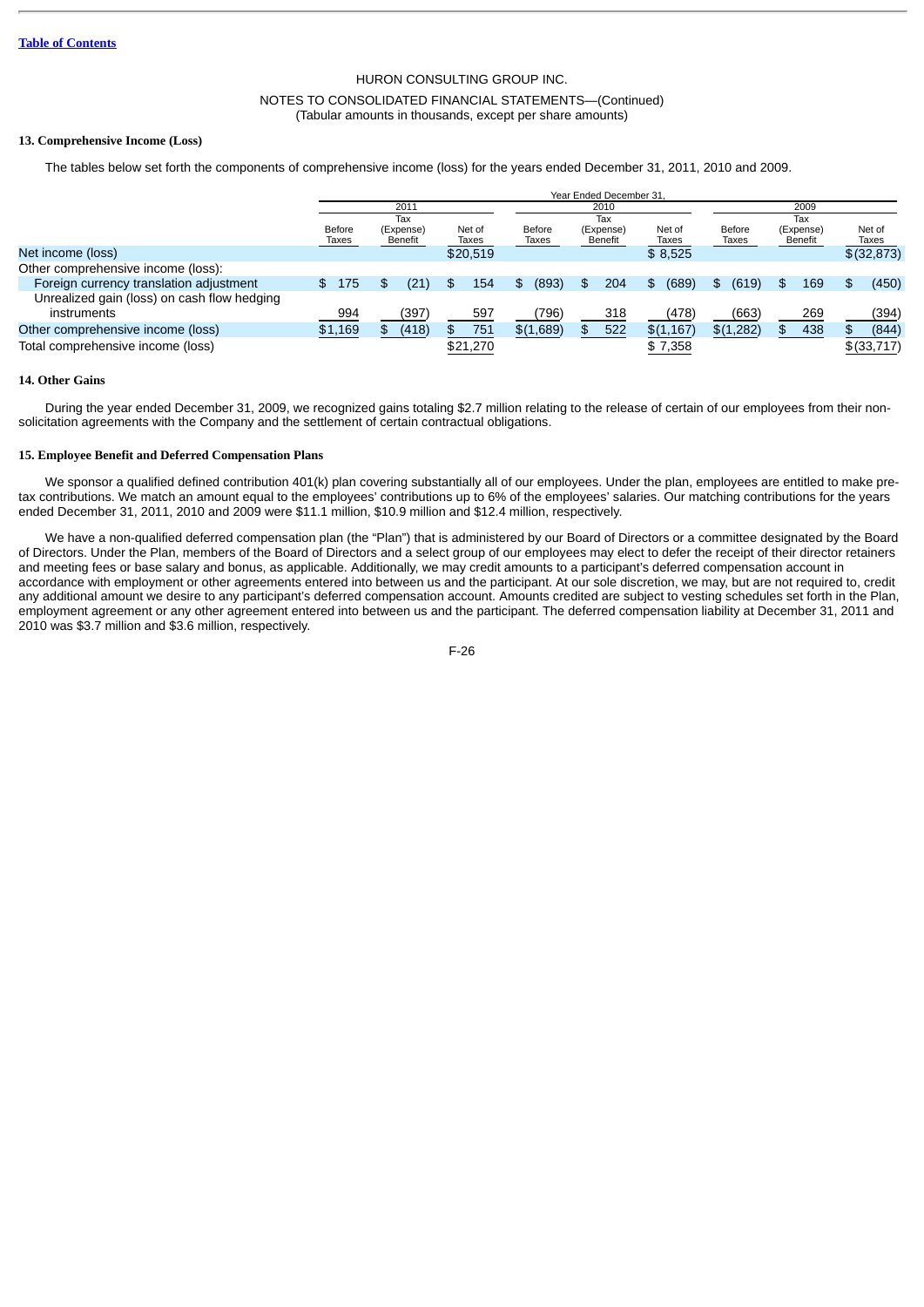#### NOTES TO CONSOLIDATED FINANCIAL STATEMENTS—(Continued) (Tabular amounts in thousands, except per share amounts)

#### **16. Equity Incentive Plans**

In connection with our initial public offering, we adopted the 2004 Omnibus Stock Plan (the "Omnibus Plan"), which replaced our then-existing equity plans for grants of share-based awards. The Omnibus Plan permits the grant of stock options, restricted stock, and other share-based awards valued in whole or in part by reference to, or otherwise based on, our common stock. Under the Omnibus Plan, as originally adopted, a total of 2,141,000 shares of common stock were reserved for issuance to eligible employees, executive officers, independent contractors and outside directors. The Plan was amended effective as of May 2, 2006 to increase the number of shares of common stock available for issuance by 2,100,000. The Plan was amended and restated effective as of May 5, 2010 to increase the number of shares of common stock available for issuance by 650,000. As of December 31, 2011, approximately 945,000 shares remain available for future issuance.

The Compensation Committee of the Board of Directors has the responsibility of interpreting the Omnibus Plan and determining all of the terms and conditions of awards made under the Omnibus Plan, including when the awards will become exercisable or otherwise vest. Subject to acceleration under certain conditions, the majority of our stock options and restricted stock vest annually over four years. All stock options have a ten-year contractual term.

Total share-based compensation cost recognized for the years ended December 31, 2011, 2010 and 2009 was \$19.2 million, \$19.1 million and \$14.0 million, respectively, with related income tax benefits of \$7.0 million, \$7.0 million and \$5.1 million, respectively. As of December 31, 2011, there was \$21.4 million of total unrecognized compensation cost related to nonvested share-based awards. This cost is expected to be recognized over a weighted average period of 2.2 years.

#### **Stock Options**

In May 2010, the Company granted 100,000 stock option awards to our Chief Executive Officer under the Omnibus Plan. Of the 100,000 option grant, 50,000 stock options vest on the third anniversary of the grant date and 50,000 stock options vest on the third anniversary of the grant date and were subject to the further condition that, on or before the third anniversary of the grant date, the 60 business day average price of a share of the Company's common stock shall have exceeded 125% of the grant date price of a share of the Company's common stock. This condition was met during the third quarter of 2011. Therefore, all 100,000 stock options will vest in May 2013, provided he is still actively employed. The weighted average fair value of options granted during 2010 was \$11.08.

During 2011, the Company granted 49,196 stock option awards to certain named executive officers under the Omnibus Plan. The weighted average fair value of the options granted during 2011 was \$12.52. These awards vest annually over four years.

The weighted average fair values of the options granted during 2010 and 2011 were calculated using the Black-Scholes option-pricing model and the Monte Carlo simulation using the following assumptions:

|                                     | 2011        | 2010    |
|-------------------------------------|-------------|---------|
| Black-Scholes option-pricing model: |             |         |
| Expected dividend yield             | $0.0\%$     | $0.0\%$ |
| <b>Expected volatility</b>          | 45.0%       | 45.0%   |
| Risk-free rate                      | 2.1% / 2.7% | 2.9%    |
| Expected option life (in years)     | 6.25        | 6.25    |
| Monte Carlo simulation:             |             |         |
| Expected dividend yield             |             | $0.0\%$ |
| <b>Expected volatility</b>          |             | 45.0%   |
| Risk-free rate                      |             | 3.69%   |
| Expected option life (in years)     |             | 10      |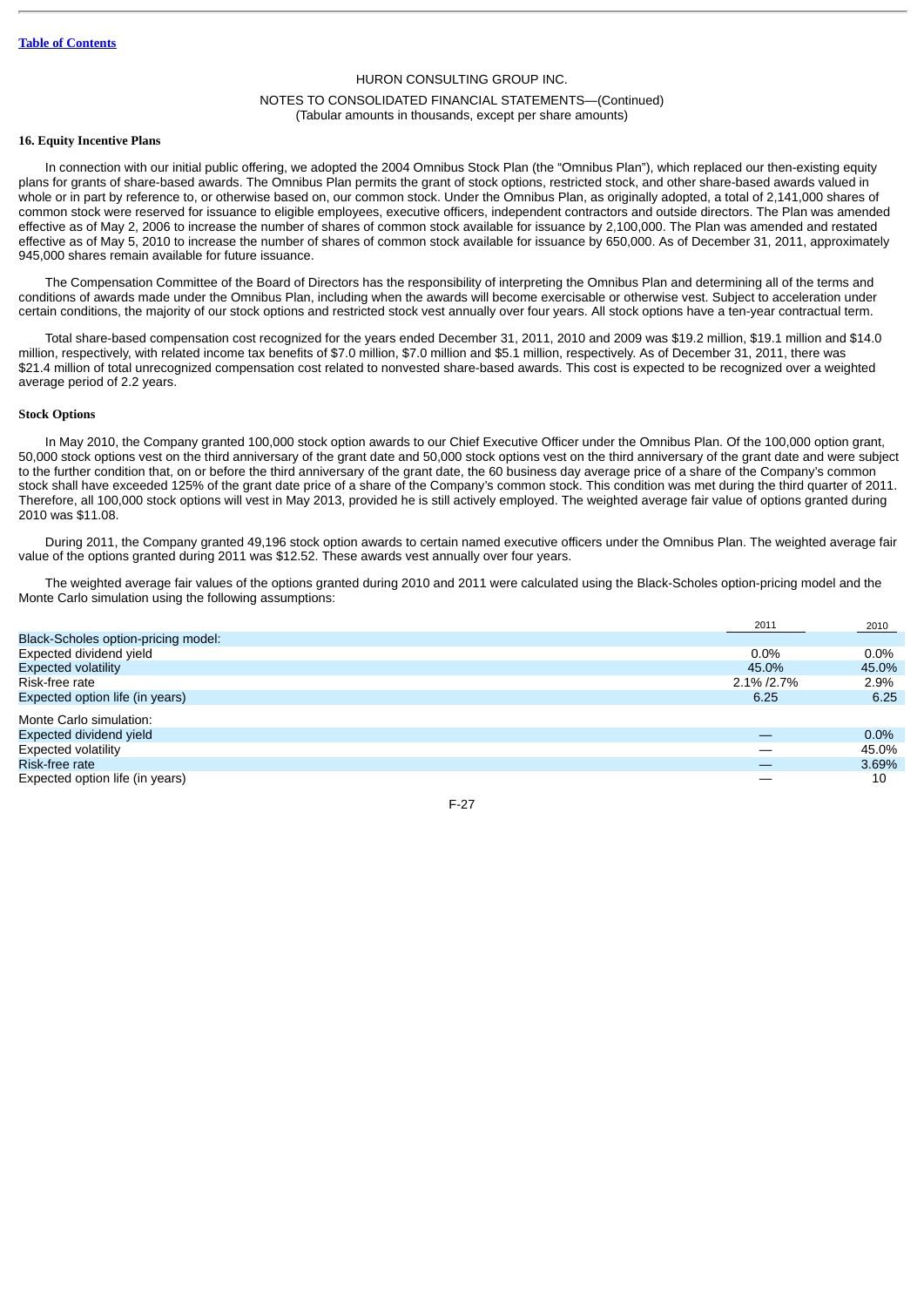#### NOTES TO CONSOLIDATED FINANCIAL STATEMENTS—(Continued) (Tabular amounts in thousands, except per share amounts)

Expected volatility was based on our historical stock prices, the historical volatility of comparable companies, and implied volatilities from traded options in our stock. The risk-free interest rates were based on the current rate of U.S. Treasury bills with equivalent expected terms of the stock options at the time of the option grant. The expected option life for the 2010 and 2011 option grants was estimated using the simplified method. The simplified method was used due to the lack of sufficient historical data available to provide a reasonable basis upon which to estimate the expected term due to the limited period of time our shares have been publicly traded.

Stock option activity for the year ended December 31, 2011 was as follows:

|                                  | Number<br>0f<br>Options<br>(in thousands) | Weighted<br>Average<br>Exercise<br>Price<br>(in dollars) | Weighted<br>Average<br>Remaining<br>Contractual<br>Term<br>(in years) | Aggregate<br>Intrinsic<br>Value<br>(in millions) |     |
|----------------------------------|-------------------------------------------|----------------------------------------------------------|-----------------------------------------------------------------------|--------------------------------------------------|-----|
| Outstanding at January 1, 2010   | 200                                       | 4.59<br>\$                                               |                                                                       |                                                  |     |
| Granted                          | 100                                       | \$23.43                                                  |                                                                       |                                                  |     |
| Exercised                        | (71)                                      | 1.02<br>\$                                               |                                                                       |                                                  |     |
| Forfeited or expired             |                                           | \$<br>$\overbrace{\phantom{12322111}}$                   |                                                                       |                                                  |     |
| Outstanding at December 31, 2010 | 229                                       | \$13.94                                                  | 5.7                                                                   | \$                                               | 2.9 |
| Granted                          | 49                                        | \$26.41                                                  |                                                                       |                                                  |     |
| Exercised                        | (28)                                      | 7.84<br>\$                                               |                                                                       |                                                  |     |
| Forfeited or expired             |                                           | \$.                                                      |                                                                       |                                                  |     |
| Outstanding at December 31, 2011 | 250                                       | \$17.07                                                  | 2.0                                                                   | \$                                               | 5.4 |
| Exercisable at December 31, 2011 | 101                                       | 6.22<br>\$                                               | 2.0                                                                   | \$                                               | 3.3 |

The aggregate intrinsic value of options exercised during 2011, 2010 and 2009 was \$0.5 million, \$1.5 million and \$3.5 million, respectively.

# **Restricted Stock Awards**

The grant date fair values of our restricted stock awards are measured pursuant to FASB ASC Topic 718. Restricted stock activity for the years ended December 31, 2011 and 2010 was as follows:

|                                                 | Number of<br>Shares<br>(in thousands) | Weighted<br>Average<br><b>Grant Date</b><br>Fair Value<br>(in dollars) |
|-------------------------------------------------|---------------------------------------|------------------------------------------------------------------------|
| Nonvested restricted stock at December 31, 2009 | 1,456                                 | \$43.34                                                                |
| Granted                                         | 429                                   | \$23.70                                                                |
| Vested                                          | (545)                                 | \$40.73                                                                |
| Forfeited                                       | (283)                                 | \$44.93                                                                |
| Nonvested restricted stock at December 31, 2010 | 1,057                                 | \$36.24                                                                |
| Granted                                         | 409                                   | \$27.09                                                                |
| Vested                                          | (481)                                 | \$36.24                                                                |
| Forfeited                                       | (135)                                 | \$37.94                                                                |
| Nonvested restricted stock at December 31, 2011 | 850                                   | \$31.57                                                                |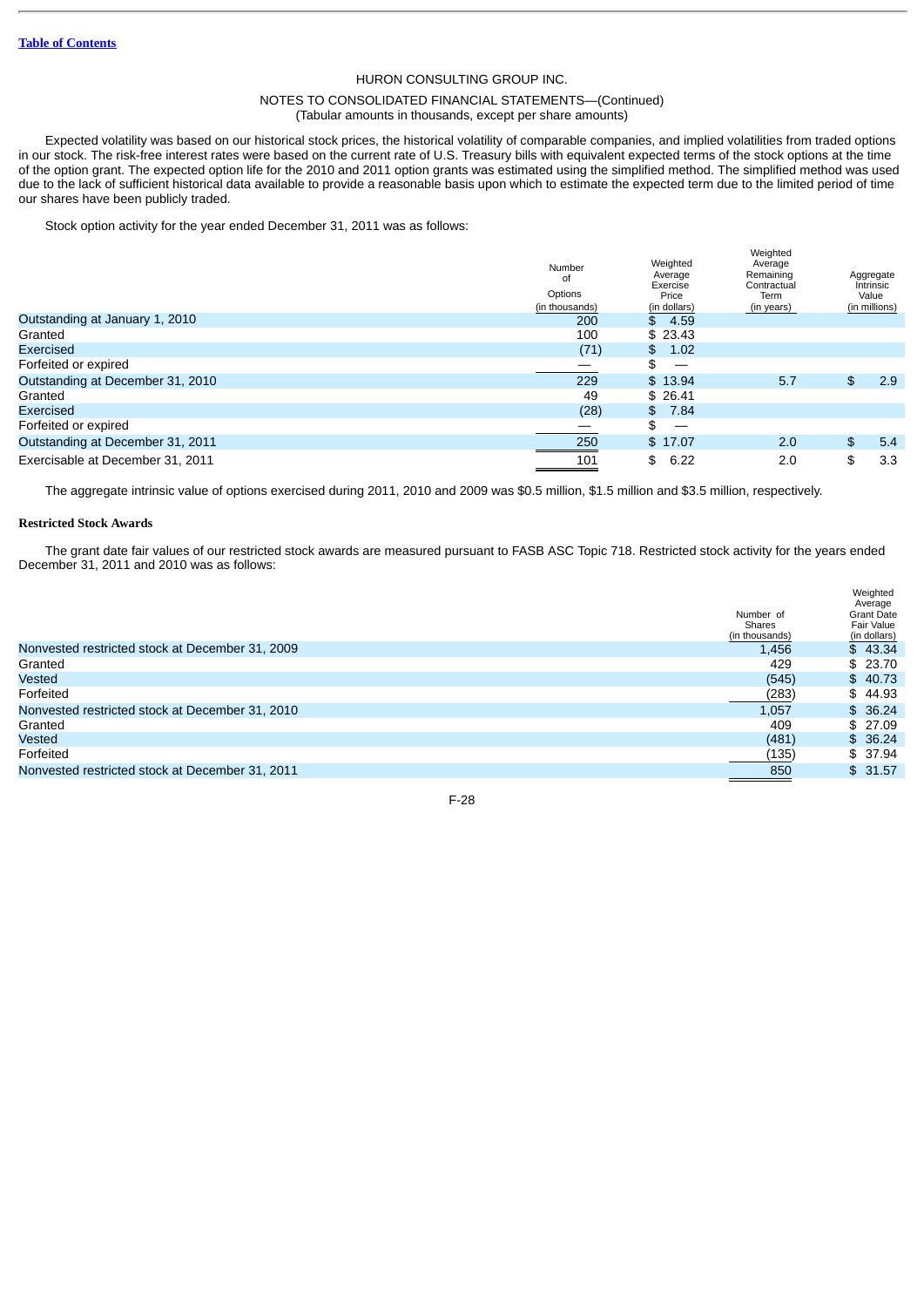#### NOTES TO CONSOLIDATED FINANCIAL STATEMENTS—(Continued) (Tabular amounts in thousands, except per share amounts)

The aggregate fair value of restricted stock that vested during the years ended December 31, 2011, 2010 and 2009 was \$14.5 million, \$11.9 million and \$26.3 million, respectively.

#### **Performance-based Share Awards**

The grant date fair values of our performance-based share awards are measured pursuant to FASB ASC Topic 718. The total number of shares earned by recipients of these awards is dependent upon the achievement of pre-defined performance goals during the year of grant as established by the Compensation Committee. For certain performance awards, the recipients may earn additional shares of stock for performance achieved above a stated target level.

In February 2010, the Company granted 197,000 performance-based share awards to certain executive officers to promote earnings growth and effective management of debt levels. The performance conditions for these awards were based on targets related to leverage and profitability ratios, as defined in the respective award agreement. The recipients earned 39.6% of the total award based on the Company's actual 2010 results compared to the stated target levels. One third of these shares vested in February 2011 and the remaining two thirds will cliff vest on December 31, 2012.

In March and August 2011, the Company granted 55,000 performance-based share awards to certain executive officers to promote earnings growth. The performance condition for these awards was based on targets related to the Company's fiscal 2011 adjusted diluted earnings per share from continuing operations, a non-GAAP financial measure. The recipients earned 97% of the total award based on the Company's actual 2011 results compared to the stated target levels. One third of these shares will vest in the first quarter of 2012 and the remaining two thirds will cliff vest on December 31, 2013.

In April 2011, the Company granted 109,000 performance-based share awards to certain managing directors in our Healthcare practice in order to incentivize them to meet stated financial and operational goals. The performance conditions for these awards were based on targets related to the practice's 2011 revenue and EBITDA, which were both equally weighted. The recipients earned 97.9% of the total award based on the practice's actual 2011 results compared to the stated target levels. These awards will vest annually over a three-year period beginning on March 1, 2012.

Performance-based stock activity for the years ended December 31, 2011 and 2010 was as follows:

|                                                        | Number of<br>Shares<br>(in thousands) | Weighted<br>Average<br><b>Grant Date</b><br>Fair Value<br>(in dollars) |
|--------------------------------------------------------|---------------------------------------|------------------------------------------------------------------------|
| Nonvested performance-based stock at December 31, 2009 |                                       |                                                                        |
| Granted                                                | 197                                   | \$23.86                                                                |
| Vested                                                 |                                       | \$.                                                                    |
| Forfeited                                              |                                       |                                                                        |
| Nonvested performance-based stock at December 31, 2010 | 197                                   | \$23.86                                                                |
| Granted                                                | 164                                   | \$27.10                                                                |
| Vested                                                 | (29)                                  | \$23.86                                                                |
| Forfeited                                              | (150)                                 | \$24.12                                                                |
| Nonvested performance-based stock at December 31, 2011 | 182                                   | \$26.56                                                                |
|                                                        |                                       |                                                                        |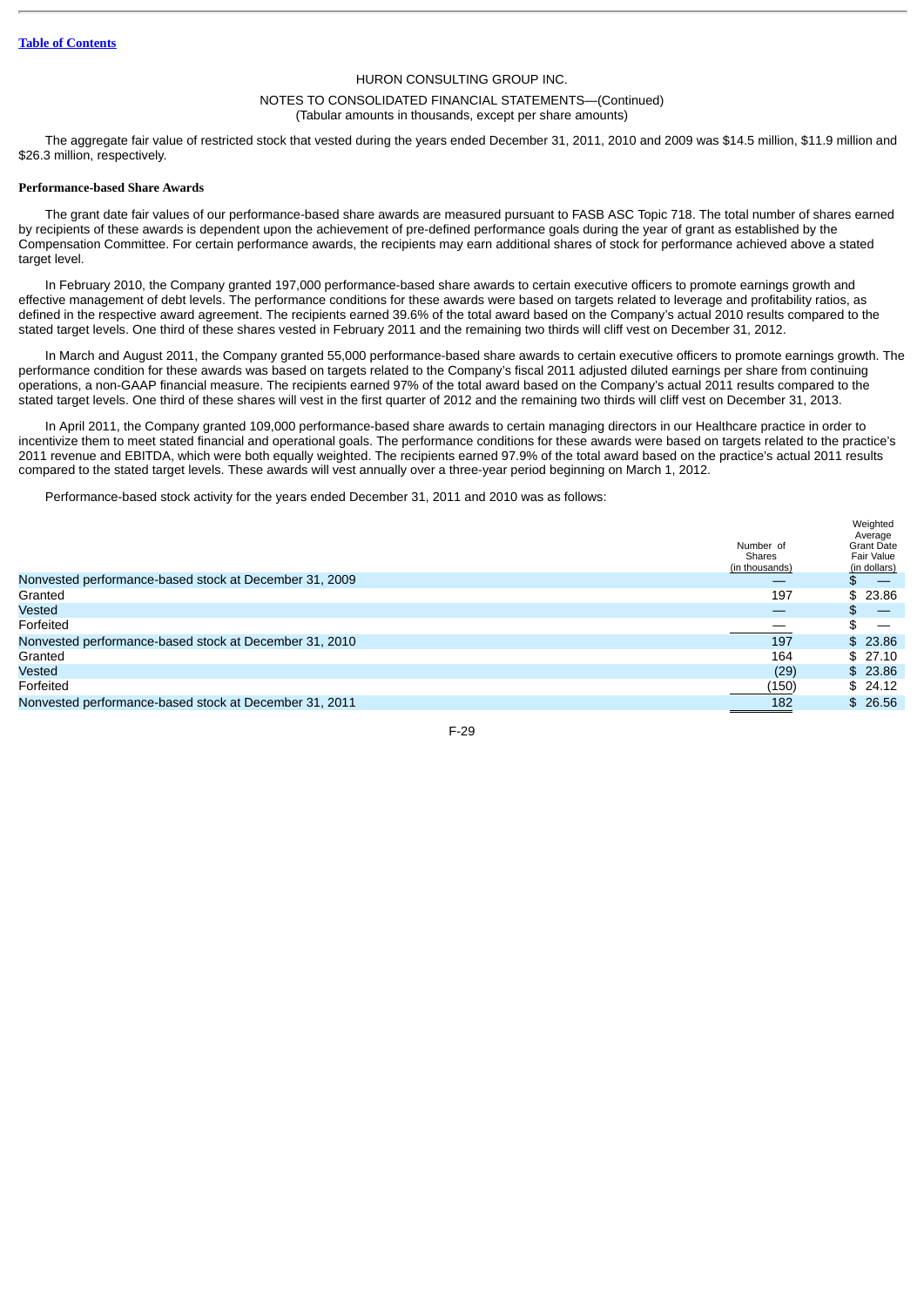#### NOTES TO CONSOLIDATED FINANCIAL STATEMENTS—(Continued) (Tabular amounts in thousands, except per share amounts)

The aggregate fair value of performance-based stock that vested during the year ended December 31, 2011 was \$0.7 million. There was no vesting of performance-based stock during the years ended December 31, 2010 and 2009.

#### **17. Income Taxes**

The income tax expense for continuing operations for the years ended December 31, 2011, 2010 and 2009 consists of the following:

|                                              |            | Year ended December 31. |           |  |  |
|----------------------------------------------|------------|-------------------------|-----------|--|--|
|                                              | 2011       | 2010                    | 2009      |  |  |
| Current:                                     |            |                         |           |  |  |
| Federal                                      | \$ (9,428) | \$8,282                 | \$29,099  |  |  |
| <b>State</b>                                 | (542)      | 3,651                   | 4,962     |  |  |
| Foreign                                      | (115)      | 79                      | (228)     |  |  |
| <b>Total current</b>                         | (10,085)   | 12,012                  | 33,833    |  |  |
| Deferred:                                    |            |                         |           |  |  |
| Federal                                      | 27,972     | 1,098                   | (12, 516) |  |  |
| <b>State</b>                                 | 3,513      | (96)                    | (2,565)   |  |  |
| Foreign                                      | 229        | 118                     | (84)      |  |  |
| <b>Total deferred</b>                        | 31,714     | 1,120                   | (15, 165) |  |  |
| Income tax expense for continuing operations | \$21,629   | \$13,132                | \$18,668  |  |  |

The components of Income from continuing operations before income tax expense were as follows:

|              |                    | Year ended December 31. |                     |  |
|--------------|--------------------|-------------------------|---------------------|--|
|              | 2011               | 2010                    | 2009                |  |
| <b>U.S.</b>  | \$54.313           | \$25,658                | \$38,144            |  |
| Foreign      | (11)<br>(11, 203)  | (5,099)                 | (5, 827)            |  |
| <b>Total</b> | \$43,110<br>______ | \$20,559                | \$32,317<br>_______ |  |

A reconciliation of the U.S. statutory income tax rate to our effective tax rate for continuing operations is as follows.

|                                                             | Year ended December 31, |       |       |
|-------------------------------------------------------------|-------------------------|-------|-------|
|                                                             | 2011                    | 2010  | 2009  |
| Percent of pre-tax income from continuing operations:       |                         |       |       |
| At U.S. statutory tax rate                                  | 35.0%                   | 35.0% | 35.0% |
| Non-cash compensation (1)                                   |                         |       | 6.1   |
| State income taxes                                          | 6.6                     | 12.6  | 8.7   |
| Meals and entertainment                                     | 1.2                     | 3.0   | 3.3   |
| Valuation allowance                                         | 4.5                     | 3.9   | (0.8) |
| Realized investment (gains) losses                          | 0.3                     | (0.4) | (1.1) |
| Disallowed executive compensation                           | 0.7                     | 4.2   | 0.4   |
| Foreign source income                                       | 4.5                     | 6.0   | 2.6   |
| Goodwill                                                    |                         |       | 3.5   |
| Tax credits                                                 | (2.5)                   |       |       |
| Other                                                       | (0.1)                   | (0.4) | 0.1   |
| Effective income tax expense rate for continuing operations | 50.2%                   | 63.9% | 57.8% |
|                                                             |                         |       |       |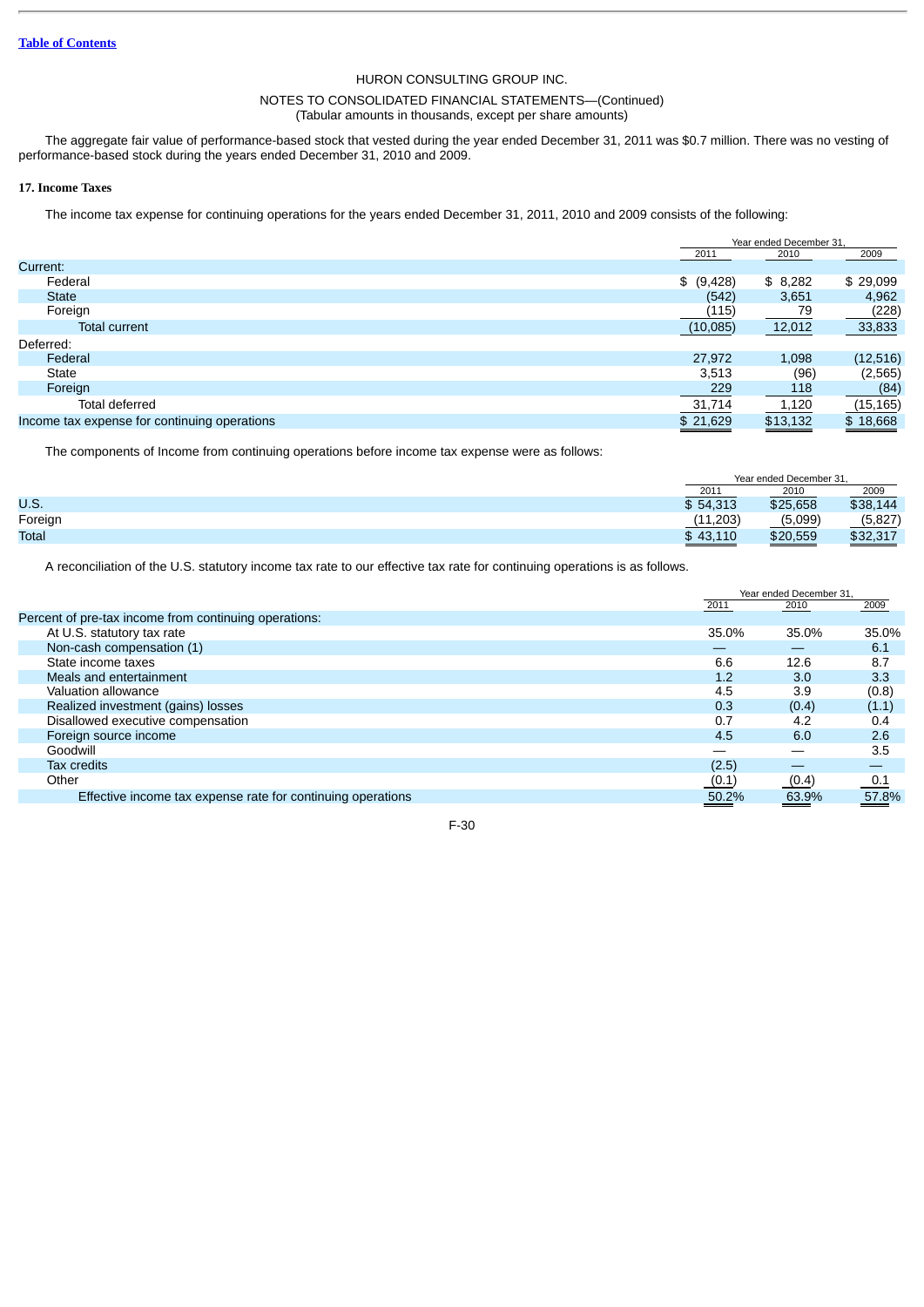#### NOTES TO CONSOLIDATED FINANCIAL STATEMENTS—(Continued) (Tabular amounts in thousands, except per share amounts)

(1) Consists of non-cash compensation expense representing Shareholder Payments and Employee Payments as described in Note 3 "Restatement of Previously-Issued Financial Statements."

The effective tax rate for discontinued operations in 2011 was 49.8% based on a tax benefit of \$1.0 million. The income tax benefit in 2011 was higher than the statutory rate primarily due to a foreign benefit adjustment. The effective tax rate for discontinued operations in 2010 was 62.4% based on a tax expense of \$1.8 million. The income tax expense in 2010 was higher than the statutory rate primarily due to an increase in valuation allowance. The effective tax rate for discontinued operations in 2009 was 41.0% based on a tax benefit of \$32.3 million. The income tax benefit in 2009 was higher than the statutory rate mainly due to the release of valuation allowances for foreign operations recorded in prior years.

Deferred tax assets for continuing operations at December 31, 2011 and 2010 consist of the following:

|                                                    |           | December 31 |
|----------------------------------------------------|-----------|-------------|
|                                                    | 2011      | 2010        |
| Deferred tax assets:                               |           |             |
| Goodwill                                           |           | 22,546      |
| Share-based compensation                           | 4,558     | 4,297       |
| Accrued payroll and other liabilities              | 6,663     | 4,999       |
| Deferred lease incentives                          | 3,354     | 3,650       |
| Revenue recognition                                | 3,400     | 4,907       |
| Net operating losses and tax credit carry forwards | 5,578     | 1,400       |
| <b>Litigation settlement</b>                       |           | 5,021       |
| Other                                              | 1,651     | 5,285       |
| Total deferred tax assets                          | 25,204    | 52,105      |
| Valuation allowance                                | (2,540)   | (765)       |
| Net deferred tax assets                            | 22,664    | 51,340      |
| Deferred tax liabilities:                          |           |             |
| Prepaid expenses                                   | (4,864)   | (1,780)     |
| Property and equipment                             | (2, 242)  | (848)       |
| Amortization of intangibles                        | (14, 441) | (15, 611)   |
| Other                                              | (664)     | (808)       |
| Total deferred tax liabilities                     | (22, 211) | (19, 047)   |
| Net deferred tax assets from continuing operations | 453<br>\$ | \$32,293    |

As of December 31, 2011 and 2010, we had valuation allowances of \$2.5 million and \$0.8 million, respectively, primarily due to uncertainties relating to the ability to utilize deferred tax assets recorded for foreign losses. In addition, the Company has net foreign operating losses of \$12.8 million which carry forward indefinitely and state net operating loss carry forwards of \$9.0 million which expire between 2016 and 2031. The Company also has federal and state tax credit carry forwards of \$2.2 million which will expire between 2015 and 2021.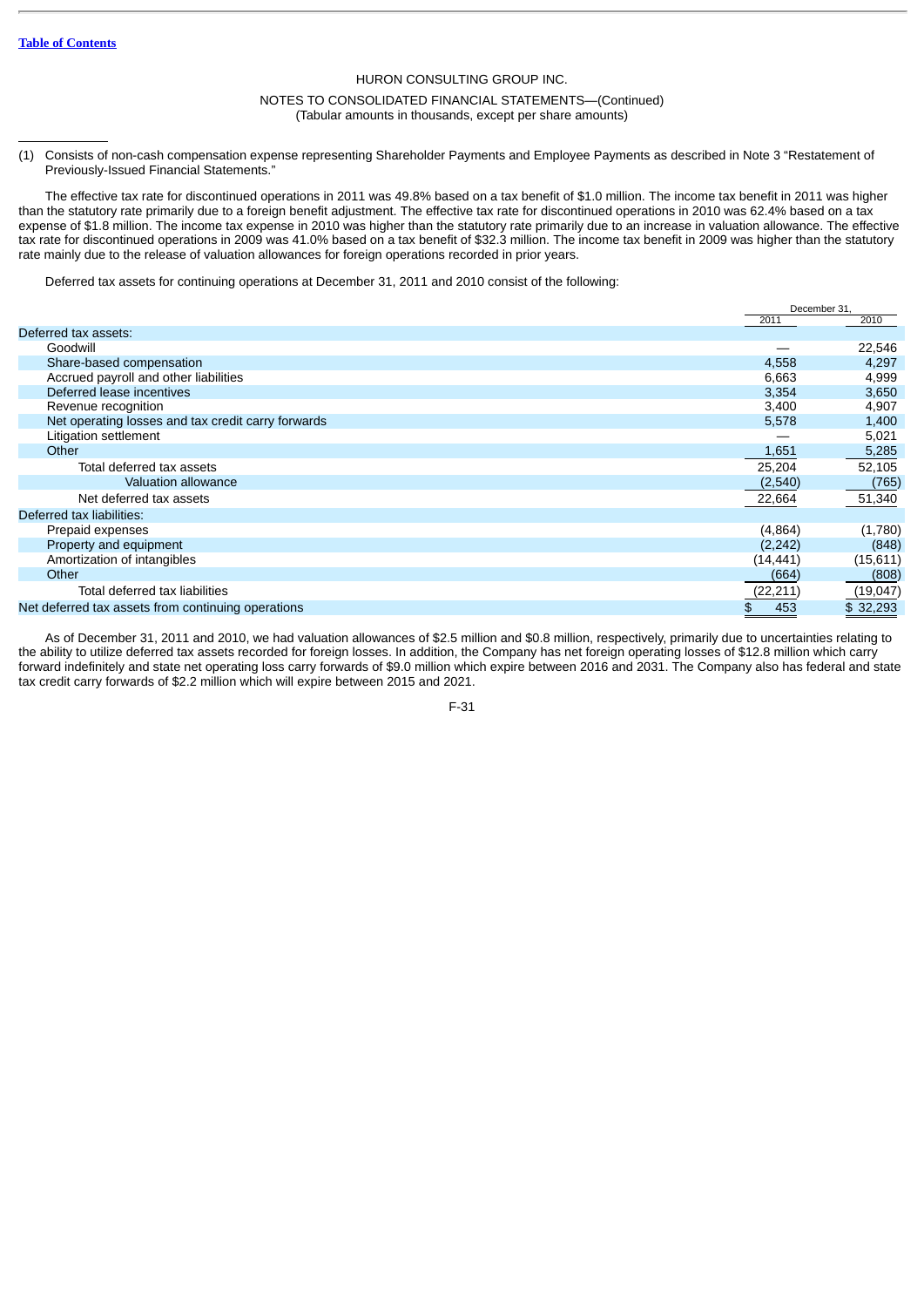#### NOTES TO CONSOLIDATED FINANCIAL STATEMENTS—(Continued) (Tabular amounts in thousands, except per share amounts)

In accordance with FASB ASC Topic 740, "Income Taxes", we must recognize the tax benefit from an uncertain tax position only if it is more likely than not that the tax position will be sustained on examination by the taxing authorities, based on the technical merits of the position. The tax benefits recognized in the financial statements from such a position are measured based on the largest benefit that has a greater than fifty percent likelihood of being realized upon ultimate resolution.

A reconciliation of our beginning and ending amount of unrecognized tax benefits is as follows:

| Balance at January 1, 2009                                   | \$1,168           |
|--------------------------------------------------------------|-------------------|
| Additions based on tax positions related to the current year | 623               |
| Decrease based on settlements with taxing authorities        | (177)             |
| Balance at December 31, 2009                                 | \$1,614           |
| Additions based on tax positions related to the current year | 202               |
| Decrease based on settlements with taxing authorities        | (171)             |
| Decrease due to lapse of statute of limitations              | (899)             |
| Balance at December 31, 2010                                 | \$ 746            |
| Additions based on tax positions related to the current year |                   |
| Additions based on tax positions related to the prior years  | $-52$             |
| Balance at December 31, 2011                                 | $\frac{1}{2}$ 798 |

Of the \$0.8 million of unrecognized tax benefits at December 31, 2011, \$0.8 million would affect the effective tax rate if recognized. We do not expect that changes in the liability for unrecognized tax benefits during the next 12 months will have a significant impact on our financial position or results of operations.

As of December 31, 2011 and 2010, an immaterial amount was accrued for the potential payment of interest and penalties. Accrued interest and penalties are recorded as a component of provision for income taxes on our consolidated statement of operations.

We file income tax returns with federal, state, local and foreign jurisdictions. The Company is currently under audit by federal tax authorities for tax vears 2009 and 2010. Income tax year 2008 is subject to future examinations by federal tax authorities and local tax authorities. The Company is currently under audit by UK tax authorities for tax year 2009. All of our foreign income tax filings are subject to future examinations by the local tax authorities.

#### **18. Commitments, Contingencies and Guarantees**

#### **Lease Commitments**

We lease office space and certain equipment and software under non-cancelable operating and capital lease arrangements expiring on various dates through 2022, with various renewal options. Our principal executive offices located in Chicago, Illinois are under leases expiring through September 2014. We have two five-year renewal options that will allow us to continue to occupy the majority of this office space until September 2024. Office facilities under operating leases include fixed or minimum payments plus, in some cases, scheduled base rent increases over the term of the lease. Certain leases provide for monthly payments of real estate taxes, insurance and other operating expense applicable to the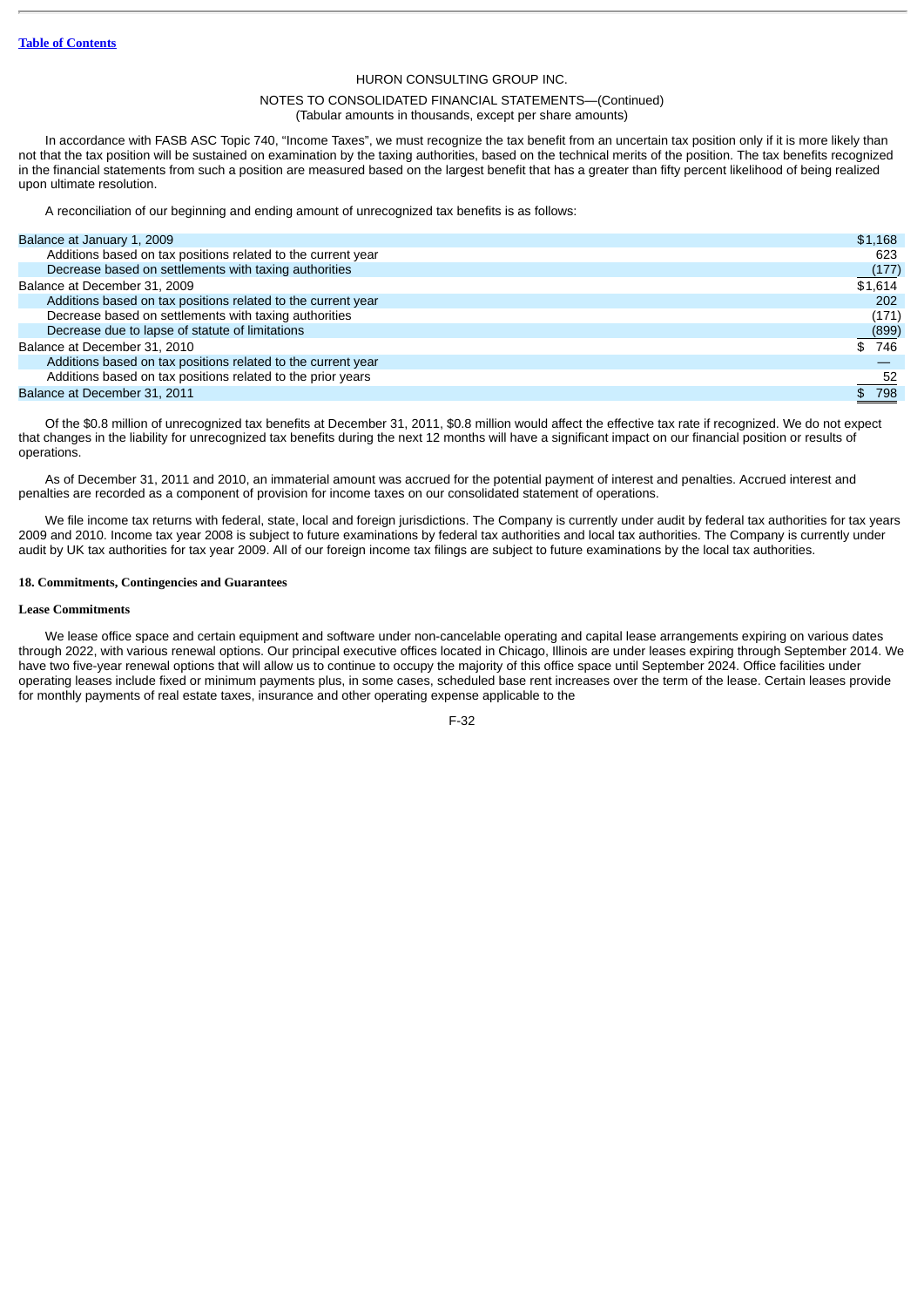#### NOTES TO CONSOLIDATED FINANCIAL STATEMENTS—(Continued) (Tabular amounts in thousands, except per share amounts)

property. Some of the leases contain provisions whereby the future rental payments may be adjusted for increases in operating expense above the specified amount. Rental expense, including operating costs and taxes, for the years ended December 31, 2011, 2010 and 2009 was \$14.9 million, \$15.6 million and \$16.4 million, respectively. Future minimum rental commitments under non-cancelable leases and sublease income as of December 31, 2011, are as follows:

|              | Capital     | Operating   |             |
|--------------|-------------|-------------|-------------|
|              | Lease       | Lease       | Sublease    |
|              | Obligations | Obligations | Income      |
| 2012         | $\circ$     | \$18,235    | (961)<br>\$ |
| 2013         | ົ           | 11,599      | (1,004)     |
| 2014         |             | 9,655       | (402)       |
| 2015         |             | 4,637       |             |
| 2016         |             | 2,893       |             |
| Thereafter   |             | 8,898       |             |
| <b>Total</b> | 12          | \$55,917    | \$(2,367)   |
|              |             |             |             |

#### **Litigation**

Between August 4, 2009 and September 3, 2009, seven purported shareholder class action complaints were filed in connection with our restatement in the United States District Court for the Northern District of Illinois. One of those complaints was dismissed voluntarily in October 2009, and in November 2009, the remaining suits were consolidated. On December 6, 2010, we reached an agreement in principle to settle the litigation ("the Class Action Settlement"). The Class Action Settlement received final court approval and the case was terminated on May 6, 2011. Pursuant to the Class Action Settlement, plaintiffs received total consideration of approximately \$39.6 million, comprised of \$27.0 million in cash and the issuance by the Company of 474,547 shares of our common stock (the "Settlement Shares"). The settlement contained no admission of wrongdoing.

The Settlement Shares, which were issued on June 6, 2011, had an aggregate value of approximately \$12.6 million based on the closing market price of our common stock on December 31, 2010. As a result of the Class Action Settlement, we recorded a non-cash charge to earnings in the fourth quarter of 2010 of \$12.6 million representing the fair value of the Settlement Shares and a corresponding settlement liability. During the first six months of 2011, we recorded an additional \$1.1 million non-cash charge related to the Settlement Shares to reflect the fair value of the Settlement Shares as of June 6, 2011, the date of issuance, resulting in a cumulative non-cash charge of \$13.7 million. In accordance with the proposed settlement, in the fourth quarter of 2010 we also recorded a receivable for the cash portion of the consideration, which was funded into escrow in its entirety by our insurance carriers in the first quarter of 2011, and a corresponding settlement liability. There was no impact to our Consolidated Statement of Operations for the cash consideration as we concluded that a right of setoff existed in accordance with Accounting Standards Codification Topic 210-20-45, "Other Presentation Matters." The total amount of insurance coverage under the related policy was \$35.0 million and the insurers had previously paid out approximately \$8.0 million in claims prior to the final \$27.0 million payment discussed above.

The Company also has been named as a nominal defendant in two state derivative suits filed in connection with the Company's restatement: (1) a complaint in the matter of Curtis Peters, derivatively on behalf of Huron Consulting Group Inc. v. Gary E. Holdren, Gary L. Burge, Wayne Lipski, each of the members of the Board of Directors and PricewaterhouseCoopers LLP, filed on August 28, 2009; and (2) a complaint in the matter of Brian Hacias, derivatively on behalf of Huron Consulting Group Inc. v. Gary E. Holdren, Gary L. Burge and Wayne Lipski, filed on August 28, 2009.

F-33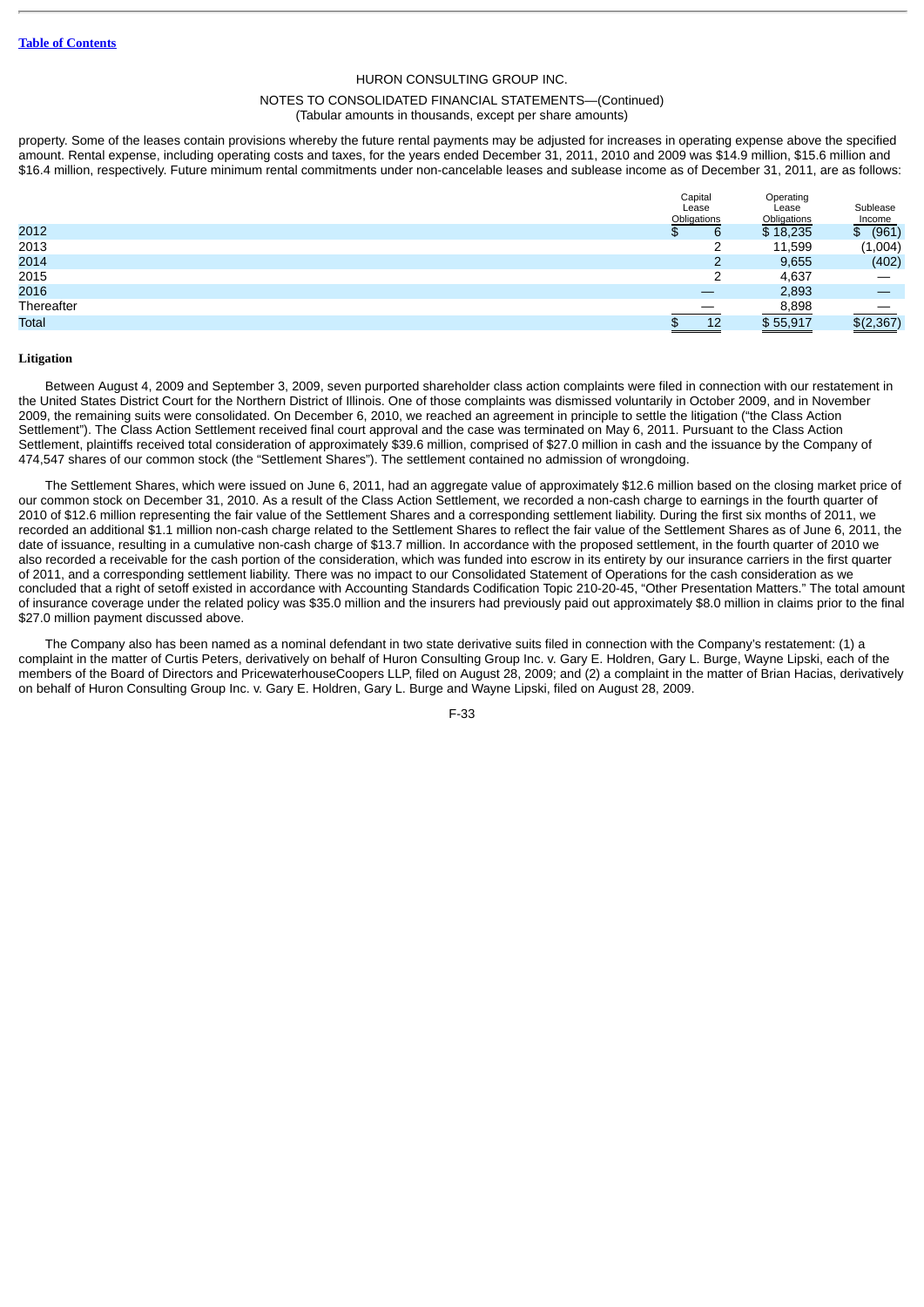#### NOTES TO CONSOLIDATED FINANCIAL STATEMENTS—(Continued) (Tabular amounts in thousands, except per share amounts)

The cases were consolidated in the Circuit Court of Cook County, Illinois, Chancery Division on September 21, 2009 under the caption "In Re Huron Consulting Group, Inc. Shareholder Derivative Litigation." On March 8, 2010, plaintiffs filed a consolidated complaint. The consolidated complaint asserts claims for breach of fiduciary duty, unjust enrichment, abuse of control, gross mismanagement and waste of corporate assets. The consolidated complaint also alleges claims for professional negligence and breach of contract against PricewaterhouseCoopers LLP, the Company's independent auditors. Plaintiffs seek to recoup for the Company unspecified damages allegedly sustained by the Company resulting from the restatement and related matters, disgorgement and reimbursement for fees and expenses incurred in connection with the suits, including attorneys' fees. Huron filed a motion to dismiss plaintiffs' consolidated complaint on April 22, 2010. On October 25, 2010, the Court granted Huron's motion to dismiss and dismissed plaintiffs' consolidated complaint with prejudice. On November 19, 2010, plaintiffs filed a notice of appeal of the dismissal to the Appellate Court of Illinois, and on September 12, 2011, plaintiffs filed a brief in support of their appeal. Huron and the other defendants filed briefs in opposition to plaintiffs' appeal on November 21, 2011, and plaintiffs replied on December 19, 2011. Oral argument is scheduled for March 6, 2012.

The Company was also named as a nominal defendant in three federal derivative suits filed in connection with the Company's restatement, which were consolidated in the United States District Court for the Northern District of Illinois on November 23, 2009 and dismissed with prejudice on March 22, 2011. Plaintiffs did not appeal the Court's dismissal.

The SEC is conducting an investigation with respect to the restatement. In addition, as often happens in these circumstances, shortly after the filing of our restated financial statements in 2009, the USAO contacted our counsel and made a telephonic request for copies of certain documents that we previously had provided to the SEC, which we then voluntarily provided to the USAO. We have been cooperating fully with the investigation and are currently engaged in discussions with the SEC about a potential settlement. In the fourth quarter of 2011, we recorded a charge of \$1.0 million with respect to this matter. While an agreement has not been reached with the SEC, the Company believes that any resolution would include monetary penalties and other relief within the SEC's authority. There can be no assurance that we will be able to reach a settlement with the SEC or that the amount of monetary penalties agreed in any settlement will not exceed the accrued amount, perhaps materially. We also cannot provide assurance with respect to the other terms and conditions of any potential settlement.

Certain of our former employees have received "Wells notices" from the SEC staff in connection with the matters underlying the restatement. Wells notices typically indicate that the staff is considering recommending that the SEC bring a civil enforcement action. Under the SEC's procedures, a recipient of a Wells notice has an opportunity to respond in the form of a written submission that seeks to persuade the SEC that such an action should not be brought. Each of the former employees has advised the Company that they intend to make such a submission. We are obligated to indemnify the former employees for their defense costs in connection with responding to the Wells notices and in connection with the defense of civil enforcement actions, if any, brought by the SEC against them, subject to certain limitations. We expect that our indemnity obligations to the recipients will be material in the first half of 2012 and may be material until resolution of the restatement matters.

As a result of the final payment by the insurance carriers in connection with the Class Action Settlement, we will not receive any further contributions from our insurance carriers for the reimbursement of any amounts (including any damages, settlement costs, legal fees or indemnity obligations) with respect to the SEC investigation into the restatement, the USAO's request for certain documents and the purported derivative lawsuit in respect of the restatement (collectively, the "restatement matters").

Given the uncertain nature of the restatement matters, and the uncertainties related to the incurrence and amount of loss, including with respect to the imposition of fines, penalties, damages, administrative remedies and liabilities for additional amounts, with respect to the restatement matters, we are unable to predict the ultimate outcome of the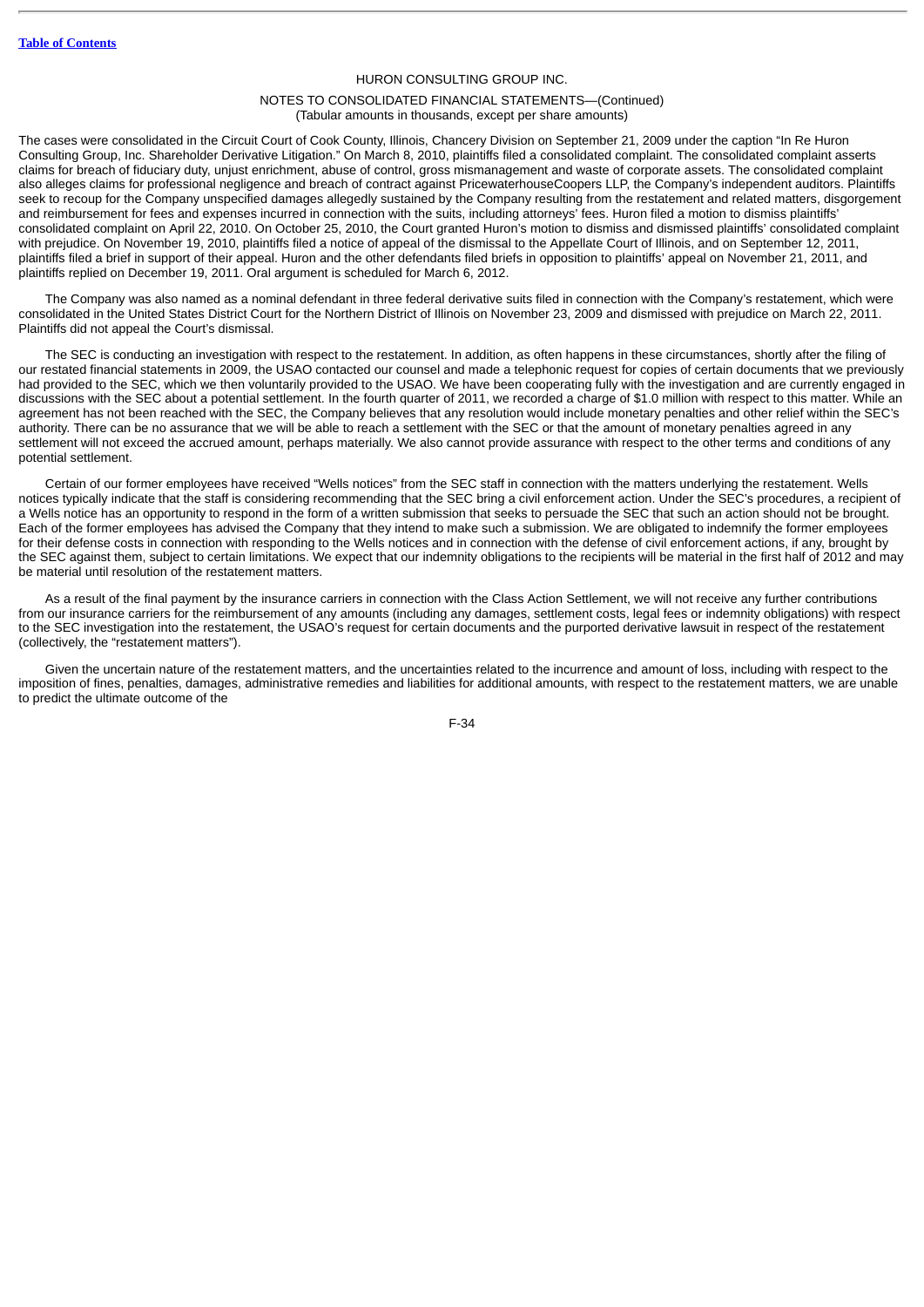#### NOTES TO CONSOLIDATED FINANCIAL STATEMENTS—(Continued) (Tabular amounts in thousands, except per share amounts)

restatement matters, determine whether any additional liability other than those described above has been incurred or make a reasonable estimate of the liability in excess of the accrual as of December 31, 2011 that could result from an unfavorable outcome in the restatement matters. Any such liability could be material.

In 2009, the SEC commenced an investigation into the allocation of time within a certain practice group. We conducted a separate inquiry, in response to the initial inquiry from the SEC, into the allocation of time within a certain practice group. This allocation of time matter had no impact on billings to our clients, but could have impacted the timing of when revenue was recognized. Based on our internal inquiry, which is complete, we have concluded that an adjustment to our historical financial statements is not required with respect to this matter. The SEC investigation with respect to this matter is ongoing. We are cooperating fully with the SEC in its investigation. We are unable to predict the ultimate outcome of the investigation or determine whether any liability has been incurred.

On December 9, 2009, plaintiff, Associates Against Outlier Fraud, filed a first amended *qui tam* complaint against Huron Consulting Group Inc., and others under the federal and New York state False Claims Act ("FCA") in the United States District Court for the Southern District of New York. The federal and state FCA authorize private individuals (known as "relators") to sue on behalf of the government (known as "*qui tam*" actions) alleging that false or fraudulent claims were knowingly submitted to the government. Once a *qui tam* action is filed, the government may elect to intervene in the action. If the government declines to intervene, the relator may proceed with the action. Under the federal and state FCA, the government may recover treble damages and civil penalties (civil penalties of up to \$11,000 per violation under the federal FCA and \$12,000 per violation under the state FCA). On January 6, 2010, the United States declined to intervene in the lawsuit. After the Court granted Huron's motion to dismiss without prejudice, on September 29, 2010, relator filed a second amended complaint alleging that Huron and others caused St. Vincent Catholic Medical Center to receive more than \$30 million in inflated outlier payments under the Medicare and Medicaid programs in violation of the federal and state FCA and seeking to recover an unspecified amount of civil penalties. On June 20, 2011, Huron filed a motion to dismiss under the FCA public disclosure jurisdictional bar, contending that relator's action is barred because it is based upon publicly disclosed information and relator cannot qualify as an original source. On February 16, 2012, the Court denied the motion. The suit is in the pretrial stage and no trial date has been set. We believe that the claims are without merit and intend to vigorously defend ourselves in this matter

From time to time, we are involved in legal proceedings and litigation arising in the ordinary course of business. As of the date of this Annual Report on Form 10-K, we are not a party to or threatened with any other litigation or legal proceeding that, in the current opinion of management, could have a material adverse effect on our financial position or results of operations. However, due to the risks and uncertainties inherent in legal proceedings, actual results could differ from current expected results.

#### **Guarantees**

Guarantees in the form of letters of credit totaling \$4.0 million and \$6.3 million were outstanding at December 31, 2011 and 2010, respectively, to support certain office lease obligations as well as Middle East performance and bid bonds.

In connection with certain business acquisitions, we were required to pay additional purchase consideration to the sellers if specific performance targets and conditions are met over a number of years as specified in the related purchase agreements. These amounts are calculated and payable at the end of each year based on full year financial results. Additional purchase consideration earned by certain sellers totaled \$32.1 million, \$28.3 million and \$66.2 million for the years ended December 31, 2011, 2010 and 2009, respectively. After payment in 2012 of additional purchase consideration earned in 2011, we have no further obligations under these arrangements.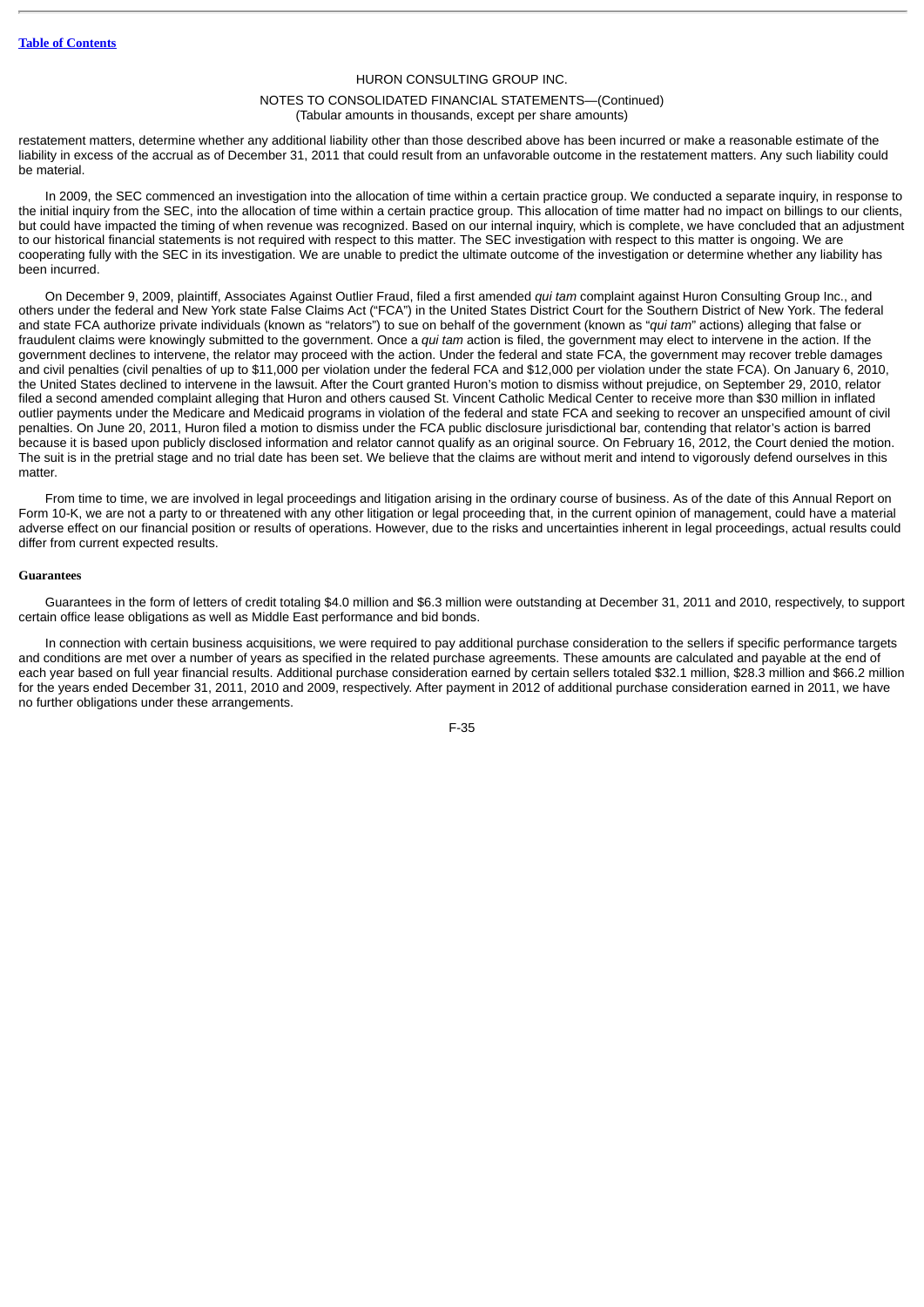#### NOTES TO CONSOLIDATED FINANCIAL STATEMENTS—(Continued) (Tabular amounts in thousands, except per share amounts)

To the extent permitted by law, our bylaws and articles of incorporation require that we indemnify our officers and directors against judgments, fines and amounts paid in settlement, including attorneys' fees, incurred in connection with civil or criminal action or proceedings, as it relates to their services to us if such person acted in good faith. Although there is no limit on the amount of indemnification, we may have recourse against our insurance carrier for certain payments made. However, we will not receive any further contributions from our insurance carriers for the reimbursement of legal fees expended on the finalization of the Class Action Settlement or any amounts (including any damages, settlement costs or legal fees) with respect to the remaining restatement matters.

## **19. Segment Information**

Segments are defined by FASB ASC Topic 280 "Segment Reporting" as components of a company in which separate financial information is available and is evaluated regularly by the chief operating decision maker, or decision-making group, in deciding how to allocate resources and in assessing performance. Our chief operating decision maker manages the business under three operating segments: Health and Education Consulting, Legal Consulting, and Financial Consulting.

- Health and Education Consulting. Our Health and Education Consulting segment provides consulting services to hospitals, health systems, physicians, managed care organizations, academic medical centers, colleges, universities, and pharmaceutical and medical device manufacturers. This segment's professionals develop and implement solutions to help clients address challenges relating to financial management, strategy, operational and organizational effectiveness, research administration, and regulatory compliance. This segment also provides consulting services related to hospital or healthcare organization performance improvement, revenue cycle improvement, turnarounds, merger or affiliation strategies, labor productivity, non-labor cost management, information technology, patient flow improvement, physician practice management, interim management, clinical quality and medical management, and governance and board development.
- Legal Consulting. Our Legal Consulting segment provides advisory and business services to assist law departments and law firms with their strategy, organizational design and development, operational efficiency, and cost effectiveness. These results-driven services add value to organizations by helping reduce the amounts they spend on legal services and enhance client service. Our expertise focuses on strategic and management consulting. cost management, and technology and information management including matter management, records, document review and discovery services. Included in this segment's offerings are our V3locity® solution, which delivers a streamlined e-discovery process resulting in more affordable and predictable discovery costs, and our IMPACT™ solution, which delivers sustainable cost reductions.
- Financial Consulting. Our Financial Consulting segment provides financial advisory, interim management and operational consulting services to companies including companies in transition, creditor constituencies, and other stakeholders in connection with out-of-court restructurings and bankruptcy proceedings. For companies in financial distress, we work with management to assess the viability of their business, to develop and implement a turnaround plan to improve cash flow, and to implement a debt-restructuring plan to improve the balance sheet. In some instances, we serve in interim management roles. When out-of-court solutions are not achievable, we assist clients in preparing for Chapter 11 bankruptcy filings and with all aspects of the bankruptcy process by gathering, analyzing, and presenting financial and business information needed to achieve successful reorganizations. We also provide claims management services to help companies process and analyze complex and voluminous claims filed in bankruptcies and related litigation matters. We have an array of services that are flexible and responsive to event- and transaction-based needs across industries. Our professionals consist of certified public accountants, certified insolvency and restructuring advisors, certified turnaround professionals, MBAs, JDs and chartered financial analysts as well as former chief restructuring officers, chief executive officers, chief financial officers and board of directors members.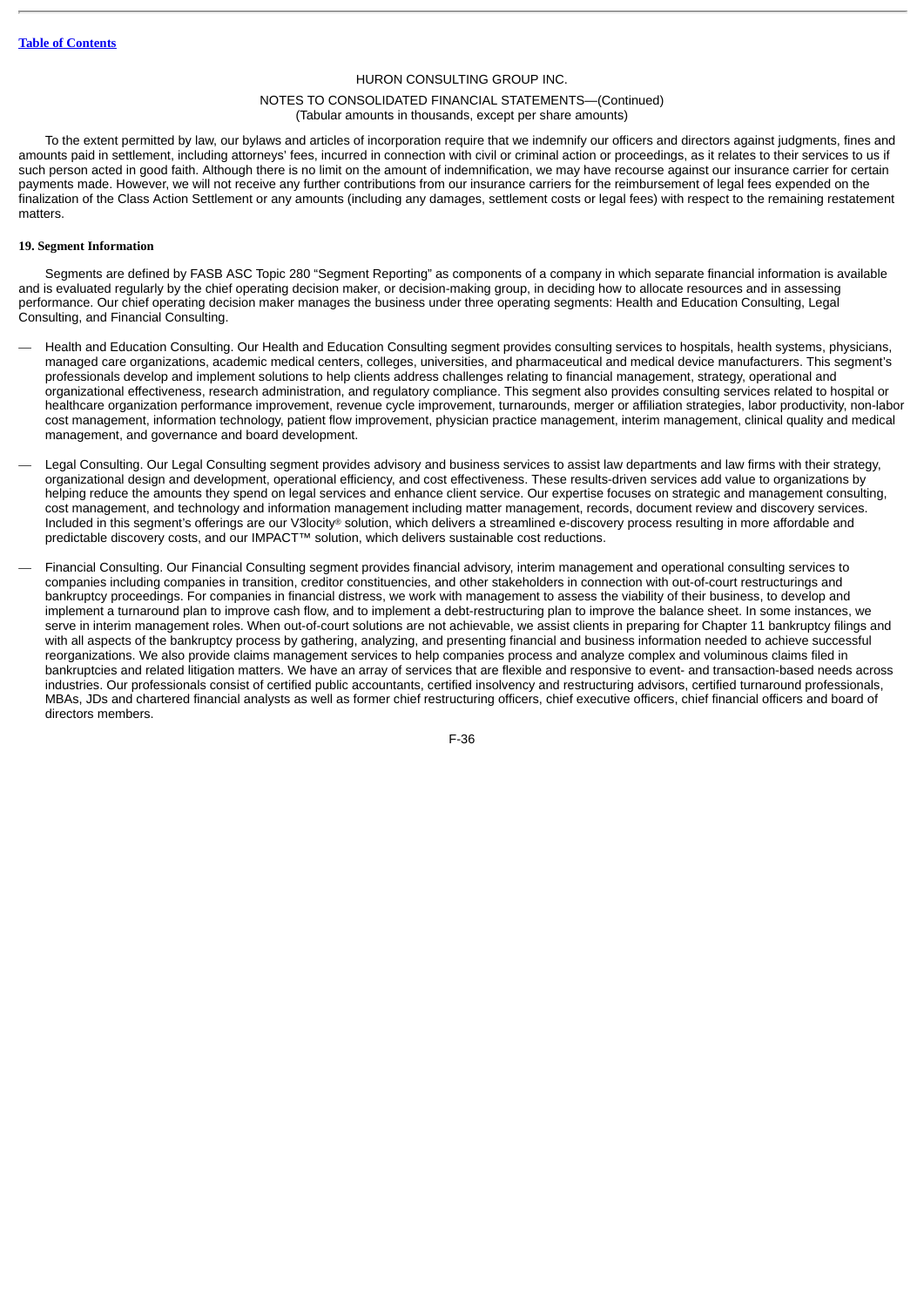#### NOTES TO CONSOLIDATED FINANCIAL STATEMENTS—(Continued) (Tabular amounts in thousands, except per share amounts)

Segment operating income consists of the revenues generated by a segment, less the direct costs of revenue and selling, general and administrative costs that are incurred directly by the segment. Unallocated corporate costs include costs related to administrative functions that are performed in a centralized manner that are not attributable to a particular segment. These administrative function costs include costs for corporate office support, certain office facility costs, costs relating to accounting and finance, human resources, legal, marketing, information technology and Company-wide business development functions, as well as costs related to overall corporate management.

The table below sets forth information about our operating segments along with the items necessary to reconcile the segment information to the totals reported in the accompanying Consolidated Financial Statements. We do not present financial information by geographic area as revenues, as well as information relating to long-lived assets, attributable to international operations are immaterial.

|                                                             |             | Year ended December 31, |           |  |
|-------------------------------------------------------------|-------------|-------------------------|-----------|--|
|                                                             | 2011        | 2010                    | 2009      |  |
| Health and Education Consulting:                            |             |                         |           |  |
| Revenues                                                    | \$405,439   | \$338,288               | \$373,882 |  |
| Operating income                                            | \$135,632   | \$112,339               | \$141,296 |  |
| Segment operating income as a percent of segment revenues   | 33.5%       | 33.2%                   | 37.8%     |  |
| Legal Consulting:                                           |             |                         |           |  |
| Revenues                                                    | \$172,355   | \$144,730               | \$114,823 |  |
| Operating income                                            | \$43,213    | \$39,254                | \$22,035  |  |
| Segment operating income as a percent of segment revenues   | 25.1%       | 27.1%                   | 19.2%     |  |
| <b>Financial Consulting:</b>                                |             |                         |           |  |
| Revenues                                                    | \$28,520    | \$32,650                | \$37,342  |  |
| Operating income                                            | 7,120<br>\$ | \$11,834                | \$13,237  |  |
| Segment operating income as a percent of segment revenues   | 25.0%       | 36.2%                   | 35.4%     |  |
| <b>Total Company:</b>                                       |             |                         |           |  |
| Revenues                                                    | \$606,314   | \$515,668               | \$526,047 |  |
| Reimbursable expenses                                       | 51,580      | 43,350                  | 42,577    |  |
| Total revenues and reimbursable expenses                    | \$657,894   | \$559,018               | \$568,624 |  |
| Statement of operations reconciliation:                     |             |                         |           |  |
| Segment operating income                                    | \$185,965   | \$163,427               | \$176,568 |  |
| Charges not allocated at the segment level:                 |             |                         |           |  |
| Other selling, general and administrative expenses          | 90,021      | 110,356                 | 104,361   |  |
| Depreciation and amortization                               | 18,524      | 18,372                  | 21,483    |  |
| Goodwill impairment charges (1)                             | 21,973      |                         | 8,034     |  |
| Other expense                                               | 12,337      | 14,140                  | 10,373    |  |
| Income from continuing operations before income tax expense | \$43,110    | \$20,559                | \$32,317  |  |

|                                 |           | December 31. |
|---------------------------------|-----------|--------------|
|                                 | 2011      | 2010         |
| Segment assets:                 |           |              |
| Health and Education Consulting | \$90.213  | \$72,209     |
| <b>Legal Consulting</b>         | 63,473    | 39,133       |
| <b>Financial Consulting</b>     | 3.140     | 4.746        |
| Unallocated assets (2)          | 626,473   | 661,533      |
| <b>Discontinued Operations</b>  | 3,345     | 11,362       |
| Total assets                    | \$786,644 | \$788,983    |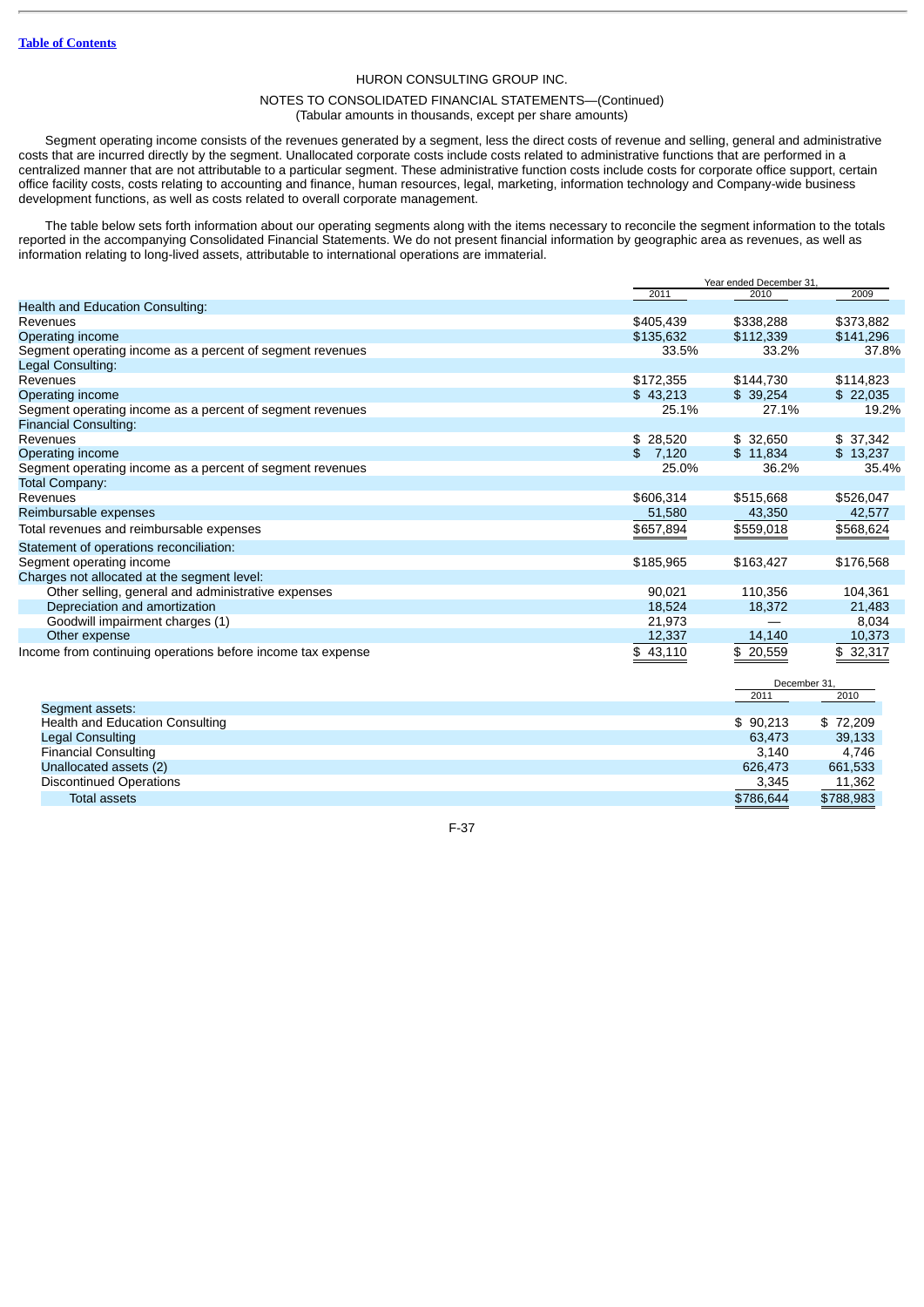#### NOTES TO CONSOLIDATED FINANCIAL STATEMENTS—(Continued) (Tabular amounts in thousands, except per share amounts)

- (1) The goodwill impairment charges are not allocated at the segment level because the underlying goodwill asset is reflective of our corporate investment in the segments. We do not include the impact of goodwill impairment charges in our evaluation of segment performance.
- (2) Goodwill and intangible assets are included in unallocated assets, as in assessing segment performance or in allocating resources, management does not evaluate these items at the segment level.

For the years ended December 31, 2011, 2010 and 2009, substantially all of our revenues and long-lived assets were attributed to or located in the United States.

No single client generated greater than 10% of our consolidated revenues during the years ended December 31, 2011, 2010 and 2009. At both December 31, 2011 and 2010, no single client's total receivables and unbilled services balance represented greater than 10% of our total receivables and unbilled services balance.

#### **20. Valuation and Qualifying Accounts**

The following table summarizes the activity of the allowances for doubtful accounts and unbilled services and the valuation allowance for deferred tax assets:

|                                                        | Beginning<br>balance | Additions (1) | Deductions               | Ending<br>balance |
|--------------------------------------------------------|----------------------|---------------|--------------------------|-------------------|
| Year ended December 31, 2009:                          |                      |               |                          |                   |
| Allowances for doubtful accounts and unbilled services | \$13.190             | 33.471        | 31.822                   | \$14.839          |
| Valuation allowance for deferred tax assets            | \$ 270               |               | 270                      |                   |
| Year ended December 31, 2010:                          |                      |               |                          |                   |
| Allowances for doubtful accounts and unbilled services | \$14,839             | 36.468        | 34.671                   | \$16,636          |
| Valuation allowance for deferred tax assets            |                      | 765           |                          | 765<br>\$.        |
| Year ended December 31, 2011:                          |                      |               |                          |                   |
| Allowances for doubtful accounts and unbilled services | \$16,636             | 43.501        | 48.921                   | \$11,216          |
| Valuation allowance for deferred tax assets            | 765                  | 1.975         | $\overline{\phantom{a}}$ | \$2.740           |

(1) Additions to allowances for doubtful accounts and unbilled services are charged to revenues to the extent the provision relates to fee adjustments and other discretionary pricing adjustments. To the extent the provision relates to a client's inability to make required payments on accounts receivables, the provision is charged to operating expenses. Additions also include allowances acquired in business acquisitions.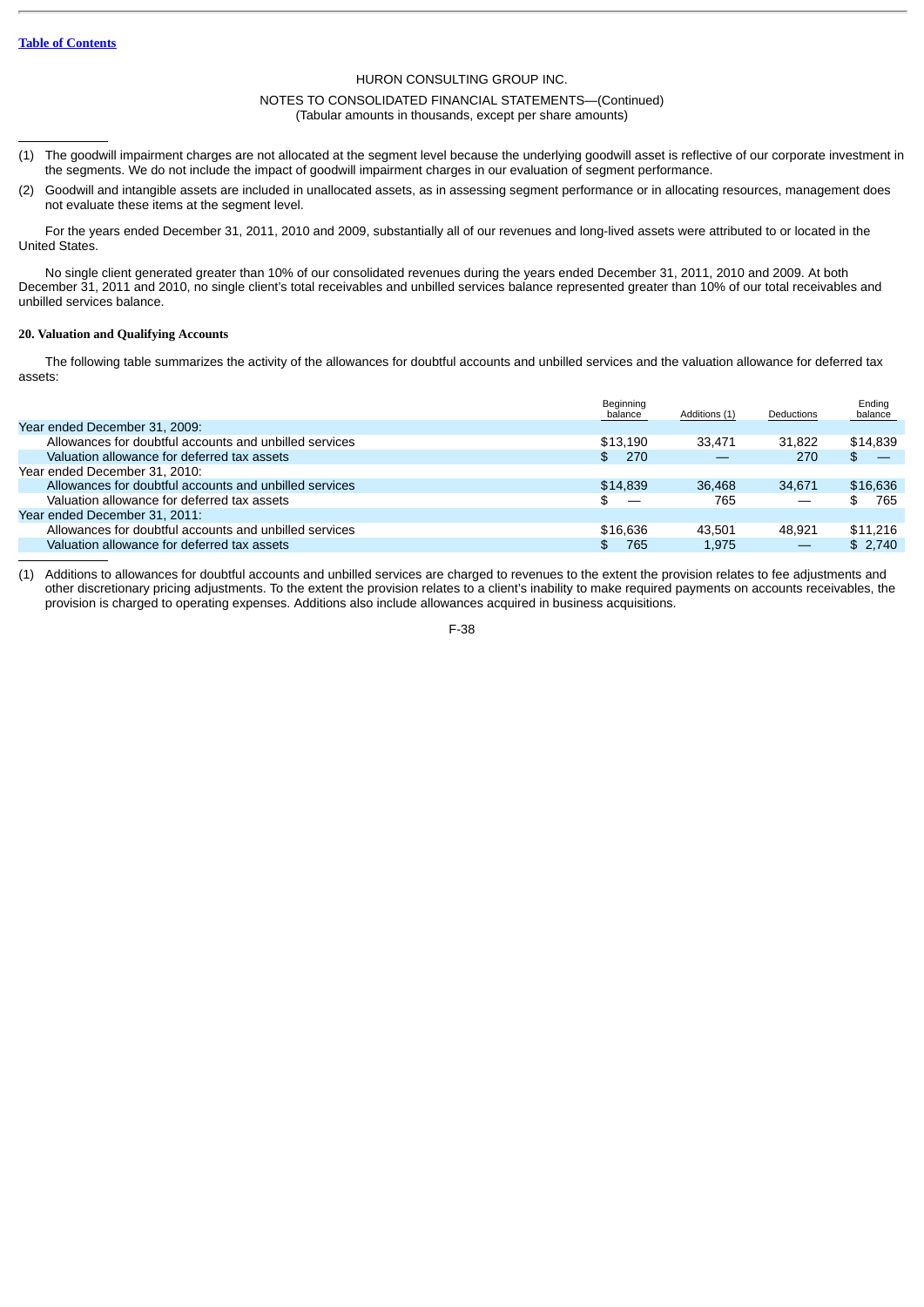# NOTES TO CONSOLIDATED FINANCIAL STATEMENTS—(Continued) (Tabular amounts in thousands, except per share amounts)

# **21. Selected Quarterly Financial Data (unaudited)**

|                                                                        |                  | Quarter Ended    |                                 |                  |  |  |
|------------------------------------------------------------------------|------------------|------------------|---------------------------------|------------------|--|--|
| 2011                                                                   | Mar. 31          | Jun. 30          | Sep. 30                         | Dec. 31          |  |  |
| <b>Revenues</b>                                                        | \$136,621        | \$153,070        | \$153,579                       | \$163,044        |  |  |
| Reimbursable expenses                                                  | 11.924           | 13.216           | 13,140                          | 13,300           |  |  |
| Total revenues and reimbursable expenses                               | 148,545          | 166,286          | 166,719                         | 176,344          |  |  |
| Gross profit                                                           | 46,982           | 60,459           | 59,540                          | 57,792           |  |  |
| Operating income                                                       | 10,815           | 22,299           | 3,704                           | 18,629           |  |  |
| Net income from continuing operations                                  | 3,474            | 9,164            | 1,052                           | 7,791            |  |  |
| Net income (loss) from discontinued operations                         | 582              | 305              | (563)                           | (1, 286)         |  |  |
| Net income                                                             | 4,056            | 9,469            | 489                             | 6,505            |  |  |
| Basic earnings per share:                                              |                  |                  |                                 |                  |  |  |
| Net income from continuing operations                                  | \$<br>0.16       | 0.43<br>\$       | 0.05<br>\$                      | \$<br>0.36       |  |  |
| Net income (loss) from discontinued operations                         | 0.03             | 0.02             | (0.03)                          | (0.06)           |  |  |
| Net income                                                             | 0.19             | 0.45             | 0.02                            | 0.30             |  |  |
| Diluted earnings per share:                                            |                  |                  |                                 |                  |  |  |
| Net income from continuing operations                                  | \$<br>0.16       | \$<br>0.43       | 0.05<br>\$                      | \$<br>0.35       |  |  |
| Net income (loss) from discontinued operations                         | 0.03             | 0.01             | (0.03)                          | (0.06)           |  |  |
| Net income                                                             | 0.19             | 0.44             | 0.02                            | 0.29             |  |  |
| Weighted average shares used in calculating earnings (loss) per share: |                  |                  |                                 |                  |  |  |
| <b>Basic</b>                                                           | 20,925           | 21,190           | 21,551                          | 21,620           |  |  |
| <b>Diluted</b>                                                         | 21,157           | 21,476           | 21,968                          | 22,094           |  |  |
|                                                                        |                  |                  |                                 |                  |  |  |
| 2010                                                                   | Mar. 31          | Jun. 30          | <b>Quarter Ended</b><br>Sep. 30 | Dec. 31          |  |  |
| <b>Revenues</b>                                                        | \$117,204        | \$125,611        | \$135,543                       | \$137,310        |  |  |
| Reimbursable expenses                                                  | 9,462            | 10,273           | 10,705                          | 12,910           |  |  |
| Total revenues and reimbursable expenses                               | 126,666          | 135,884          | 146,248                         | 150,220          |  |  |
| Gross profit                                                           | 38,723           | 48,728           | 53,836                          | 53,358           |  |  |
| Operating income                                                       | 5,031            | 7,283            | 21,844                          | 541              |  |  |
| Net income (loss) from continuing operations                           | 1,243            | 2,139            | 9,372                           | (5, 327)         |  |  |
| Net income (loss) from discontinued operations                         | 1,271            | 236              | (1,922)                         | 1,513            |  |  |
| Net income (loss)                                                      | 2,514            | 2,375            | 7,450                           | (3, 814)         |  |  |
| Basic earnings (loss) per share:                                       |                  |                  |                                 |                  |  |  |
| Net income (loss) from continuing operations                           | \$<br>0.06       | \$<br>0.11       | \$<br>0.45                      | \$<br>(0.26)     |  |  |
| Net income (loss) from discontinued operations                         | 0.06             | 0.01             | (0.09)                          | 0.08             |  |  |
| Net income (loss)                                                      | 0.12             | 0.12             | 0.36                            | (0.18)           |  |  |
| Diluted earnings (loss) per share:                                     |                  |                  |                                 |                  |  |  |
|                                                                        | \$<br>0.06       | \$               | \$<br>0.45                      | \$               |  |  |
| Net income (loss) from continuing operations                           |                  | 0.10             |                                 | (0.26)           |  |  |
|                                                                        |                  |                  |                                 |                  |  |  |
| Net income (loss) from discontinued operations                         | 0.06             | 0.01             | (0.09)                          | 0.08             |  |  |
| Net income (loss)                                                      | 0.12             | 0.11             | 0.36                            | (0.18)           |  |  |
| Weighted average shares used in calculating earnings (loss) per share: |                  |                  |                                 |                  |  |  |
| <b>Basic</b><br><b>Diluted</b>                                         | 20,296<br>20.496 | 20,534<br>20,756 | 20,619<br>20,849                | 20,728<br>20,728 |  |  |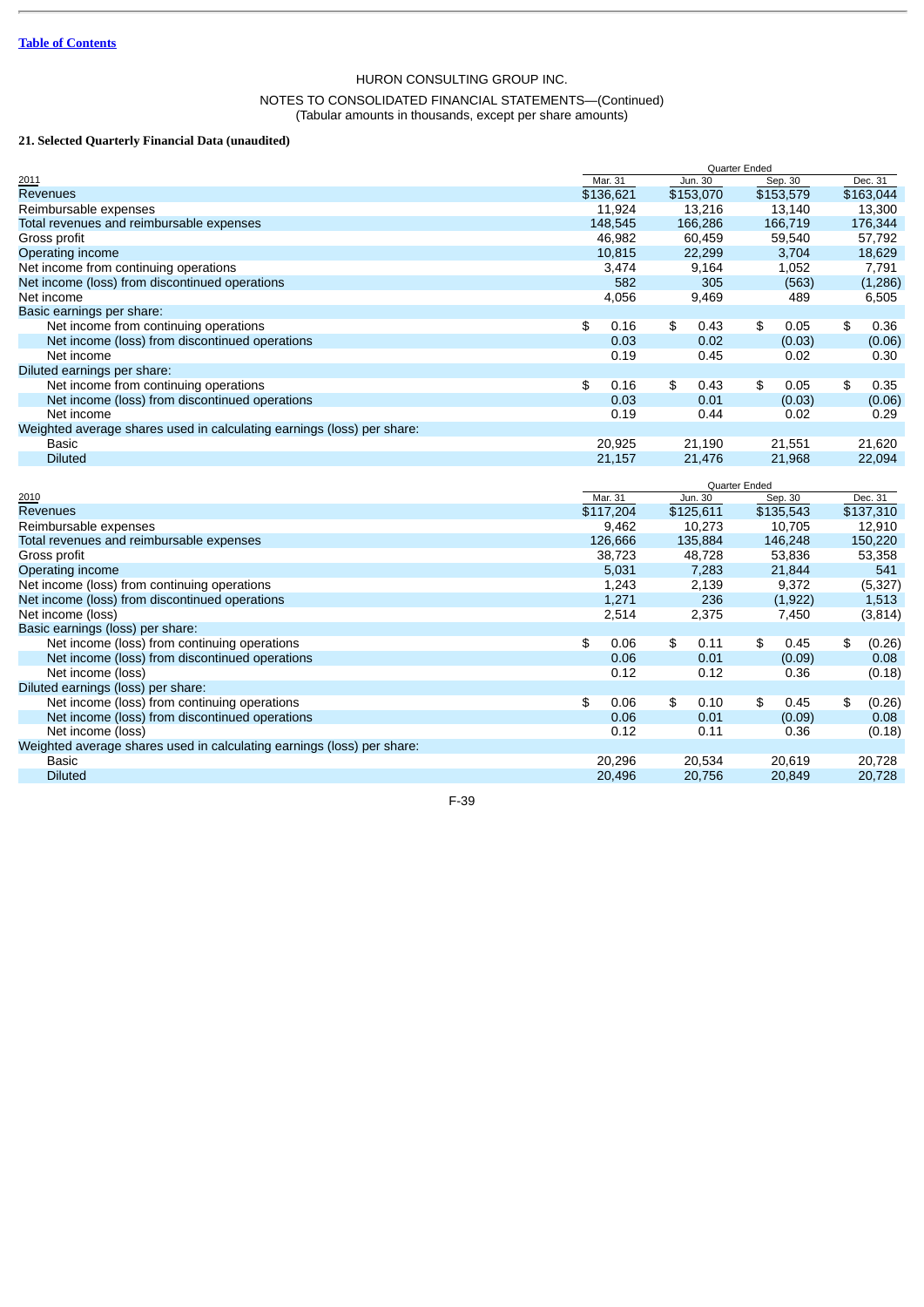#### CONSULTING AGREEMENT

This agreement (the "Agreement") is made as of January 10, 2012, by and between Huron Consulting Group Inc. (the "Company") and Natalia Delgado, Esq. ("Consultant").

WHEREAS, on August 17, 2009, the Company restated its financial statements for the years ended 2006, 2007 and 2008 and the first quarter of 2009 (the "Restatement");

WHEREAS, following the Restatement, (i) the Securities and Exchange Commission ("SEC") commenced an investigation into the facts and circumstances of the Restatement; (ii) civil plaintiffs brought a purported private shareholder class action litigation related to the Restatement; and (iii) Company shareholders brought state and federal derivative litigation related to the Restatement;

WHEREAS, the private shareholder litigation has settled and the federal derivative litigation has been dismissed with prejudice and not appealed;

WHEREAS, the SEC investigation and state derivative litigation are ongoing, and a putative shareholder recently made a demand on the Company's Board of Directors related to the Restatement (collectively, the "continuing Restatement matters");

WHEREAS, Consultant served as the Company's Vice-President, General Counsel and Corporate Secretary during the period relevant to the Restatement and thus possesses personal knowledge of facts concerning the events underlying the Restatement and the investigation that led to the Restatement; and

WHEREAS, Consultant's service as the Company's Secretary and Senior Counsel terminated on December 31, 2011;

NOW THEREFORE, for and in consideration of the mutual promises contained herein, and for other good and sufficient consideration, receipt of which is hereby acknowledged, the parties hereto, intending to be legally bound, agree as follows:

1. The Company hereby retains Consultant for the purpose of providing certain services requested by the Company or its counsel ("Consulting Services") for a period commencing on January 1, 2012, and ending on December 31, 2013, in connection with the continuing Restatement matters. Such Consulting Services may include, but are not limited to, meeting with and providing factual information to the Company and/or its counsel regarding the events underlying the Restatement and the investigation that led to the Restatement and, as requested by the Company or its counsel, providing voluntary live testimony, affidavits or declarations (collectively, "testimony") regarding the events underlying the Restatement and the investigation that led to the Restatement. For the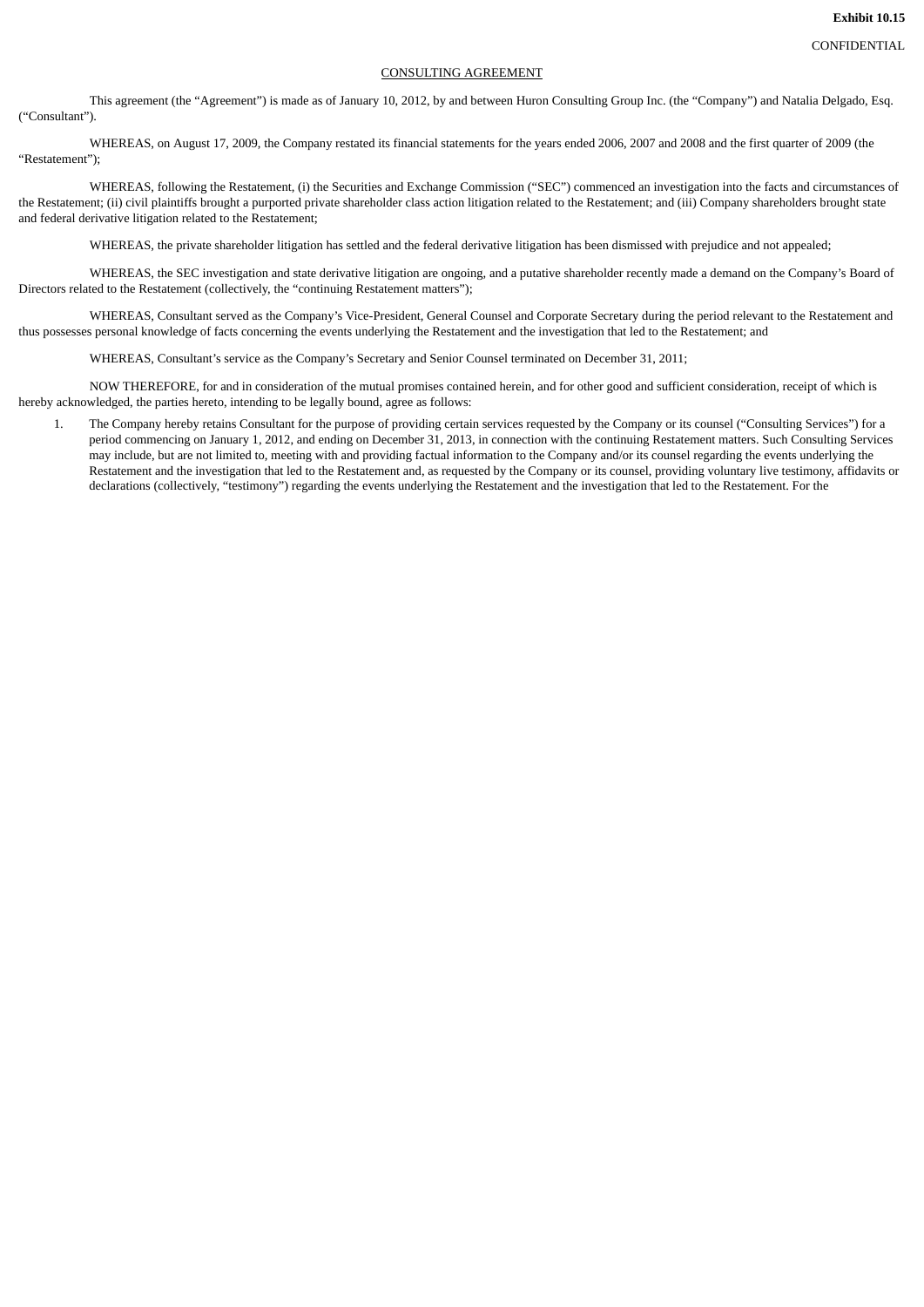avoidance of doubt, such Consulting Services (i) shall only include assignments specifically requested by the Company or its counsel; and (ii) shall not include legal services.

- 2. In respect of the work performed pursuant to Paragraph 1 above, the Company agrees to pay Consultant a total of \$25,000 to be paid in equal installments of \$12,500 on January 16, 2012, and January 15, 2013. The Company agrees to reimburse all reasonable expenses incurred by Consultant in connection with the Consulting Services, including travel, meals, rental car, and hotel expenses, if any; provided such expenses are approved in advance by the Company and are documented in a manner consistent with expense reporting policies of the Company as may be in effect from time to time.
- 3. In the event Consultant provides more than twenty-five (25) hours of Consulting Services (a) during the time period from January 1, 2012 through December 31, 2012; or (b) during the time period from January 1, 2013 through December 31, 2013, Huron shall pay Consultant \$400 for each additional hour worked during that time period (the "Additional Hours"). Within fifteen (15) business days of the end of each month, Consultant shall provide the Company an invoice detailing the Consulting Services provided to the Company during the previous month pursuant to this Agreement, such report to be in form reasonably acceptable to the Company. Payment for any Additional Hours shall be payable within thirty (30) business days following receipt of Consultant's invoice.
- 4. The compensation to be paid to Consultant for Consulting Services shall in no way be contingent upon the substance of any information or testimony provided by Consultant or upon the outcome of any of the continuing Restatement matters.
- 5. It is understood that Consultant has been and may be exposed to materials and information that are confidential to the Company. All such material and information, written or verbal, disclosed or otherwise made known to Consultant as a result of her employment by the Company or in connection with rendering Consulting Services pursuant to this Agreement, shall be considered confidential, and shall be considered the sole property of the Company and shall be used by Consultant solely in connection with her provision of consulting services under this Agreement, and shall not be disclosed to any third party without prior approval by the Company or its counsel.
- 6. The work undertaken by Consultant pursuant to this agreement is being done for the Company under the direction of the Company's counsel and accordingly is part of its confidential attorney work product. Any work that Consultant produces or is asked to produce in connection with Consulting Services pursuant to this Agreement will be regarded by

2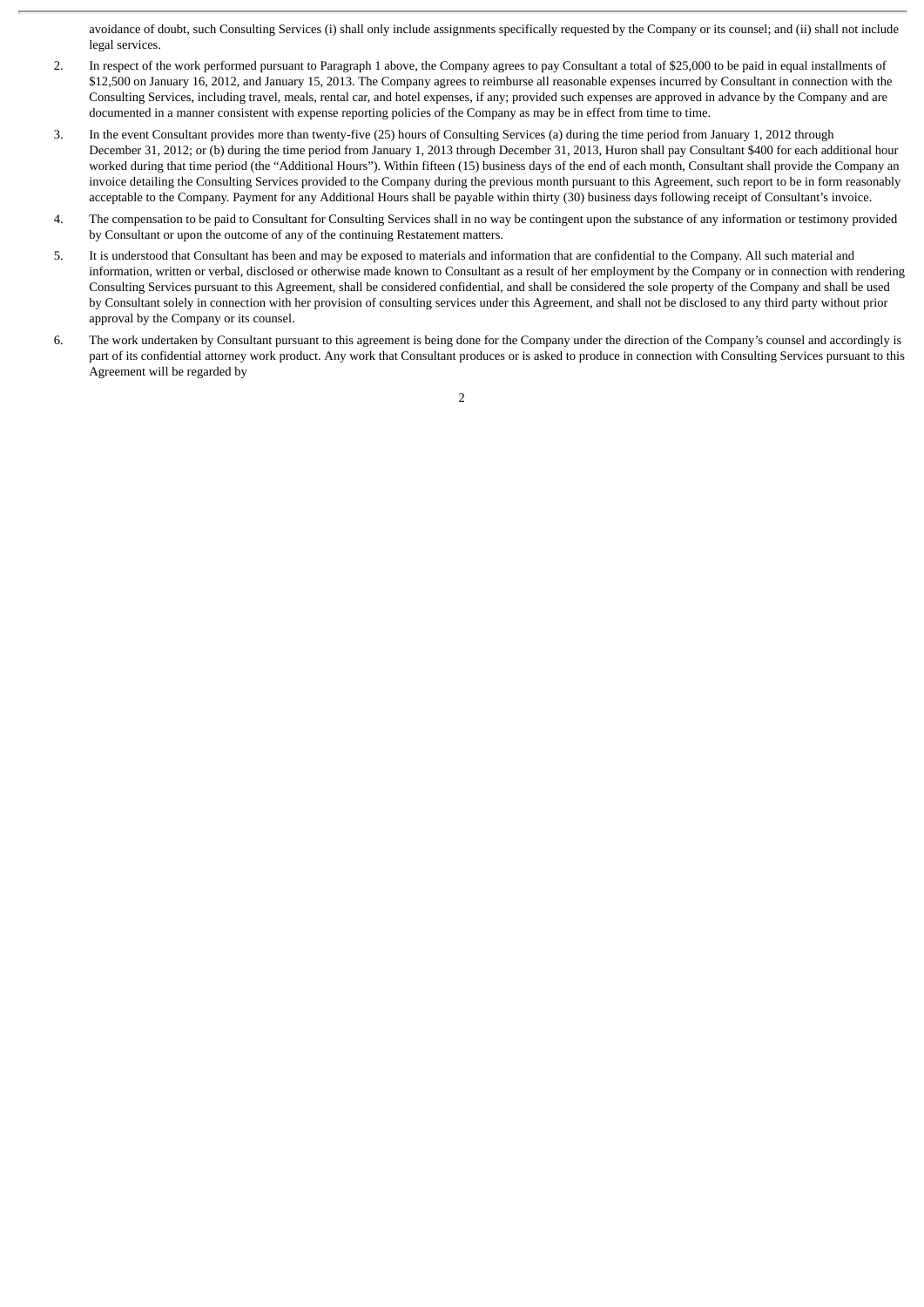Consultant as confidential attorney work product, and shall not be disclosed to any third party except upon express authorization by the Company or its counsel.

- 7. Consultant agrees to abide by the Company's policies with respect to the trading of Company securities, including its policies related to persons in possession of material nonpublic information, as may be in effect from time to time.
- 8. Nothing herein shall be construed to create an employer-employee relationship, including an attorney-client relationship, between Consultant and the Company. Consultant shall perform the Consulting Services as an independent contractor and Consultant is not deemed an employee of the Company for any purpose. It is accordingly understood that the Company will not withhold any amounts in respect of taxes from the compensation of Consultant hereunder, and that by reason of services provided under this Agreement, Consultant shall not be entitled to receive, nor shall such Consulting Services make Consultant eligible to participate in, any benefits or privileges given or extended by the Company to its employees.
- 9. This Agreement shall supersede and revoke any and all prior agreements and understandings, whether written or oral, between Consultant and the Company with respect to Consulting Services. This Agreement constitutes the entire agreement between the Company and Consultant with respect to Consulting Services, and any modification or revision hereof must be in writing. However, nothing in this Agreement shall be construed to alter or amend the provisions of the Separation Agreement and Release entered into between the parties.
- 10. This Agreement is not assignable by Consultant.
- 11. This Agreement shall remain in effect through December 31, 2013. Consultant's obligations of confidentiality under Paragraphs 4 and 5 of this Agreement, however, shall survive the termination of this Agreement.
- 12. This Agreement shall be construed and enforced in accordance with, and all questions concerning the construction, validity, interpretation and performance of this Agreement shall be governed by, the laws of the State of Illinois without giving effect to provisions thereof regarding conflict of laws.

3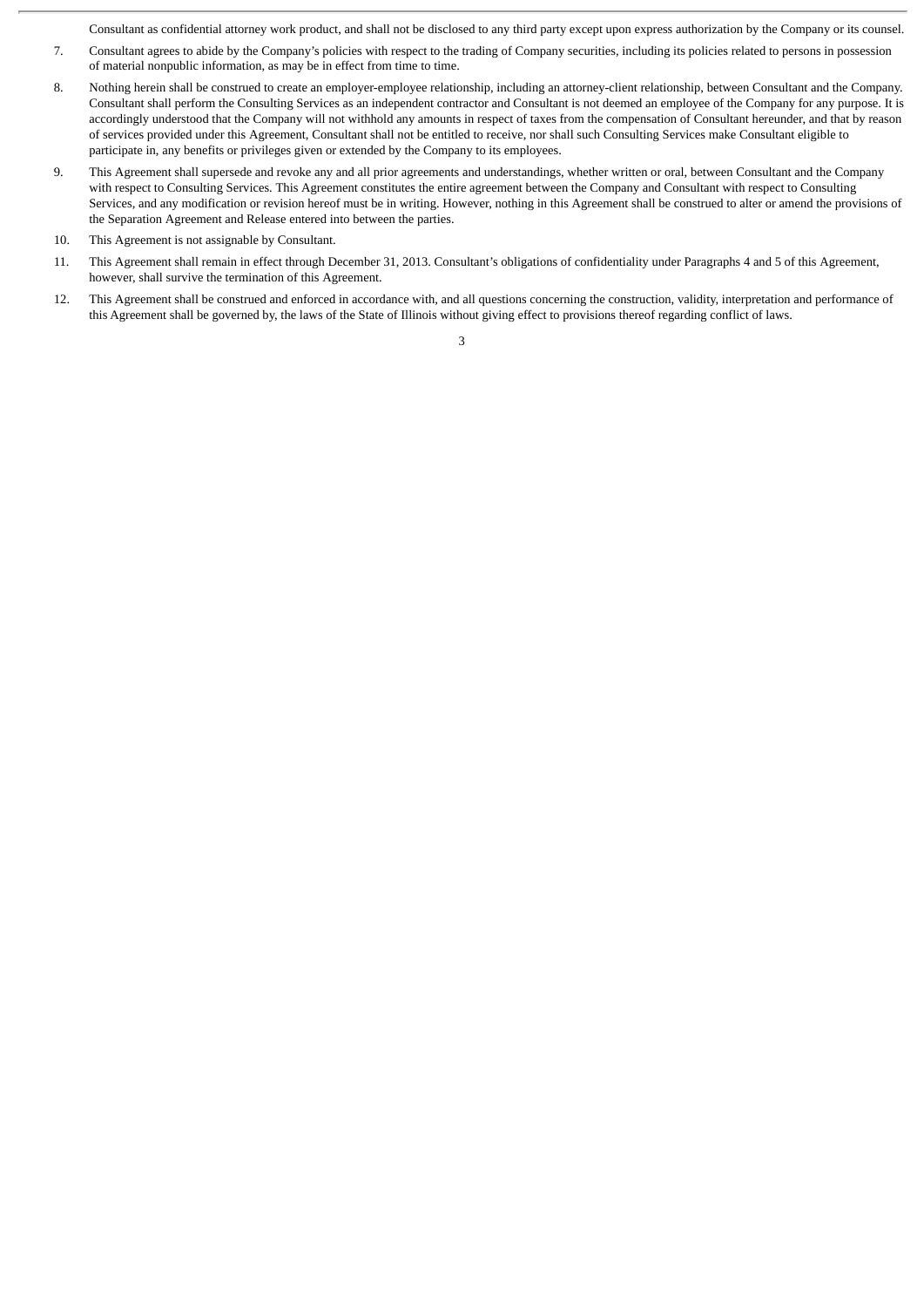13. If any part of this Agreement is found to be invalid, the rest of the Agreement will be enforceable.

Huron Consulting Group **Natalia Delgado**, Esq.

By: /s/ Diane Ratekin By: /s/ Natalia Delgado

Date: January 10, 2012 Date: January 10, 2012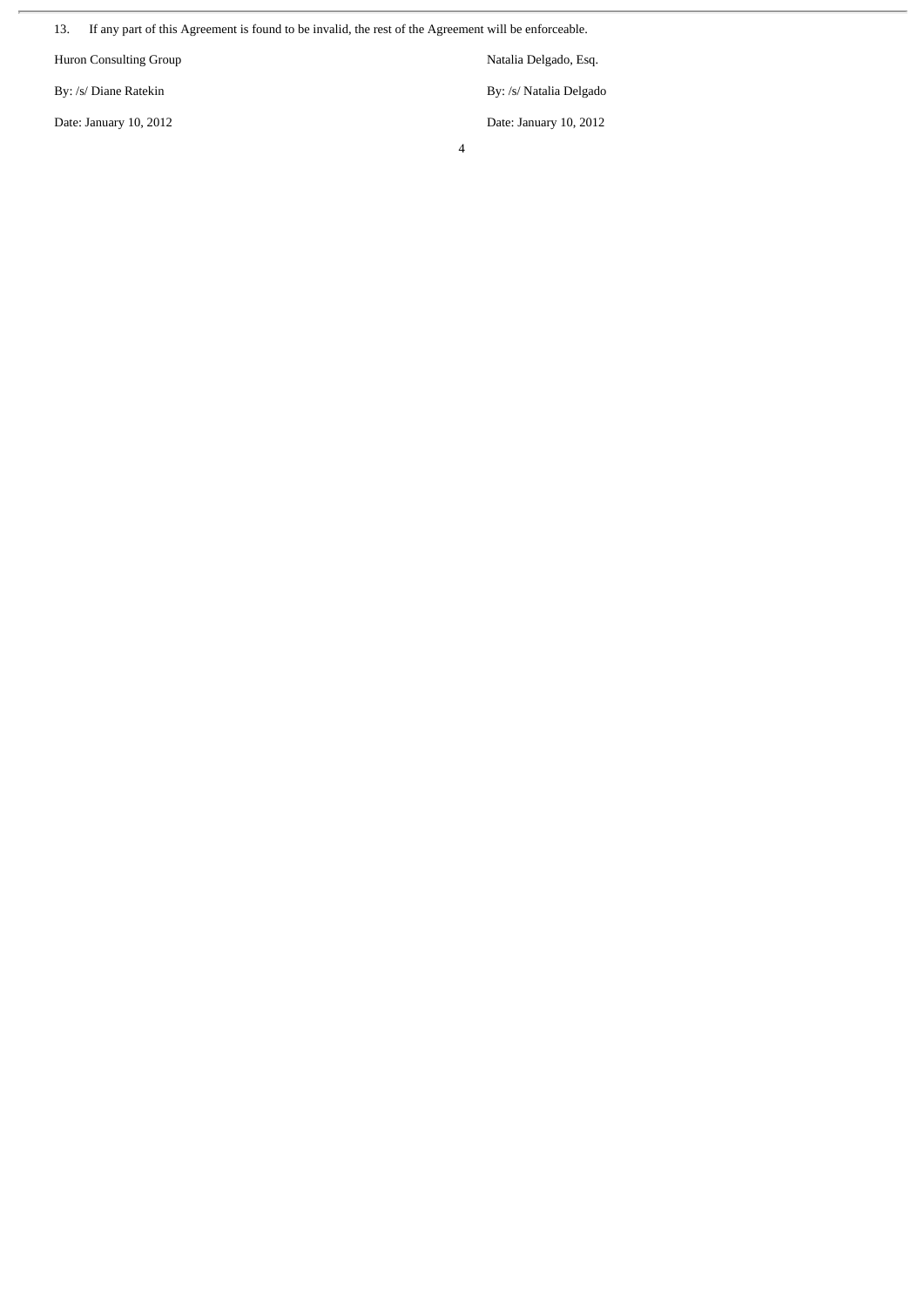#### **SEPARATION AGREEMENT AND RELEASE**

This **SEPARATION AGREEMENT AND RELEASE** (this "**Agreement**") is made and entered into by and between Huron Consulting Group, Inc., its subsidiaries (including Huron Consulting Services LLC), predecessors, successors, affiliates, directors, officers, fiduciaries, insurers, employees and agents (jointly, the "**Company**") and Natalia Delgado (including herself, her heirs and assigns, jointly, "**Executive**").

**WHEREAS,** the Executive and the Company have entered into that certain Amended and Restated Senior Management Agreement, dated January 1, 2010 (the "**SMA**");

**WHEREAS,** the Executive and the Company desire to settle fully and amicably all issues between them, including, but not limited to, any issues arising out of Executive's employment with the Company and the termination of that employment;

**NOW, THEREFORE**, for and in consideration of the mutual promises contained herein, and for other good and sufficient consideration, receipt of which is hereby acknowledged, the Executive and the Company (sometimes hereafter referred to as the "**Parties**"), intending to be legally bound, agree as follows:

**Section 1. Termination of Employment.** The Executive's employment with the Company shall terminate effective as of the close of business on December 31, 2011 (the "**Termination Date**"). The Company shall continue Executive's current base salary, less applicable tax withholdings, and current welfare benefits (or as the applicable plans may be amended) through the Termination Date. During this period of time, Executive shall perform the duties and responsibilities as may be assigned by the Chairman of the Company's Board of Directors.

**Section 2. Separation Benefits.** Provided Executive's employment is not terminated by the Company for Cause (as defined in the SMA), or voluntarily by Executive, prior to the Termination Date, then as of the Termination Date, Executive shall become entitled to the following:

**(a)** Executive's separation from employment will be reflected in the Company's personnel records as a retirement;

**(b)** All outstanding equity awards held by Executive, under the terms of the 2004 Omnibus Stock Plan, shall be treated as if vested, as set forth on Exhibit A hereto. Any equity awards still unvested after the Termination Date under this calculation are forfeited. The benefits provided hereunder shall be treated as wages and subject to all applicable taxes and other payroll deductions required by law.

Section 3. **Termination of SMA**. As of the Termination Date, the SMA shall terminate in its entirety and, except as provided herein, the Parties shall have no rights or obligations thereunder. In particular, Executive is not to receive any of the benefits described in Section 5 of the January 1, 2010 Amended and Restated Senior Management Agreement by and between Huron Consulting Group Inc. and Natalia Delgado, except as specifically provided herein.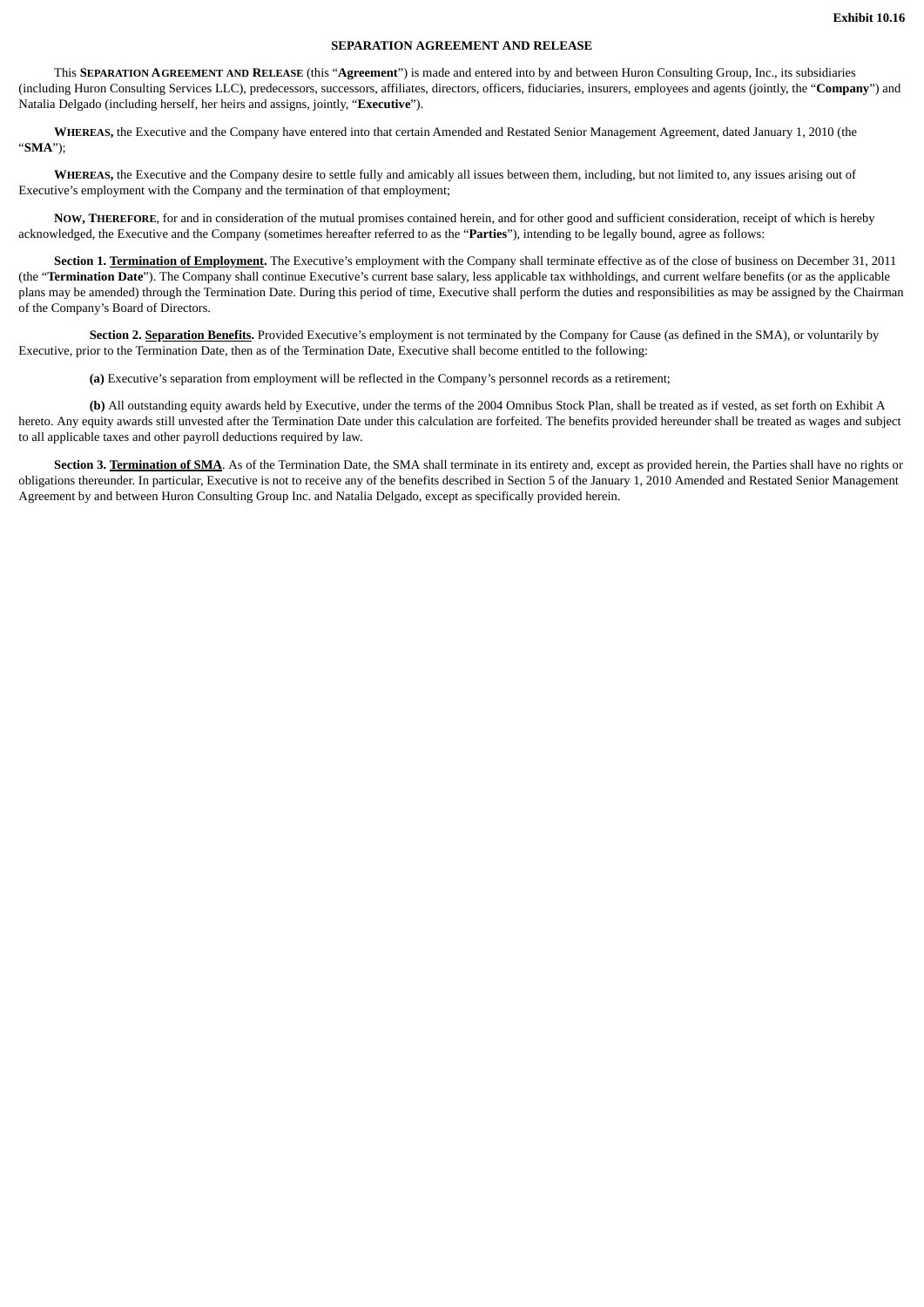**Section 4. Termination of Benefits**. Except as provided in **Section 2** above, Executive's participation in all employee benefit (pension and welfare) and compensation plans will cease as of the Termination Date. However, nothing contained herein shall limit or otherwise impair Executive's right to receive pension or similar benefit payments which are vested as of the Termination Date under any applicable tax qualified retirement or pension plan or other tax qualified or non-qualified benefit plans, pursuant to the terms and conditions of the applicable plan.

**Section 5. General Release**. In exchange for the benefits set forth in this Agreement, Executive is waiving and releasing all known or unknown rights, claims and causes of action Executive has or may have, as of the day Executive signs this Agreement, against the Company arising out of or relating to Executive's employment, including Executive's separation from employment. The claims Executive is releasing include, but are not limited to, any and all allegations that the Company:

**(a)** has discriminated or retaliated against Executive on the basis of age, race, color, sex (including sexual harassment and pregnancy), national origin, ancestry, disability (including the Americans With Disabilities Act), religion, sexual orientation, gender identity and expression, marital status, parental status, veteran status, source of income, entitlement to benefits, union activities, or any other status protected by local, state or federal laws, constitutions, regulations, ordinances or executive orders; or

**(b)** has violated the Fair Labor Standards Act, the Family Medical Leave Act, the Employee Retirement Income Security Act, the Workers Adjustment and Retraining Act, the National Labor Relations Act, the Labor-Management Relations Act, Sarbanes-Oxley, the Uniformed Services Employment and Reemployment Rights Act, the Lily Ledbetter Fair Pay Act of 2009, the Genetic Information Nondiscrimination Act, and all other federal, state or local laws; or

**(c)** has violated its personnel policies, procedures, handbooks, any covenant of good faith and fair dealing, or any express or implied contract of any kind (including the SMA); or

**(d)** has violated public policy, statutory or common law, including claims for: personal injury; breach of fiduciary duty; invasion of privacy; retaliatory discharge; negligent hiring, retention or supervision; defamation; fraud; intentional or negligent infliction of emotional distress and/or mental anguish; intentional interference with contract; negligence; whistleblowing; detrimental reliance; loss of consortium to Executive or any member of Executive's family; and/or promissory estoppel; or

**(e)** is in any way obligated for any reason, except as provided herein, to pay Executive salary, compensation, benefits, commissions, bonuses, severance benefits, vacation, paid time off, stock grants (including grants under the 2004 Omnibus Stock Plan), stock options, stock units, other stock-related benefits, profit-sharing, damages, expenses, litigation costs (including attorneys' fees), back pay, front pay, disability or welfare or retirement benefits (other than any accrued pension benefits), compensatory damages, punitive damages, and/or interest.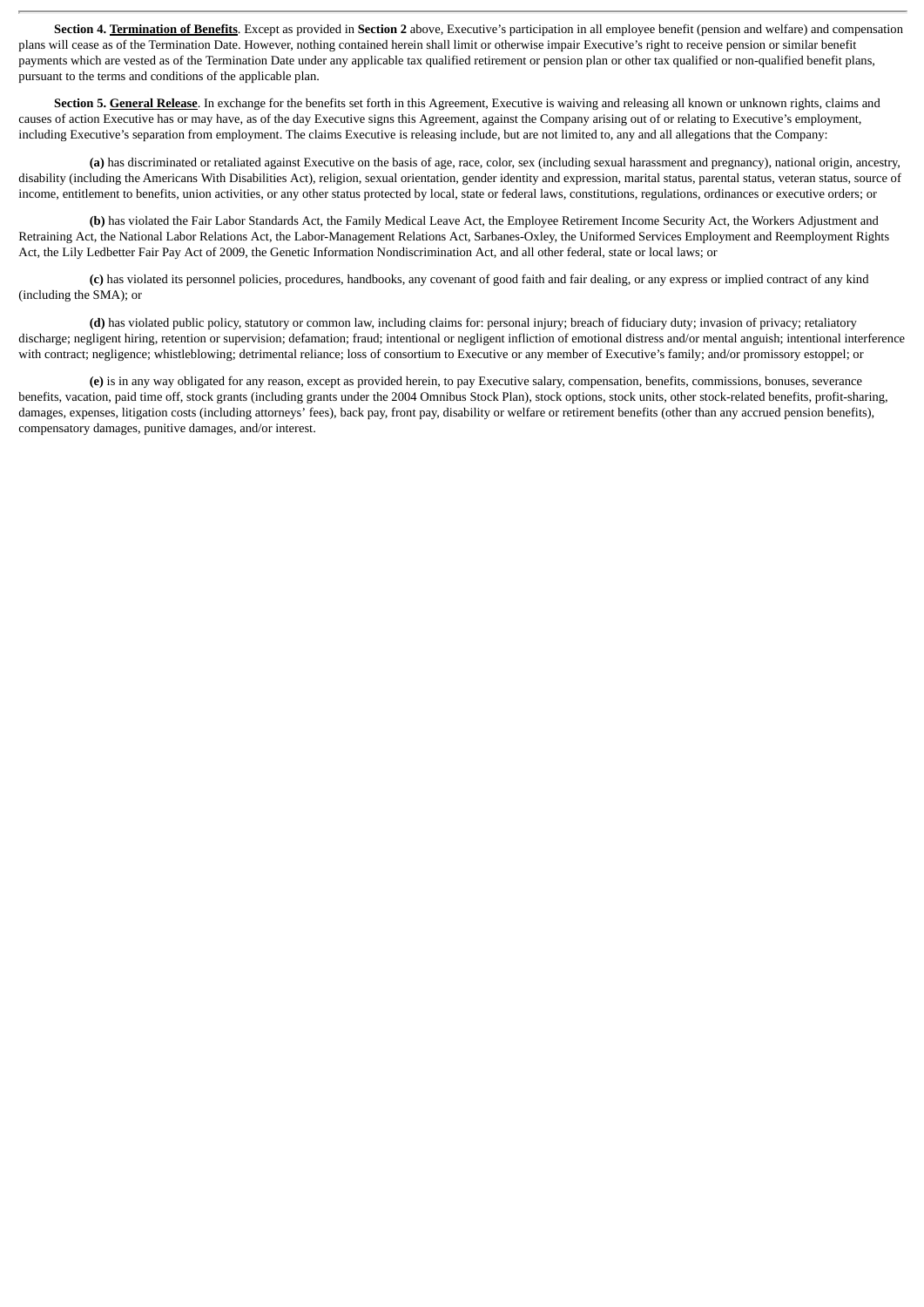**Section 6. Exclusions From General Release.** Excluded from the General Release above are any claims or rights which cannot be waived by law. Also excluded from the General Release above are: (a) Executive's right to file a charge with an administrative agency, including the Equal Employment Opportunity Commission, or participate in any agency investigation or proceeding (Executive is, however, waiving Executive's right to recover any money in connection with such a charge or investigation and any right to recover money in connection with a charge filed by any other individual or by the Equal Employment Opportunity Commission or any other federal, state or local agency); (b) Executive's vested rights, as of December 31, 2011, under the terms of any retirement plan in which Executive is a participant and the 2004 Omnibus Stock Plan, (c) rights under this Agreement; and (d) any right to indemnification under any indemnification agreement between Executive and the Company, applicable Directors and Officers insurance policy or the by-laws or articles of incorporation of the Company or any affiliated entities, as may be applicable.

Section 7. Covenant Not To Sue. A "covenant not to sue" is a legal term which means Executive promises not to file a lawsuit in court. It is different from the General Release of claims set forth above. Besides waiving and releasing the claims covered by the General Release, Executive further agrees never to sue the Company in any forum for any reason, including but not limited to claims, laws or theories covered by the General Release. Notwithstanding this Covenant Not To Sue, Executive may bring a claim against the Company to enforce this Agreement, to challenge the validity of this Agreement under the Age Discrimination In Employment Act or any claim that arises after the execution of this Agreement. If Executive sues the Company in violation of this Agreement: (a) Executive shall be liable to the Company for its reasonable attorneys' fees and other litigation costs incurred in defending against such a suit; and (b) the Company shall be excused from making or continuing any further payments otherwise owed to Executive under this Agreement.

**Section 8. Confidentiality.** Executive agrees to keep all terms of this Agreement confidential, including but not limited to the fact and value of the benefits set forth in this Agreement, except that Executive may make necessary disclosures to Executive's spouse, attorney(s), tax advisor(s) or as may be required by law. Executive may also disclose to a prospective or actual employer the post-termination covenants set forth in this Agreement.

The benefits set forth in this Agreement are contingent on Executive keeping the confidentiality promise contained in this paragraph. Executive also acknowledges the Company's right to enforce this confidentiality provision in any court of competent jurisdiction. Executive further agrees that if Executive breaches this confidentiality provision, the Company will be irreparably harmed as a matter of law and will be entitled to immediate injunctive relief, plus its reasonable attorneys' fees incurred in enforcing this provision.

**Section 9. Resignation Of Employment And No Future Employment.** Effective December 31, 2011, Executive shall resign Executive's employment with the Company due to retirement including the positions of Senior Counsel and Corporate Secretary. This Agreement shall serve as Executive's resignation from employment, and from those positions or any others which may be assigned to Executive, effective December 31, 2011.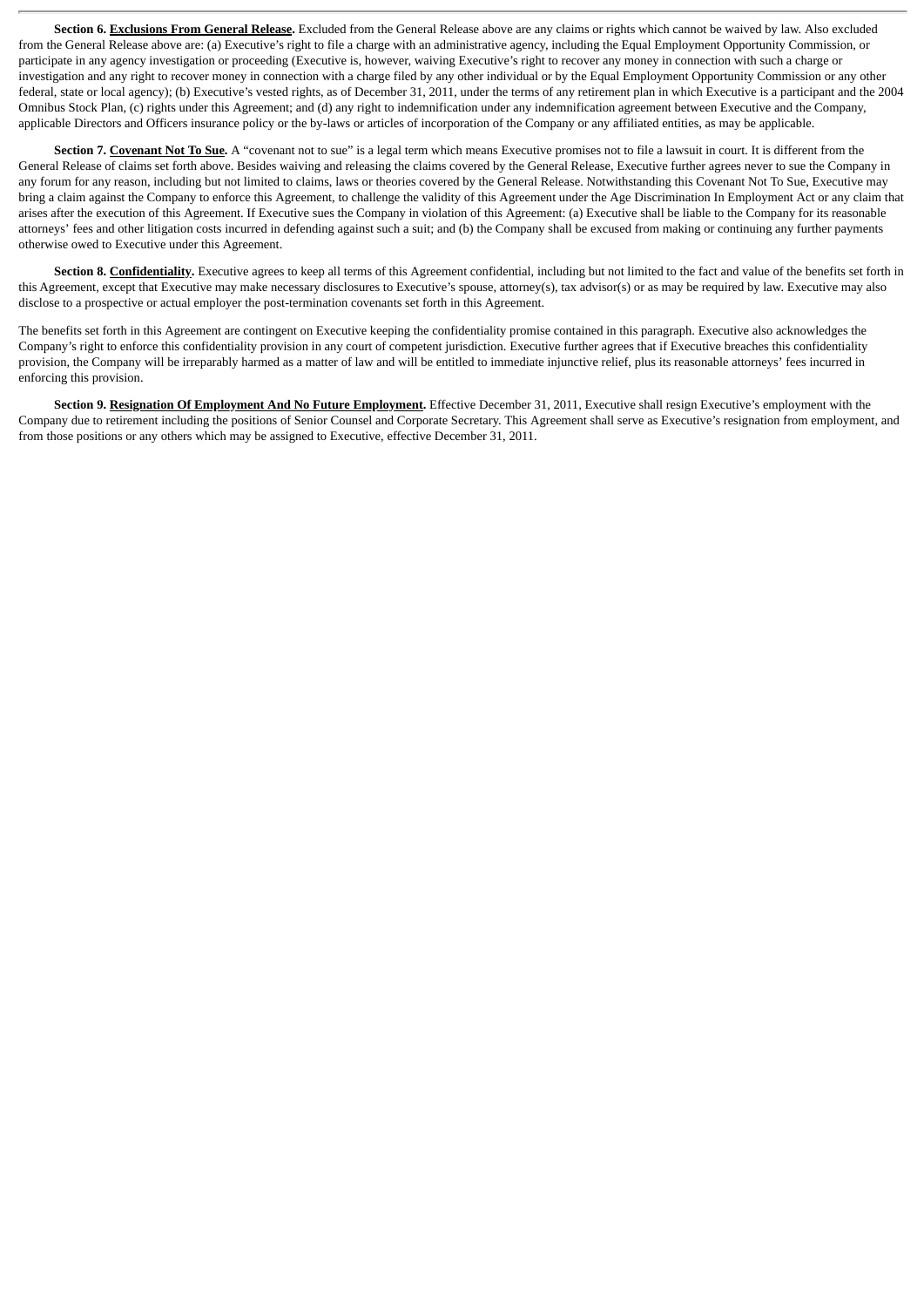Section 10. Cooperation. In connection with claims, disputes, negotiations, investigations or lawsuits involving the Company, Executive shall provide the Company with any information or reasonable assistance as may be reasonably requested by the Company. In particular, Executive agrees to provide the Employer with truthful certifications and representations in connection with any financial reporting or other matters as may be requested by the Company. The Company agrees to reimburse all reasonable expenses incurred by Executive in connection with such assistance, including travel, meals, rental car, and hotel expenses, if any; provided such expenses are approved in advance by the Company and are documented in a manner consistent with expense reporting policies of the Company as may be in effect from time to time. In the event the Company requests any such continued assistance from Executive with respect to any ongoing SEC investigations, actions, negotiations or otherwise, such assistance shall only be provided pursuant a mutually agreed upon consulting agreement.

Section 11. Company Equipment and System Access. For six months Executive shall continue to be provided a laptop computer, BlackBerry (or similar device) and access to the Company's OWA email website. The blackberry will be cleared of all information and, as of January 31, 2012, the lap top will either be cleared of all information or the Company will provide a replacement hard drive. The Company will assist Executive in the retrieval and return of Executive's personal documents. If Executive enters into mutually agreeable consulting agreement as referred to in Section 10, the Company will provide Executive with access to Company records in order to provide the services contemplated therein.

**Section 12. Post-Termination Covenants.** Sections 6 (Restrictive Covenants and Agreements), 7 (Ownership of Intellectual Property), 9.1 (Non-Exclusive Remedy for Restrictive Covenants) and 9.3 (Prevailing Party) of the SMA shall remain in full force and effect for the periods set forth therein. Furthermore, in addition to all remedies available under this Agreement or under law, Executive agrees that if Executive breaches the obligations in this **Section 11** of this Agreement, the Company shall have the right to discontinue and not provide any outstanding pay and/or benefits that Executive would otherwise not have been eligible to receive but for this Agreement, and Executive shall be obligated to repay to the Company the full amount of such pay and benefits already received under this Agreement.

Section 13. Non-Admissions. The fact and terms of this Agreement are not an admission by either Party of liability or other wrongdoing under any law.

**Section 14. Additional Executive Acknowledgments.** Executive also agrees that:

- **(a)** Executive is entering into this Agreement knowingly, voluntarily and with full knowledge of its significance;
- **(b)** Executive has not been coerced, threatened or intimidated into signing this Agreement;
- **(c)** Executive is competent as a matter of law to enter into this Agreement;

**(d)** Executive has read and reviewed this Agreement carefully and fully understand this Agreement, including that Executive is waiving and releasing all claims under federal, state and local laws (including discrimination laws based on age, race, sex and other protected characteristics or conduct);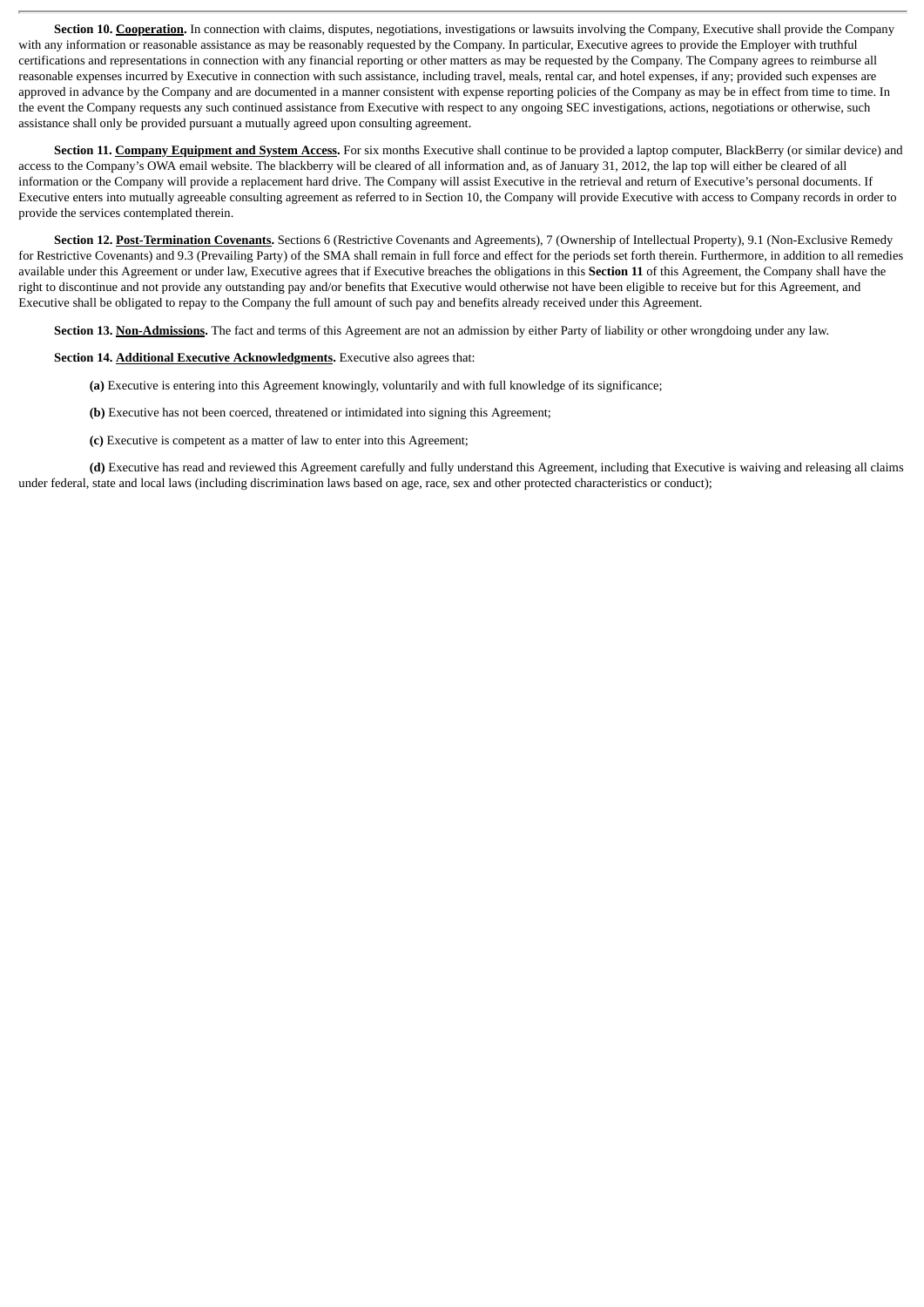**(e)** Executive is fully understands that the General Release does not waive rights or claims that may arise after the date this Agreement is executed;

**(f)** Executive has been given a period of at least twenty one (21) days within which to consider this Agreement;

**(g)** Executive has been advised in writing to consult with an attorney before signing this Agreement; and

**(h)** The consideration which Executive is receiving in this Agreement is in addition to anything of value to which Executive is already entitled.

Section 15. Severability. If any part of this Agreement is found to be invalid, the rest of the Agreement will be enforceable.

**Section 16. Notices.** Any notice required by this Agreement shall be provided as follows:

| To: | Natalia Delgado    | To: | James H. Roth               |
|-----|--------------------|-----|-----------------------------|
|     | 2828 Broadway      |     | Chief Executive Officer     |
|     | Apt 10C            |     | Huron Consulting Group Inc. |
|     | New York, NY 10025 |     | 550 W. Van Buren            |
|     |                    |     | Chicago, IL 60607           |

**Section 17. Complete Agreement.** This is the entire Agreement between Executive and the Company regarding the separation of Executive's employment with the Company and resolves all matters, claims and disputes between Executive and the Company. Other than what is provided in this Agreement, Executive is not entitled to receive any other benefits, the Company is not obligated to provide any other benefits, and Executive has not relied on any representation by the Company, oral or written, in executing this Agreement.

Section 18. Effective Date. Executive has seven (7) days after Executive executes this Agreement to revoke this Agreement. This Agreement shall become effective and enforceable on the eighth (8th) day after Executive signs this Agreement if Executive does not revoke it before then.

*(remainder of page intentionally left blank)*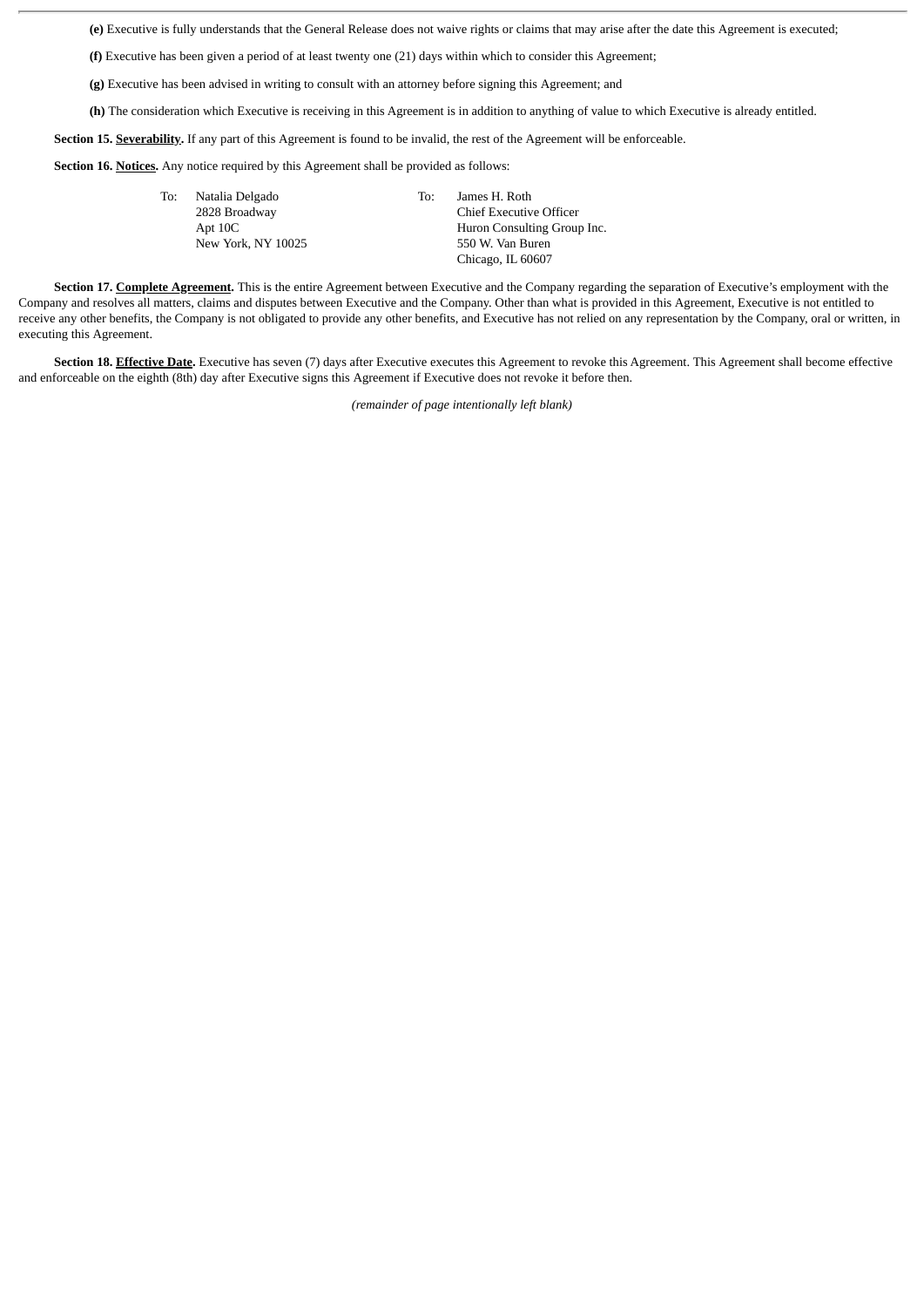**IN WITNESS WHEREOF**, this Agreement has been duly executed as of the dates set forth below.

DATE December 22, 2011 DATE December 22, 2011

**NATALIA DELGADO HURON CONSULTING GROUP INC.**

/s/ Natalia Delgado BY: /s/ John McCartney

TITLE: Chairman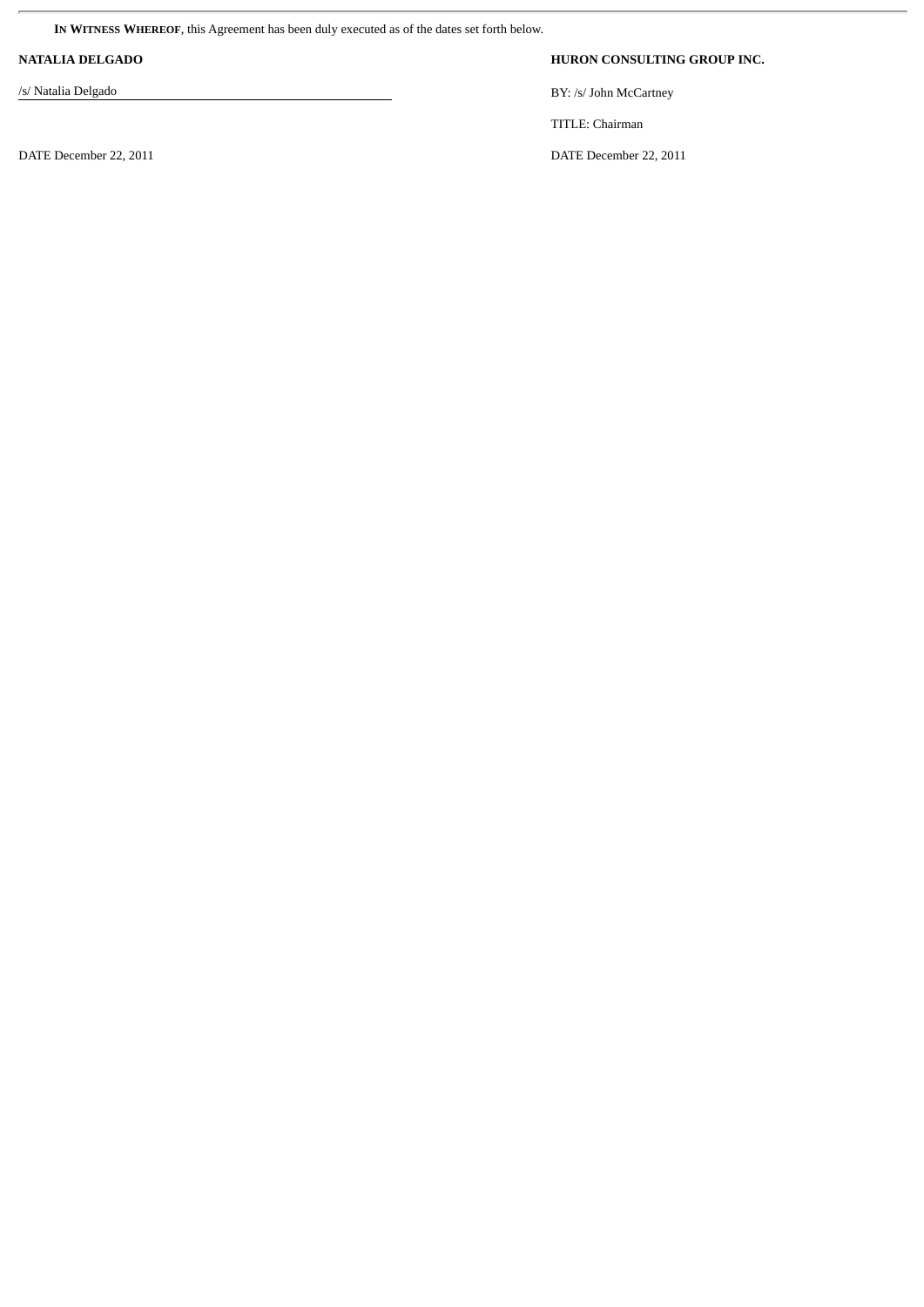# **Exhibit A**

# **Natalia Delgado-Accelerated Vesting Schedule-Based on 12-31-2011 Pro Ration (Per RSA Agreement Terms)**

|                                                            |            | A                               | В                                             | C                        | D                | Е                          | Е                                                                           | G                                               | н                          |                                                              |                                                      | K                                     |
|------------------------------------------------------------|------------|---------------------------------|-----------------------------------------------|--------------------------|------------------|----------------------------|-----------------------------------------------------------------------------|-------------------------------------------------|----------------------------|--------------------------------------------------------------|------------------------------------------------------|---------------------------------------|
| Grant Award<br>Tranches Still<br><b>Subject to Vesting</b> |            | <b>Total Shares in</b><br>Grant | <b>Total Shares</b><br>in Unvested<br>Tranche | <b>Last Vest</b><br>Date | <b>Vest Date</b> | <b>Termination</b><br>Date | <b>Total Days Worked</b><br><b>Since Last Vesting</b><br>("Service Number") | Denominator<br>Per<br>Agreement<br><b>Terms</b> | (G/F)<br>Pro Rata<br>Ratio | (B)<br>Unvested<br>Shares<br><b>Subject to</b><br>pro Ration | (Hx1)<br><b>Shares</b><br><b>Vested</b><br>(rounded) | $(H-H)$<br><b>Shares</b><br>Forfeited |
| Grant 3/1/2008                                             |            |                                 |                                               |                          |                  |                            |                                                                             |                                                 |                            |                                                              |                                                      |                                       |
| Tranche 4                                                  | <b>RSA</b> | 5,000                           | 1,250                                         | 3/1/2011                 | 3/1/2012         | 12/31/2011                 | 305                                                                         | 365                                             | 0.835616                   | 1,250                                                        | 1,045.00                                             | 205.00                                |
| Grant 3/1/2009                                             |            |                                 |                                               |                          |                  |                            |                                                                             |                                                 |                            |                                                              |                                                      |                                       |
| Tranche 3                                                  | <b>RSA</b> | 6,380                           | 1,595                                         | 3/1/2011                 | 3/1/2012         | 12/31/2011                 | 305                                                                         | 365                                             | 0.835616                   | 1,595                                                        | 1,333.00                                             | 262.00                                |
| Grant 3/1/2009                                             |            |                                 |                                               |                          |                  |                            |                                                                             |                                                 |                            |                                                              |                                                      |                                       |
| Tranche 4                                                  | <b>RSA</b> | 6,380                           | 1,595                                         | 3/1/2011                 | 3/1/2013         | 12/31/2011                 | 305                                                                         | 730                                             | 0.417808                   | 1,595                                                        | 666.00                                               | 929.00                                |
| Grant 1/11/2010                                            |            |                                 |                                               |                          |                  |                            |                                                                             |                                                 |                            |                                                              |                                                      |                                       |
| Tranche 2                                                  | <b>RSA</b> | 10,553                          | 2,638                                         | 1/11/2011                | 1/11/2012        | 12/31/2011                 | 354                                                                         | 365                                             | 0.969863                   | 2,638                                                        | 2,558.00                                             | 80.00                                 |
| Grant 1/11/2010                                            |            |                                 |                                               |                          |                  |                            |                                                                             |                                                 |                            |                                                              |                                                      |                                       |
| Tranche 3                                                  | <b>RSA</b> | 10,553                          | 2,638                                         | 1/11/2011                | 1/11/2013        | 12/31/2011                 | 354                                                                         | 730                                             | 0.484932                   | 2,638                                                        | 1,279.00                                             | 1,359.00                              |
| Grant 1/11/2010                                            |            |                                 |                                               |                          |                  |                            |                                                                             |                                                 |                            |                                                              |                                                      |                                       |
| Tranche 4                                                  | <b>RSA</b> | 10,553                          | 2,638                                         | 1/11/2011                | 1/11/2014        | 12/31/2011                 | 354                                                                         | 1,095                                           | 0.323288                   | 2,638                                                        | 853.00                                               | 1,785.00                              |
| Grant 2/18/2010                                            |            |                                 |                                               |                          |                  |                            |                                                                             |                                                 |                            |                                                              |                                                      |                                       |
| Tranche 1                                                  | <b>PSU</b> | 8,298*                          | 5,532                                         | 1/1/2011                 | 12/31/2012       | 12/31/2011                 | 364                                                                         | 730                                             | 0.498630                   | 5,532                                                        | 2,758.00                                             | 2,774.00                              |
| Totals                                                     |            |                                 |                                               |                          |                  |                            |                                                                             |                                                 |                            | 17,886.00                                                    | 10,492.00                                            | 7,394.00                              |

\* Earned PSUs -2/3subject to vesting 12/31/2012

Original PSU grant had a target of 20,956 shares. 39.6% were earned bassed on 12-31-2010 results.

| 20.956.00 | 39.6% | 8.298.58 | (8,298 used in proxy statement)    |
|-----------|-------|----------|------------------------------------|
|           |       | 2.766.00 | Shown as vested in proxy statement |
|           |       | 5.532.58 | Subject to continued vesting       |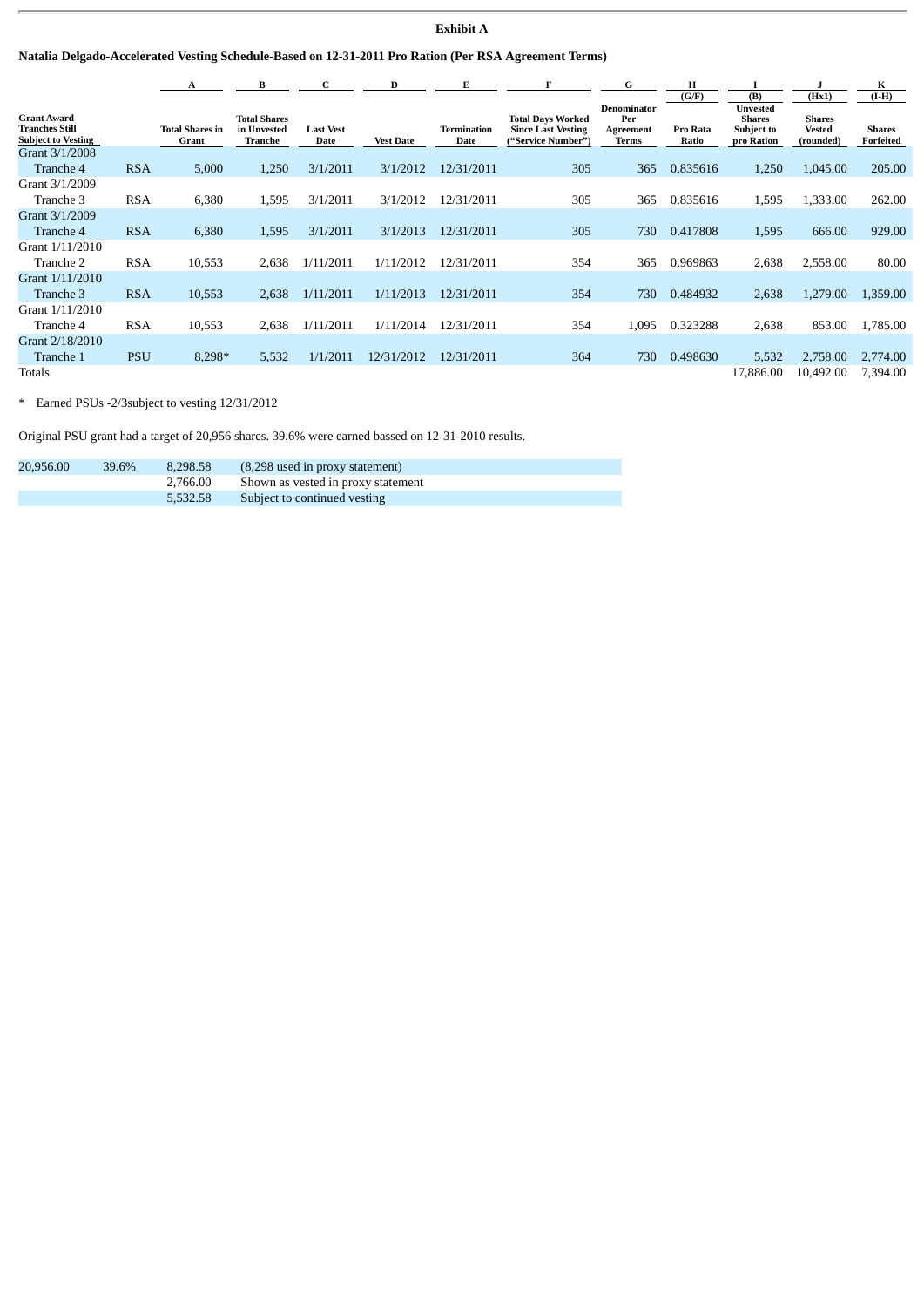February 23, 2012

Board of Directors Huron Consulting Group Inc. 550 W. Van Buren St Chicago, IL 60607

Dear Directors:

We are providing this letter to you for inclusion as an exhibit to your Form 10-K filing pursuant to Item 601 of Regulation S-K.

We have audited the consolidated financial statements included in the Company's Annual Report on Form 10-K for the year ended December 31, 2011 and issued our report thereon dated February 23, 2012. Note 5 to the financial statements describes a change in accounting principle related to the timing of the Company's annual goodwill impairment test. The Company has elected to change the timing of their annual goodwill impairment test from April to November. It should be understood that the preferability of one acceptable method of accounting over another for the date in which the Company performs their annual goodwill impairment test has not been addressed in any authoritative accounting literature, and in expressing our concurrence below we have relied on management's determination that this change in accounting principle is preferable. Based on our reading of management's stated reasons and justification for this change in accounting principle in the Form 10-K, and our discussions with management as to their judgment about the relevant business planning factors relating to the change, we concur with management that such change represents, in the Company's circumstances, the adoption of a preferable accounting principle in conformity with Accounting Standards Codification 250, *Accounting Changes and Error Corrections*.

Very truly yours,

/s/ PricewaterhouseCoopers LLP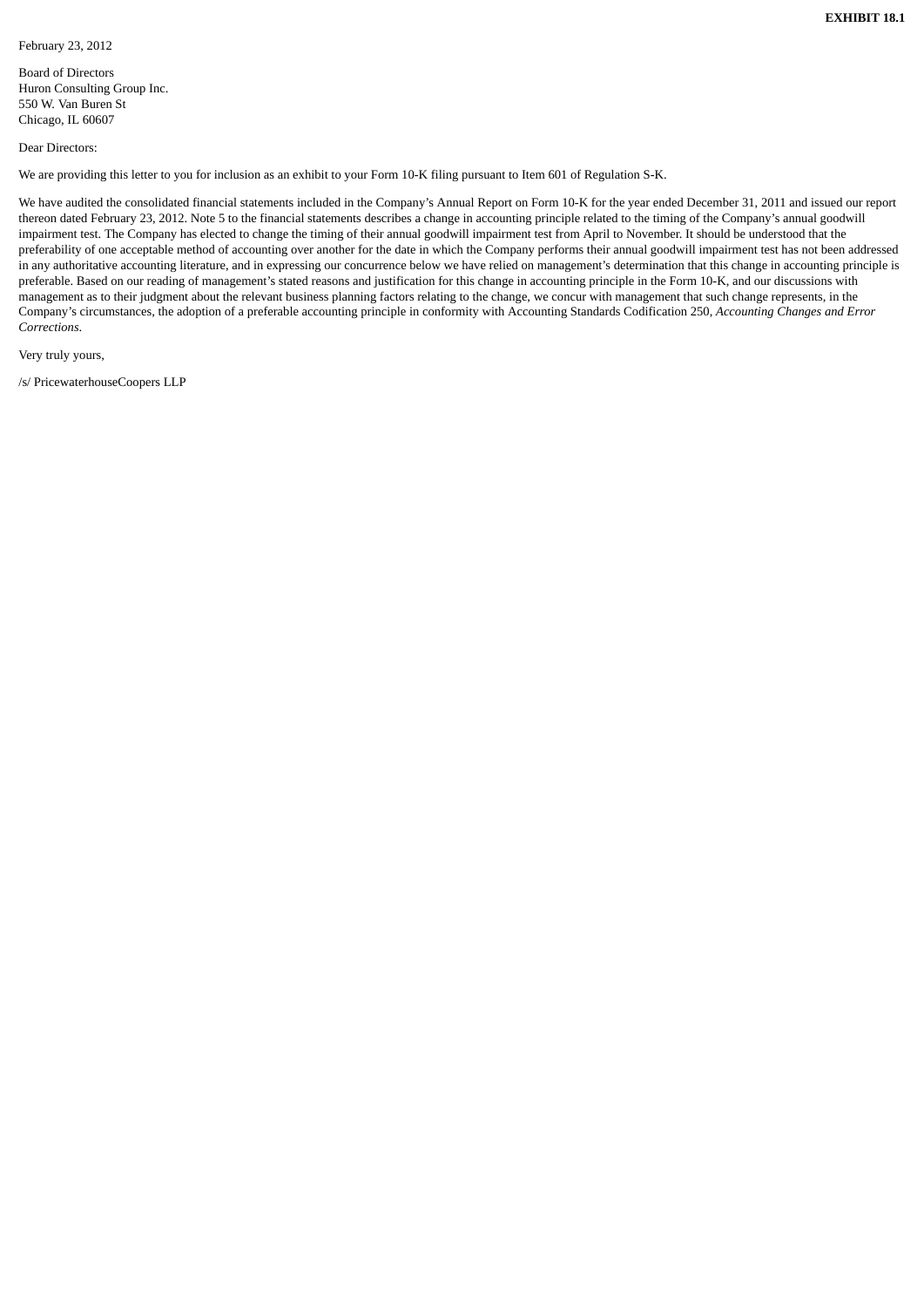# **LIST OF SUBSIDIARIES OF HURON CONSULTING GROUP INC.**

| Name                                       | Jurisdiction of Organization |
|--------------------------------------------|------------------------------|
| Huron Consulting Group Holdings LLC        | Delaware                     |
| Huron (UK) Limited                         | United Kingdom               |
| Huron Consulting South East Asia PTE. LTD. | Singapore                    |
| Huron Middle East LLC                      | United Arab Emirates - Dubai |
| Huron Saudi Limited                        | Saudi Arabia                 |
| Huron Consulting Services LLC              | Delaware                     |
| Wellspring Management Services LLC         | Delaware                     |
| Huron Demand LLC                           | Delaware                     |
| Conseillers Huron Canada Limitée           | Canada and Quebec            |
| Huron Technologies Inc.                    | Delaware                     |
| Huron Legal (UK) Limited                   | United Kingdom               |
| Huron India Private Limited                | India                        |
|                                            |                              |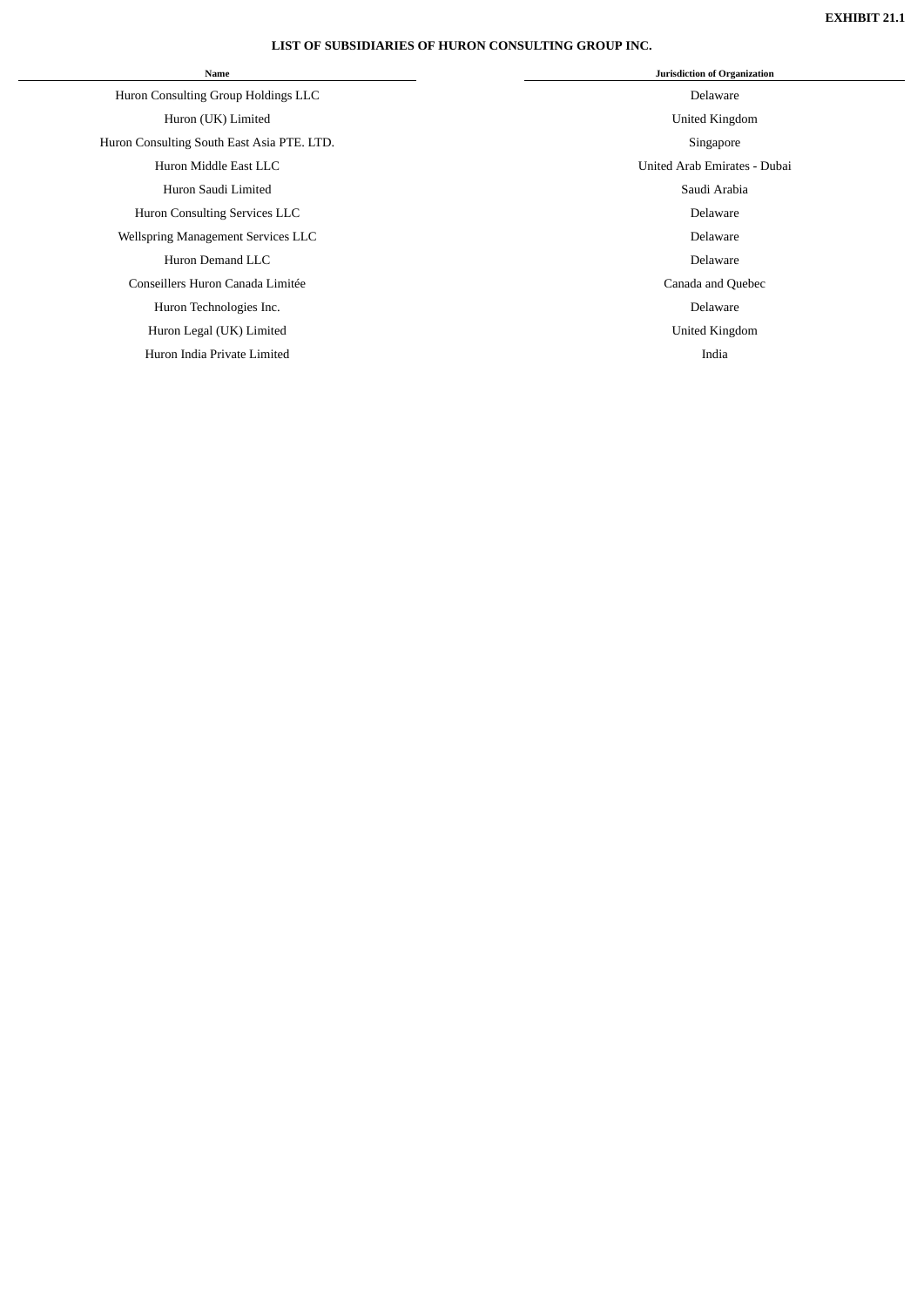# **CONSENT OF INDEPENDENT PUBLIC REGISTERED ACCOUNTING FIRM**

We hereby consent to the incorporation by reference in the Registration Statements on Form S-8 (Nos. 333-119697, 333-137107 and 333-166542) of Huron Consulting Group Inc. of our report dated February 23, 2012 relating to the financial statements and the effectiveness of internal control over financial reporting, which appears in this Form 10-K.

/s/ PricewaterhouseCoopers LLP

Chicago, Illinois February 23, 2012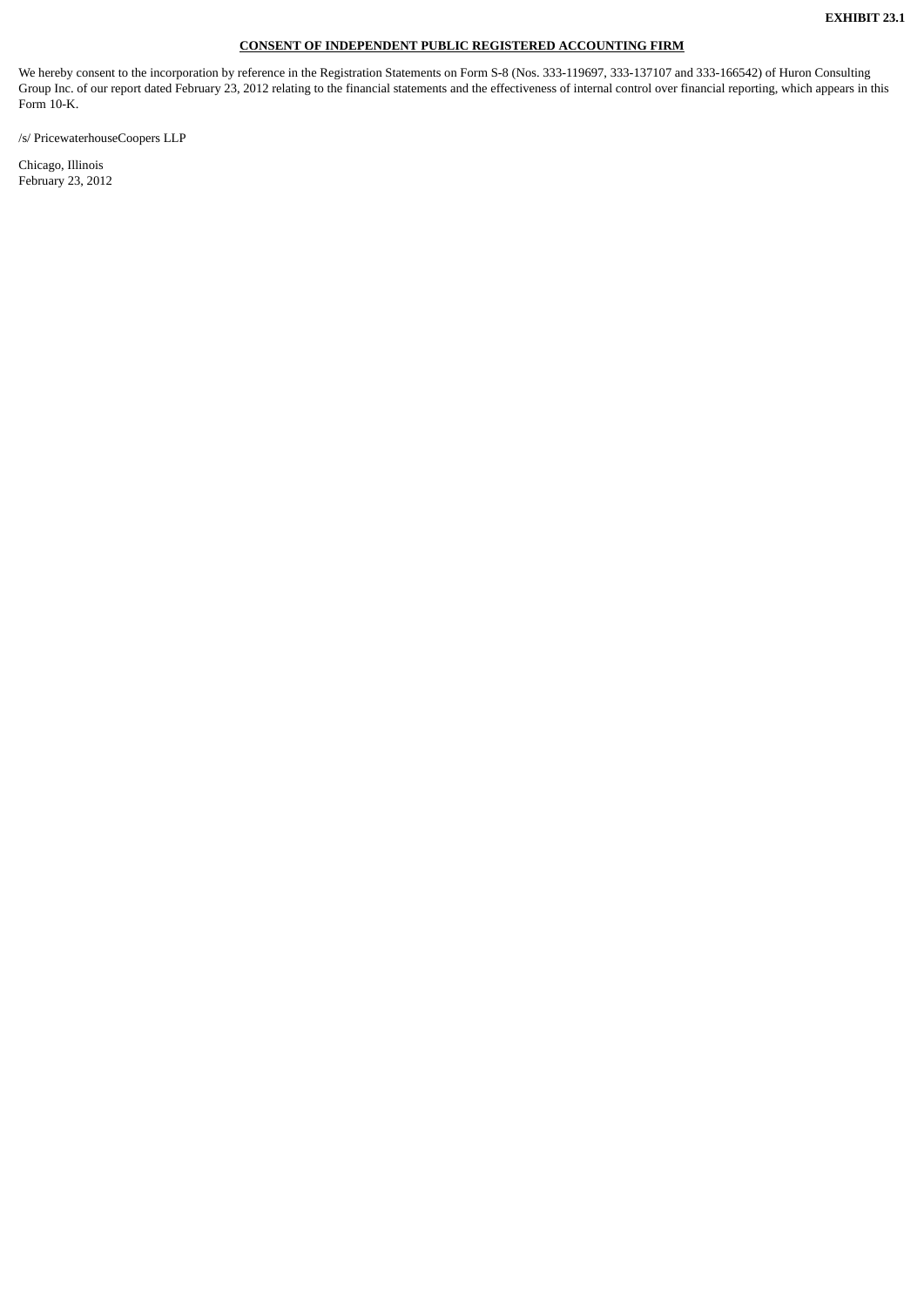## CERTIFICATION OF THE CHIEF EXECUTIVE OFFICER, PURSUANT TO RULE 13a-14(a)/15d-14(a), AS ADOPTED PURSUANT TO SECTION 302 OF THE SARBANES-OXLEY ACT OF 2002

I, James H. Roth, certify that:

- 1. I have reviewed this annual report on Form 10-K of Huron Consulting Group Inc.;
- 2. Based on my knowledge, this report does not contain any untrue statement of a material fact or omit to state a material fact necessary to make the statements made, in light of the circumstances under which such statements were made, not misleading with respect to the period covered by this report;
- 3. Based on my knowledge, the financial statements, and other financial information included in this report, fairly present in all material respects the financial condition, results of operations and cash flows of the registrant as of, and for, the periods presented in this report;
- 4. The registrant's other certifying officer and I are responsible for establishing and maintaining disclosure controls and procedures (as defined in Exchange Act Rules 13a-15(e) and 15d-15(e)) and internal control over financial reporting (as defined in Exchange Act Rules 13a-15(f) and 15d-15(f)) for the registrant and have:
	- a) Designed such disclosure controls and procedures, or caused such disclosure controls and procedures to be designed under our supervision, to ensure that material information relating to the registrant, including its consolidated subsidiaries, is made known to us by others within those entities, particularly during the period in which this report is being prepared;
	- b) Designed such internal control over financial reporting, or caused such internal control over financial reporting to be designed under our supervision, to provide reasonable assurance regarding the reliability of financial reporting and the preparation of financial statements for external purposes in accordance with generally accepted accounting principles;
	- c) Evaluated the effectiveness of the registrant's disclosure controls and procedures and presented in this report our conclusions about the effectiveness of the disclosure controls and procedures, as of the end of the period covered by this report based on such evaluation; and
	- d) Disclosed in this report any change in the registrant's internal control over financial reporting that occurred during the registrant's most recent fiscal quarter (the registrant's fourth fiscal quarter in the case of an annual report) that has materially affected, or is reasonably likely to materially affect, the registrant's internal control over financial reporting; and
- 5. The registrant's other certifying officer and I have disclosed, based on our most recent evaluation of internal control over financial reporting, to the registrant's auditors and the audit committee of the registrant's Board of Directors (or persons performing the equivalent functions):
	- a) All significant deficiencies and material weaknesses in the design or operation of internal control over financial reporting which are reasonably likely to adversely affect the registrant's ability to record, process, summarize and report financial information; and
	- b) Any fraud, whether or not material, that involves management or other employees who have a significant role in the registrant's internal control over financial reporting.

Date: February 23, 2012 **By:** By: *By:* By: *ISI* JAMES H. ROTH

James H. Roth President and Chief Executive Officer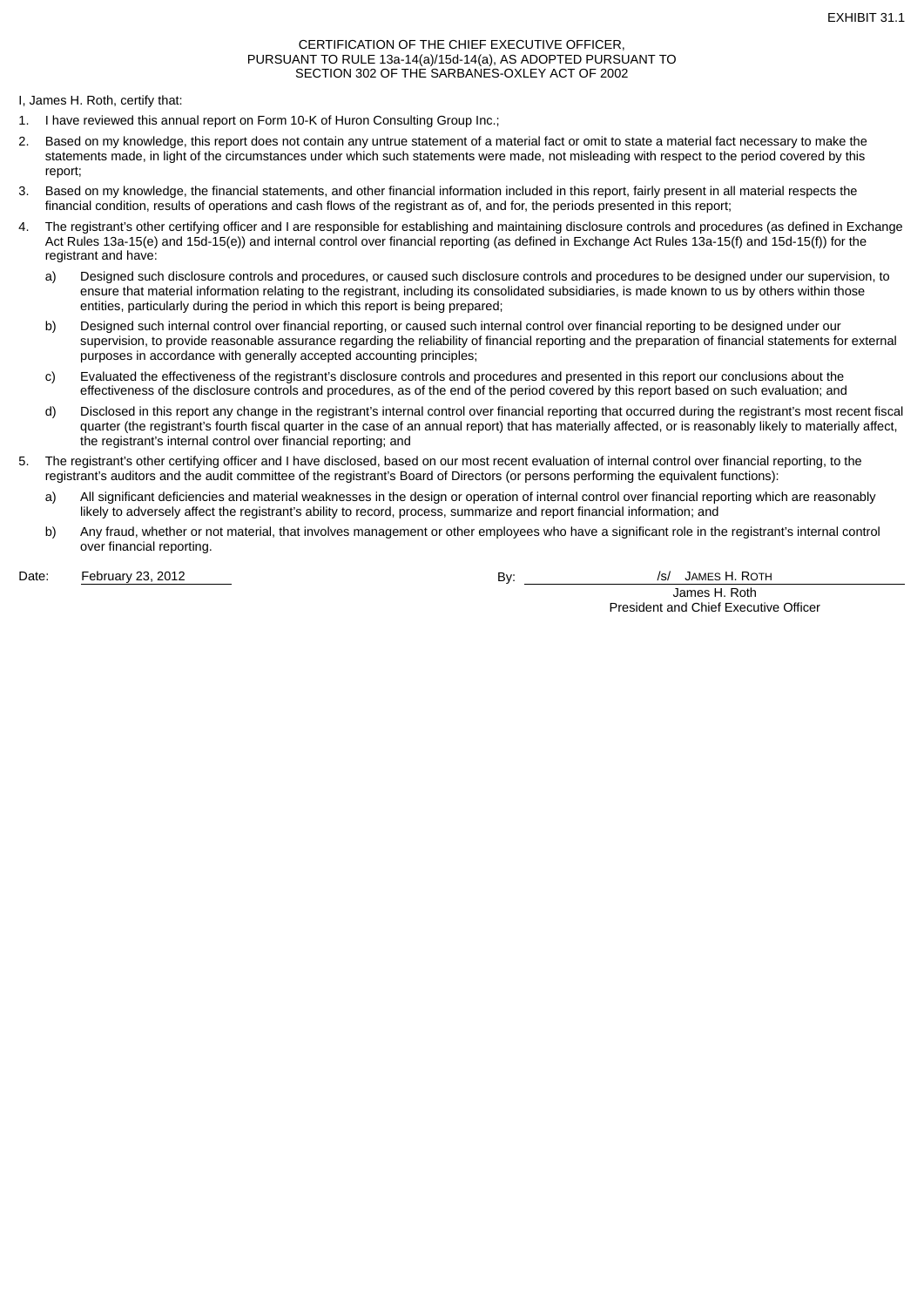## CERTIFICATION OF THE CHIEF FINANCIAL OFFICER, PURSUANT TO RULE 13a-14(a)/15d-14(a), AS ADOPTED PURSUANT TO SECTION 302 OF THE SARBANES-OXLEY ACT OF 2002

I, C. Mark Hussey, certify that:

- 1. I have reviewed this annual report on Form 10-K of Huron Consulting Group Inc.;
- 2. Based on my knowledge, this report does not contain any untrue statement of a material fact or omit to state a material fact necessary to make the statements made, in light of the circumstances under which such statements were made, not misleading with respect to the period covered by this report;
- 3. Based on my knowledge, the financial statements, and other financial information included in this report, fairly present in all material respects the financial condition, results of operations and cash flows of the registrant as of, and for, the periods presented in this report;
- 4. The registrant's other certifying officer and I are responsible for establishing and maintaining disclosure controls and procedures (as defined in Exchange Act Rules 13a-15(e) and 15d-15(e)) and internal control over financial reporting (as defined in Exchange Act Rules 13a-15(f) and 15d-15(f)) for the registrant and have:
	- a) Designed such disclosure controls and procedures, or caused such disclosure controls and procedures to be designed under our supervision, to ensure that material information relating to the registrant, including its consolidated subsidiaries, is made known to us by others within those entities, particularly during the period in which this report is being prepared;
	- b) Designed such internal control over financial reporting, or caused such internal control over financial reporting to be designed under our supervision, to provide reasonable assurance regarding the reliability of financial reporting and the preparation of financial statements for external purposes in accordance with generally accepted accounting principles;
	- c) Evaluated the effectiveness of the registrant's disclosure controls and procedures and presented in this report our conclusions about the effectiveness of the disclosure controls and procedures, as of the end of the period covered by this report based on such evaluation; and
	- d) Disclosed in this report any change in the registrant's internal control over financial reporting that occurred during the registrant's most recent fiscal quarter (the registrant's fourth fiscal quarter in the case of an annual report) that has materially affected, or is reasonably likely to materially affect, the registrant's internal control over financial reporting; and
- 5. The registrant's other certifying officer and I have disclosed, based on our most recent evaluation of internal control over financial reporting, to the registrant's auditors and the audit committee of the registrant's Board of Directors (or persons performing the equivalent functions):
	- a) All significant deficiencies and material weaknesses in the design or operation of internal control over financial reporting which are reasonably likely to adversely affect the registrant's ability to record, process, summarize and report financial information; and
	- b) Any fraud, whether or not material, that involves management or other employees who have a significant role in the registrant's internal control over financial reporting.

Date: February 23, 2012 **By:** By: By: **/s/ C. MARK HUSSEY** 

C. Mark Hussey Executive Vice President, Chief Financial Officer and Treasurer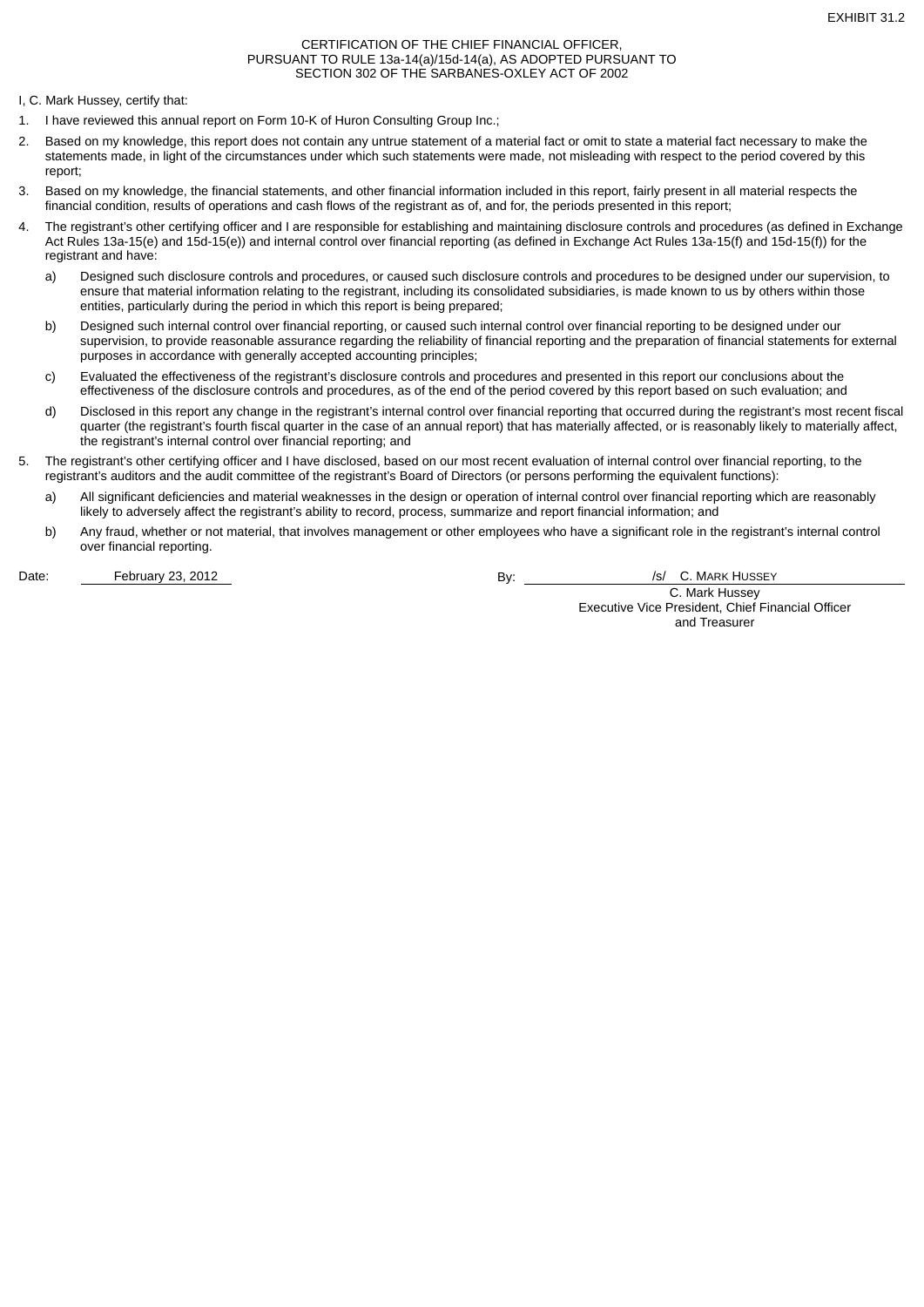#### CERTIFICATION OF THE CHIEF EXECUTIVE OFFICER, PURSUANT TO 18 U.S.C. SECTION 1350, AS ADOPTED PURSUANT TO SECTION 906 OF THE SARBANES-OXLEY ACT OF 2002

In connection with the annual report of Huron Consulting Group Inc. (the "Company") on Form 10-K for the year ended December 31, 2011 as filed with the Securities and Exchange Commission on the date hereof (the "Report"), I, James H. Roth, President and Chief Executive Officer of the Company, hereby certify, pursuant to 18 U.S.C. Section 1350, as adopted pursuant to Section 906 of the Sarbanes-Oxley Act of 2002, that:

- 1. The Report fully complies with the requirements of Section 13(a) or 15(d) of the Securities Exchange Act of 1934; and
- 2. The information contained in the Report fairly presents, in all material respects, the financial condition and results of operations of the Company for the periods presented therein.

Date: February 23, 2012 The Second State: February 23, 2012

James H. Roth President and Chief Executive Officer